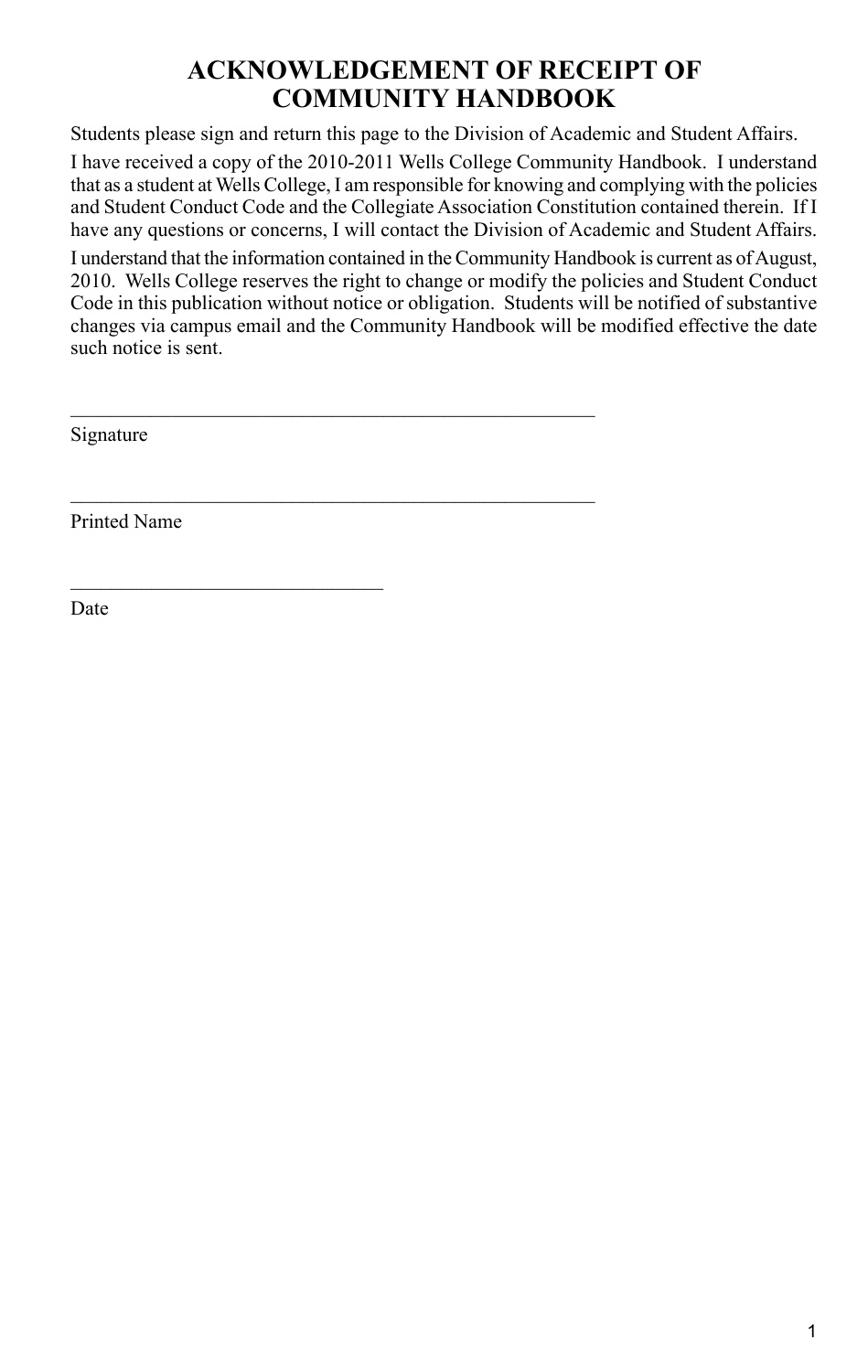Wells College is approved by the New York State Education Department for the training of veterans and other eligible persons. Wells College is accredited by the Middle States Commission on Higher Education, 3624 Market Street, Philadelphia, PA 19104 Telephone: 267.284.5000. E-mail: info@msche.org

Wells College reserves the right to add, delete or change, in their entirety or in part, policies, programs, curricular structures, courses, requirements, regulations, rules and/or fees noted in this Community Handbook at any time. Changes will become effective whenever the proper authorities so determine and must apply not only to prospective students but also to those who at that time are matriculated in the College.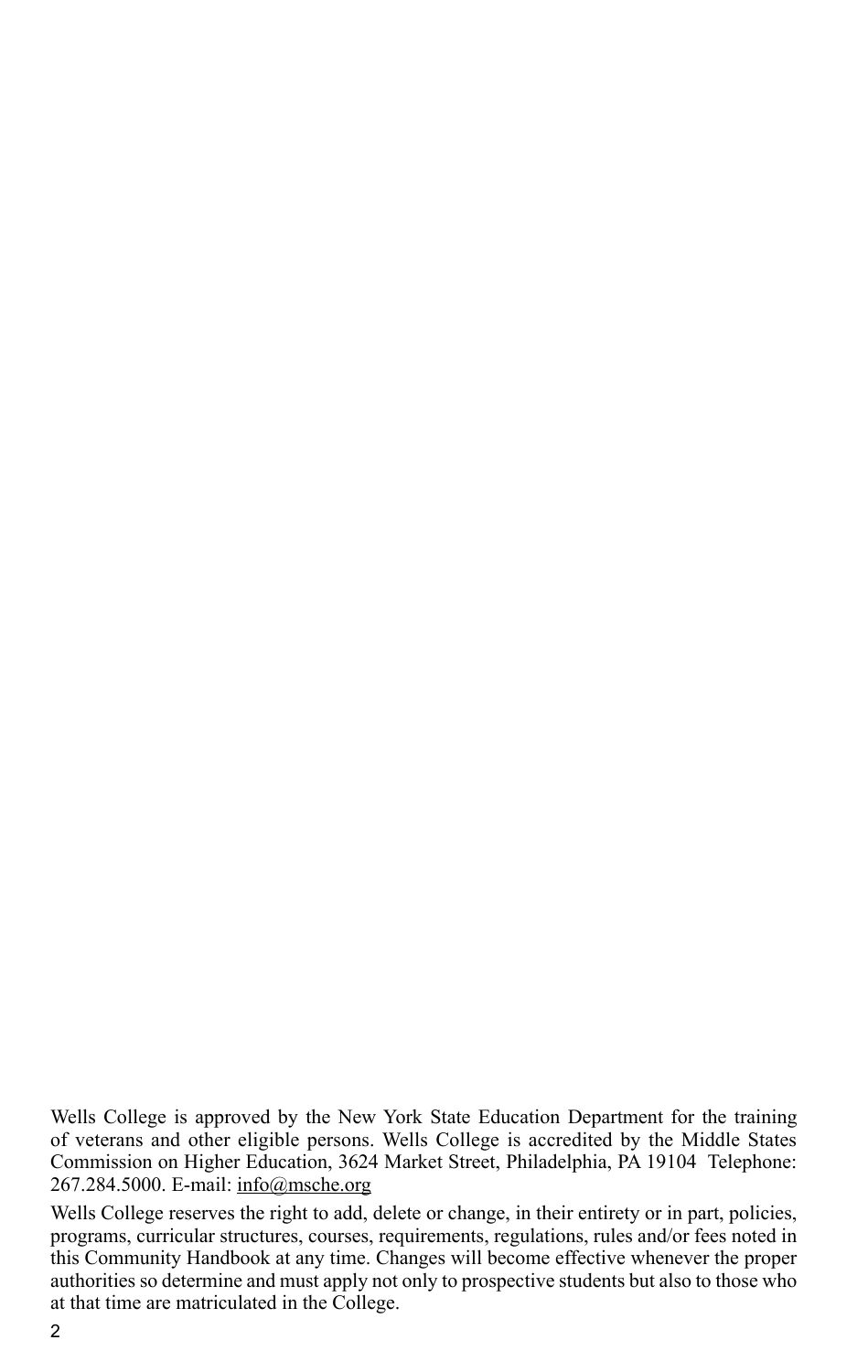

# Community Handbook 2010-2011

| Address:                             |                                                                                                                                                                                                                                                                                                                                                                                                                                                                                                                                        |
|--------------------------------------|----------------------------------------------------------------------------------------------------------------------------------------------------------------------------------------------------------------------------------------------------------------------------------------------------------------------------------------------------------------------------------------------------------------------------------------------------------------------------------------------------------------------------------------|
|                                      |                                                                                                                                                                                                                                                                                                                                                                                                                                                                                                                                        |
| In case of emergency, please notify: |                                                                                                                                                                                                                                                                                                                                                                                                                                                                                                                                        |
|                                      |                                                                                                                                                                                                                                                                                                                                                                                                                                                                                                                                        |
|                                      | The information in this book was the best available at press time. Watch for additional information and changes.<br>School<br>Datebooks.<br>©2010 School Datebooks, Inc. All rights reserved.<br>No part of this publication may be reproduced, transmitted, transcribed, stored in any retrieval system, or<br>translated in any form without the written permission of School Datebooks, Inc.<br>2880 U.S. Hwy. 231 S., Suite 200 . Lafayette, IN 47909 . (765) 471-8883<br>http://www.schooldatebooks.com · sdi@schooldatebooks.com |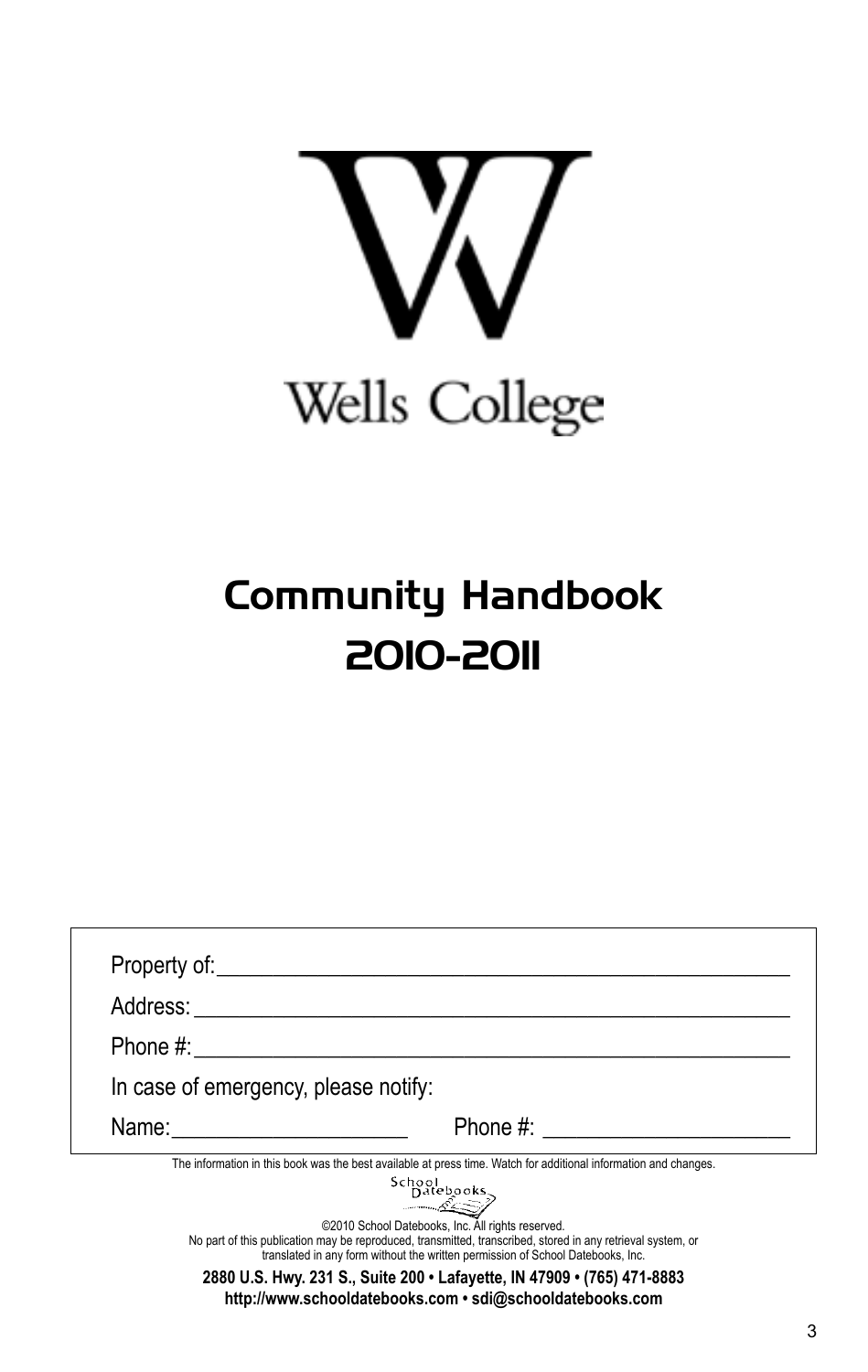## **TABLE OF CONTENTS**

| Drug-Free Schools and Communities and Drug-Free Workplace Policy  127       |  |
|-----------------------------------------------------------------------------|--|
|                                                                             |  |
|                                                                             |  |
|                                                                             |  |
|                                                                             |  |
|                                                                             |  |
|                                                                             |  |
|                                                                             |  |
|                                                                             |  |
|                                                                             |  |
| Additional Information Regarding the College's Sexual Harassment and        |  |
|                                                                             |  |
|                                                                             |  |
|                                                                             |  |
|                                                                             |  |
|                                                                             |  |
|                                                                             |  |
|                                                                             |  |
|                                                                             |  |
| Wells College Policies Regarding the Privacy of Records and Information 137 |  |
|                                                                             |  |
| Procedures for Involuntary/Administrative Withdrawal for Students           |  |
|                                                                             |  |
|                                                                             |  |
|                                                                             |  |
|                                                                             |  |
|                                                                             |  |
|                                                                             |  |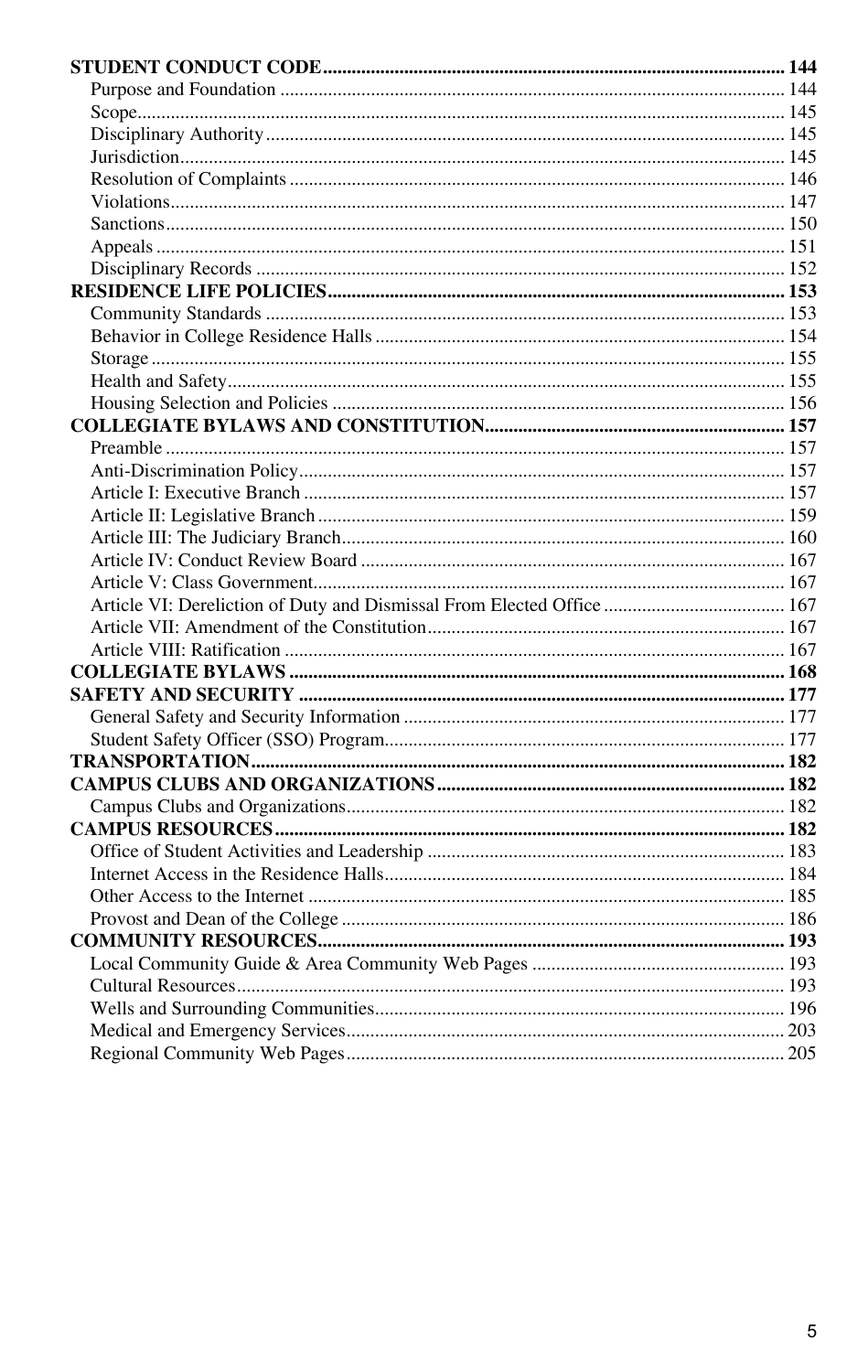## **MESSAGE FROM THE PRESIDENT**



Welcome to the 2010-11 academic year at Wells College.

This Handbook has been designed to help you through your time at Wells. It describes what is available to you, what is expected of you, and, importantly, what you can rightly expect from others. Please review its contents; keep it on hand as a valuable reference tool to which you can return.

We hope that as you become familiar with the contents of this Handbook, you'll come to see that Wells is a community that honors both the self and the collective. At Wells, we do more than accept diversity; we embrace the chance to understand and celebrate our differences.We cultivate more than a simple respect for one another; we take joy in each other. We ask of ourselves more than mere civility; we begin, with both our thinking and our actions, to create the kind of world in which we want to live—one that is inspiring, liberating and fair.

In order to be successful in this shared endeavor, we have established guidelines, policies and procedures. Far from being restrictive in their intentions, these structures exist to help community members collaborate in a spirit of understanding. You'll find these governing documents within this Handbook; as you read through them, please give special attention to the Honor Code and the Community Standards Statement. These two documents provide a foundation for understanding the ways in which, as individuals and as a community, the citizens of Wells interact.

In addition to official policies and procedures, you'll find in these pages a calendar, which we hope will be of use to you as you embark upon a year full of deadlines and celebrations. You'll also find a brief history of some traditions at Wells, information about the people who make up the Wells community, and resources of both the campus and the surrounding region.

No Handbook could fully describe the close-knit community that makes one's time at Wells so memorable. The students, faculty and staff of the College come to know and care a great deal about each other, not simply as classmates, teachers and administrators, but as people, mentors and friends. This is, of course, as it should be in an institution dedicated to the education of the whole person. In ways unimaginable at most other institutions, each individual's voice contributes to how the community defines itself.

We have come to Wells from many different places. We arrive from different geographies and different ideologies, yet all of us come to Wells by virtue of an invitation extended and accepted. In making our individual choices to join with one another at Wells, we have, in turn, accepted the personal obligation to both support each other and contribute to the continued vitality of the College.

This College will be what we make it—together, as a group.We have much to do. Let's get started.

awn Ag

– Lisa Marsh Ryerson, President of Wells College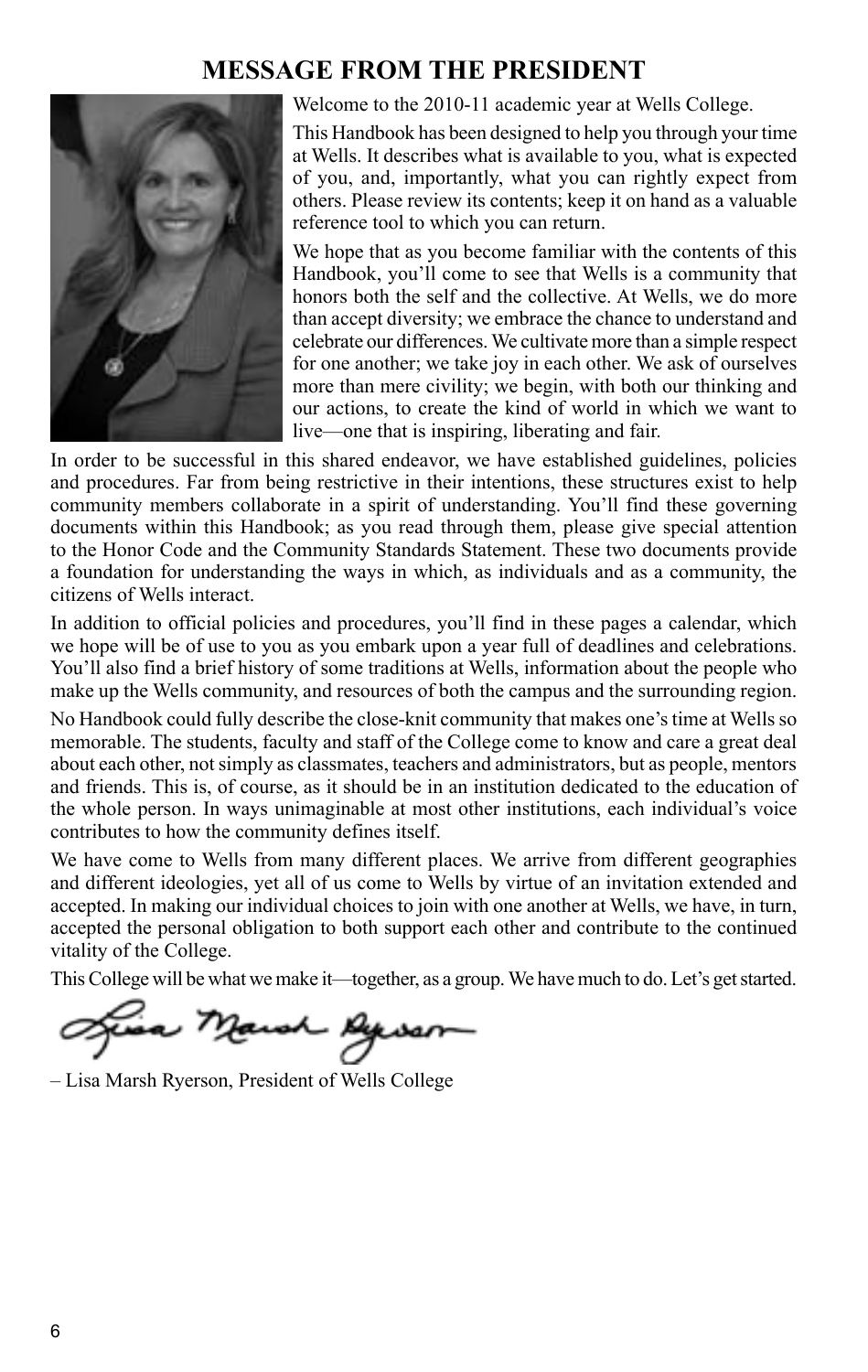## **MESSAGE FROM THE DEAN OF STUDENTS**



On behalf of the entire Division of Academic and Student Affairs, we welcome you to another exciting year at Wells College! In particular, we look forward to getting to know the newest members of our community; the class of 2014 and our new transfer students. I trust that you will find this Community Handbook to be a valuable resource and reference guide. Many people have worked to prepare the contents to ensure we have the most accurate information possible in all sections.

For students, please pay careful attention to the information contained in the Honor Code, the Community Standards Statement, the Student Conduct Code and the Residence Life sections. This information represents the values and tenets by which we all agree to live and work with one another as socially responsible members of our community.

Our Mission Statement in Student Life states that investment in the Wells College community requires courteous regard for self and others through words, actions, behaviors and choices.

In accordance with the Wells College Mission, Community Standards Statement and Honor Code, the Student Life staff members aspire to cultivate a socially responsible community comprised of knowledgeable students of integrity. Student Life staff partner with students to design policies, programs, practices and opportunities to assist students in developing life skills, perspective, civility, competence, compassion, responsibility and vision for citizenship in an intercultural society. In addition, our staff strives to embody a collaborative, cooperative and sustainable team approach that expects personal and interoffice accountability.

In addition to the Community Handbook, we hope that you will visit the Wells College web site (www.wells.edu) for information and updates. The Globe (global.wells.edu) is also a valuable resource. Many documents and resources and answers to your questions can be found there.

The student life staff is available to answer questions and hear insights or suggestions from any member of the community. Please feel free to stop by our offices or e-mail us with any ideas and thoughts you may have for making Wells the type of community all of us envision.

All the best for a wonderful year,

A. M. Carth

Joel Andrew McCarthy Dean of Students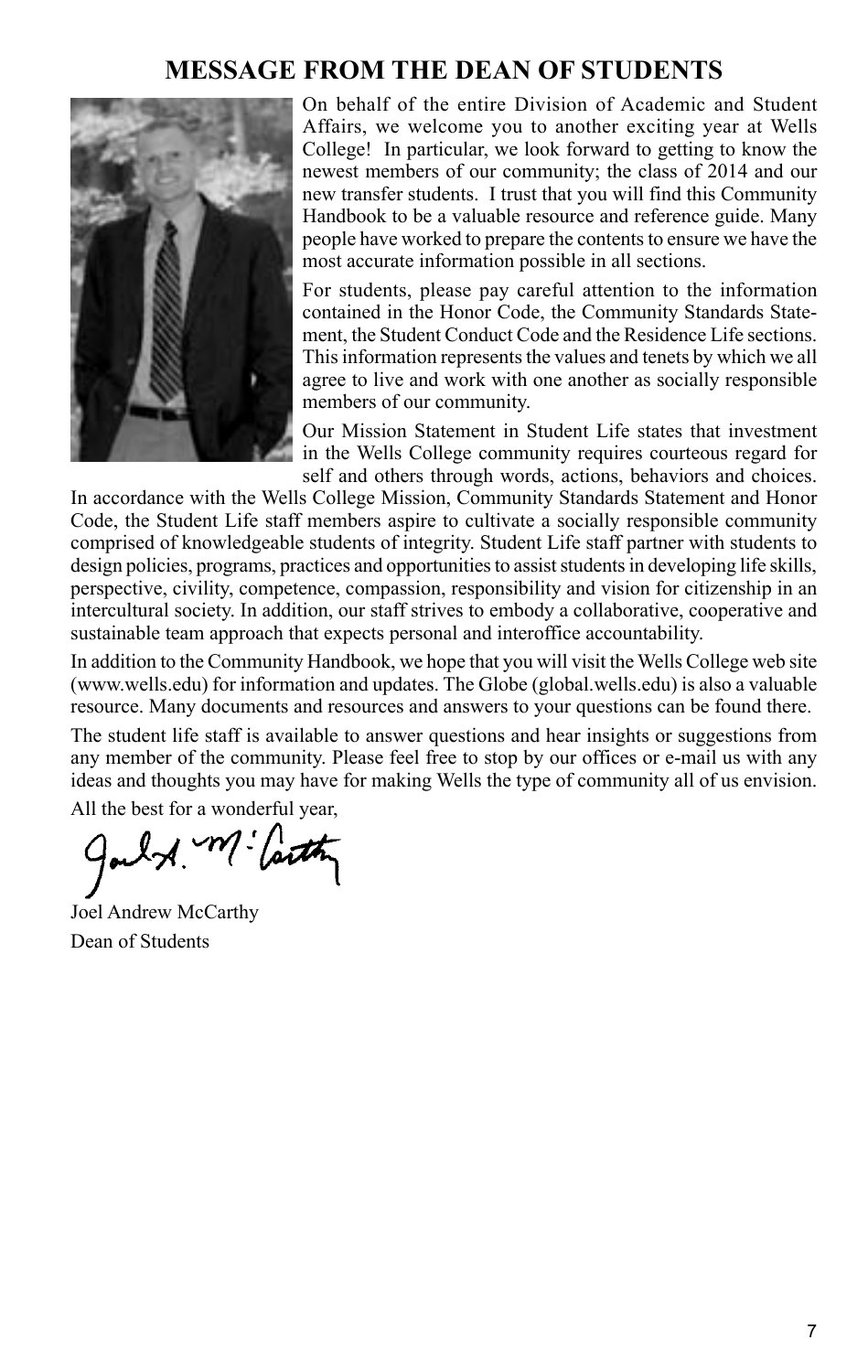## **WELLS COLLEGE MISSION**

The mission of Wells College is to educate students to think critically, reason wisely, and act humanely as they cultivate meaningful lives. Through Wells' academic program, residential atmosphere, and community activities, students learn and practice the ideals of the liberal arts. The Wells experience prepares students to appreciate complexity and difference, to embrace new ways of knowing, to be creative, and to respond ethically to the interdependent worlds to which they belong. Committed to excellence in all areas of its reach, Wells College equips students for lifelong learning and for sharing the privileges of education with others.

## **WELLS COLLEGE HONOR CODE**

Community honor shall be the basis of student government at Wells College. The principle of community honor is based on the pledge of each member of the student body to be honest and trustworthy in the conduct of her or his collegiate life as it is defined or encompassed by the Collegiate Constitution. Wells College students are under community obligation and pledge not to lie, cheat, steal, deceive, or conceal in the conduct of their collegiate life as defined or encompassed by the Collegiate Constitution. Each student is obligated to report violations of community honor involving her or himself to a member of the appropriate judicial body within 24 hours. A member of the student body, member of the faculty, or member of the administration or staff who is witness to a violation (or an admission of a violation) of community honor has the responsibility to urge the offender to report her or himself. If the offender fails to do so, the obligation falls to the witness.

## **WELLS COLLEGE COMMUNITY STANDARDS STATEMENT**

Wells College strives to become a diverse and inclusive community where individuals live, work, teach and learn with a goal of promoting and maintaining an atmosphere of respect. Membership is a privilege that requires all individuals to treat others humanely, and with mutual understanding and tolerance. Wells College fosters an environment in which free speech, openness, acceptance, and inclusion—even of those ideas or beliefs that may be controversial—are appreciated and considered in their appropriate settings.

Discrimination on the basis of (but not limited to) race, color, religion, ethnic or national origin, sex, age, varying physical or mental abilities, sexual orientation, gender identity, or political beliefs will not be tolerated. Verbally or physically abusive or harassing behavior that makes the College atmosphere intimidating, hostile, or threatening is unacceptable. All community members are subject to the laws that govern the rest of society.

## **NONDISCRIMINATION STATEMENT**

Wells College welcomes students of every origin to all the privileges, programs, and activities available to every Wells student. Wells College does not discriminate on the basis of race, sex, color, creed, age, marital status, sexual orientation, disability, national or ethnic origin in administration of its educational policies, admissions policies, scholarship and loan programs, athletic programs, employment or other College-administered programs. Inquiries may be directed to the Title IX coordinator, Kit Van Orman, at 315.364.3317.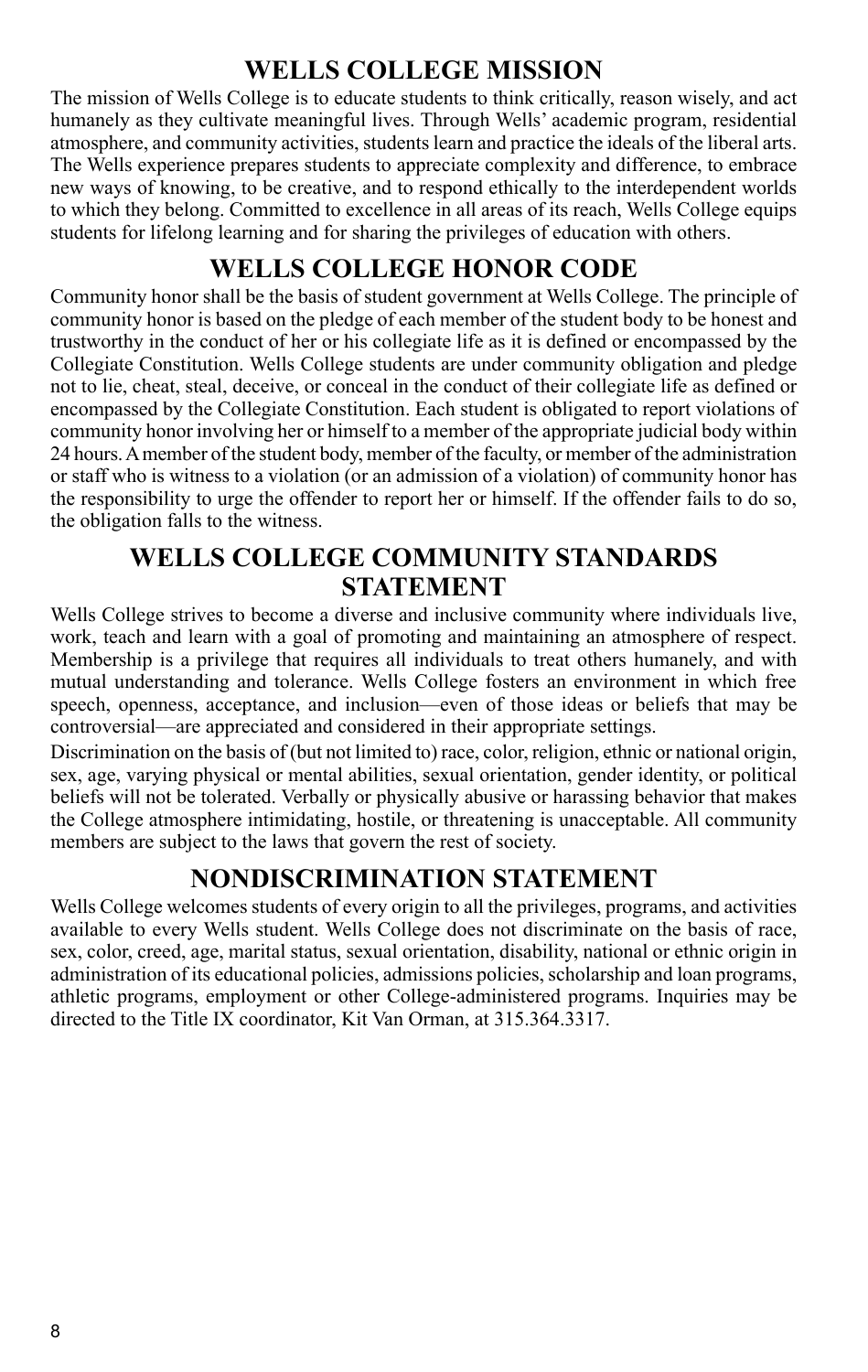## **WELLS COLLEGE TRADITIONS**

#### **Odd/Even**

The first Odd/Even game was played in 1898. Upon entering, First-Year students belong to one of two traditional lines. The Evenline, whose colors are blue and green, consist of students who graduate in even-numbered years. The Oddline, whose colors are purple and yellow, consists of students who graduate in odd-numbered years. Each line has its own mascot. For women, the Evens have Cleo (the elephant), and Odds have Oddwina (the bear). During the first week of this tradition, tryouts take place and teams are picked. Each team then selects its song leaders, who carry the responsibility of preparing the teams for the sing-off competition the day before the basketball game. The song leaders supervise the creation of the class banners and writing of the class song. After two weeks of practice and songs in the dining hall, the First-Year and sophomore teams meet in the gym for the famed game. The victors get first dibs on a side of the "outdoor grill," which they paint over. The other team shares this experience and paints the other side of the grill. Regardless of which team wins, there is plenty of enthusiasm, and valued memories are once again added to this long-standing tradition.

The first Men's Even/Odd dodgeball game was played in February 2008. Like the long-standing women's tradition, the colors are the same, and players consist of members of the First-Year and sophomore classes, who are coached by members of the junior and senior classes. The game is refereed by members of the dining hall staff. The Men's Evenline mascot is Clyde (the elephant), and the Oddline mascot is the Oddlion. Every year the men have an additional event equivalent to the women's sing off which is currently still in transition. Men's Even/ Odd occurs during the spring semester as a continued celebration of the long standing and famed Even/Odd tradition.

#### **Tea Time**

Tea and coffee are served every weekday afternoon in Macmillan Hall's Art Exhibit Room. Though the long dresses and china cups have disappeared, this break from afternoon seminars is still a great time to get together with friends and professors.

#### **Convocations**

Opening Convocation celebrates the beginning of the academic year and the formal introduction of the new incoming class.A traditional part of this convocation is the candlelight ceremony. Symbolized by a candle flame, the spirit of the Wells connection is passed from alumnae/i to students, signifying the support that Wells students give one another throughout their lives. The Collegiate Cabinet plans the Convocation that opens the spring semester and welcomes students, faculty and staff back to campus after the intersession. Honors Convocation is held at the end of the year where most annual award presentations for student's achievements are made.

#### **Weihnachten**

To celebrate the holiday spirit that sweeps through campus each winter, the Traditions Committee organizes a holiday show for the community to enjoy. Village residents and their children, students, faculty and staff engage in the activities that take place on the first Monday night of December. The main attractions of the night are holiday skits put on by students, resident advisorsand administrators.. Seniors try to remember and re-create their First-Year skit, and the new students work the crowd by performing theirs. Singing groups on campus such as Henry's VIII, Appointed, and the Whirligigs are invited to sing.

#### **October 2nd:**

October 2nd marks the anniversary of the Board of Trustees decision to make Wells College a Co-educational institution. In remembrance of the protest carried out by our past Sister Classes, this day will stand to honor their strength, determination, and passion for single sex education and standing up for their rights, and this important moment in the history of Wells College. Collegiate Cabinet hosts a ceremony, open to the public which includes a slide show,, readings from news reports, and speeches.. This event is meant to be informative and highlights the history of Wells College. A candle light ceremony is held at the end of the program.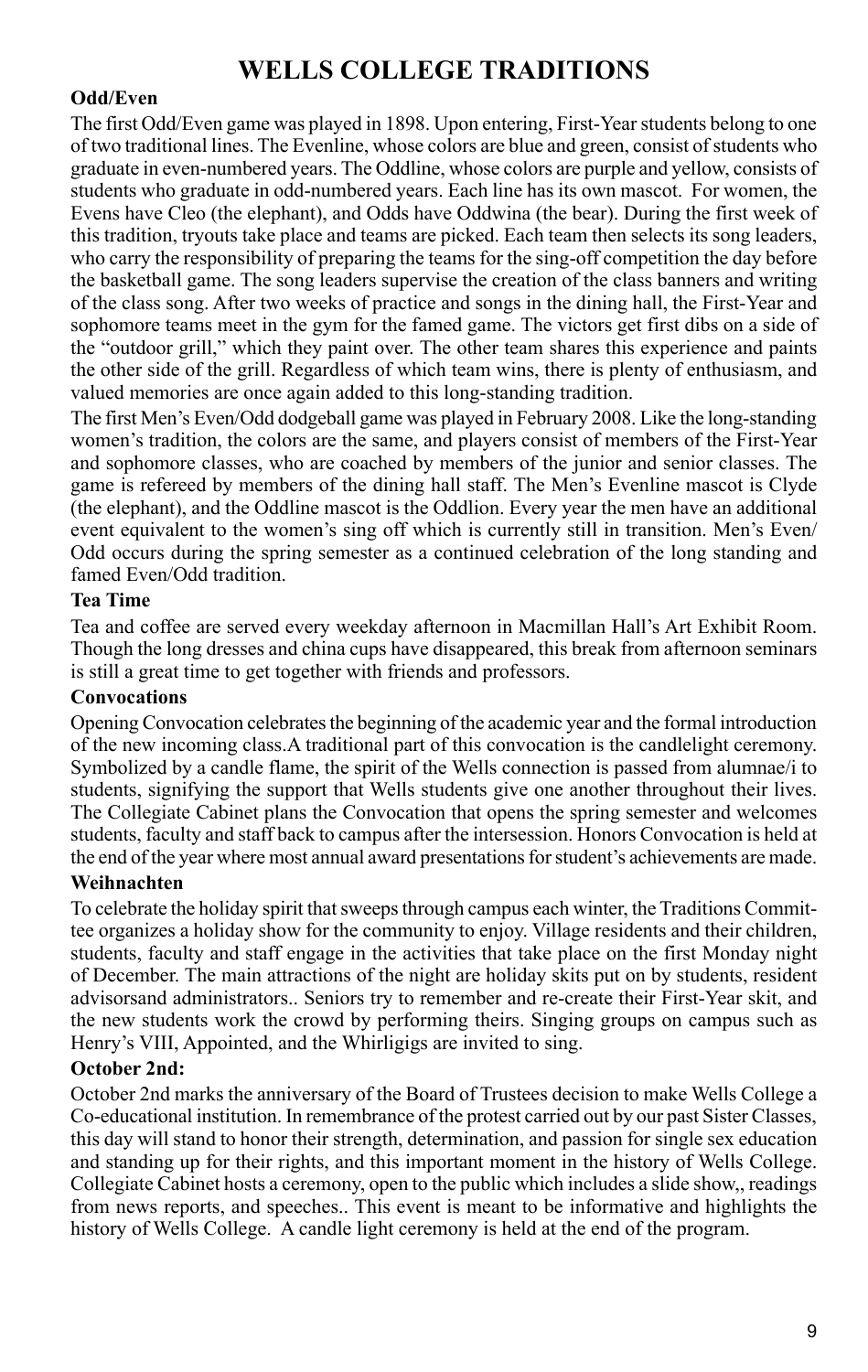#### **Charter Day**

Charter Day marks the dates of the original two charters granted by New York State at the end of March: the charter in 1868 for Wells Seminary and the charter in 1870 for Wells College. Community members are greeted by "Henry Wells" who also reads snippets from the many speeches he wrote during his lifetime; we show a slide show of events at Wells throughout its more than 140 years; students put on a skit comparing Wells today with Wells in an earlier time, illustrating "the more things change, the more they stay the same"; and we hear a talk about some aspect of Wells' history—all combined with the long-standing practice of enjoying food while we celebrate!

#### **May Day**

May Day is a ceremony organized by the First-Year class and May Queen that celebrates the "Royal Senior Court." The College held its first official May Day celebration in 1923. Held on or around May 1st, the ceremony includes announcing and crowning the Senior Royalties and the Junior Queen. Elected by the Junior Class, the Junior May Queen is crowned by her senior predecessor at the May Day celebration. During her senior year, the May Day Queen is charged with helping the First-Year class to organize the event.. During the celebration, poetry is read, songs are sung, and the First-Year student dancers, dressed in white, perform a dance while wrapping the May pole. Women who dance their first year are then eligible to be crowned May Queen their junior year or be on the court their Senior year. The Senior Court members are voted on by the Senior Class. Only women may perform the May Day dance but men are encouraged to help organize the event and participate in readings and performances. Male students who help with the event their first year are eligible to be recognized their senior year.

#### **Moving Up Day**

Each spring the senior class promotes students to the next class year. This all-student occasion organized by the senior class includes skits, songs, jokes and the pinning of the juniors with college pins.

#### **Commencement**

Since the first graduation activities were held in 1869, Wells has hosted a distinguished Commencement ceremony accompanied by many festivities.

A reception on Friday evening is held with a special concert by one of the College's student singing groups. On the morning of Commencement, seniors and their families ride in the original Wells Fargo stagecoach to the ceremony where degrees are awarded. In the early days, essays (sometimes amusing) were delivered by the graduates on Commencement day, with musical interludes by the students; a dignitary gave the keynote address. Commencement speakers are selected by the senior class.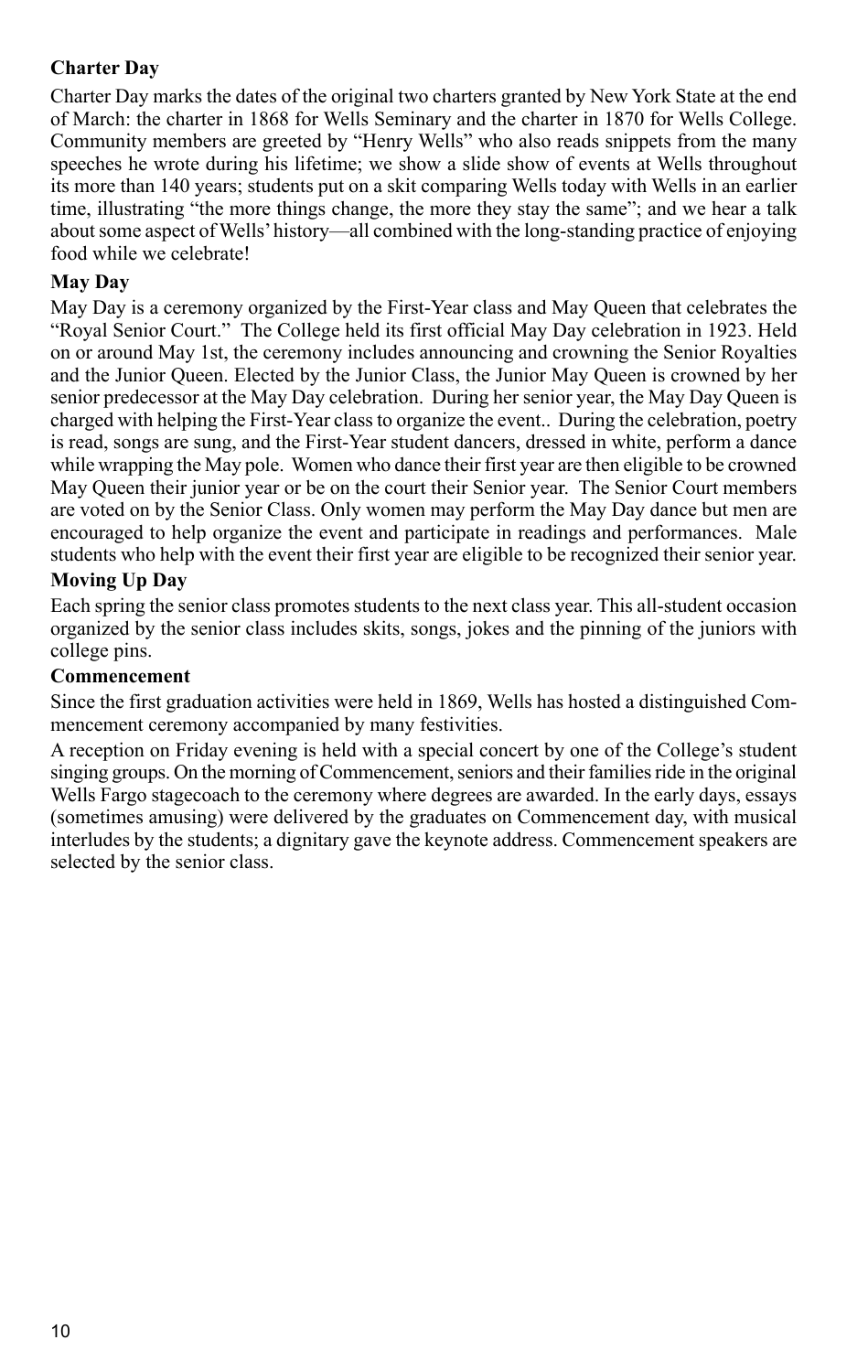## **CLASS YEAR TRADITIONS**

### **First-Year**

#### **First-Year Student Signs**

When First-Year students arrive on campus for orientation, they receive a small piece of cloth, a piece of string and instructions. The job of the First-Year student is to make a sign from the cloth, including their name and hometown. Students wear these signs throughout the first week on campus to aid the faculty and other students in knowing their names.

#### **Halloween Hayride**

On or around Halloween night (usually during Family and Friends Weekend), the freshmen class officers organize a hayride for local children and community members. Weather permitting, a hayride carries groups of students around campus where rehearsed skits are performed outside the residence halls and other buildings portraying ghost stories from Wells' history. After the hayride, the children are invited to walk around the campus supervised by parents or students and go trick-or-treating at each of the residence halls. Students who wish to hand out candy to the children will be asked to make a sign to put on the door to let the supervisors know where to bring the kids. Afterwards, all are invited to a party on campus for snacks and cider.

#### **Caroling**

During the holiday season, a few days before the start of J-Term, the First-Year class officers organize a multitude of holiday events. The officers gather volunteers who wish to go caroling around the village of Aurora, making stops at the Aurora Inn and various other locations. The parade is concluded at the president's home, where she offers cocoa and cookies to the carolers.

#### **Volunteers for Weihnachten**

During the winter holiday season, the First-Year class officers gather volunteers who, on a designated day, go to each residence hall and decorate the lobbies and common areas to reflect several holiday traditions. During Weihnachten, the volunteers are responsible for creating a skit to perform at the Sommer Center amongst all the other class skits. This gathering is open to the entire Wells community.

#### **Talent Show**

During Spring Week, First-Year and sophomore students star in a talent show, showing off their most amazing and unique talents to Wells and to the community. The event is hosted by the sophomore class with prizes from the First-Year class.

#### **20 Days**

During the last 20 days before the seniors graduate, the First-Year students choose 20 silly things for the seniors to wear, do, say, etc. for the entire day. This is a playful response to the freshman signs!

#### **Sophomore Year**

#### **Spring Dance**

To welcome in the warm weather, the sophomore class hosts an annual Spring Dance for Wells students and their guests. This event usually takes place in the Sommer Center in March.

#### **Sophomore Smash**

This annual event is run by the FARGO Board (Friends And Recent Graduates Organization). They throw an appreciation and bonding event during the first semester. Also, sophomores receive their Wells ivy plant which is symbolic of their growth, time and success at Wells.

#### **Junior Year**

#### **Junior Mugs**

At the end of sophomore year, students receive their personalized ceramic mugs in celebration of being juniors. These mugs are christened at Junior Blast and then used for champagne breakfast during the senior year.

#### **Junior Blast**

In the spring, the junior class throws themselves a party—Junior Blast!

#### **Junior Stunt**

At the end of each spring semester, the junior class creates skits about the seniors. The hilarity is open for the entire student body to watch.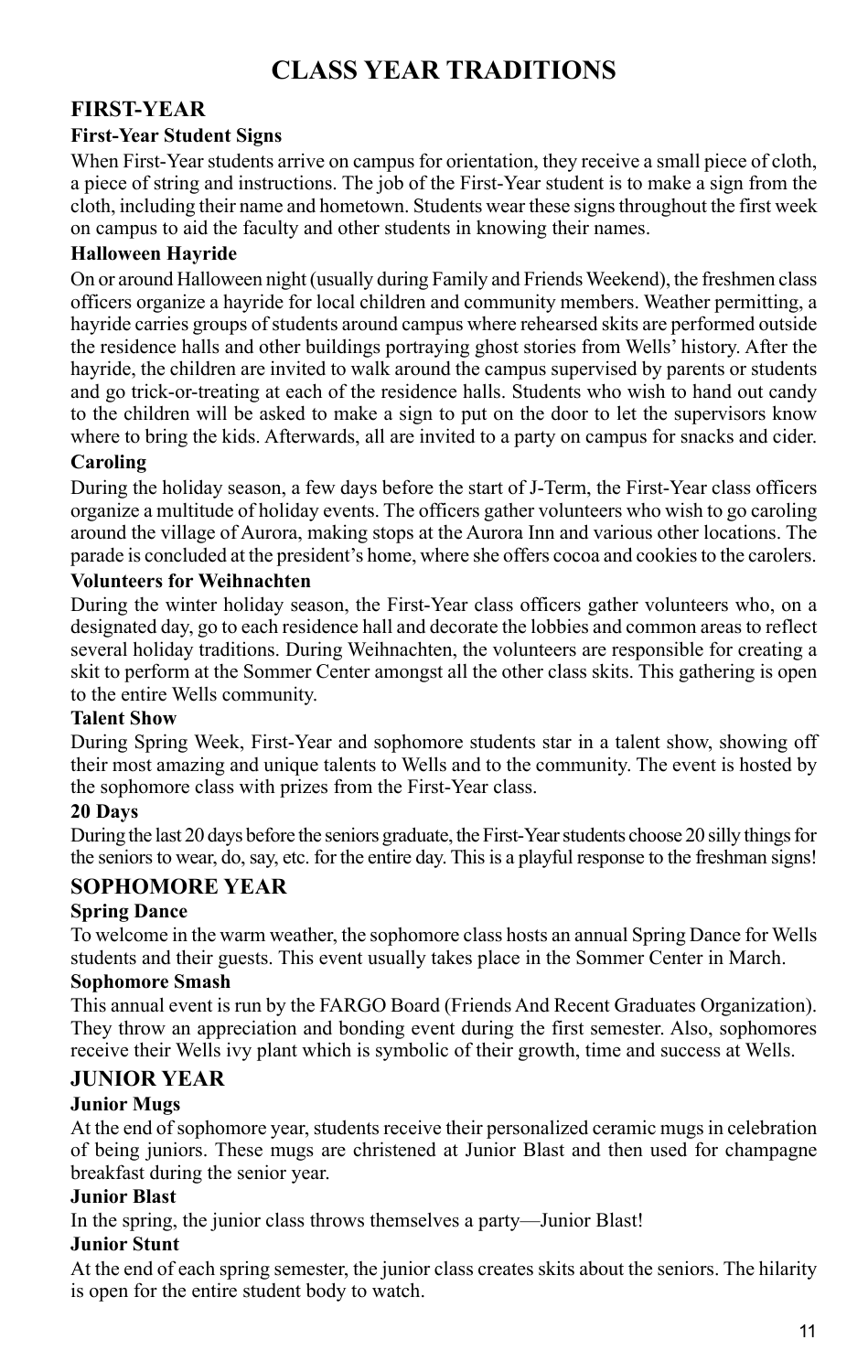### **Senior Year**

#### **Senior Table**

The table closest to the windows on the south end of the dining hall is traditionally the senior table. It is reserved for seniors and their guests only. Anyone who is not a senior is welcome to join the seniors at the table. HOWEVER, they must ask a senior before sitting. Otherwise, the non-senior will be requested to participate in good natured antics of senior choice.

#### **Senior Auction**

At the end of the spring semester, seniors compile a list of individual attributes that they auction off to their fellow students. The basis of this tradition is to exchange an item or a service to raise funds that will benefit the senior class. Some services include cleaning residence hall rooms, holding study sessions, and possibly making home-cooked meals.

#### **Caps and Gowns**

Seniors wear academic gowns on the first and last day of classes each semester, at champagne breakfast, convocations, Odd/Even game and sing-off, 20 Days, and at Moving Up Day.

#### **Minerva**

Outside of Main, the College's first building, sits the lovely statue of the Roman Goddess Minerva. Symbolizing wisdom, craft, wit and intellect, the senior class decorates Minerva at the beginning of the fall semester. Minerva remains decorated throughout the school year. During the morning of the last day of classes, after singing around the Sycamore tree, the senior class takes turns kissing the feet of Minerva to bring good luck, success and prosperity to all graduating seniors.

#### **Sycamore Tree**

On the last day of classes, seniors, in their robes, are joined by fellow students and administration on the front lawn of Main where they dance and sing around the old Sycamore tree. The sophomores present the seniors with roses to commend them on their accomplishments, then everyone proceeds to the dining hall where they are cheerfully served breakfast by the senior administration. Before going inside, the seniors stop to kiss Minerva's feet.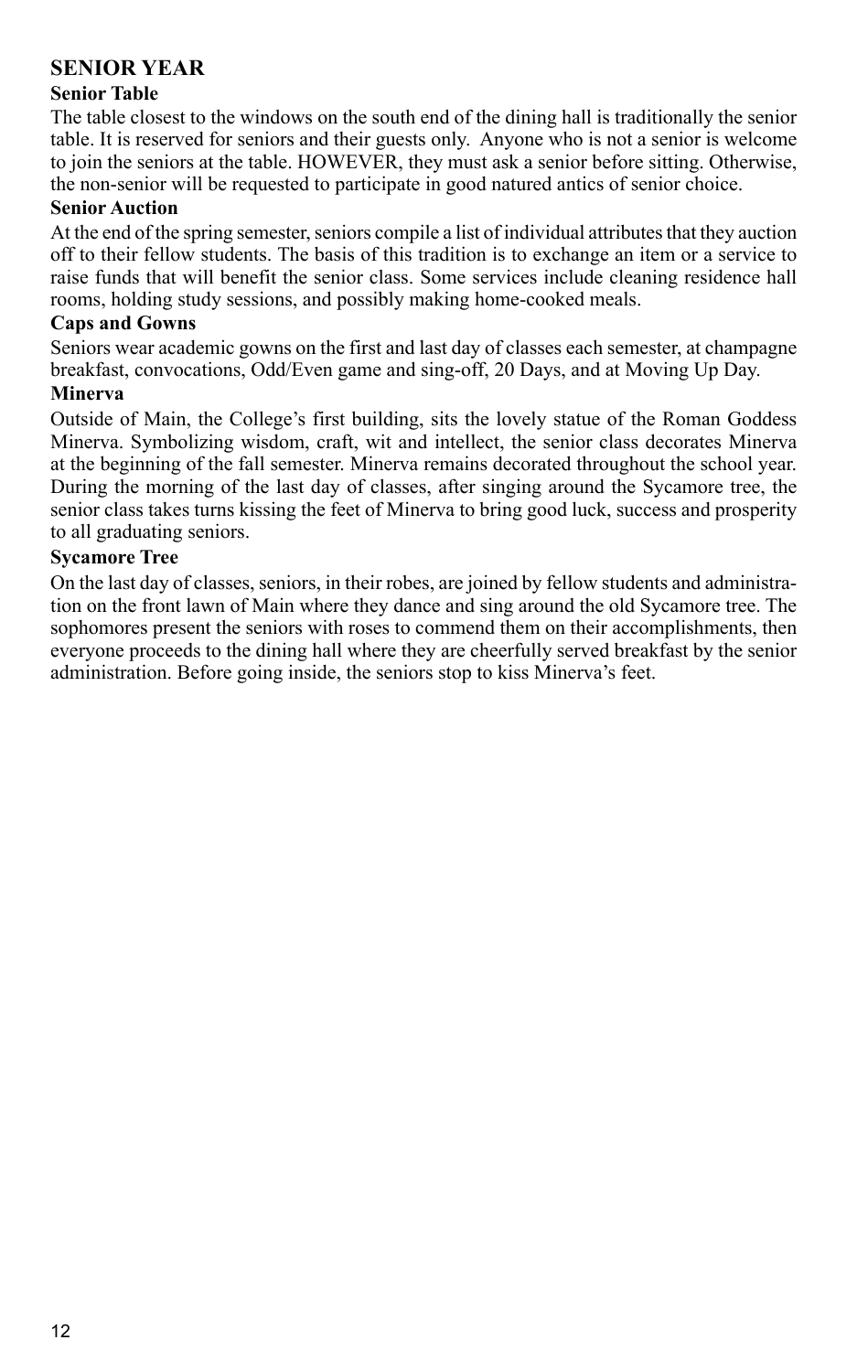## **PROGRAMMING BOARD TRADITIONAL ANNUAL PROGRAMS**

#### **Disco Dodge**

This annual event is held in the lounge of Dodge Residence Hall early in the fall semester. Wells students and their guests dance to '70s music and compete for best costume in their finest polyester attire.

#### **Semi-Formal**

In November, students and their guests participate in an elegant soiree with the chance to dress in formal attire and enjoy a candlelit dinner. Following dinner, a performance by one of the singing groups is held in the Chapel. After the performance, students head to the dining hall for the dance.

#### **Mainly '80s**

Mainly '80s is the perfect chance to break out the spandex and funky hairstyles.. Traditionally held in the basement of Main Building, Mainly '80s is the time where students dress in their best '80s attire and cut "footloose" to live tunes of the '80s! The night is also filled with hula-hoops, break dancing and lip sync contests.

#### **Spring Week**

Held in late April, Spring Week is a chance for students to have fun and unwind before finals begin. Various events are held throughout the week with an all day event capping the week off on Saturday. Held rain or shine, Saturday's event usually includes live music, student club sponsored activities and a BBQ dinner.

#### **INSTITUTIONAL LORE**

#### **Bells**

The bells in Main Building's tower are rung to announce dinner every night, on the arrival of the first snowflakes, and other special events. Alumnae/i often request them rung in honor of a wedding, birth of a child, or other momentous life occasion.

#### **Singing**

When a Wells student deserves special recognition for an election, birthday, or other accomplishment, friends will often sing the "Wells Congratulation Song" which goes as follows:

> Oh (name of student) we sing to you You are so good and true We'll all be loyal to you We'll raise your name And praise you, too And so we sing to dear Wells and you, hey!

#### **Sister Classes**

First-Years and Juniors are each other's sister class, and Sophomores and Seniors are sister classes. They traditionally support each other and have several bonding opportunities throughout the year. These include Odd/Even, the Opening Barbecue, May Day, Junior Stunt, and multiple other traditions.

#### **Rings**

Each semester, members of the upper classes may order the traditional onyx and gold Wells College ring. The ring symbolizes the memories that Wells provides. Modeled after Henry Wells' own signet ring, it was originally gold with black onyx. However, students have the option of having their ring made in silver.

#### **Lake Freezes Over**

Should Cayuga Lake freeze over, no classes are held that day and a formal holiday pronouncement is made.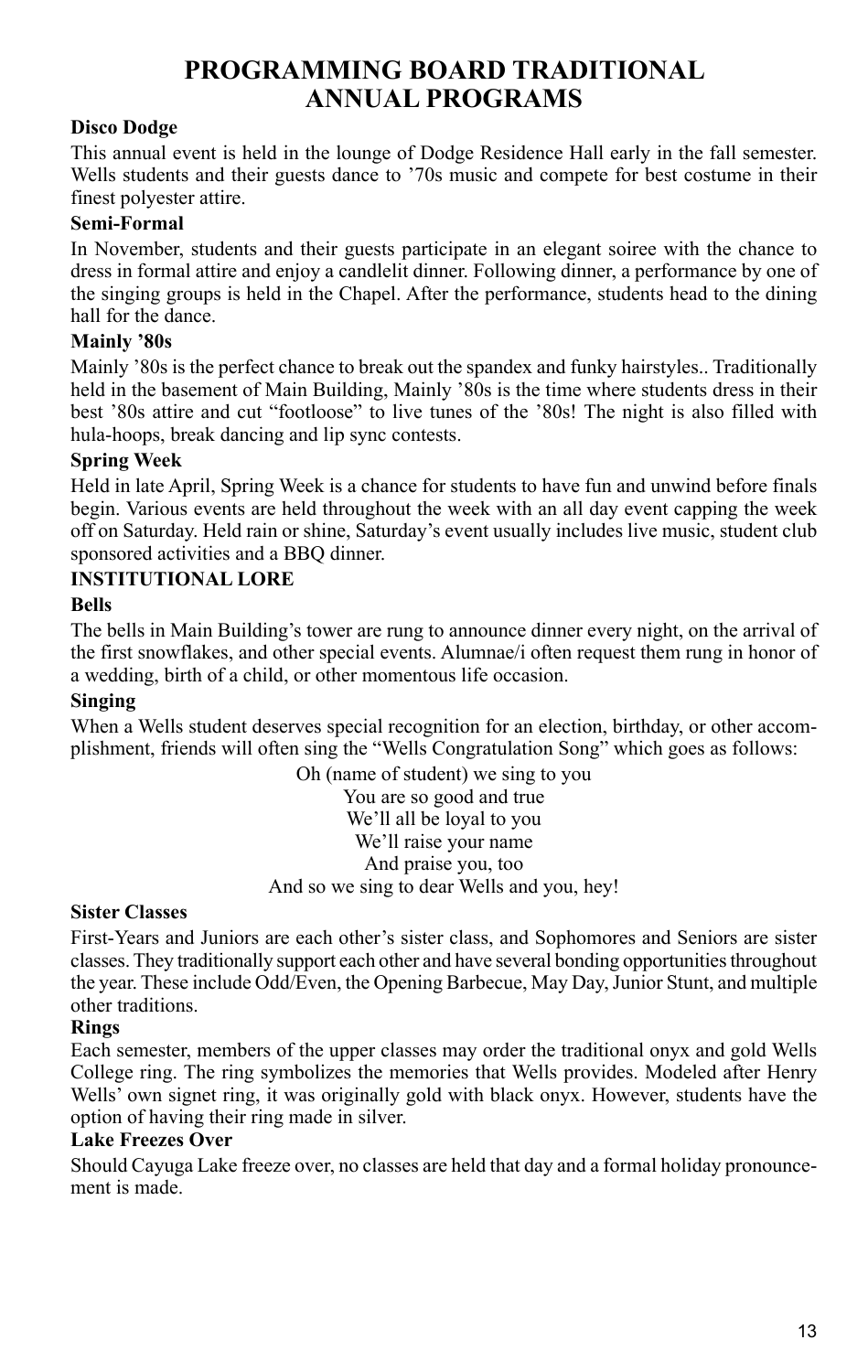## **Academic Calendar 2010–2011 Wells College**

## **FALL SEMESTER 2010**

#### AUGUST

| $\overline{2}$       | Monday                      | Hall Directors Return to Campus                                              |
|----------------------|-----------------------------|------------------------------------------------------------------------------|
| 7                    | Saturday                    | <b>RAs Return to Campus</b>                                                  |
| 14                   | Saturday                    | Orientation/Peer Leaders Return to Campus                                    |
| 17                   | Tuesday                     | Athletes Return to Campus                                                    |
| 19                   | Thursday                    | <b>Student Leaders Return to Campus</b>                                      |
| 19                   | Thursday                    | New Faculty Orientation                                                      |
| 22                   | Sunday                      | New First-Year Students Arrive                                               |
| $22 - 25$            | Sunday-Wednesday            | Orientation                                                                  |
| 23                   | Monday                      | Day for Faculty                                                              |
| 25                   | Wednesday                   | Returning and New Transfer Students Arrive                                   |
| 25                   | Wednesday                   | Welcome Back BBQ                                                             |
| 26                   | Thursday                    | Late Registration Classes Begin, 8:15 a.m. Opening<br>Convocation, 7:30 p.m. |
| <b>SEPTEMBER</b>     |                             |                                                                              |
| Sept. $30-$<br>Oct 2 | Thursday-Saturday           | Fall Board of Trustees Meeting                                               |
| <b>OCTOBER</b>       |                             |                                                                              |
| $9 - 12$             | Saturday–Tuesday            | <b>Fall Break</b>                                                            |
|                      | 13 at 8:10 a.m.)            | (Classes end Friday, October 8 at 4:30 p.m. and resume Wednesday, October    |
| $29 - 31$            | Friday-Sunday               | Family and Friends Weekend                                                   |
| <b>NOVEMBER</b>      |                             |                                                                              |
| $24 - 28$            | Wednesday–Sunday            | Thanksgiving Break                                                           |
|                      | November 29 at $8:10$ a.m.) | (Classes end Tuesday, November 23 at 4:30 p.m. and resume Monday,            |
| <b>DECEMBER</b>      |                             |                                                                              |
| 6                    | Monday                      | Weinachten                                                                   |
| 8                    | Wednesday                   | Last Day of Classes                                                          |
| $9 - 12$             | Thursday-Sunday             | <b>Study Period</b>                                                          |

13–16 Monday–Thursday Final Examination Period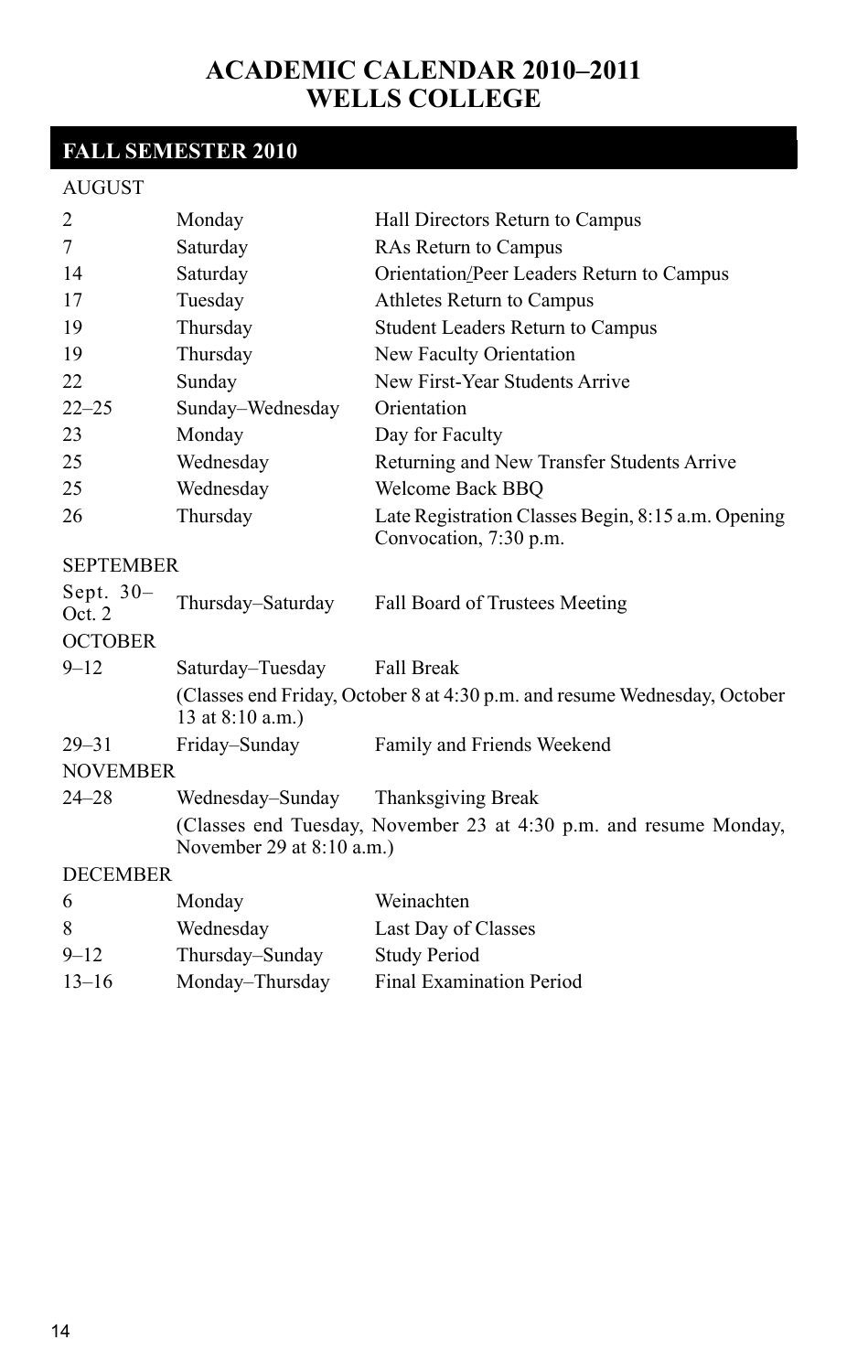**INTERSESSION 2011**

|  | DECEMBER 26–JANUARY 30 |  |  |  |  |
|--|------------------------|--|--|--|--|
|--|------------------------|--|--|--|--|

| <b>SPRING SEMESTER 2011</b> |  |  |
|-----------------------------|--|--|
|                             |  |  |

| JANUARY |
|---------|
|---------|

| 28              | Friday            | Employee recognition breakfast                                              |
|-----------------|-------------------|-----------------------------------------------------------------------------|
| 30              | Sunday            | Returning and New Students Arrive                                           |
| 31              | Monday            | Late Registration Classes Begin, 8:10 a.m. Spring<br>Convocation, 4:45 p.m. |
| <b>FEBRUARY</b> |                   |                                                                             |
| $10 - 12$       | Thursday-Saturday | Winter Board of Trustees Meeting                                            |
| $18 - 19$       | Friday-Saturday   | Gospel Weekend                                                              |
| $25 - 26$       | Friday-Saturday   | Henry Wells Weekend                                                         |
| <b>MARCH</b>    |                   |                                                                             |
| $19 - 27$       | Saturday–Sunday   | Spring Break                                                                |
|                 | at $8:10$ a.m.)   | (Classes end Friday, March 18 at 4:30 p.m. and resume Monday, March 28      |
| 29              | Tuesday           | Charter Day                                                                 |
| <b>MAY</b>      |                   |                                                                             |
| $5 - 7$         | Thursday–Saturday | Spring Board of Trustees Meeting                                            |
| 11              | Wednesday         | Honors Convocation                                                          |
| 13              | Friday            | Classes End, $4:30$ p.m.                                                    |
| $14 - 16$       | Saturday-Monday   | <b>Study Period</b>                                                         |
| $17 - 20$       | Tuesday-Friday    | <b>Final Examination Period</b>                                             |
|                 |                   | 21 Saturday Residence Halls Close, 5:00 pm (for<br>non-seniors)             |
| 28              | Saturday          | Commencement, 10:00 a.m.                                                    |
|                 |                   | 28 Saturday Residence Halls Close, 5:00 pm for<br><b>Summer Break</b>       |
| <b>JUNE</b>     |                   |                                                                             |
| $2 - 5$         | Thursday-Sunday   | Reunion                                                                     |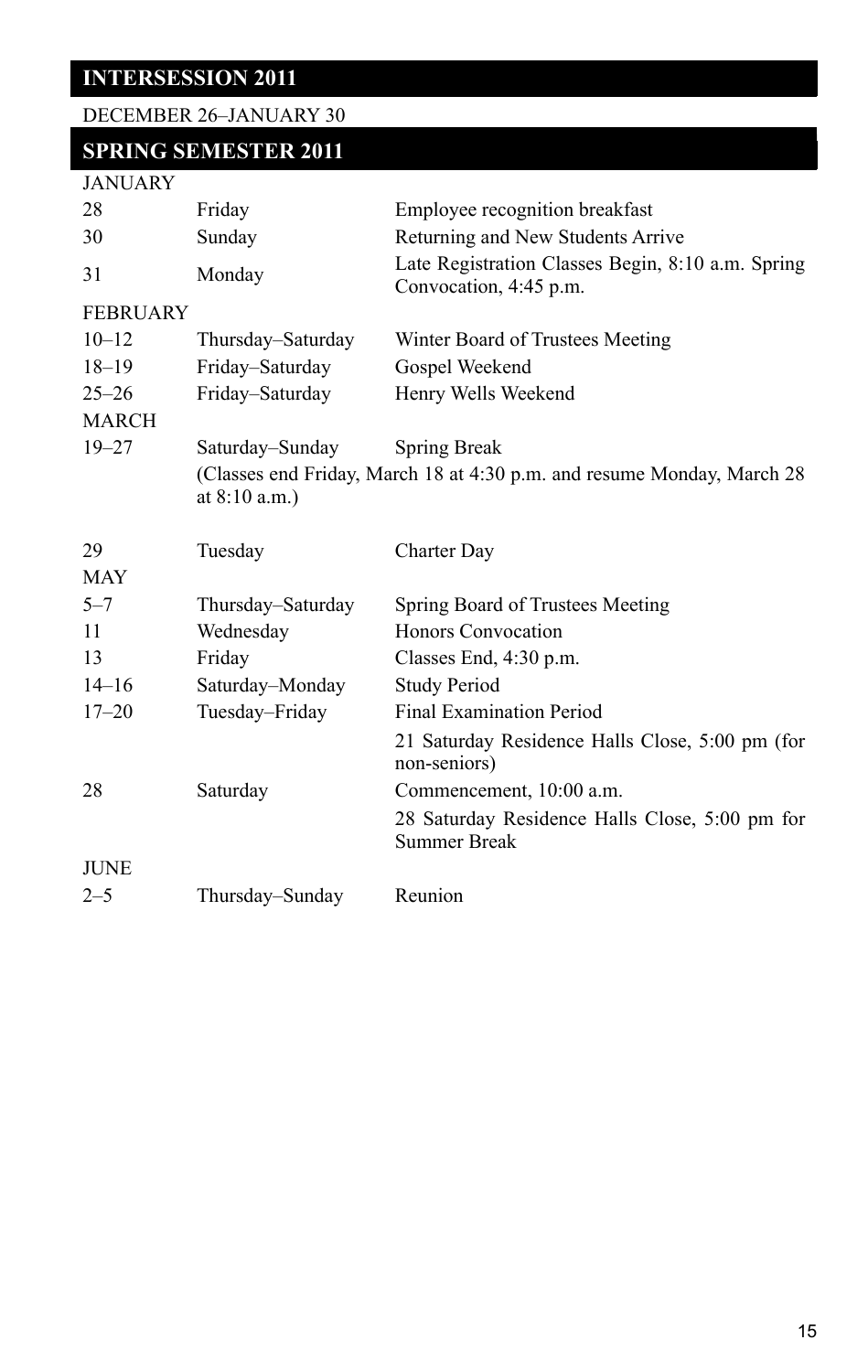# **SECTION TWO: ADMINISTRATIVE POLICIES**

## **BIAS INCIDENT PROTOCOL**

In keeping with the Wells College Mission Statement, Honor Code and Community Standards Statement, we strive to provide an educational, working and living environment free from discrimination, harassment, intolerance and hate.

A bias incident is characterized as a behavior or act—verbal, written or physical—which is personally directed against or targets an individual or group based on perceived or actual characteristics such as race, color, religious belief, sex, marital status, sexual orientation, gender identity or expression, national or ethnic origin, disability, veteran status or age. Behavior reflecting bias may constitute a violation of Wells College policy, as outlined above.

The Community Handbook contains polices that govern how we work and live together at Wells College. Specifically, the following policies expressly prohibit intolerance and bias:

- **•** Computer, Internet and Electronic Communications Policy
- **•** Harassment Policy
- **•** Student Conduct Code

### **Reporting a Bias Incident or Hate Crime**

Students, faculty and staff may report a bias incident or hate crime to the department of campus safety, the office of residence life and learning communities or the office of human resources. There is an option to anonymously report a bias-related incident online by going to the campus safety section of The Globe:

#### global.wells.edu

For additional information, please contact the Bias Incident Response Team (BIRT) at bias-response@wells.edu.

### **Response Protocol**

- 1. All reports of an alleged bias incident or hate crime should be documented in writing. When documenting the incident:
	- Provide a detailed account of the incident, including date, time and location;
	- Relate to the best of your ability the specific content of the words, gestures, or other behavior;
	- Identify the alleged perpetrator, if known to you and/or provide a detailed description;
	- List all witnesses and contact information;
	- Attach written information (i.e. e-mails, letters or notes); contact the Department of Security to take photographs of visual evidence or information;
	- include other pertinent information that will assist the college in response
- 2. All reports of an alleged bias incident or hate crime will be forwarded to the Bias Incident Response Team (BIRT).
- 3. The dean of students and/or the manager of human resources will respond immediately to the needs of the affected party or parties and notify members of the campus community as appropriate and/or as required by federal law. For incidents that affect the immediate health and safety of the campus community, the critical incident response protocol will be activated and followed as outlined.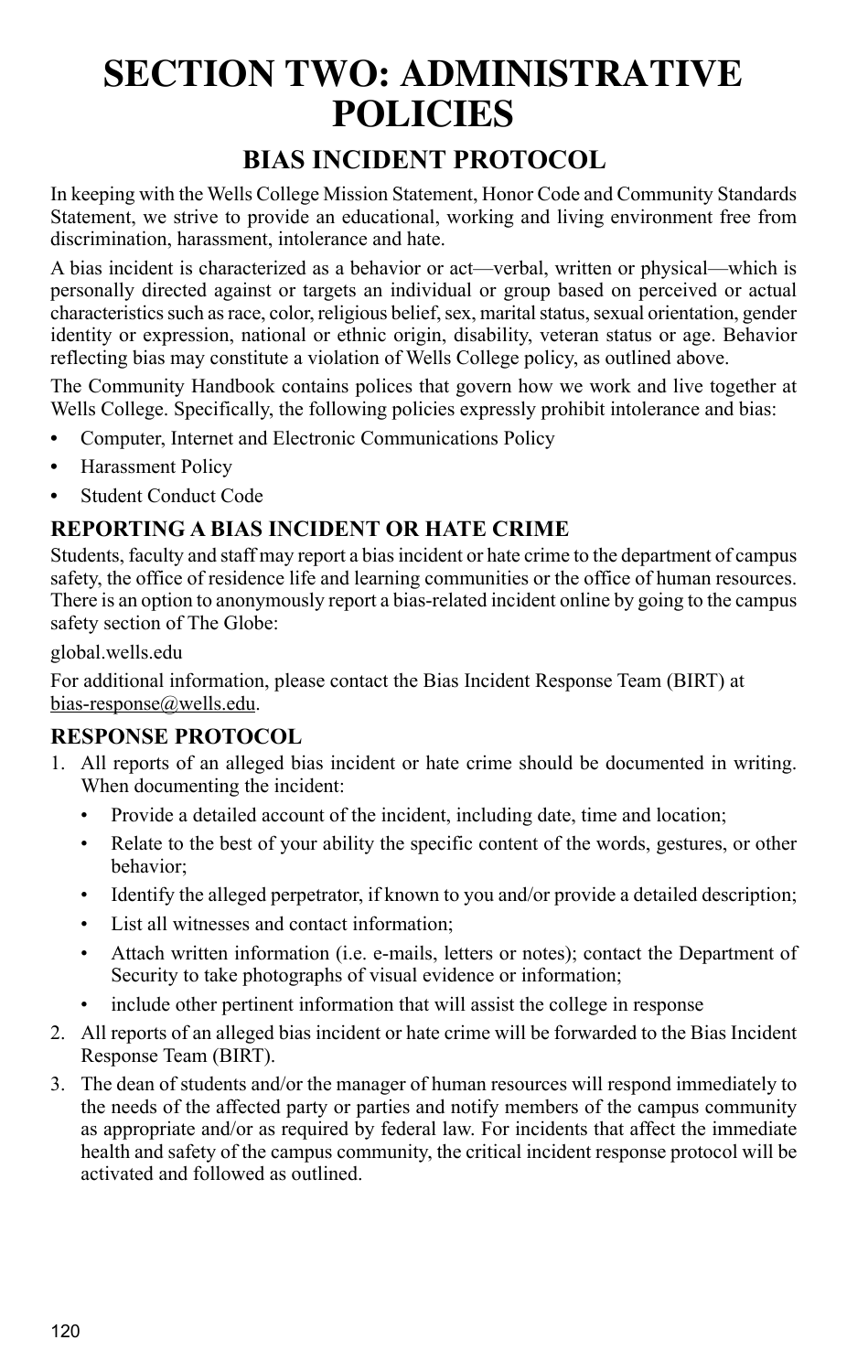- 4. The department of campus safety, in consultation with the dean of student's staff and/or the human resources office, will conduct an investigation.
- 5. Coordinated campus responses may include, but are not limited to:
	- Identification of and referral of affected parties and/or offenders to appropriate support resources and services on or off campus;
	- Disciplinary action as outlined in the community handbook, employee handbook and/ or faculty manual;
	- Informal resolutions such as mediation, facilitated dialogue between parties, discussions in residence halls or staff meetings; and/or
	- Educational awareness programs for the community.

Efforts will be made to protect the identity of individuals involved and to maintain the level of privacy requested by the reporting party. Persons reporting an incident may self-identify or remain anonymous. Anonymous reporting, however, may impact the college's ability to respond or pursue appropriate action against the alleged perpetrators.

BIRT members receive confidential information on a need to know basis, evaluate the facts and circumstances of the reported incident, and assist in creating and implementing an appropriate campus response and action plan. Faculty committees, administrators and staff, and student groups are consulted as necessary in the development of a response and action plan. BIRT keeps the campus community appropriately informed as the college works toward resolution of the reported bias incident. The purpose of the Bias Incident Response Team is to:

- (1) respond to bias incidents in a timely and coordinated manner;
- (2) be proactive in Wells College's response to bias incidents; and
- (3) engage bias constructively as an opportunity for learning and transformation of individuals and the community.

The department of campus safety, the dean of students office and the office of human resources will maintain a historical record of documented bias incident and hate crime reports that occur on campus or at college sponsored events or programs. The Crime Awareness and Campus Security Act of 1990 requires the College to publish statistics in certain types of crimes, including Hate Crimes. For annual Wells College crime statistics, visit http://www.wells.edu/slife/crimestats.htm.

## **COMPUTER, INTERNET, AND ELECTRONIC COMMUNICATIONS**

#### **I. General Statement of Policy**

Wells College (the "College") is committed to academic excellence and providing the resources necessary to maintain academic excellence. Pursuant to this goal, computers, computer accounts, network and Internet access, electronic mail, and related services (individually and collectively, these computing resources and services are referred to as the "computer system") are provided for use by all members of the College community. This policy applies to any student, faculty member, staff member, employee, or other individual who has received appropriate authorization to use the College's computer system. Access to and use of the College's computer system is a privilege, and such use must be consistent with the terms of this policy, and with the goals, standards, and overall mission of the College.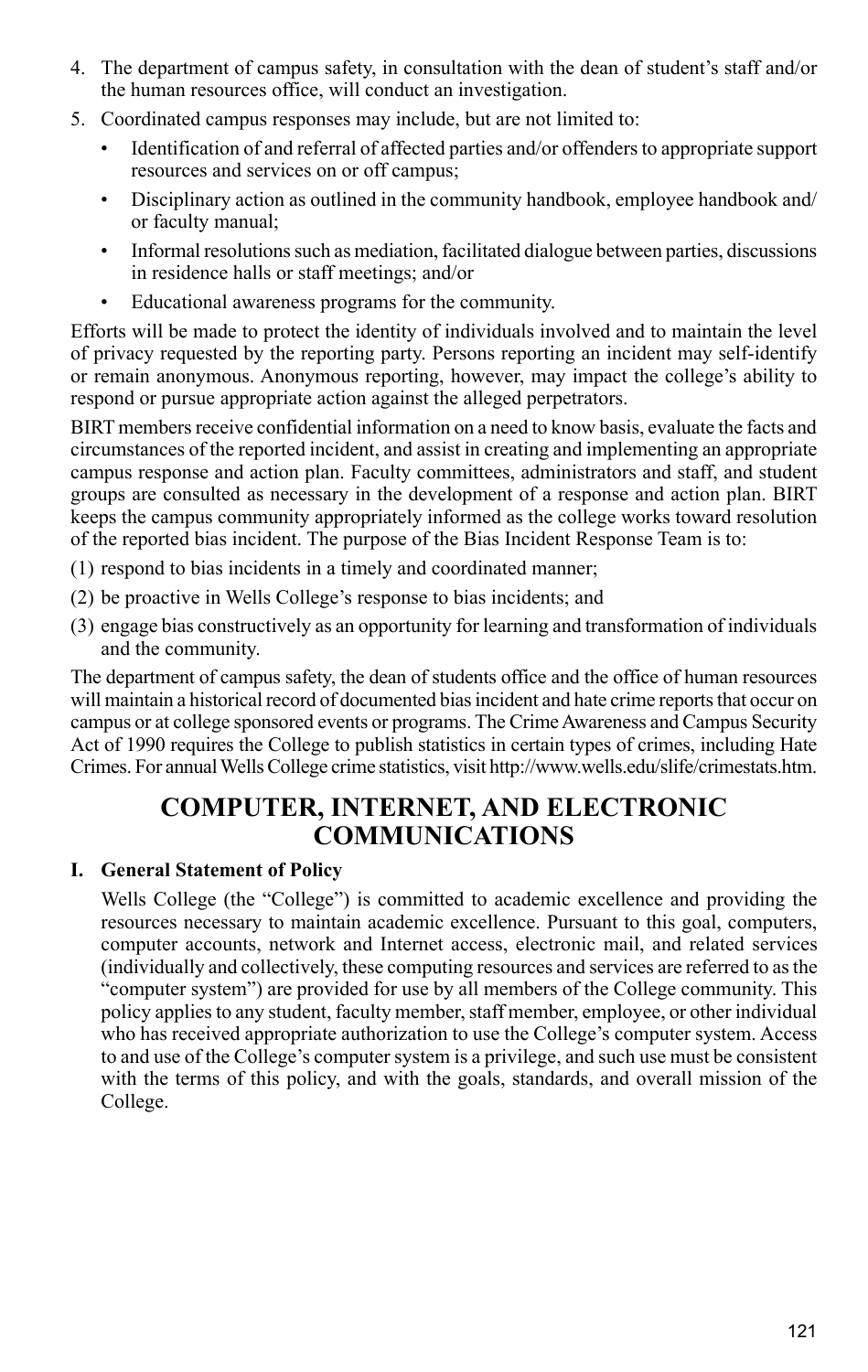#### **II. Electronic Communications**

All messages, data, files, programs, Internet Web sites, and other material or information (individually and collectively referred to as "electronic communications") stored in or transmitted via the College's computer system are College records. Accordingly, the College reserves the right to access and disclose the content of electronic communications stored in or transmitted via its computer system: (1) as it deems appropriate for the administration and maintenance of the computer system; (2) when the College determines that such access or disclosure is necessary to investigate a possible breach of security, misuse of College resources, violation of law, or violation of College rules; (3) when the College determines that such access and disclosure is necessary in connection with an academic, disciplinary, or administrative inquiry, or legal proceeding; or (4) for all other purposes permitted by law. The College may routinely monitor and log usage data such as network session connection times and end-points, computer and disk utilization for each user, security audit trails, network loading, etc.

Each user's use of the computer system constitutes consent to the College's access, disclosure, and monitoring. Users of the computer system should not have any expectation of privacy in any electronic communications stored in or transmitted via the College's computer system.

#### **III.Prohibited Uses of the Wells Computer System**

The College's computer system may not be used in any manner that is inconsistent with the goals, standards, or mission of the College. The College's faculty, staff, other employees, and guests are expected to use the computer system only for legitimate purposes consistent with their employment and the College's mission. Students may use the computer system for lawful and proper recreational purposes, unless such use interferes with another student's ability to complete their academic work.

Prohibited uses of the computer system for all users include, but are not limited to:

1) Engaging in copyright infringement or other unauthorized downloading, copying and/or distribution of copyrighted material, including (1) unauthorized downloading of anything of which you do not already own a copy (software, MP3s, movies, etc.), (2) copying and/ or distributing copies of copyrighted audiovisual works without the authorization of the copyright owner via "peer-to-peer" programs such as KaZaA, LimeWire, BearShare, and Morpheus, and (3) setting up file shares with copyrighted material, violates the U.S. Copyright Act, 17 U.S.C. §§ 101 *et. seq.* and is prohibited by College Policy.

Copyright infringement may subject you to both civil and criminal liabilities. In a civil action, you may be liable for the copyright owner's actual damages plus any profits made from your infringing activity. Alternatively, the copyright owner can elect to recover statutory damages of up to \$30,000 or, where the court determines that the infringement was willful, up to \$150,000. Copyright infringement may also constitute a federal crime if done willfully and: (1) for purposes of commercial advantage or private financial gain; (2) by the reproduction or distribution, during any 180-day period, of 1 or more copies of 1 or more copyrighted works, which have a total retail value of more than \$1,000; or (3) by the distribution of a work being prepared for commercial distribution, by making it available on a computer network accessible to members of the public, if you knew or should have known that the work was intended for commercial distribution (17 U.S.C. § 506). Criminal penalties for infringement may include imprisonment for up to 10 years, fines up to \$250,000, or both (18 U.S.C. § 2319).

Students who violate the College's policy are also subject to discipline under the College's Student Conduct Code, which may result in sanctions including, but not limited to, written warnings, disciplinary probation, monetary damages and fines, interim suspension, disciplinary suspension and disciplinary expulsion. The sanction imposed for a particular violation will be determined on a case-by-case basis depending on the specific facts and circumstances involved.

- 2) Installing software on the College's computer system;
- 3) Attempting to access or monitor another user's electronic communications, reading, copying, changing, or deleting another user's messages, files, or software, without permission of the user, or in some other way invading the privacy of others;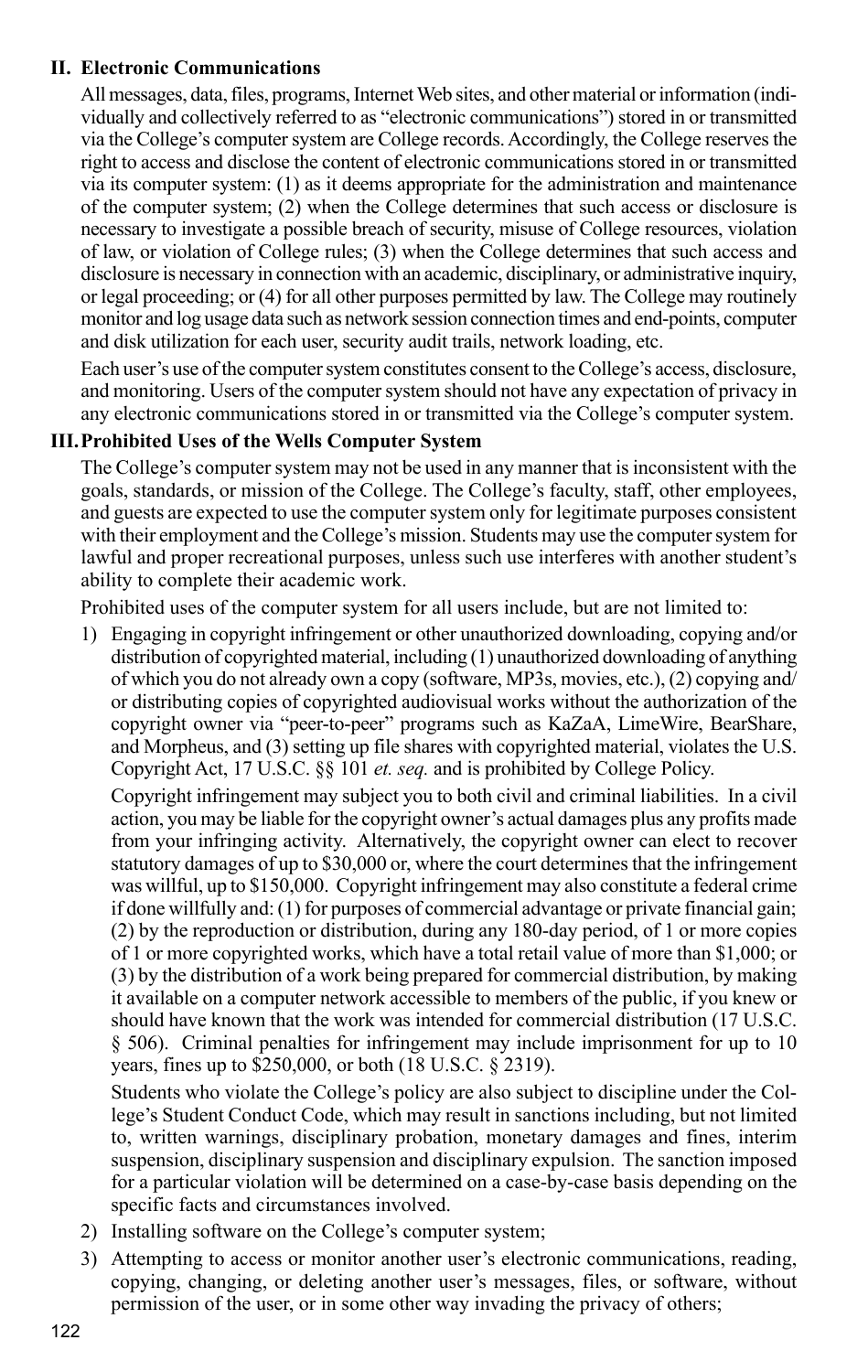- 4) Engaging in any illegal commerce or any illegal activity of any kind;
- 5) Posting or transmitting any material that is threatening, abusive, profane, defamatory, obscene, offensive, or pornographic, or that is discriminatory, harassing, derogatory, or demeaning to any individual or group based on race, color, religion, sex, sexual orientation, disability, familial status, age, national origin, ethnicity, or other prohibited basis;
- 6) Engaging in any type of harassment of other individuals, including continually sending unwanted messages after a request to stop;
- 7) Attempting to destroy or sabotage the computer system or attempting to perform any act that impacts upon the proper operation of the computer system, such as intentionally spreading computer viruses;
- 8) "Hacking," tampering, or attempting to gain unauthorized access to confidential information within the College's computer system or to other remote computer systems;
- 9) Accessing, transmitting, or releasing information or data of a confidential or proprietary nature obtained by virtue of the user's position with the College to unauthorized persons;
- 10) Attempting to subvert security systems or data protection schemes to gain unauthorized access to other accounts;
- 11) Performing acts that are wasteful of computing resources or that unfairly monopolize resources to the exclusion of others, such as sending unnecessary mass mailings or chain letters;
- 12) Sending electronic mail messages to the "everyone group" (students@wells.edu, staff@) wells.edu, or faculty@wells.edu) except for necessary and legitimate purposes, such as in the event of campus emergencies or urgent operational needs, for notification of campus meetings, and for notification of College-sponsored events or other events off campus which relate to the College's educational goals;
- 13) Operating businesses, unauthorized fundraising or using the computer system in some other way for personal financial gain; and
- 14) Creating and/or operating Web sites on computers on the College network without obtaining prior approval from the College.

All users of the computer system must act responsibly and maintain the integrity of the computer system. The College reserves the right to limit, restrict, revoke, suspend, deny, or extend computing privileges and access to the computer system. Those who do not abide by the College's policies regarding the computer system are subject to having their computer privileges, including use of and access to the computer system limited, restricted, suspended, revoked, or denied, and may be subject to campus disciplinary procedures, termination of employment, and/or appropriate legal action.

## **DISCLOSURE OF DISABILITIES POLICY – STUDENTS**

Wells College fully supports and complies with the Americans with Disabilities Act (ADA), the Rehabilitation Act of 1973, and all other federal and state laws prohibiting discrimination against individuals with disabilities. The College is committed to providing reasonable accommodations to students with disabilities who are otherwise qualified.

#### **Requesting an Accommodation**

If you have a documented disability and wish to request accommodation(s) to provide equal access to your education at Wells, you must disclose your disability and provide official documentation of the disability from a qualified professional who can also make recommendations about reasonable accommodations that relate to your disability. In order to disclose, you should complete the Wells College Disabilities Disclosure Form, available from the dean of students office, the dean of the college's office or on the Wells College website. You must also provide a signed Wells College Learning Disabilities or Other Diagnosed Disabilities Release Form so that the coordinator of learning support services can notify faculty and relevant people about your disability and recommended accommodations.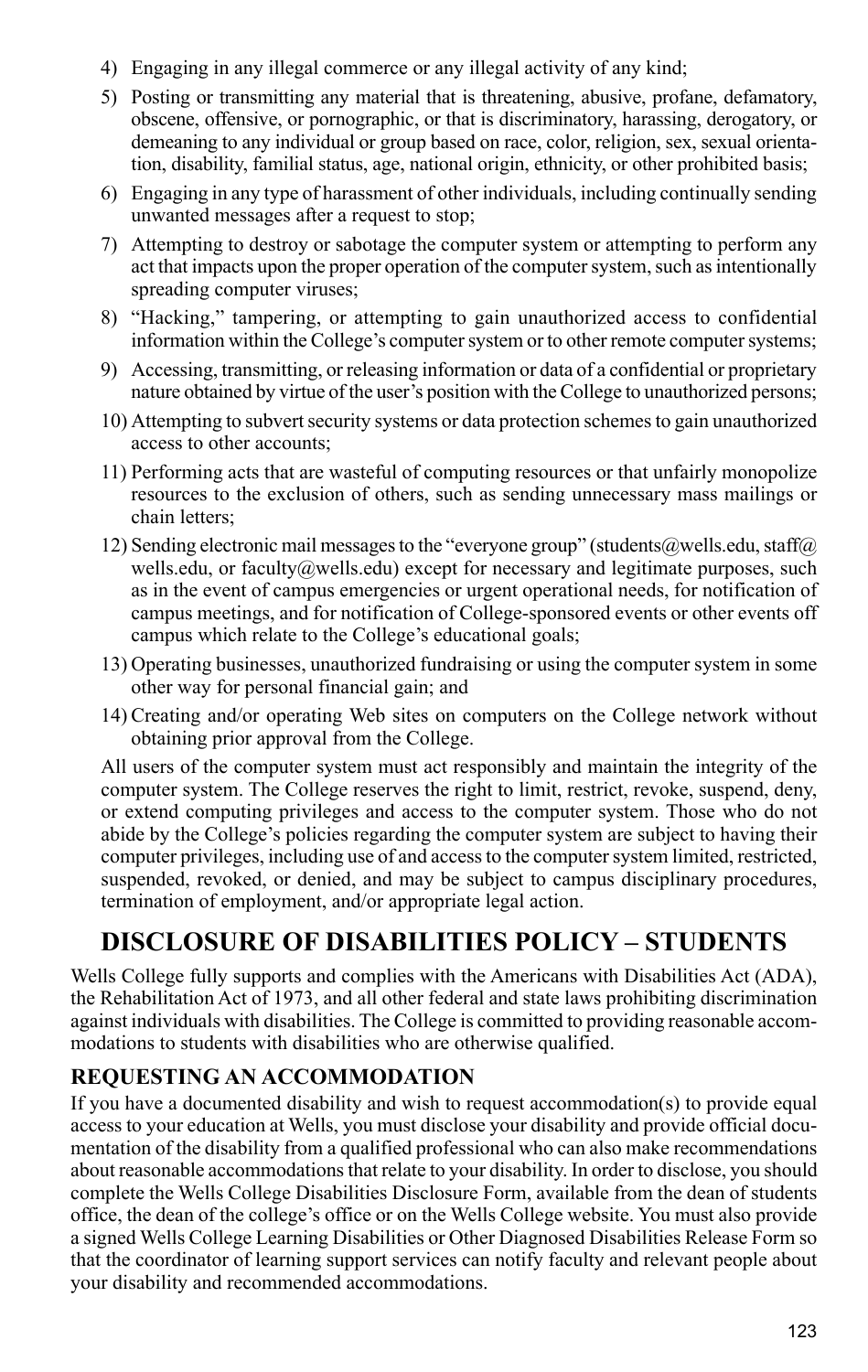The coordinator of learning support services is available to assist students with disabilities to arrange for reasonable accommodations. The College determines which accommodations, if any, are necessary and reasonable under the circumstances. Students with disabilities are encouraged to complete the Disabilities Disclosure Form and contact the coordinator of learning support services.

### **Academic Accommodation**

Academic adjustments must be reasonable accommodations. Whether a particular accommodation is necessary and reasonable will depend on the circumstances and the student's individualized needs. Generally speaking, the College assumes the cost, if any, of accommodations such as auxiliary aids which may be necessary for classroom participation. However, aids which assist the student in her or his daily living, such as wheelchairs, glasses, and hearing aids, for example, are the responsibility of the student.

### **Documentation**

Generally speaking, the cost of providing documentation to support a requested accommodation is the student's responsibility. In certain situations, the College may cover the cost of further assessment, or provide financial assistance in those cases where assessment would present a significant financial burden to the student. Requests for such assistance should be made to the dean of the college.

If you are requesting accommodations based on a disability or requesting readmission to Wells College after a leave for medical or psychological reasons, you must complete the Wells College Disabilities Form and provide documentation as specified below.

If you are requesting off campus housing, housing in a specific room or residence hall or a single room based on a disability, you must complete the Wells College Disabilities Disclosure Form and Housing Exemption Form and submit the following specific documentation in writing to the division of academic and student affairs:

- 1. Documentation must be provided by a qualified medical professional with comprehensive training and relevant experience in diagnosing the full range of the medical/psychological/ psychiatric/mental disability for which you have been diagnosed and have appropriate licensure and certification.
- 2. For psychological or learning disabilities, current testing (within three years) must be attached.
- 3. A well-written, comprehensive report from a qualified medical professional must include the following:
	- specific medical or learning disability or diagnosable mental disorder (with a specific diagnosis based on the DSM-IV criteria)
	- specific evidence of substantially limiting one or more major life activities and how the disability affects the student in the classroom or residential campus environment
	- major symptoms of the disability
	- specific areas of educational impact
	- previous history of the diagnosis and prognosis
	- medications currently prescribed, including substantial side effects
	- rationale for specific recommended accommodations that affect academic or housing needs

The dean of students will consult with the coordinator of learning support services to determine the appropriate accommodation(s) (or make a readmission decision) and will respond to your request in writing. The request will be considered on an individualized basis and may require a meeting with the dean of students and/or the disability specialist in order to better assess your needs. In order to facilitate the request, please sign the release on the Disabilities Disclosure Form granting the dean of students or coordinator of learning support services permission to discuss the student's condition (and how it affects the student in the College setting) with the student's medical provider.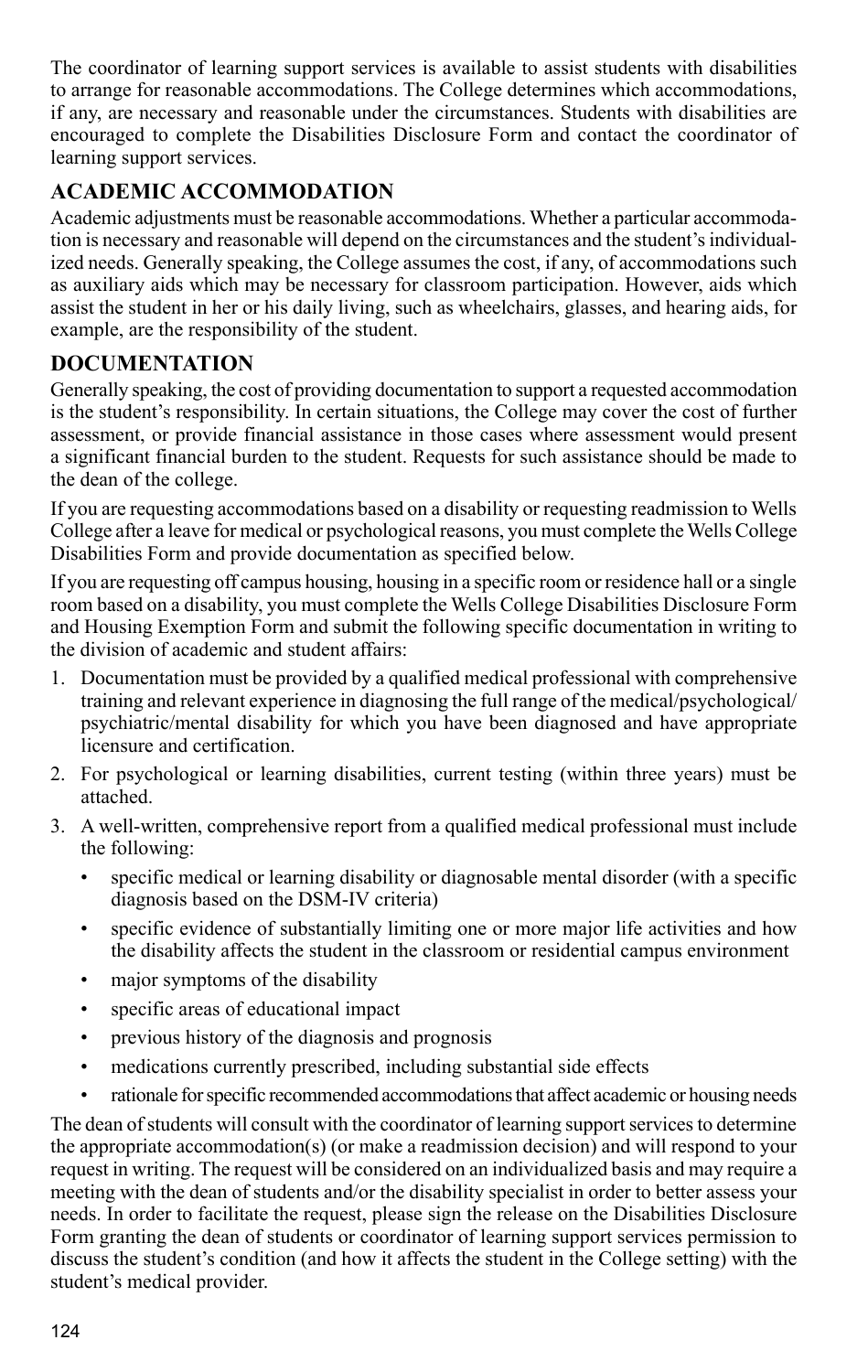### **Post-Graduate Entrance Exams**

Students should be aware that the GRE, LSAT, and MCAT currently have stringent documentation guidelines for individuals seeking disability-related accommodation. Students are not guaranteed accommodation when taking these exams merely because they have received or are receiving accommodations at Wells College. Students interested in taking the GRE, LSAT, MCAT, or similar post-graduate entrance exams are encouraged to research the documentation guidelines for these exams well in advance. Students are responsible for the cost of any additional assessment or documentation which may be needed under those guidelines.

### **Grievance**

Students who have a disability-related grievance are to follow the procedures outlined in the Wells College "General Policy on Grievances and Appeals" which can be obtained from the offices of the dean s and vice presidents. It is also available in the reserve collection of the library.

## **DISCLOSURE OF DISABILITIES POLICY – EMPLOYEES**

Wells College fully supports and complies with the Americans with Disabilities Act (ADA), the Rehabilitation Act of 1973, and all other federal and state laws prohibiting discrimination against individuals with disabilities. The College is committed to providing reasonable accommodations to individuals with disabilities who are otherwise qualified.

If you have a disability and believe you need a reasonable accommodation to perform your job, you should notify your supervisor and the human resources office. These individuals will work with you to determine what accommodation, if any, is necessary and reasonable. The College determines what accommodation, if any, is necessary and reasonable under all the circumstances.

You may be asked to provide documentation from an appropriate medical professional to support your request and to assist the College in determining an effective reasonable accommodation. The College may request further medical documentation in certain circumstances.

If you have any questions about this policy, or if you have any concern involving a reasonable accommodation, you should contact the Human Resources Office at ext. 3317.

## **DISSENT POLICY**

A college community is characterized by and devoted to the principle of academic freedom. Its nature requires that all who seek membership in it are wholly given to the proposition that truth will be found only when the freedom to teach and the freedom to learn are protected. Indeed, its corporate life is governed by its faith in reason and civility and in the frank and open exchange of views.

It is also true that students, faculty and staff in joining a college community do not in any way surrender the overarching citizen rights provided by the U.S. Constitution. Thus, they continue to enjoy the right of free speech, the right to participate in activities on and off campus, the right of peaceful assembly, the right to substantive and procedural due process, and all the other rights which safeguard the citizen in the exercise of freedom. Unorthodoxy, vigorous dissent, and the articulate advocacy of a minority point of view are not merely to be tolerated, but welcomed both on and off campus.

In the exercise of both citizen rights and those deriving from the principle of academic freedom, students, faculty, and all other members of the Wells community have an explicit responsibility to act in accordance with College regulations and local, state, and national laws, and to assure that expressions of dissent do not impair in any way the rights of others to teach, learn, or carry out the essential work of the College.

With these guiding principles in mind, the board of trustees, with the concurrence of the students, staff and faculty of the College, has adopted the following regulations, which are applicable to all demonstrations hereafter occurring upon College premises, and will govern the conduct of all demonstrators, those demonstrated against, and spectators, whether or not they are members of this academic community.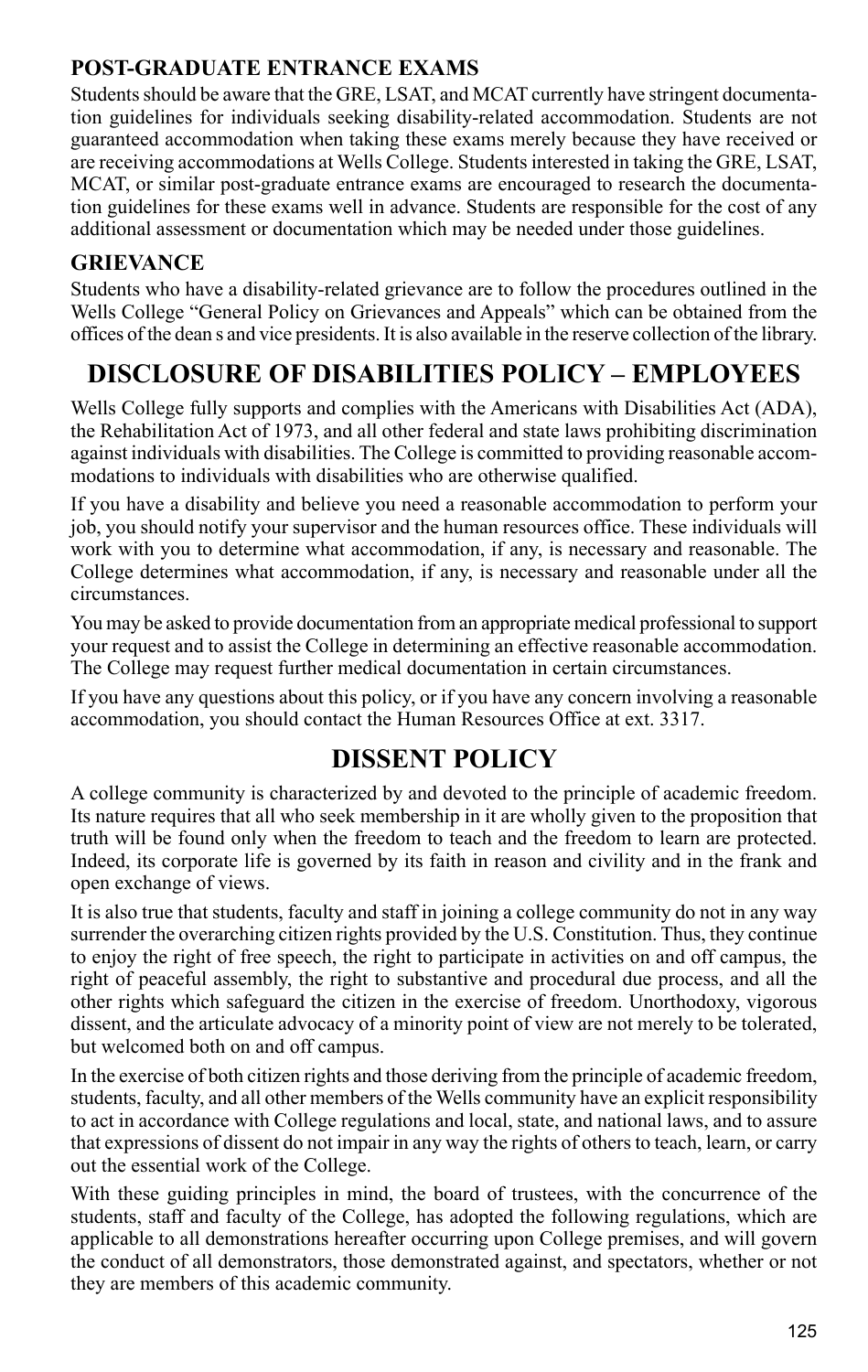In addition to complying with the requirements of the following specific regulations, all persons, whether they are members of the Wells community or guests, shall conduct themselves in a manner which does not disrupt the academic community or infringe upon the rights of others.

- All persons shall assure and maintain reasonable and free access to and exit from any College office, building, or other premise.
- No one shall interfere with the freedom of movement or speech of any individual or group.
- No one shall interfere with persons, or disrupt classes, education, and administrative activities, or any orderly events sponsored by any College office or official, faculty group or student group.
- Anyone who attends or participates in any lecture, speech, discussion, demonstration, or public event shall treat everyone present in an orderly and courteous manner.
- When a speaker is the object of protest, no one shall display signs and other demonstration impediments so as to interfere with the reception of the speech.
- No one shall utilize physical force or harassment against persons, or willfully destroy property.
- No one shall use language or actions likely to provoke or encourage physical violence by demonstrators, those demonstrated against, or spectators.
- No one shall have access to or use of any College records without authorization.
- No one except law enforcement officers shall possess any firearms on campus.

It is the hope and expectation of the College that no demonstration or demonstrator will go beyond the bounds set by these regulations. To safeguard the interests of all concerned, it is requested that those planning a demonstration of any type inform the dean of students, dean of the college, or vice president and treasurer of their intentions as far in advance of the demonstration as possible. To this same end, the College gives notice that it will respond to violations of these regulations as follows:

### **Enforcement and Judicial Procedures**

Each member of the College community, student, faculty, or staff, who observes any action which appears to violate College regulations regarding demonstrations, shall request the demonstrator(s) to stop that action at once.

If the demonstrator(s) continue(s) the action, then the observer shall call upon the president of the College or her designate to come to the scene. The president shall (a) make clear to all participants that they appear to be acting in violation of College regulations and, when appropriate, in violation of the New York State Penal Code, and (b) ask them to cease and desist.

If the president's request that the demonstrators cease and desist is not heeded, she may:

- Inform students participating in the demonstration they are provisionally suspended from the College for appearing to violate College regulations and will be charged as such within 48 hours before the Community Court in accordance with the due process stipulations of the Collegiate Constitution.
- Inform faculty participants in the demonstration they are provisionally suspended from the faculty of the College for appearing to violate College regulations and will be charged as such within 48 hours before the Faculty Advisory Committee in accordance with the due process stipulations of the Faculty Manual.
- Inform staff (non-faculty) participants in the demonstration they are provisionally suspended from the staff of the College for appearing to violate College regulations and will be charged as such within 48 hours before an ad hoc committee (appointed by the senior administration) in accordance with the Staff Handbook.
- Inform non-members of the College community engaged in the demonstration they appear to be in violation of College regulations and that the privilege of remaining on campus has been rescinded and that they are subject to legal action for any past, present, or future act.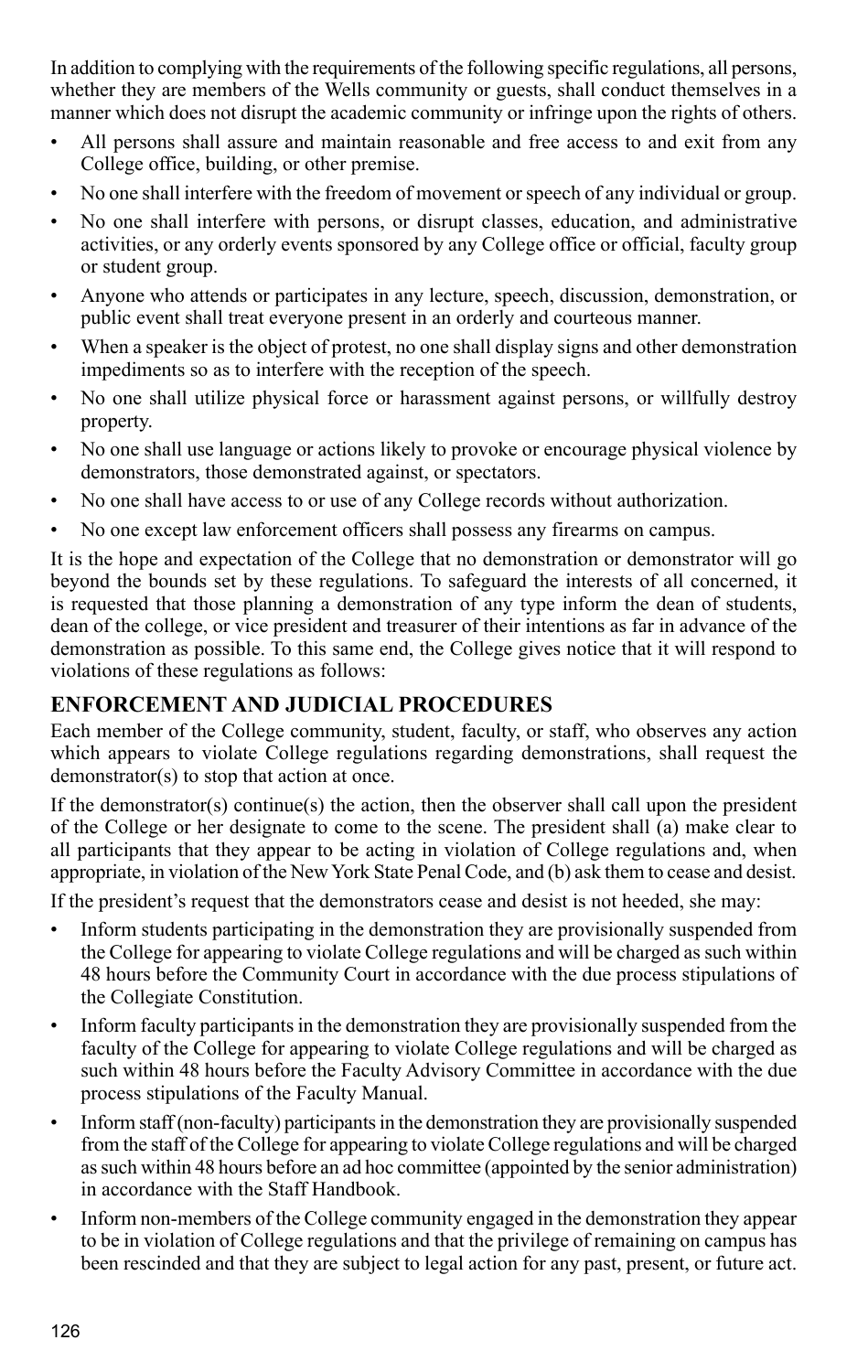If those participating in the illegal demonstration continue to persist after the president's act of suspension, she will take such further action as she deems appropriate including:

- Calling upon campus safety officers to assist in restoring and maintaining order.
- Seeking legal assistance in requesting that an injunction be issued against the demonstrators.
- Seeking assistance from local law enforcement agencies to restore and maintain order. The president will not distinguish between members and non-members of the College community.

Penalties for those judged guilty of violating College regulations will be fixed by the appropriate judicial body of the College and will range from reprimand through probation and suspension, including expulsion or dismissal.

It is to be understood that members of the College community who are prosecuted by public authorities for acts arising out of an illegal demonstration on campus will also be subject to penalties prescribed by the College's judicial system.

The College reserves the right to override internal campus judicial penalties as appropriate.

## **DRUG-FREE SCHOOLS AND COMMUNITIES AND DRUG-FREE WORKPLACE POLICY**

Wells College has long been committed to providing a safe, secure, and comfortable work and living environment for all members of the College community. To continue our efforts toward that goal, and in compliance with the Drug-Free Schools and Campuses Regulations and the Drug-Free Workplace Policy, the College prohibits the unlawful use, possession, distribution, and manufacturing of controlled substances (drugs) in and on Wells College-owned or -controlled property. Wells College is also committed to providing drug prevention programs and to educating the Wells community regarding the health risks associated with the use of illicit drugs and the abuse of alcohol or other drugs.

As a condition of employment, all faculty, staff, and student employees are required to abide by the terms of this policy. A copy of the complete policy is located in the human resources office in Macmillan. Consequences for not complying may include discipline up to and including termination and/or referral for assistance. Students must abide by the Alcohol and Drug Policies as outlined in the Code of Student Conduct outlined in this Community Handbook. Consequences for noncompliance may include referral for assistance and/or suspension or expulsion from the College.

To aid the College in complying with the Drug-Free Workplace Act, counseling services for employees may offer drug awareness at the discretion of the College. A full description of the applicable legal sanctions under local, state, or federal law for the unlawful possession or distribution of illicit drugs and alcohol, a description of the health risks associated with the use of illicit drugs and the abuse of alcohol and a description of the drug or alcohol counseling, treatment, or rehabilitation or re-entry programs that are available to employees or students can be found on the Wells College Web site.

Any questions regarding this policy may be directed to the human resources, campus safety, or the dean of students offices.

### **FIREARMS**

Wells College prohibits any individual from possessing firearms on campus or in vehicles on campus.

## **FUNDRAISING AND SOLICITATION**

This policy applies to individuals, departments, clubs and organizations who desire to fundraise or solicit donations as representatives or members of Wells College. All solicitations and fundraisers must be approved through the office of student activities and leadership. The intent of this policy is to ensure that the College's fundraising and solicitation efforts are coordinated and represent the mission of the institution.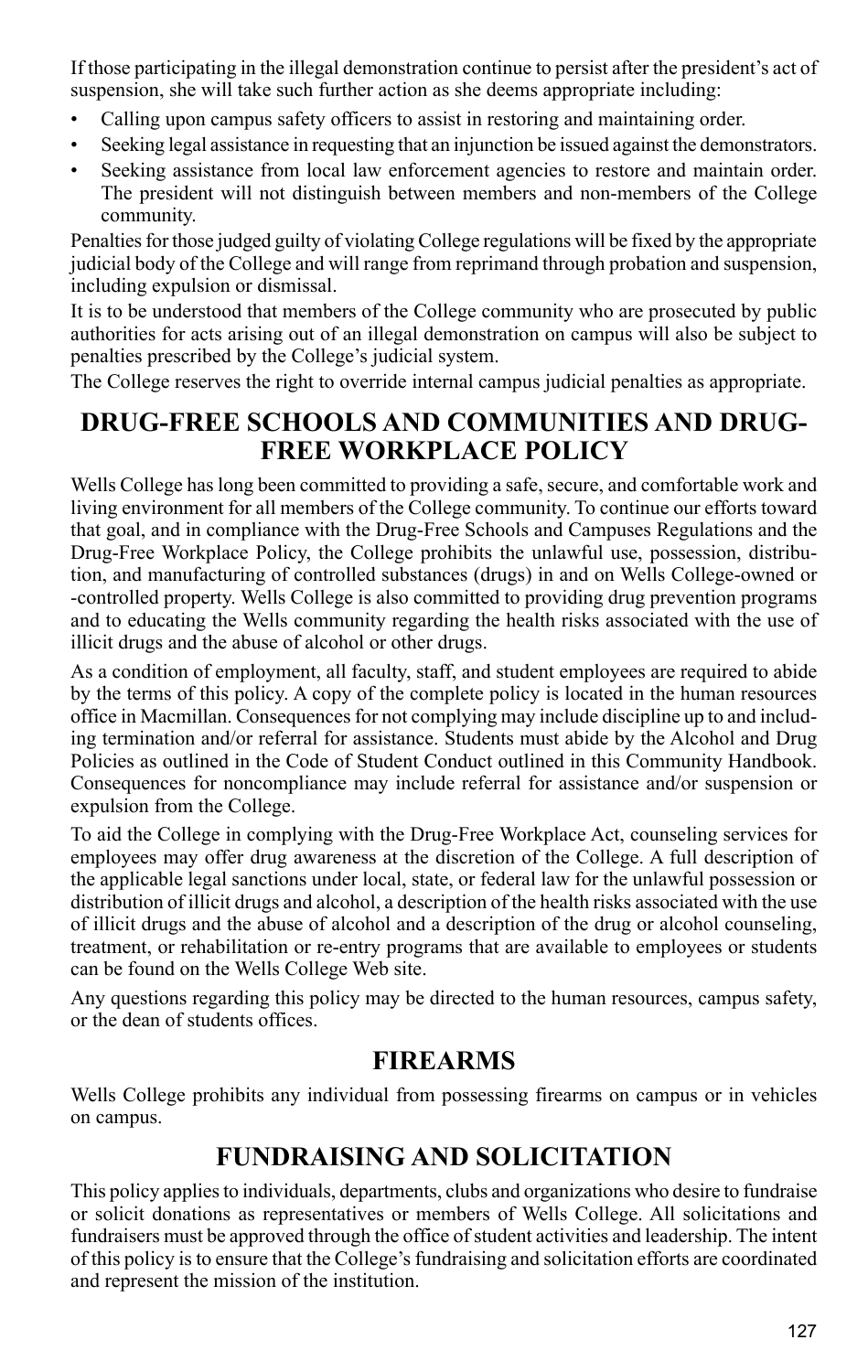### **Fundraising Policy**

All Wells community members or groups interested in sponsoring a fundraiser must apply using the Fundraising Request Form provided by the office of student activities and leadership. Forms can be found on the Students tab on The Globe and should be submitted at least three weeks prior to the event, although for large scale fundraising, more time may be necessary. Monies raised from the events needs to be deposited or donated within seven days after the close of the event. The amount raised from this event must be reported to the office of student activities and leadership within seven days after the close of the event – this report can be emailed to: studentactivities@wells.edu.

When reviewing applications, the following questions will serve as deciding factors:

- Does the fundraiser align with the mission of Wells College?
- Has sufficient planning taken place for the fundraiser to be successful?
- Are the goals of the fundraiser realistic?
- Who are the proceeds going to benefit?
- Who is the intended audience?
- Are there any competing fundraising efforts, events or activities that might be compromised?
- Is the intended audience appropriate, and have they recently been targeted by another Wells initiative?
- Has your group repeatedly hosted this event? Does your group have a monopoly on this fundraising idea?

The Office of Student Activities and Leadership will coordinate the approval of all applications that reflect intent to hold an event on campus with an internal audience and beneficiary. Student Activities must pre-approve all materials used to advertise and promote the event on or off campus.

Applications that intend to appeal to an external audience, or to donate to an appropriate external organization, and/or a capital improvement, will require the approval of a Senior Staff member(s). Senior Staff and External Relations must pre-approve all materials intended to advertise and promote the event including but not limited to posters, flyers, letters, e-mails, etc.

### **Philanthropic Gifts**

All gifts to the College as a whole, or to individual groups or departments, must be processed through the advancement office. Gifts should be brought to the Advancement office in Pettibone House.

No College buildings may be used for commercial purposes by outside vendors without prior permission. Students may utilize their own talents and time for earning personal money as long as the project is approved by the director of campus involvement.

## **GRIEVANCE POLICY**

As a community, Wells College respects the right of each individual member of the community to a fair hearing of complaints and grievances. The Wells College policy on grievances and appeals is intended to ensure the fair and careful consideration of complaints, guarantee the right to due process and appropriate appeal, preserve confidentiality, and protect the rights of all parties concerned.

Any Wells College student, faculty member, or staff member with a grievance or complaint against another member of the College community has a right to a fair and objective consideration of her or his complaint, first through informal complaint procedures and then, if necessary, through formal grievance procedures. Only grievances submitted by the individual with the complaint will be considered. Formal grievances must be in writing.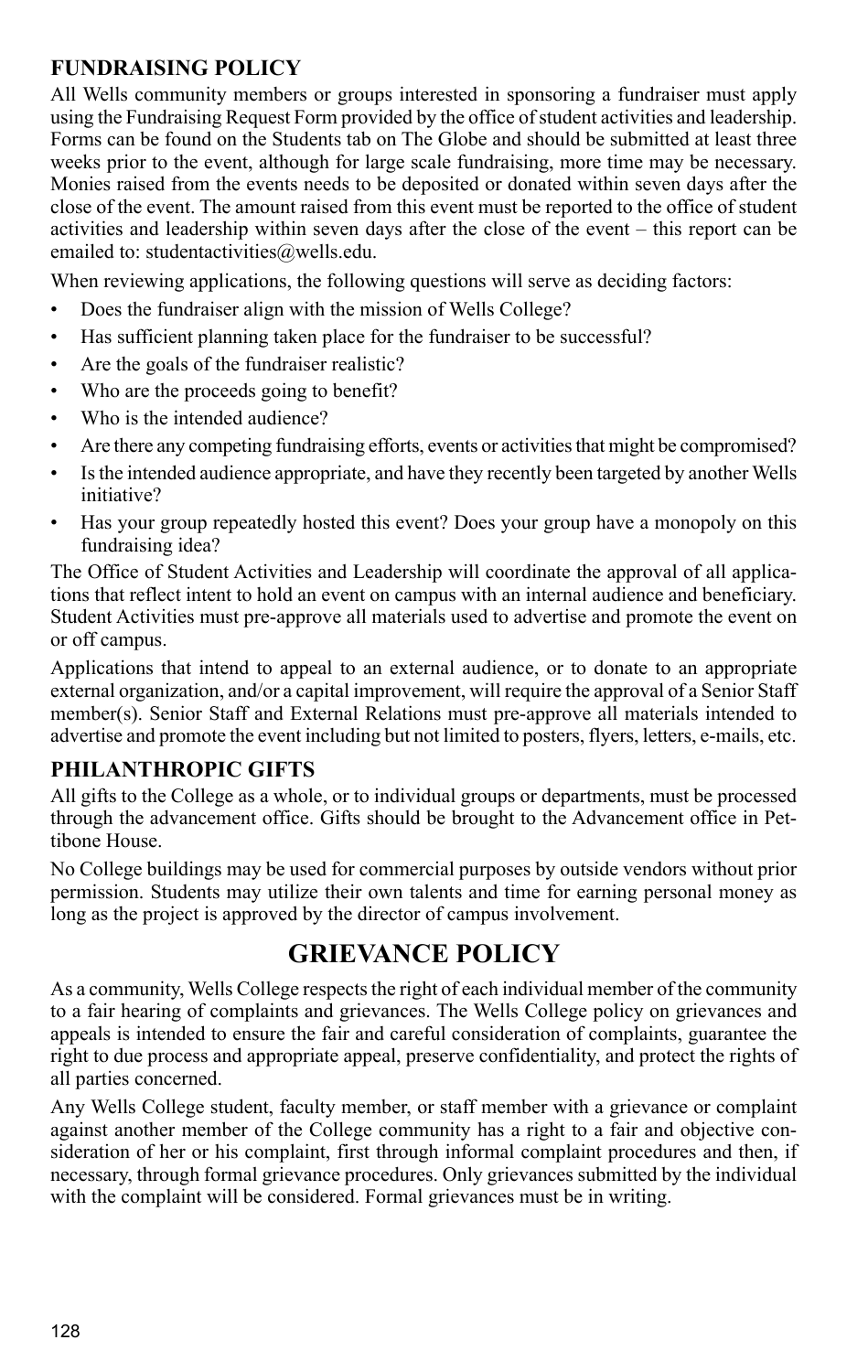Every effort will be made to resolve grievances and complaints at the lowest possible level. In all circumstances, the rights to privacy and due process of both the person making the complaint and the person complained against must be protected. Retaliation in any form against a person exercising her or his rights to grievance and appeal is in itself an offense for which action may be sought under this policy.

This policy covers a wide range of possible categories of grievances and appeals, including, but not limited to those related to personnel decisions, charges of unfair bias, or grading disputes. Specific applications of the policy may be found in other College policies, such as the Harassment Policy or the Collegiate Constitution. The subject of a grievance has the right to appeal an adverse decision.

A copy of the Grievance Procedures is available in the dean of students office, the dean of the college's office or the human resources office.

## **HARASSMENT AND SEXUAL MISCONDUCT POLICY FOR WELLS COLLEGE STUDENTS**

The following policy and protocol applies to all situations in which a Wells College student believes he or she has been the alleged victim of harassment or sexual misconduct by another student. Policies governing alleged harassment or sexual misconduct by or between a faculty or staff member are outlined in the Wells College Harassment Policy which can be obtained in the office of human resources.

### **Statement of Policy**

Wells College is committed to maintaining a positive emotional and physical environment in which all students have an equal opportunity to achieve success. The College will not tolerate any acts of harassment or sexual misconduct as outlined in this policy. Intimidation, harassment, and sexual misconduct are inconsistent with the Wells College mission and Community Standards and with maintaining social responsibility and academic freedom on campus.

#### **Harassment Definition**

For the purpose of this policy, harassment is defined as unwelcome verbal or physical conduct based on a student's race, sex, sexual orientation, religion, age disability, national origin, ethnic background, military status, veteran status, marital status or any other characteristics protected by law.

Sexual harassment includes, but is not limited to, blatant and overt acts such as unwanted or unwarranted touching, bribery, demands for sexual favors, threats of physical and/or emotional harm, exposing one's self, undue attention, unwanted embraces or bodily contact, sexual gestures or verbal abuse. Sexual advances, requests for sexual favors, and other conduct of a sexual nature constitute sexual harassment when:

- 1. such advances or requests are made under circumstances implying that one's response might affect decisions that are subject to the influence of the person making the proposal; or
- 2. such speech or conduct is directed against another and is either abusive or severely humiliating, or persists despite the objection of the person targeted by the speech or conduct; or
- 3. such speech or conduct is reasonably regarded as offensive and substantially impairs students.
- 4. the behavior may be an unwanted series of events or an unwanted single encounter that causes a reasonable individual worry, trouble, or concern.

### **Sexual Misconduct Definition**

Sexual misconduct is defined as any sexual contact or conduct with another person without that person's consent. Sexual misconduct also includes sexual contact or conduct with another person who is under the age of 16 or whose ability to appraise or control conduct is substantially impaired.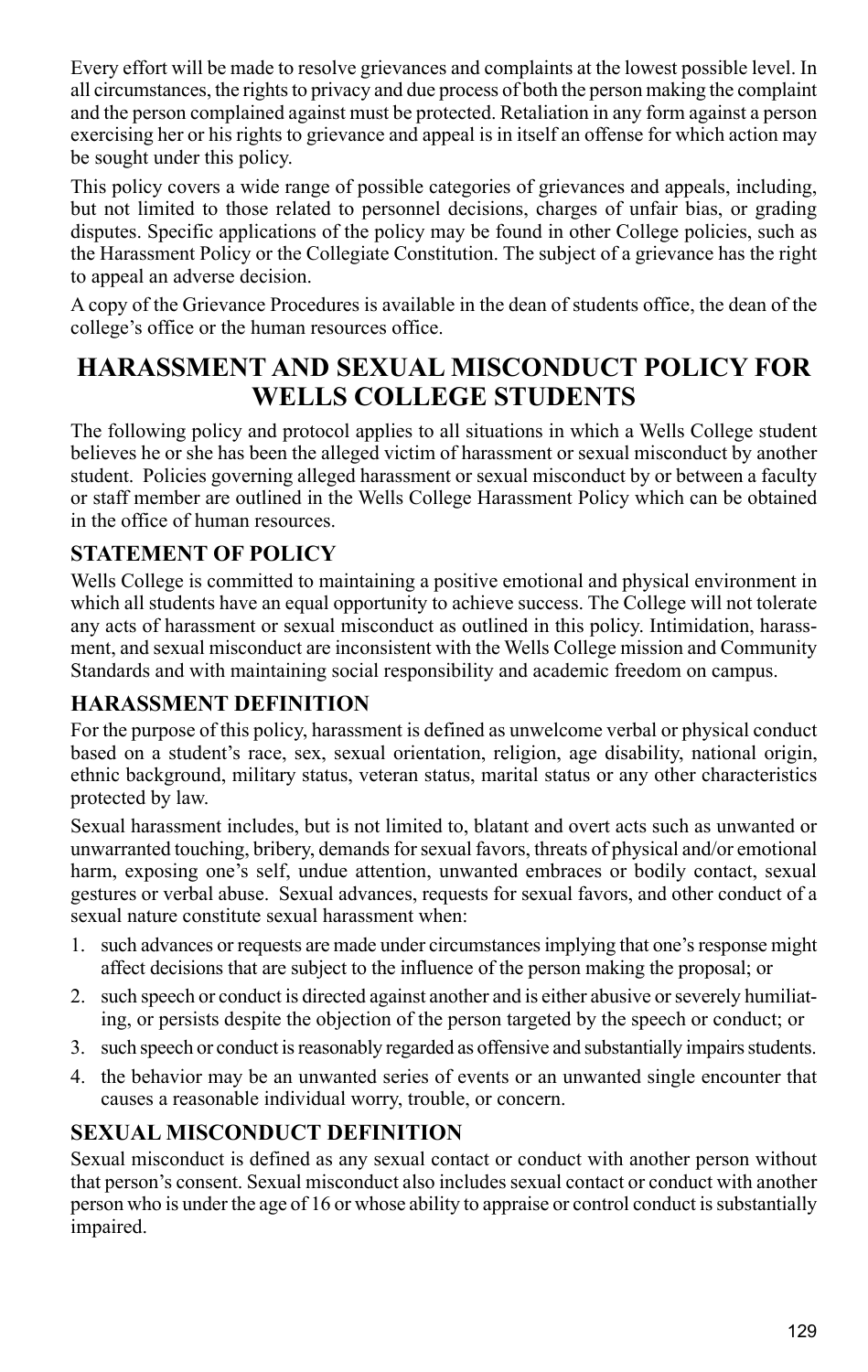Whether a person is impaired or incapacitated by ingestion of alcohol, drugs or otherwise, and thus incapable of providing consent, invokes the judgment of a reasonable person. That is, would a reasonable person observing an individual's behavior believe that he/she may be mentally impaired or incapacitated? Whether or not this standard is met will be determined on a case-by-case basis, followed by an investigation and/or meeting involving the appropriate College administrators and/or disciplinary body as outlined in the Wells College Community Handbook. Impairment or intoxication by the alleged perpetrator does not excuse the conduct.

## **Violations**

Acts of sexual harassment and sexual misconduct violate this protocol and sanctions for students found responsible for such violations will be determined on a case-by-case basis in accordance with the nature and severity of the violation:

### **APPLICABLE PROCEDURES**

#### **1. Bringing a complaint**

- (a) Any student in the College community who believes that he or she has been the victim of harassment or sexual misconduct as defined above may report the incident to the department of campus safety, the office of residence life and learning communities or the dean of students office.
- (b) A College administrator may initiate charges within the scope of these procedures to address potential issues of concern to the College and/or a member or members of the College community. In such cases, the procedures described below will be altered to the extent necessary at the discretion of the College for the efficient disposition of a charge, given the circumstances presented.

#### **2. Resolution of a complaint**

- (a) Once the incident is reported to the department of campus safety, the office of residence life and learning communities or the dean of students office, the dean of students (or his or her designee) meets with the alleged victim, discusses the nature of the complaint and requests a written statement from the alleged victim. Complaints must be brought forward within six months of the date of the alleged violation in order for the College to investigate and resolve.
- (b) The dean of students (or his or her designee) explains the complaint and resolution process, answers questions and informs the alleged victim that the investigation is confidential to the extent practicable. The dean (or designee) advises the alleged victim not to have contact with the alleged perpetrator until the incident is resolved. The dean (or designee) also ensures that the alleged victim either has already or is offered, as the circumstances may warrant, the option to:
	- a. make a police report
	- b. receive medical attention (on or off campus)
	- c. receive counseling
	- d. change living locations
	- e. arrange for alternative class accommodations if the two students share a class
	- f. select a faculty/staff member to serve as a confidential advocate during the investigation and resolution process.
- (c) The dean of students (or his or her designee) contacts the alleged perpetrator and explains the reason for meeting, the nature of the alleged complaint and the process going forward. The alleged perpetrator is instructed to keep the process confidential and not to have contact with the alleged victim until the incident is resolved. The dean of students (or his or her designee) will request that the alleged perpetrator submit a written statement regarding the alleged incident within 24 hours of this meeting. The dean of students (or his or her designee) ensures that the alleged perpetrator is offered the option to:
	- a. receive counseling;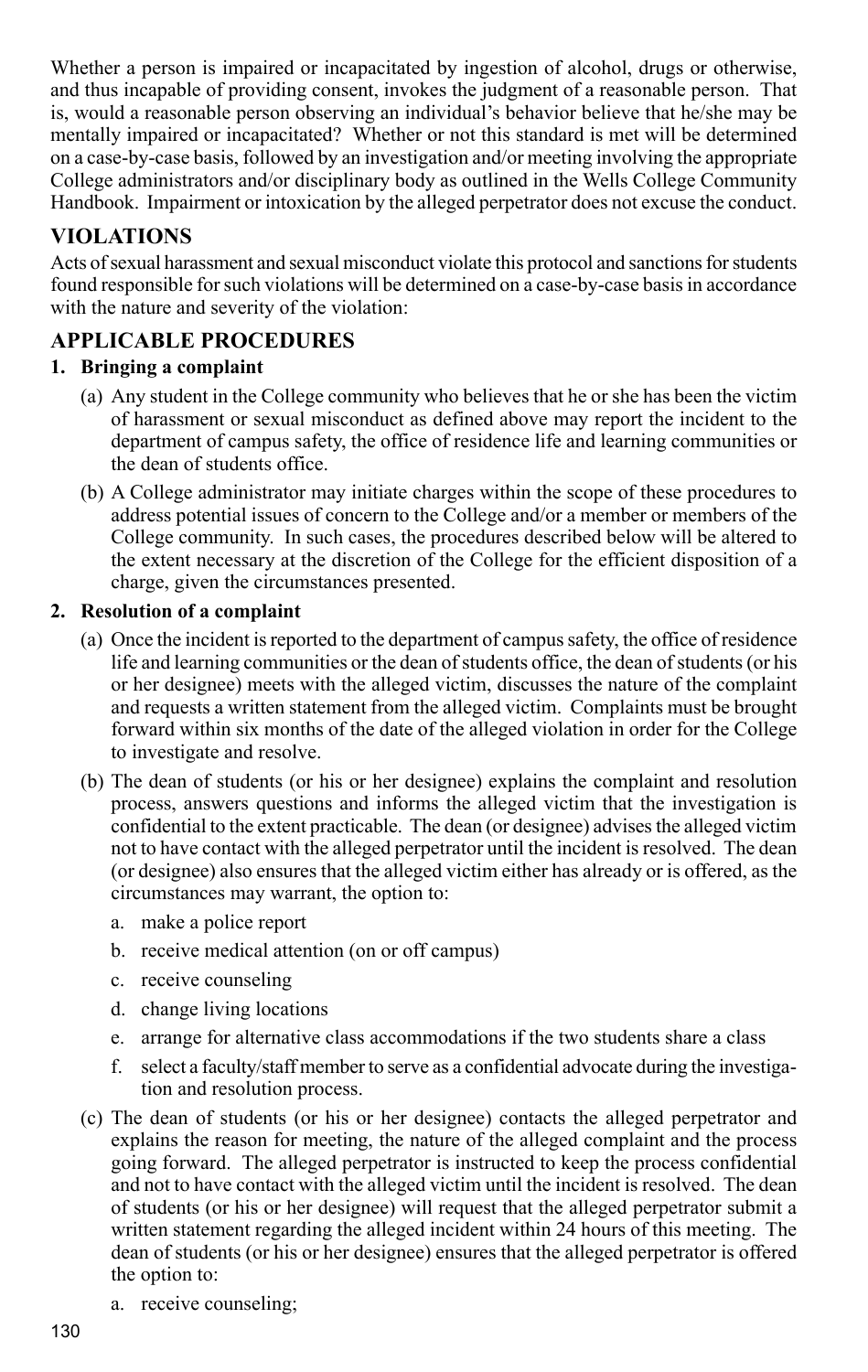- b. select a faculty/staff member to serve as a confidential advocate during the investigation and resolution process.
- (d) At any point in the process, the dean of students (or his or her designee) can make a determination based on the presented facts about the safety of the complainant and the potential risk to other students. If deemed necessary in her or his discretion, the dean of students (or his or her designee) may impose an interim suspension or other conditions as outlined in the Community Handbook. Except in exceptional circumstances, the dean of students (or his or her designee) will have at least a preliminary discussion first with the accused before imposing interim sanctions
- (e) The dean of students (or his or her designee) reviews the written statements of the alleged victim and alleged perpetrator (and any other relevant information) and conducts any necessary follow-up investigation and questioning.
- (f) Unless circumstances do not reasonably permit, within five business days from the date the alleged victim notifies the College of the incident, the dean of students makes a determination regarding next steps for resolution. In the dean of student's discretion, the incident may be resolved in one of the following manners in keeping with the Student Conduct Code and the College's judicial process:

**Informal Resolution.** In some instances, incidents and/or allegations are most appropriately resolved in a manner not resulting in formal judicial charges, including, but not limited to, meeting with a counselor at the Medical Center and/or other faculty/ staff or other campus or off-campus resources as appropriate (i.e. off campus agencies, mediators, counselors, etc).

**Conduct Review Meeting**. A Conduct Review Meeting may be conducted by a Student Life administrator to adjudicate the alleged violation in keeping with procedures outlined in the Student Conduct Code.

**Harassment Complaint Board Investigation**. The dean of students contacts the Harassment Complaint Board as outlined in the Wells College Harassment Policy and follows the Hearing procedures outlined in the Harassment Policy.

**Administrative Decision.** The dean of students may make an administrative decision regarding an alleged violation of the Student Conduct Code. The College also reserves the right to place a student on interim suspension when conduct is deemed to be in violation of College policy or in situations where the student poses a risk to him/herself, to other or the College and its programs and mission. In taking such action, the College need not assign further reasons. A student placed on interim suspension will normally be entitled to a Conduct Review Meeting within 72 hours.

**No Further Action.** The dean of students determines there is not sufficient basis to justify proceeding further and the disciplinary matter is dropped or other charges are assigned, as appropriate.

**False Report.** The dean of students determines that the alleged victim made a knowingly false statement and the disciplinary processes outlined in the Student Conduct Code is engaged.

#### **ADDITIONAL INFORMATION REGARDING THE COLLEGE'S SEXUAL HARASSMENT AND SEXUAL MISCONDUCT PROCESS**

- 1. The dean of students, acting on behalf of the College, determines whether or not to proceed with disciplinary action, in keeping with the procedures outlined in the Student Conduct Code. A student does not initiate a charge against another student.
- 2. The College's process will proceed as stated above even if the alleged victim has filed a police report. The College encourages students to report alleged sexual misconduct to outside law enforcement agencies. However, the individual student, not the College, must take such action. The College may consult with and review information provided by municipal authorities, but the College makes its independent determination about whether or not the Student Conduct Code has been violated. The College's investigation and ultimate decision regarding the complaint proceeds independent of decisions made or not made by law enforcement authorities or a court.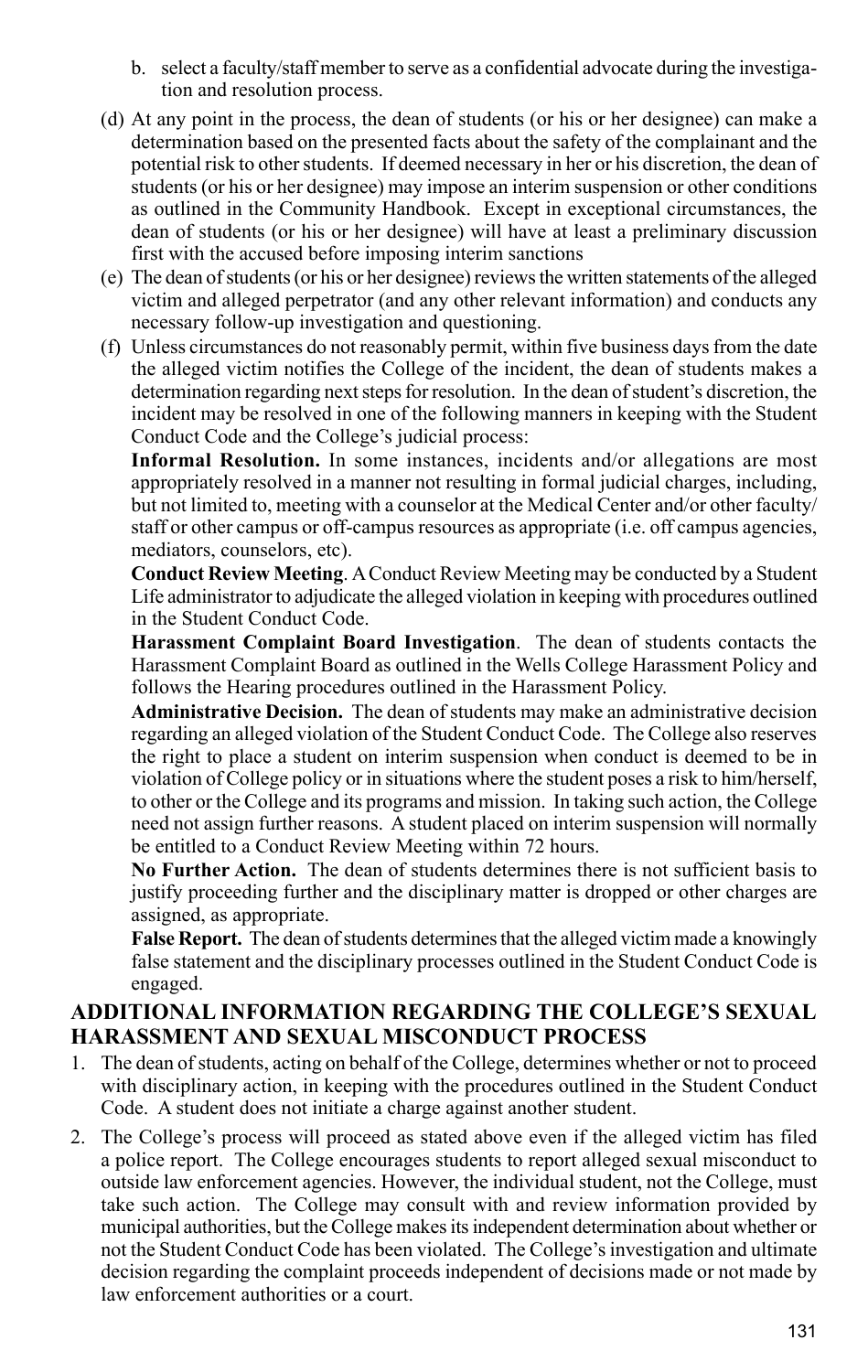- 3. The College's process as described above is between the College and the students involved. All records and information will be held in confidence to the extent practicable.
- 4. Parents/guardians, attorneys or other outside representatives are not permitted to participate in the College's disciplinary process, with the limited exception that if criminal charges are pending against the alleged perpetrator, an attorney may accompany the alleged perpetrator to any Conduct Review Meeting or Harassment Complaint Board meeting attended by the alleged perpetrator. The alleged perpetrator may consult with his or her attorney during such Meeting(s), but the attorney may not speak to or address the Student Life staff member or Board or otherwise represent the alleged perpetrator before the Student Life staff member or Board, orally or in writing. With the student's written permission, the dean of students may keep parents appropriately informed regarding the proceedings and outcomes. In accordance with federal law, the alleged victim is entitled to know the outcome of the judicial decision for the alleged perpetrator.
- 5. Knowingly false reports will be dealt with through the College's disciplinary process as outlined in the Student Conduct Code.
- 6. Alcohol or other substance charges may be filed against either or both parties, as applicable, but the investigation regarding the alleged sexual misconduct complaint will proceed and be resolved first.
- 7. Information and/or counseling services for alleged victims and alleged perpetrators are available at the Medical Center.

**The College's designated Title IX Coordinator is The director of human resources. The College's Title IX coordinator is responsible for assuring the College's compliance with laws designed to require non-discrimination on the basis of sex. Complaints regarding the College's compliance with such laws may be addressed to the Title IX Coordinator, if the complainant is not satisfied with the resolution reached through other College procedures, or if the complainant prefers to make such complaints directly to the Title IX Coordinator. Complaints may also be addressed to the Department of Education's Office of Civil Rights, contact information for which is readily available on the internet.**

Procedures for addressing harassment can be obtained in the human resources office, dean of students office and the dean of the college's office and is available on the Wells College Web site.

## **HAZING**

Wells College, in accordance with Section 6450 of the New York State Education Law, prohibits hazing. Hazing is defined as any action or activity that recklessly endangers the physical or mental health of a person, or that violates the dignity of another person. Hazing is further defined as any activity that is expected of someone to join a group or team that humiliates, degrades, abuses or endangers them, regardless of intention or willingness to participate.

Alleged violations of the hazing policy should be reported to the department of campus safety or the dean of students office. The College enforcement of hazing will prevail regardless of whether it is conducted on or off the College campus. Individuals found responsible for violation of this policy will be held accountable for their actions.

Students are encouraged to develop positive team building activities that build trust, bring individuals together in common pursuit, encourage mentoring and teamwork, increase motivation to perform, improve individual's self confidence, develop leadership abilities, enhance relationships and promote a positive attitude.

These regulations shall govern the conduct of students, faculty and staff as well as other visitors on campus. Violators may be subject to any applicable provision of the Penal Law in addition to any College sanctions.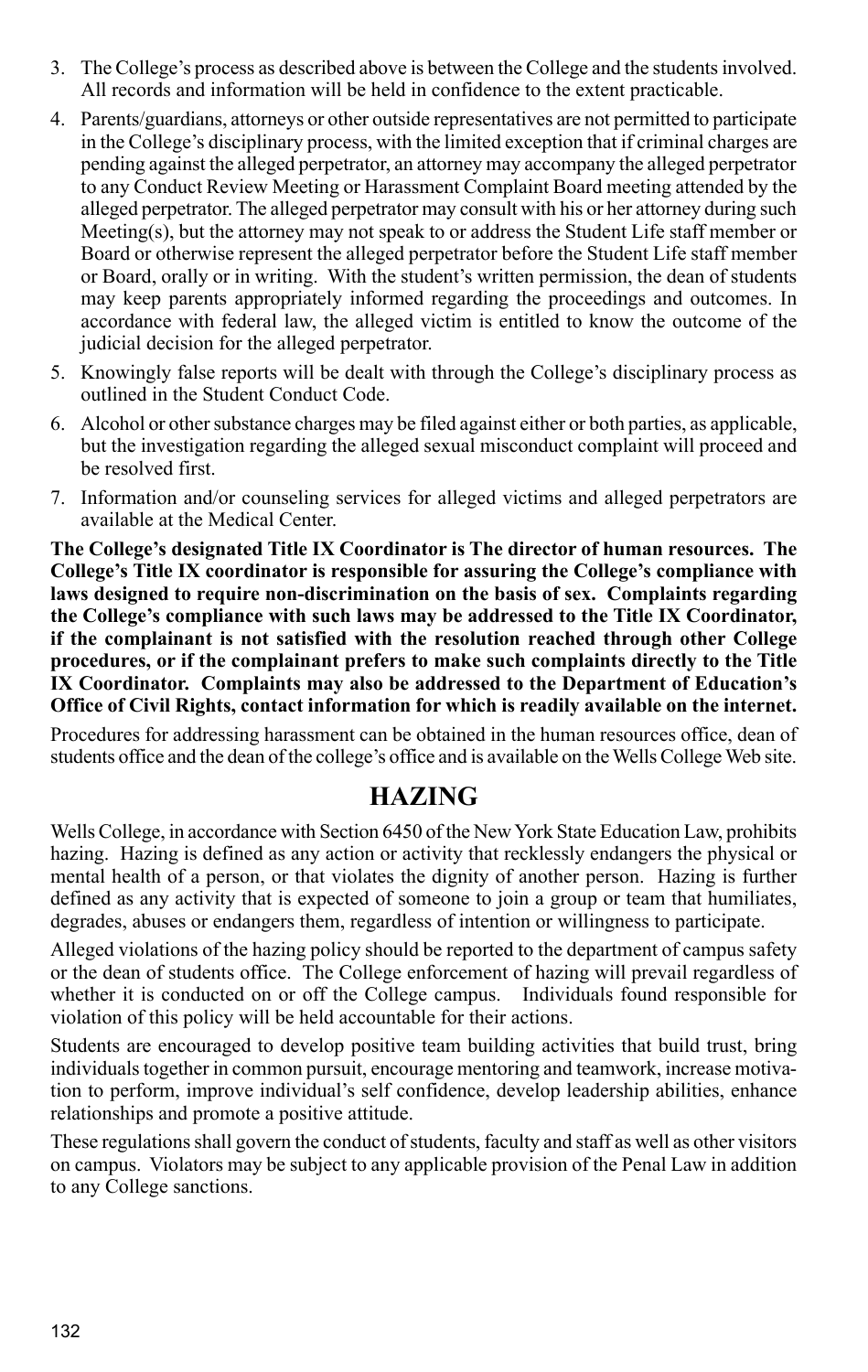## **HEALTH INSURANCE PORTABILITY AND ACCOUNTABILITY ACT**

To comply with the 2004 Federal Privacy Rules under the Health Insurance Portability and Accountability Act of 1996, the College will no longer be able to assist employees with health insurance issues or disclose personal health information (unless required by law) without a signed authorization form. Employee authorization forms are available in the Personnel Office.

Students with health insurance issues will also be required to complete an authorization form when requesting assistance from the controller's office. The College will be unable to assist with medical claims or disclose personal health information (unless required by law) even to family members without a signed authorization on file. Student authorization forms are available in the controller's office.

Questions concerning the Federal Privacy Rule may be directed to the Human Resources Office.

## **LAKE ACTIVITIES: BOATING AND SWIMMING**

Passing the swimming test is required before a student may swim in the lake or use the College's boats (sailboats, canoes, kayaks).

A Wells College lifeguard or other designated supervisor(s) must be on duty on the dock during swimming and boating activities. To use a Wells College watercraft, one must have passed the proficiency test of that boat or signed an appropriate waiver. The assistant director of the schwartz center has an updated list of qualified boaters. Watercraft will only be available for use during designated recreational times. Any use of the Wells College watercraft requires the user to sign out and upon returning, sign in on the posted sheet at the Boathouse.

Boating is limited to the area within 400 yards of the Boathouse, and always within sight of the dock. There is no swimming or boating after sundown and students may not be under the influence of any substances that may affect their ability to swim in the lake or operate the boats. Permission for more extensive lake activity may be granted by the physical education coordinator, director of the schwartz athletic center, or the assistant director of the schwartz center.

### **PETS**

To maintain an environment that shows respect and courtesy for the entire community, and reduces the potential of health risks and facility damage, pets are not allowed in campus buildings with the exception of certified service dogs that assist the visually/and or hearing impaired. Pets visiting the campus grounds are to be under their owner's control at all times and the College expects owners to clean up after their pets. Damage caused by pets will be the financial responsibility of the owner. Staff who live in on-campus apartments should contact the dean of students regarding the staff pet policy.

## **POLITICAL ACTIVITY AND USE OF COLLEGE RESOURCES**

This statement outlines the distinction which must be made between Collegiate, as opposed to individual, participation in political activity on or off campus. The purpose in drawing the distinction as clearly as possible is to preserve the essential neutrality of the College as an educational institution while ensuring the freedom of political thought and action of individual members of the collegiate community.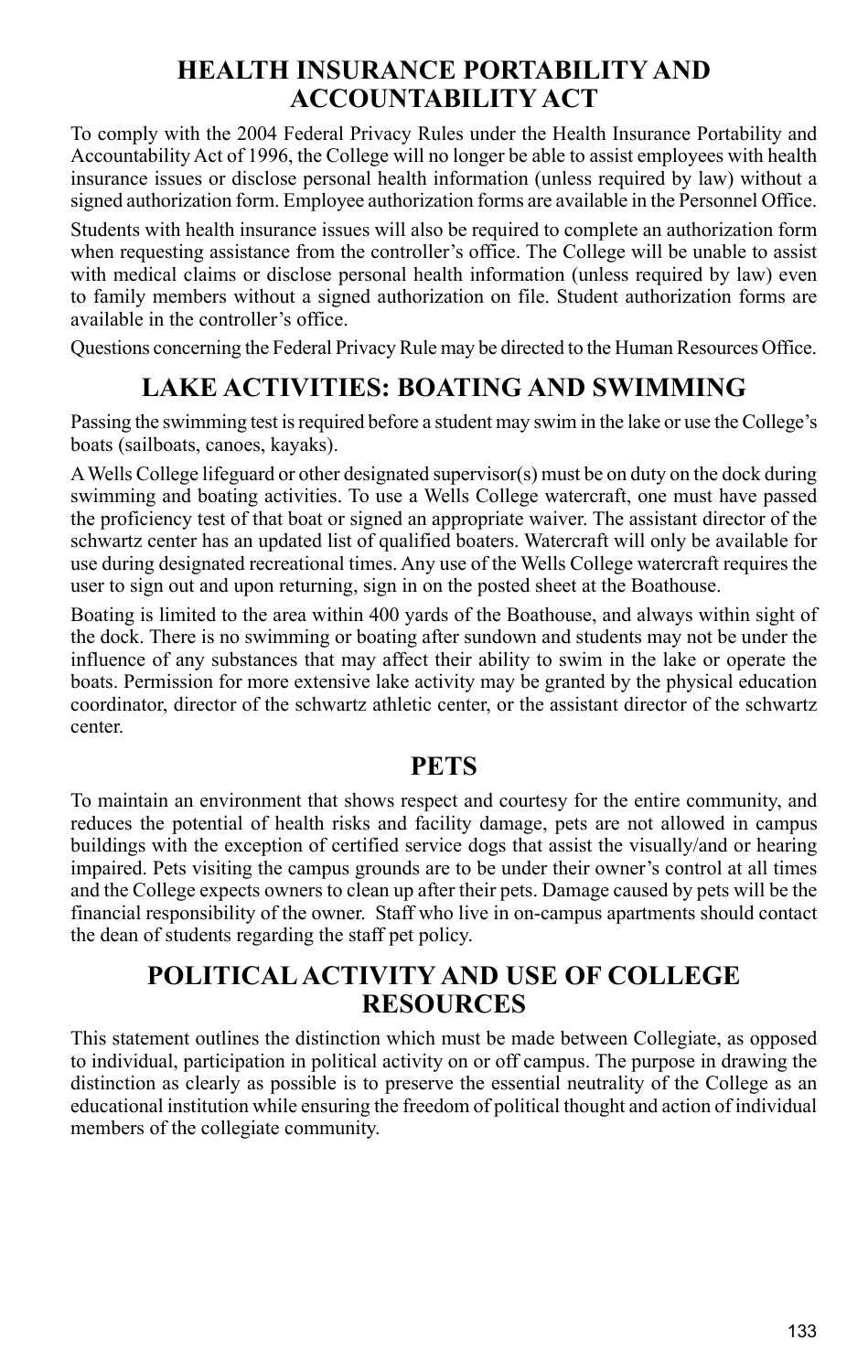The political neutrality of the College is vital to its character and purposes. Section 501 (c) (3) of the Internal Revenue Code states that "an institution operating exclusively for educational purposes may devote no substantial part of (its) activities... carrying on propaganda, or otherwise attempting to influence legislation" and, further, that it may not "participate in, or intervene in (including the publishing or distributing of statements), any political campaign on behalf of any candidate of public office." The Tax Reform Act of 1969 reaffirmed these prohibitions by developing companion provisions governing deductions of contributions for income, gift, and estate tax purposes. In brief, the College simply cannot become involved in the use of its facilities on behalf of political candidates or in support of political causes.

Individual members of the College community may not be denied their right to participate in the political process. No citizen rights are surrendered at the point of association with a College or university. However, students and faculty and staff must shape their participation to insure that they are indeed acting as individuals and do not inadvertently implicate the College through their actions. The thoughtless use of the College's name on a political poster or the free employment of a College mimeograph machine on behalf of a political candidate could place the College in the position of having devoted its resources and prestige in a partisan political cause.

The problem is complicated, of course, by the traditional commitment of the College to its role as an open forum for the exchange of views. This role is a vital one and must be preserved. It means that students and faculty must continue to be free to associate themselves with collegiate political organizations and that these organizations must be free to request and, when available, to use College facilities for outside speakers or programs which may be explicitly partisan. We must not put ourselves in the position of denying access to the campus and its facilities to any political figure so long as the invitation has been extended by a recognized organization and the program is essentially for the benefit of members of the College community.

However, when these same campus organizations devote themselves to political activity off campus or in efforts designed to intervene in the campaigns of candidates, or seek to use College facilities on behalf of non-members of the College, then collegiate advocacy can indeed become an issue and the College must either deny the use of its facilities and services or, at the very least, collect appropriate charges for their use.

Clearly, no set of policy guidelines will be able to speak to every exigency that might arise. Judgments will have to be made and as much care as possible must be exercised. The administrative officers of the College must bear primary responsibility for making such judgments, but every member of the community should do everything possible to protect the College from inadvertent advocacy.

The following points of policy have been approved by the Wells College Board of Trustees for the guidance and protection of all concerned members of the Wells community:

- The name or seal of Wells College may not be used in connection with the solicitation of funds or the endorsement of political candidates, or in support of legislation or political positions unrelated to its educational purposes and programs.
- No office of the College, including the offices of members of the faculty or staff, should be used in connection with the solicitation of political funds or endorsements. All such activity must be conducted by individuals without involving the support services of the College. When individuals or campus organizations engage in such activity they must take pains to dissociate the College from their efforts.
- When engaged in political statements or correspondence, any member of the faculty or staff who identifies herself or himself as such must also state that she or he is speaking individually and not on behalf of her or his colleagues, or the College.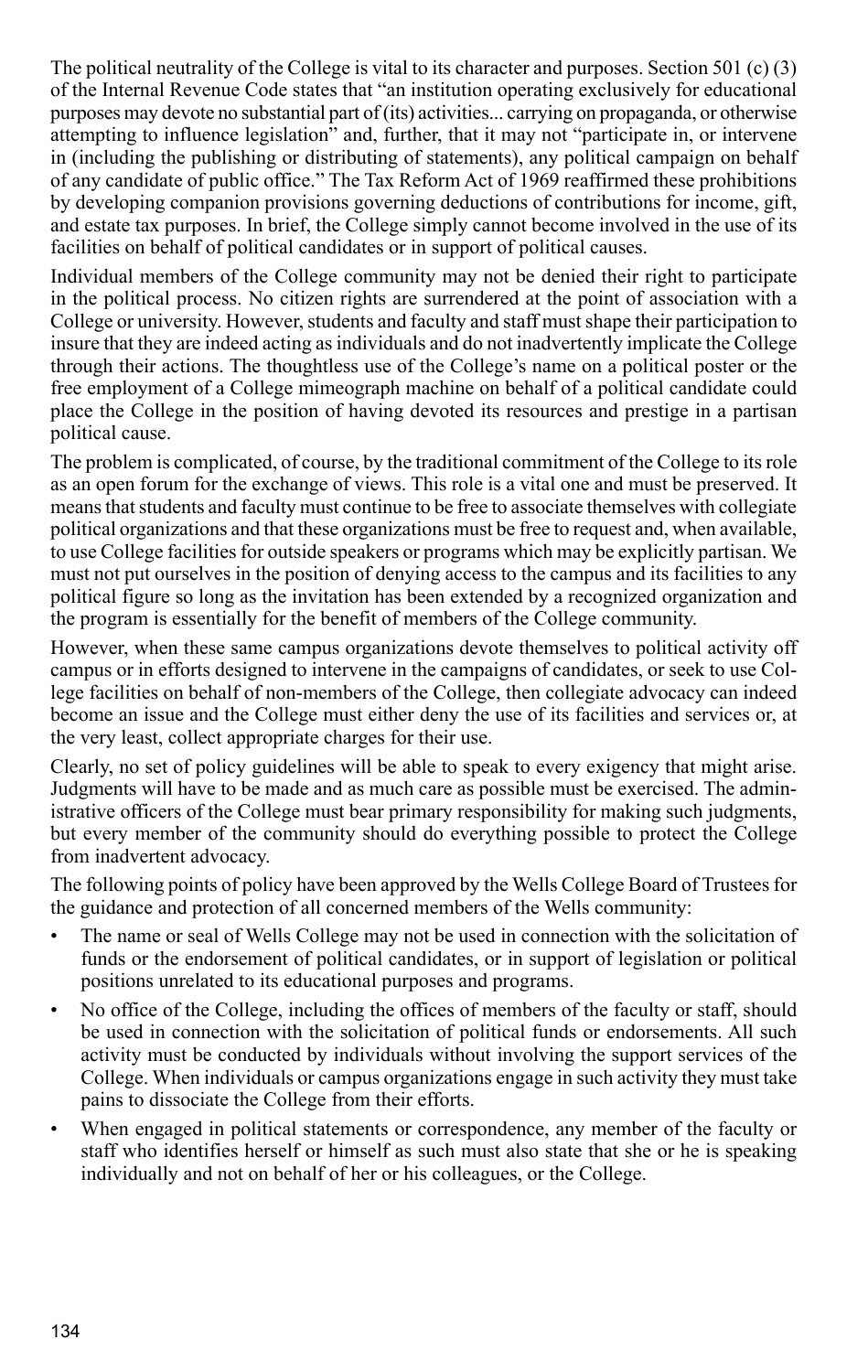The facilities, equipment, and services of the College (e.g., telephones, duplicating equipment, mail service, and electronic communications) may not be used to assist members of the community in efforts to solicit support for any political candidate or any political cause, nor may any College employee be asked to perform a politically related activity while on duty. An exception to this general prohibition may be granted by the College president or the dean of students when recognized campus organizations or ad hoc groups of students and faculty seek the use of College facilities for political speakers or programs designed as part of the on-going co-curricular program of the College. Requests for the use of facilities must continue to be filed with the dean of students and must reveal that the program or use will be primarily for the benefit of members of the College community.

## **POSTING POLICY**

It is important that all postings promote a culture and climate on campus that is welcoming, inclusive, respectful and safe to all who live, work, visit and study at Wells. College divisions or student groups have the right to post information and announcements in designated public spaces throughout campus after obtaining approval from the Office of Student Activities and Leadership. This policy includes but is not limited to the following materials: posters, flyers, announcements, table tents, *sidewalk chalking* and signs.

The Wells College posting policy establishes guidelines for all postings by student groups and for postings on designated boards around campus. This policy is intended to ensure that campus messages are communicated effectively, uniformly and in a way that is respectful of all community members who use Wells' public spaces.

The Wells College posting policy is enforced by the Office of Student Activities and Leadership and the Department of Campus Safety. All postings sponsored by student groups must obtain the stamp of approval from the Office of Student Activities and Leadership before being publicly displayed. *Flyers must be posted on designed bulletin boards only and held with provided thumbtacks. The use of staples is prohibited.* Bathroom stalls and mirrors require special permission for posting and will be determined on an as needed basis. The Office of Student Activities and Leadership reserves the right to remove postings at any time.

### **GUIDELINES FOR ALL POSTINGS:**

Before posting a campus event, be sure to first complete and Event Form on the Globe. Once approval is obtained, promoting your event through flyers/posters can occur.

- To ensure effective communication, all posting materials must include:
- Name of sponsoring division, department or group
- Contact information in case of questions
- Location, date and time of event (when appropriate)
- Cost of admission and purchase information (when appropriate)
- Postings are permissible only in designated areas. To prevent hazards and damage, materials may not be placed on walls, doors, windows, roads or sidewalks.
- The advertisement of drugs and/or alcohol is strictly prohibited
- All materials must be removed by the sponsoring division, department or group within 72 hours of a completed event. Long term postings must be removed when information becomes outdated or materials become damaged.
- All postings must comply with policies outlined by Wells College and with Federal and/ or New York State law.

#### **Additional guidelines for student-sponsored postings:**

- All student sponsored postings must first obtain approval by the office of student activities and leadership. This approval will be visually indicated on the posting and must be included for display. Student sponsored postings found without this approval will be removed.
- Student groups wishing to advertise Wells affiliation must be officially registered through the office of student activities and leadership.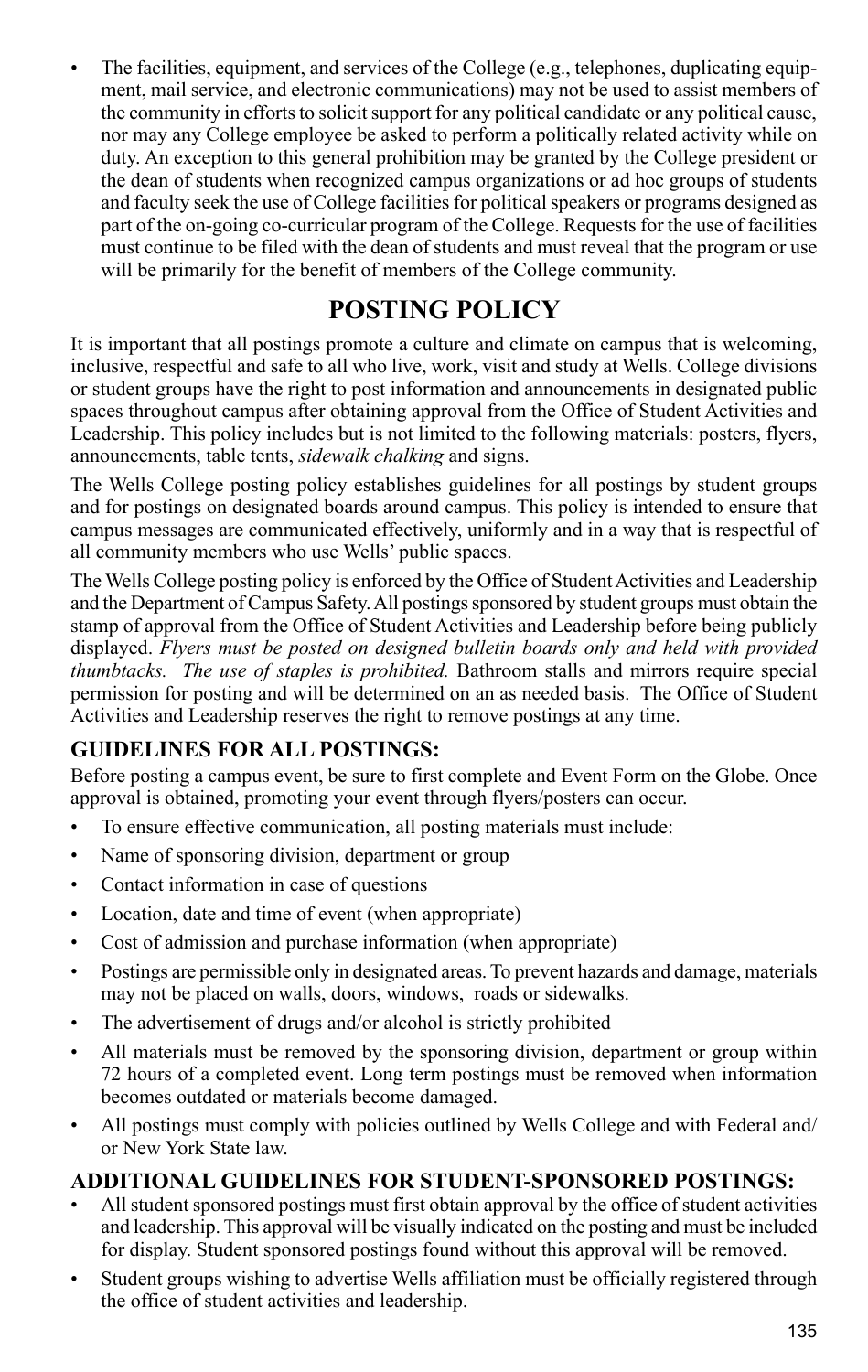- Postings on approved group-sponsored bulletin boards meant to advertise the group's mission DO NOT require prior approval by the Office of Student Activities and Leadership. However, all postings must comply with the other rules set forth by this policy.
- The bulletin board located in the Mail Room can be used to communicate to the student body. Information on this board does not require approval from the office of student activities and leadership.

The office of student activities and leadership reserves the right to remove any and all postings that do not comply with this policy.

## **SMOKING POLICY**

Wells College is committed to promoting health, wellness, prevention, and the treatment of diseases within the community as well as to provide a safe, clean and healthy environment for our students, faculty, staff, and visitors. We serve as a model for the community in the area of promoting good health by influencing public attitudes about use of smoking. Therefore, it is the policy of Wells College to provide a total smoke-free environment and to assist students, faculty, staff, and visitors in adhering to this commitment by embarking on positive programs aimed at smoking cessation and providing education about the health hazards of smoking and second hand smoke. As of July 1, 2008, smoking is not permitted in any campus building at Wells College or on the Wells College campus, including campus grounds and parking lots. A map of campus properties and boundaries is posted on campus bulletin boards and on the web site. Signs are posted throughout Wells College campus

Smoking is prohibited in or on any part of the College campus including any and all remote sites within the designated boundary lines, College vehicles or any office or program operated off site by Wells College (with the exception of Study Abroad programs, which have their own policies). The only exception to smoking on campus is one designated smoking area located near Leach House. This single smoking area is clearly labeled. Properties in the Village owned by Wells College and operated by Aurora, Inc, have their own smoking policies, to which faculty, staff, visitors, guests and students must adhere.

Smoking is defined as the carrying or using of any lighted cigarette, cigar, or pipe.

Main Campus buildings include the buildings known as the AA House (including Athletic Fields and Tennis Courts), Barler/Campbell Building, Bellinzoni Building, Boat House, Cleveland Hall, Community Medical Center, Dodge House, Glen Park, Leach House, Long Library, Macmillan Hall (including Amphitheatre), Main Building, including the Dining Hall, Morgan Hall, Pettibone Building, Schwartz Athletic Center, Peachtown School, Service Building, Smith Hall (Sommer Center), Stratton Hall, Weld House, Green House, Mandell House, Fairlane Apartments, and Zabriskie. Smoking is permitted in college-owned private residences leased or rented by a member of the community, in keeping with the signed rental agreement.

Parking lots include all College parking lots and designated parking spots on campus, including those along interior campus roadways.

Boundary lines include the sidewalks, parking lots, driveways, loading docks and adjoining areas and properties surrounding all College buildings.

Compliance with the smoke-free policy will be a collaborative effort of all Wells College students, faculty, and staff members and is the responsibility of all members of the Wells Community. All management and security personnel will address visitors who violate this policy. Wells College students, faculty, and staff are required to adhere to, and encouraged to promote compliance with, the smoke-free policy.

a. Students, faculty, and staff observing anyone in violation of the smoke-free policy are requested to courteously remind that person of the smoke free policy and ask that the smoking materials be extinguished. Reports can be made to the department of campus safety.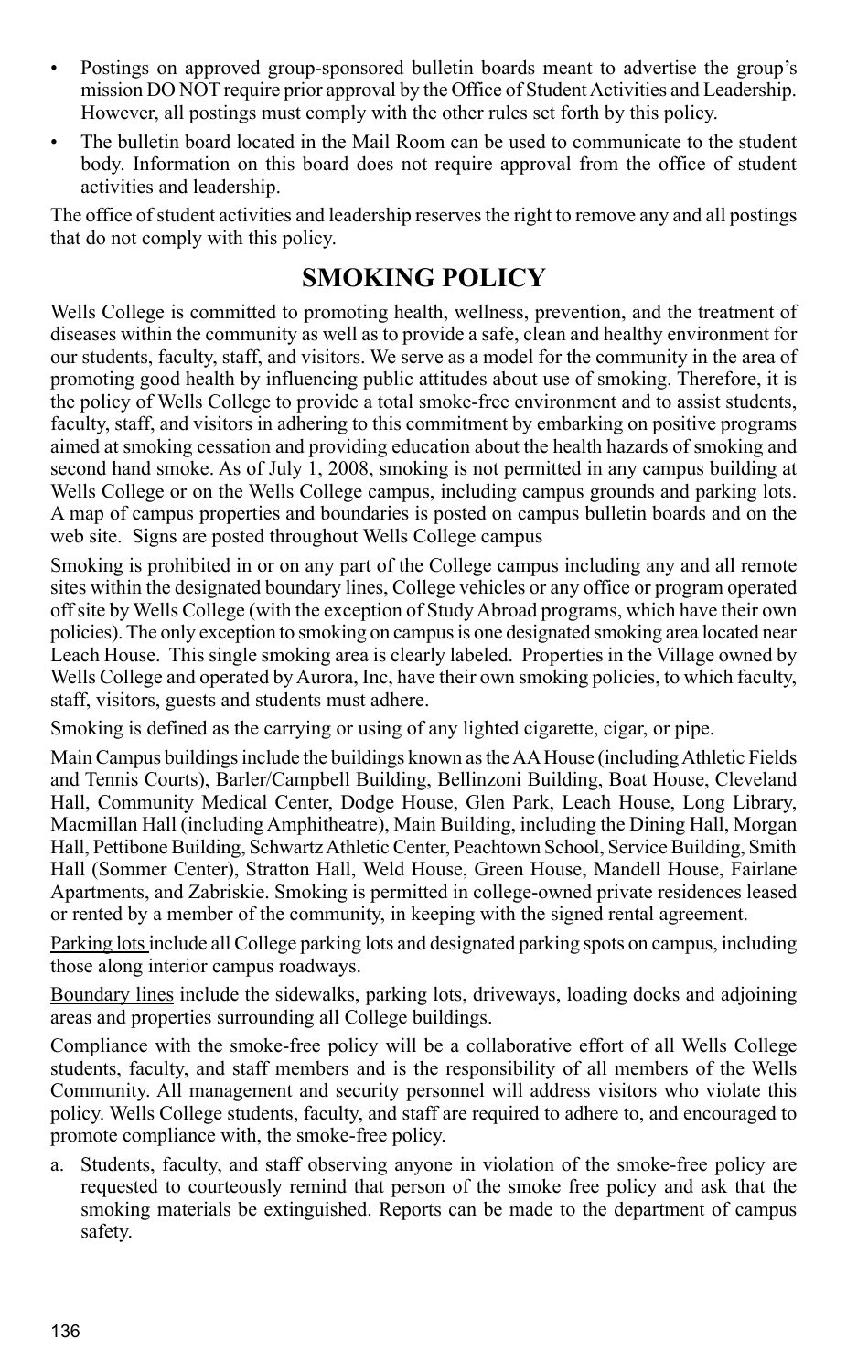- b. In the event the smoking violation involves a potential threat to health or safety (smoking where combustible supplies, flammable liquids, gases or oxygen are used or stored), the campus safety staff may be called for additional support and intervention.
- c. Violations of the Smoking Policy will be handled in accordance with the Student Conduct Code (for students) and the Employee and Faculty Manuals (faculty and staff). Student dismissal or staff/faculty termination may occur after the first violation of the policy if smoking occurred in areas where combustible supplies, flammable liquids, gases of oxygen are used or stored.

## **STUDENT ACCESS TO RECORDS AND RELEASE OF INFORMATION (FERPA)**

#### **Overview**

The Family Educational Rights and Privacy Act of 1974 (FERPA) (20 U.S.C. § 1232g; 34 CFR Part 99) is a law that governs the privacy of student education records and gives parents certain rights with respect to the student's education records. The law applies to all schools that receive funds under an applicable program of the U.S. Department of Education. FERPA grants students, and, in some cases their parents, access to their academic and educational records, an opportunity to seek to have amended any information that is thought by the student to be inaccurate or misleading, and to have some control over the disclosure of information from the record.

The information below describes generally the provisions of FERPA, a law that is enforced solely by the United States Department of Education through specified procedures. The complete text of that Act is available at http://www.ed.gov/policy/gen/guid/fpco/ferpa/index.html. By providing the following description, the College is not in any sense undertaking contractual or other obligations, or acceding to any enforcement methods or forum(s), beyond the Department of Education's procedures and obligations imposed by law.

#### **Wells College Policies Regarding the Privacy of Records and Information**

#### Academic Records

Wells College releases information regarding a student's academic record/performance to a student's parents/guardians in accordance with FERPA. That means that academic information can be released only if the College has written authorization from the student or if the student is listed as a dependent for tax purposes. Academic information includes copies of grades, attendance reports, and other information pertinent to an individual student's academic record. Access to records is available to school officials who have a legitimate educational interest. As used in this policy, school officials include members of the faculty, administrative officials, support staff, trustees , companies contracted by the College to provide certain services in accordance with FERPA , and others serving the College such as attorneys and auditors.

#### Records of a Non-Academic Nature

Two sets of records for each currently enrolled student are maintained in the Dean of Students Office. One record tracks a student's non-academic accomplishments and records, such as College housing information, campus achievements and appropriate correspondence. Records are maintained for currently enrolled students and recently withdrawn or graduated students. The records for alumnae/i of Wells College are transferred to the Alumnae/i Office upon graduation. A second record is maintained for disciplinary proceedings and incidents that involve conduct that violates the Wells College Student Conduct Code. These records are maintained in the dean of students office for seven years in compliance with the Jeanne Clery Disclosure of Campus Security Policy and Campus Crime Statistics Act. At the discretion of the dean of students, a disciplinary record for violations of the Student Conduct Code or violations of local, state and federal laws may be maintained by the College indefinitely.

School officials have access to non-academic records on a need-to-know basis as determined by the dean of students, provided they have a legitimate educational interest.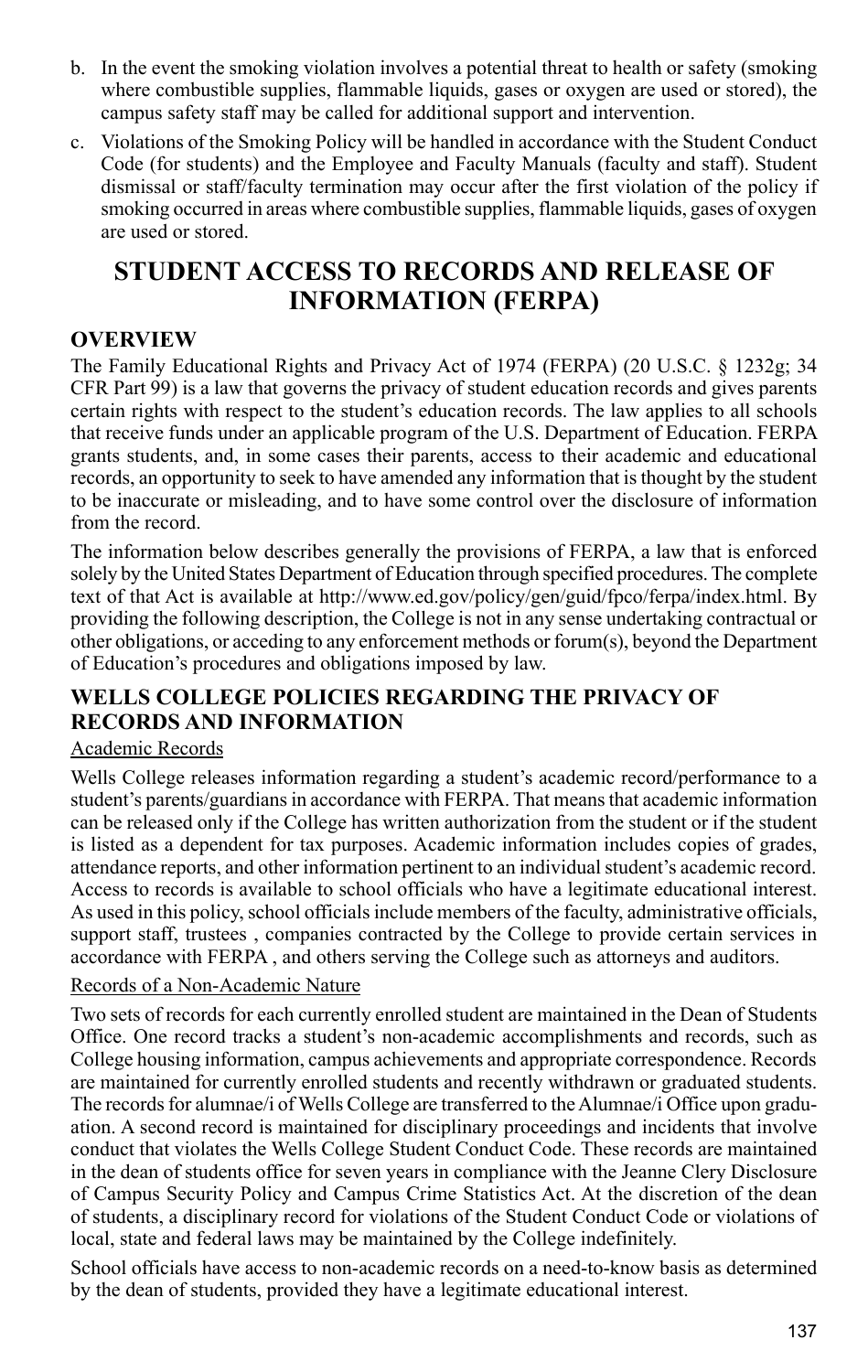#### Education Records

With certain exceptions, an education record is any record (1) directly related to the student and (2) maintained by the College. Education records include any records in whatever medium (handwriting, computer media, print, e-mail, magnetic tape, film, diskette, microfilm and microfiche, video or audio tape, etc.) in the possession of any school official.

Education records excluded from this definition include, for example:

- confidential information placed in the record before January 1, 1975;
- medical and psychological information;
- private notes and procedural matters retained by the maker or substitutes;
- financial records of parents or guardians.

#### Release of Records: Exceptions Not Requiring the Student's Written Consent

FERPA states that education records may not be released without the written consent of the student to any individual, agency or organization except, for example, in circumstances including, but not limited to, the following:

- to parents, if the student is a tax dependent as defined by Section 152 of the Internal Revenue Code of 1954;
- to school officials who have an educational interest in the student;
- to officials of other schools in which student seeks to enroll (tran scripts);
- to parents, for disciplinary proceedings involving alcohol and/or other drugs;
- to certain government agencies specified in the legislation;
- to an accrediting agency in carrying out its function;
- in emergency situations where the health or safety of the student or others is involved;
- to educational surveys where individual identification is withheld;
- in response to a judicial order;
- in a campus directory unless the student requests otherwise in writing, as described below;
- in connection with financial aid;
- disciplinary records of violent crime or non-forcible sex offense (disclosure is limited to the name of the violator, the type of violation, and the sanction).
- to third parties contracted to perform a service for the College, such as the National Student **Clearinghouse**

#### Directory Information

Directory information may be released without consent. The College may, without prior written consent from the student, release the following directory information at the discretion of the College:

- Parents' names and addresses
- Student's name, address(es) and telephone numbers
- Date and place of birth
- Participation in officially recognized activities and sports
- Dates of attendance
- Major field(s) of study
- Degrees and awards received
- Academic Honors
- Most recent previous school attended
- Athletic team members: height, weight and position played
- Photographs (non-captioned)
- E-mail address
- Enrollment status (full-time or part-time)
- Anticipated year of graduation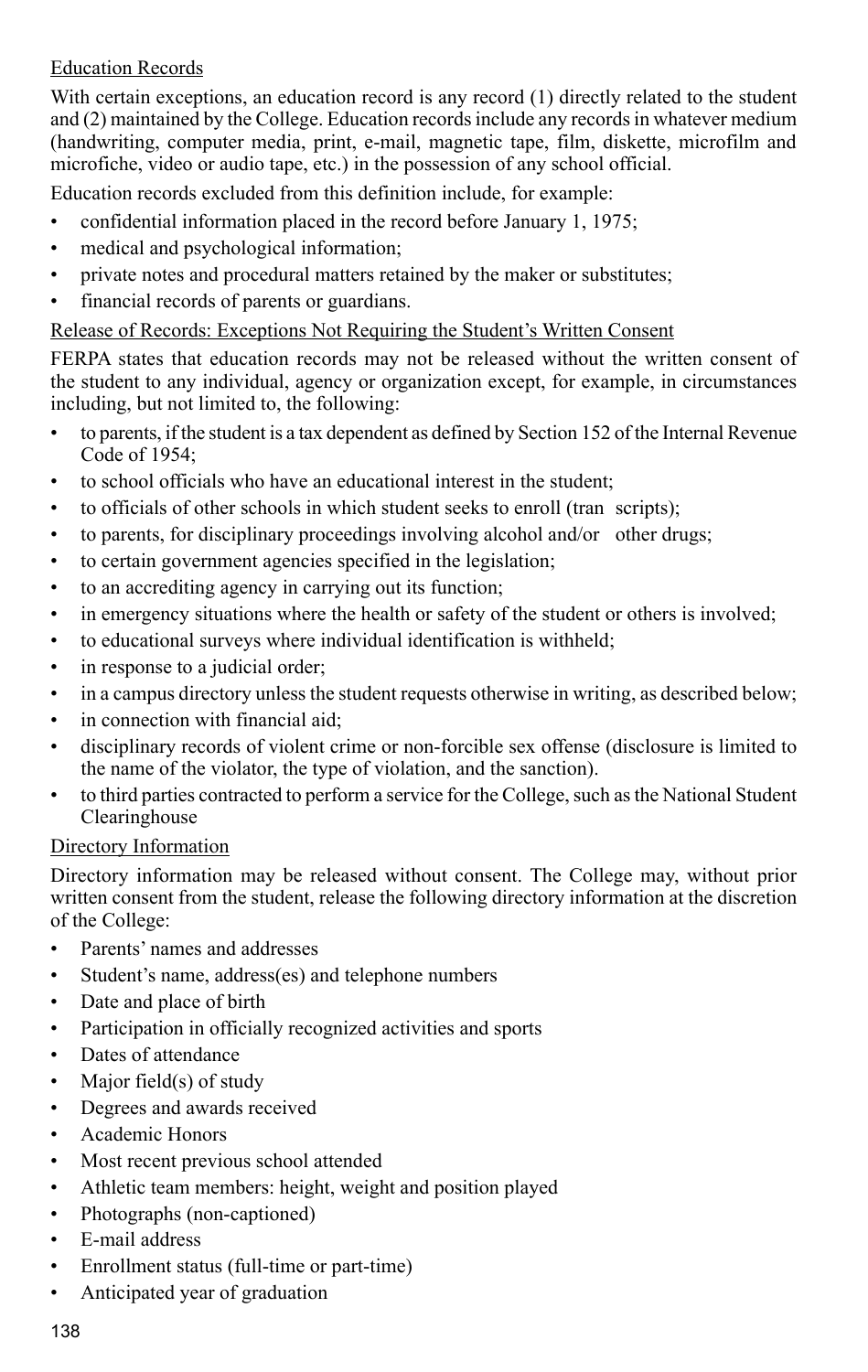#### Process for Withholding Directory Information

The previous information may be released for any purpose at the discretion of Wells College. However, FERPA states that each student has the right to withhold any or all of the information. Wells College will honor the student's request to restrict the release of "Directory Information." Once restricted, that information cannot be released without the written consent of the student. A student may make such a request in the registrar's Office. Requesting the withholding of directory information does not prevent the College from releasing educational records and information to a parent or guardian or to a College official with a need to know as outlined under the other provisions of FERPA.

To prevent disclosure of any or all categories of directory information, the student must submit a written request to Prevent Disclosure of Directory Information Form in writing to the registrar. A new form for non-disclosure must be completed for each academic year.

#### Student Access to Academic Records

- 1. Present as well as former students must submit a request in writing to the registrar for access to their individual academic records. These requests, with signed acknowledgment of compliance, are retained for one year.
- 2. The registrar or designated agent will inform the student when the requested record will be available within seven (7) business days. However, every effort will be made to make the records available within a few days of the request.

#### Student Access to Non-Academic Records

- 1. Present as well as former students must submit a request in writing to the dean of students for access to their individual records. These requests, with signed acknowledgment of compliance, will become part of the student's record.
- 2. The dean of students or designated agent will inform the student when the requested record will be available within seven (7) business days. However, every effort will be made to make the records available within a few days of the request.

#### Challenges to Student Records

A student has the right to request the amendment of her or his educational records if the student believes that inaccurate or misleading information is contained therein. A student may request, in writing, an opportunity to review the official educational records maintained by the College. The student should write the College official responsible for the record, clearly identify the part of the record he or she wants changed and specify why it is inaccurate or misleading. The College has five (5) business days to respond to the student's request. If the College decides not to amend the record as requested by the student, the College will notify the student of the decision and advise the student of his or her right to a meeting regarding the request for amendment. Additional information regarding the meeting procedures will be provided to the student when notified of the right to a meeting.

#### Student's Right to Waiver of Access

The student may waive his/her right of access to confidential academic statements (i.e., recommendations) by signing the appropriate waiver form.

The waiver shall be valid only if:

- upon student request, the names of all persons making confidential recommendations must be provided;
- such recommendations or statements are used only for the purpose for which they were specifically intended. The College may not demand such a waiver as a condition of admission, award of financial aid, or the receipt of any other services and/or benefits.

A student may also waive his/her right to privacy of the academic or disciplinary record by signing a Release of Information form (available in the Office of Student Life) indicating the nature and type of information to be released and to whom it may be released, or by other forms that may be used in connection with College athletics or other programs.

A student may file a written complaint regarding an alleged FERPA violation by Wells College with the Family Policy Compliance Office, U.S. Department of Education, 400 Maryland Avenue, S.W., Washington, DC 20202-4605.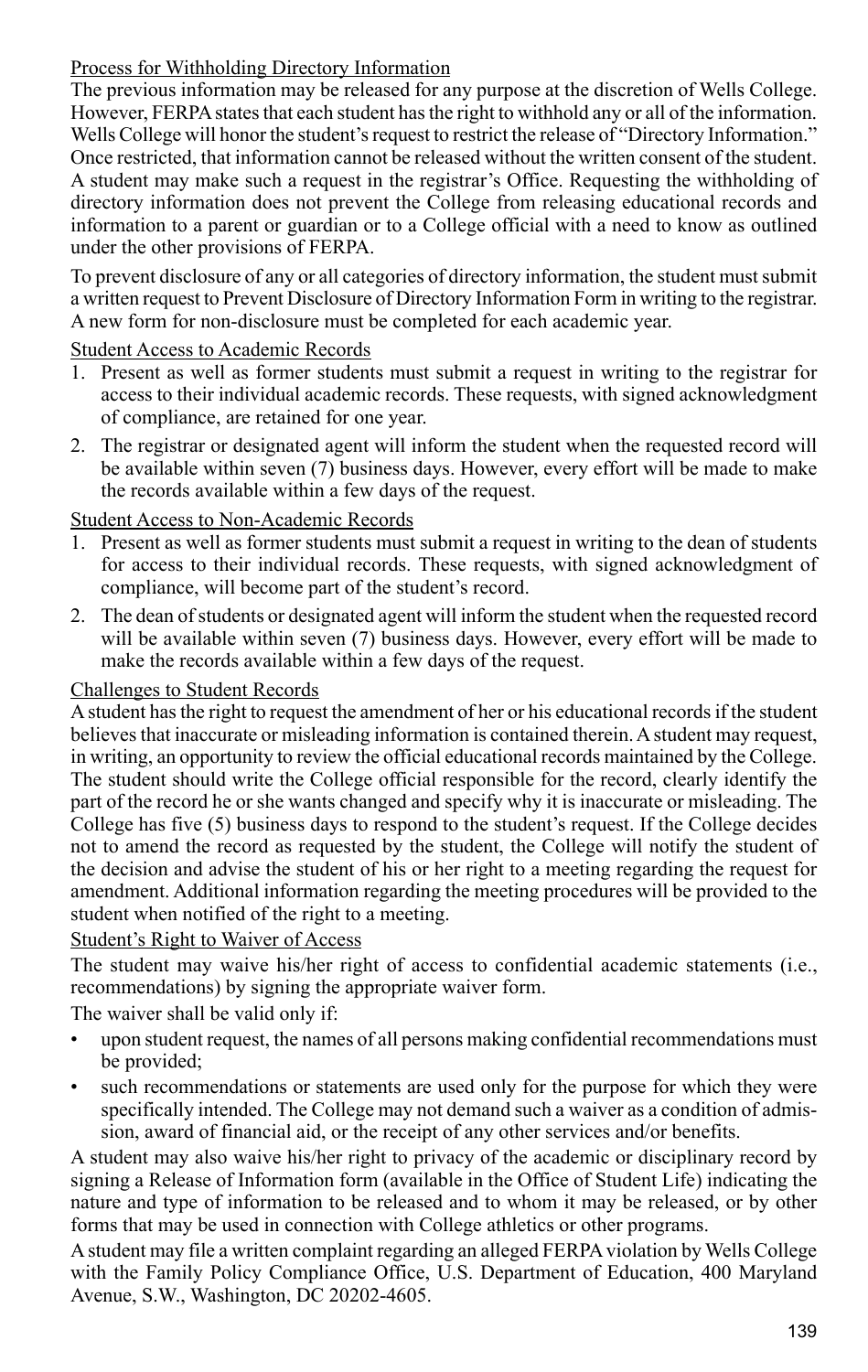## **WITHDRAWAL AND READMISSION POLICY AND PROCEDURES**

Students wishing to leave Wells College during the semester or who are planning to transfer to another higher education institution after the completion of a semester must initiate the withdrawal process with the dean of students office. The process includes an exit interview with the dean of students or his/her designee and the completion of paperwork that assists the student in satisfying all obligations to the College. All forms regarding withdrawal may also be found online and on The Globe at global.wells.edu.

The official date of withdrawal is set when the completed form is received from the student by the dean of students office or the last known academic activity (i.e., class attendance) whichever is later. Once the student completes the withdrawal form, the student has 48 hours to move out of his/her residence hall. If a student leaves the College without initiating the withdrawal process, the College is entitled to determine the official date of withdrawal and will administratively withdraw the student from the college. It is the student's responsibility to take care of all business and College-related matters prior to leaving Wells College.

### **Financial Policies Related to Withdrawal**

A withdrawal from the College shall be subject to the refund policy for tuition, fees and room and board as stated in the financial information section of the *Wells College Catalog*.

A withdrawal from all courses is considered to be an official withdrawal from the College for financial aid purposes. If a student has borrowed in a federal loan program, loans will enter repayment after the grace period has exhausted. If a student leaves during the semester, financial aid could be subject to the return of Title IV funds as required by federal regulations. The complete policy regarding the return of federal funds is outlined in the *Wells College Catalog*.

### **Academic Implications of Withdrawal**

When a student withdraws from the College, the transcript will read as follows:

- before the end of the drop period, no record is entered.
- from the end of the drop period through the official withdrawal period, the registrar will assign a "W" for each course.
- after the official withdrawal period, a student will receive grades from their instructor of "W" or "WF" depending on progress to date in each course.

#### **Readmission**

Wells College will not automatically readmit a student who has withdrawn or been suspended from the College. Students who desire to reenter Wells College following a voluntary or involuntary (i.e. academic or disciplinary suspension) withdrawal must complete the Application for Readmission form and submit it to the dean of students. The dean of students will consider the student's readmission on an individualized basis, taking into consideration financial, academic and disciplinary status and information and will consult with all appropriate offices and staff members regarding the student's readiness and ability to return to the College. The decision of the dean of students whether to readmit a student or not is final and not subject to appeal. The provost and dean of the college will make all decisions regarding students who were academically suspended from Wells. The decision whether or not to readmit a student is final and not subject to appeal.

#### **Involuntary Leave and Administrative Withdrawal**

The College reserves the right to suspend or expel a student at any time when conduct is deemed to be in violation of College policy or poses a risk to the student or the College. In taking such action the College need not assign further reasons. At the discretion of the dean of students, and following individualized assessment, a student who is determined to be a danger to self, other members of the community, or the College, or in which the behavior of the student significantly disrupts the living and learning environment of the College, may be involuntarily or administratively withdrawn or placed on interim suspension. No refunds for tuition, room, board and fees are given for administrative withdrawals, including, but not limited to, disciplinary action that results in the suspension or dismissal of a student.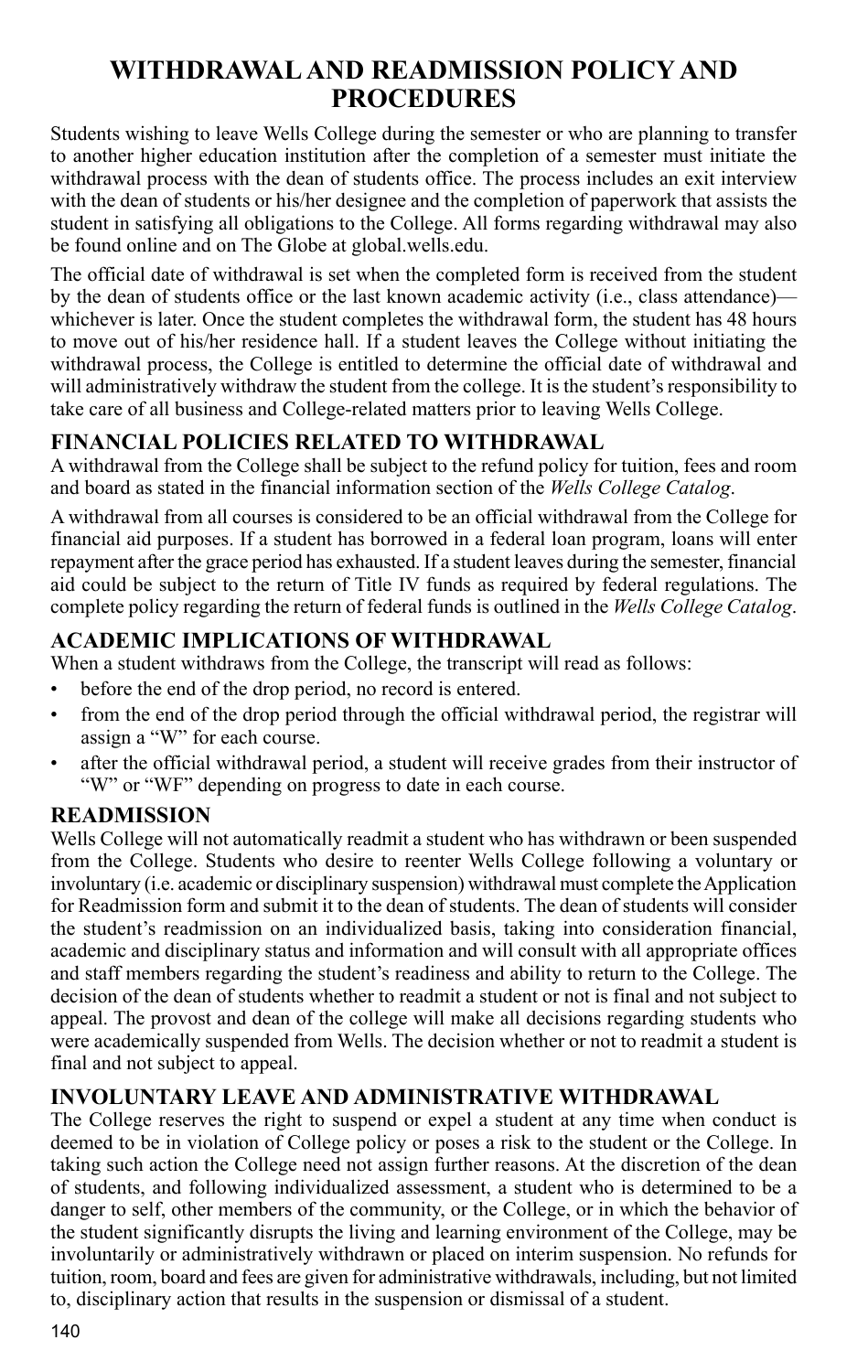#### **procedures for involuntary/administrative withdrawal for students Who Pose a Danger to Self or Others**

- 1. If it becomes evident (through observed behavior and/or by report(s) of danger to self or others from faculty, staff or students) that a withdrawal from the college may be in the best interests of a student and the college and the student (and/or his or her family) does not agree, then the following procedures will be engaged:
	- The dean of students will review all available information obtained from incident reports, conversations with students, faculty and staff, and the expert opinions of appropriate medical professionals.
	- The dean of students will engage in a determination on an individualized, case-by-case basis and will apply the direct threat analysis, taking into consideration the nature, duration and severity of the risk and the likelihood, imminence and nature of the future harmful conduct, either to the student or to others.
	- The dean of students will meet with the student (if possible), giving notice to the student of the meeting and providing an opportunity for the student (and his/her family if the student has a signed waiver indicating permission to share information) to provide evidence to the contrary and/or to make suggestions for reasonable accommodation(s) short of involuntary withdrawal from the college.
	- If, after conversation with the student, appropriate medical professionals and other college officials, the student:
		- chooses to withdraw voluntarily, a Withdrawal Form will be processed indicating that the withdrawal is voluntary and of a medical nature and setting appropriate conditions for the student's return. Failure to sign the waiver so that appropriate medical/clinical information may be obtained and discussed will result in an involuntary withdrawal as the college will have insufficient information to make an individualized determination.
		- maintains that s/he would like to remain enrolled, the dean of students will consult with appropriate medical professionals regarding the evidence presented by the student. The dean will also consult with other college officials as appropriate.
		- The dean of students will render a decision and present that decision to the student in writing. Should the decision be to withdraw the student involuntarily, appropriate conditions for return will be contained within the withdrawal letter. The College will not as a condition of return mandate that any self-injurious behavior cease unless that behavior continues to constitute a direct threat to the student or others. The college will require, as a condition for return, a signed release by the student for the dean of students and appropriate college officials to discuss the student's readiness to return to college and provide assistance in developing reasonable accommodation(s) to mitigate any direct threat to self or others.
		- Should the student choose to appeal the dean of students' decision, s/he will follow the procedures outlined in the Community Handbook, making such appeal to the president, who will render a final decision.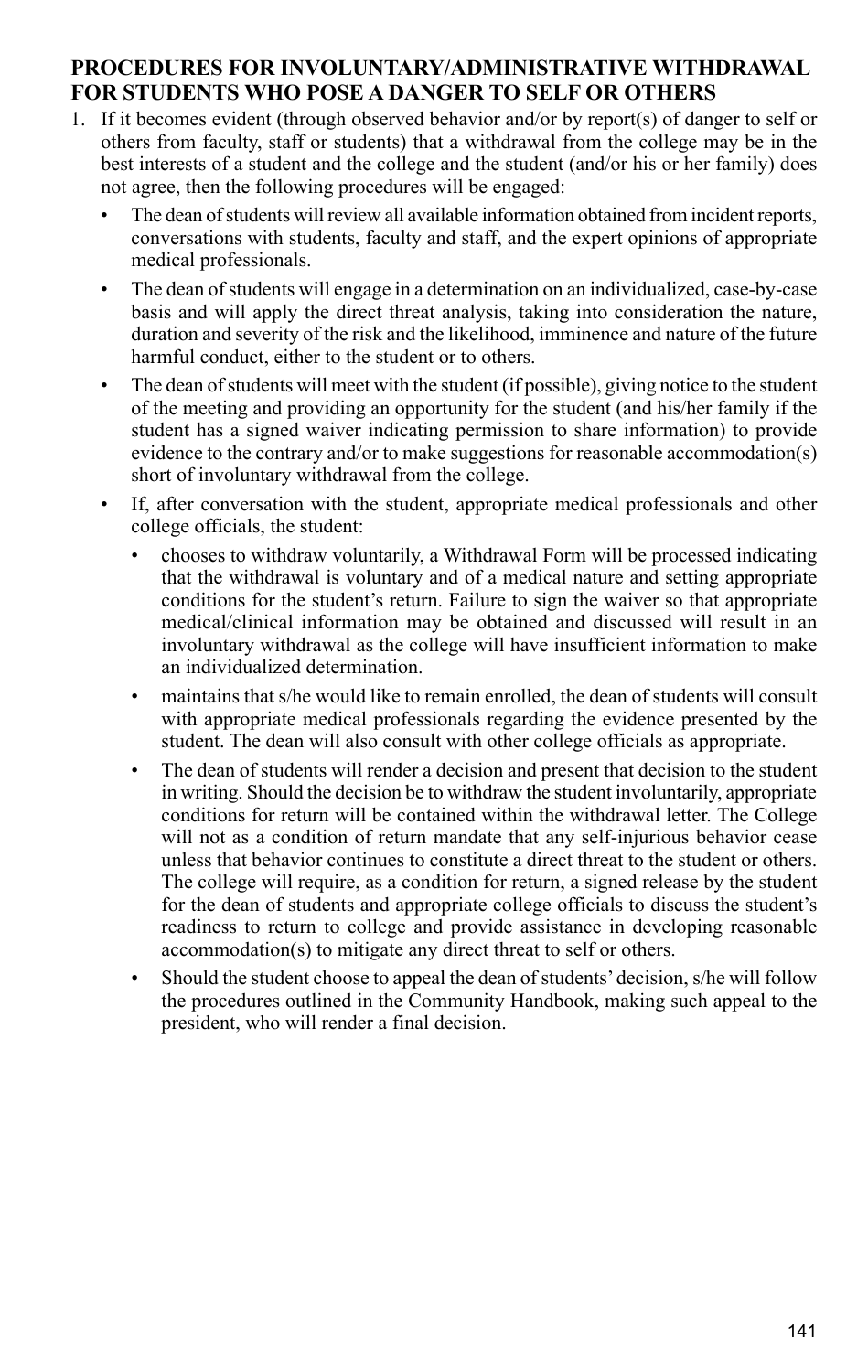# **SECTION THREE: ACADEMIC POLICIES AND REGULATIONS**

A complete listing of the Wells College academic requirements, course offerings and policies can be found in the *Wells College Catalog*, given to each Wells College student, available in the registrar's and dean of the college offices and available on line at http://www.wells.edu/academic/regist.htm.

## **ACADEMIC integrity**

A student may neither give nor receive aid when taking examinations or writing papers; plagiarize; employ methods of preparation disapproved by the instructor; or make unauthorized use of academic materials. Neither question papers nor answer books may be removed from an examination room without the permission of the instructor.

## **LIBRARY**

The Library features open stacks with its large collection of books for a college of Wells' size, as well as electronic resources and archives, an online catalogue, wireless connectivity throughout the building, and other educational supports. A student may not infringe upon the rights of others in the use of library materials and/or study spaces. Abuse of library procedures and privileges is considered academic dishonesty.

Students must follow the rules governing the circulation and use of all library materials (including reserve, reference, periodicals, and departmental libraries).

### **ACADEMIC PENALTIES**

Academic penalties that may be imposed by the Community Court for infractions of the Honor Code in academic areas:

- Failure of all or part of the course involved, with the approval of the instructor
- Probation: placement of student on Academic Conduct Probation for a period to be determined by the court upon approval of the Academic Standing and Advising Committee
- Suspension for up to 30 weeks
- Suspension with no transfer credits earned at another institution while under suspension
- Expulsion
- Other educational penalties aimed at educating the student and/or restoring community.

## **ACADEMIC REQUIREMENTS AND PROCEDURES**

The provost and dean of the college has oversight of the academic program and deals with all matters of an academic nature. The Committee on Academic Standing and Advising oversees the application of the academic requirements of the College and establishes guidelines and policies for academic standing and advising.

The director of academic advising assists the WLLS 101 advisers who are responsible for advising first-year students. At the beginning of the sophomore year, the director of academic advising may re-assign students to a different adviser as needed. Upon formal selection of a major, a student selects or is assigned an adviser from that field.

A student is expected to consult her or his academic adviser about all matters pertaining to her or his academic program, and is also encouraged to seek advice from the director of academic advising, other faculty members, or the appropriate faculty committee. Petitions for exceptions to existing regulations must be approved by the academic adviser, any faculty member whose course is involved, and the director of academic advising, dean of the college, or the Committee on Academic Standing and Advising. The petition form can be obtained at the registrar's office or online.

The duties and responsibilities of faculty committees are defined in the *Faculty Manual* on file with the president of the Collegiate Association and on reserve in the library.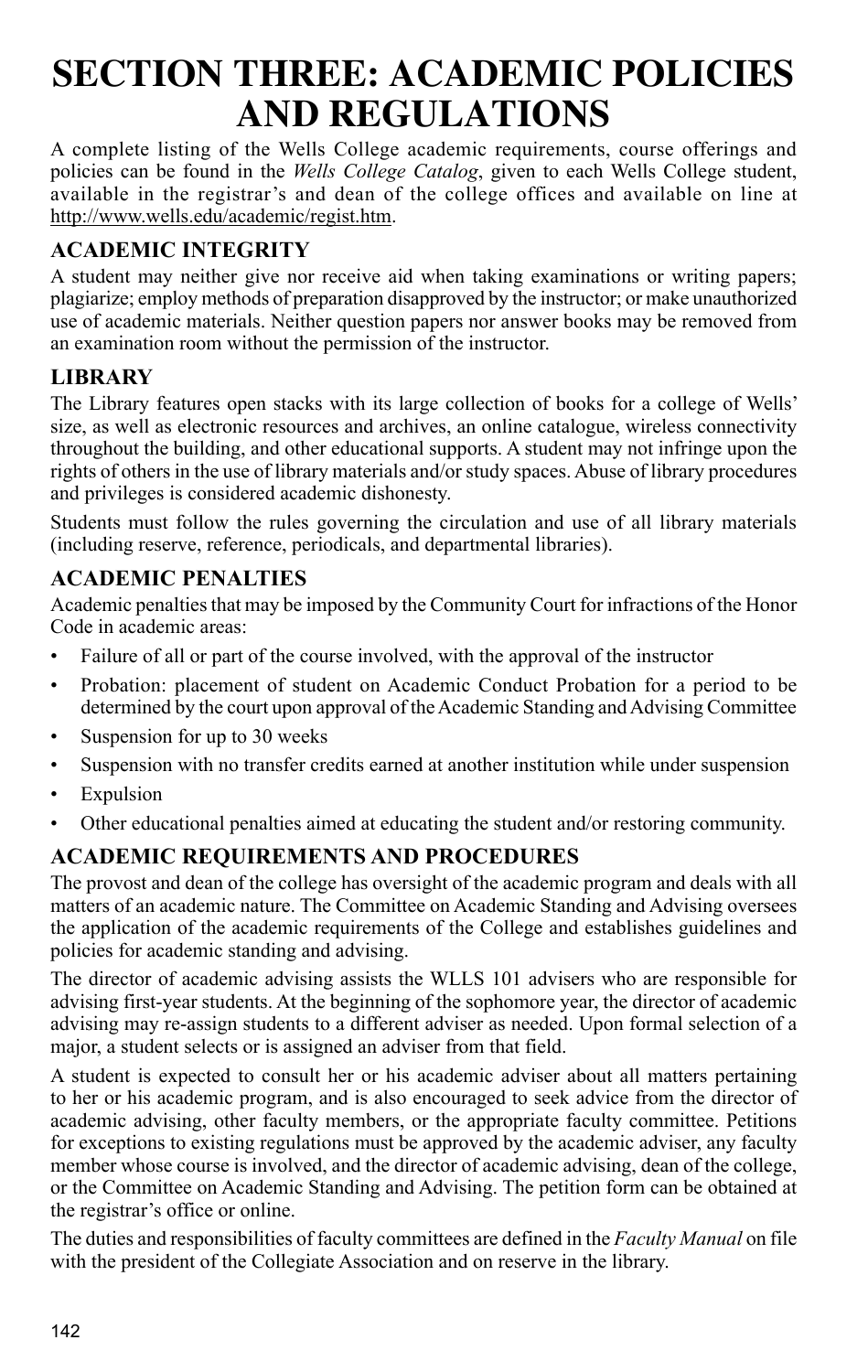#### **REQUIREMENTS**

A student—not her or his adviser—is responsible for observing the requirements for her or his degree as defined in the *Wells College Catalog*.

The Committee on Academic Standing and Advising reviews student records after each semester to ascertain whether satisfactory progress is being made toward completion of the degree. A student whose progress is deemed to be unsatisfactory is so notified and may be placed on academic warning, academic probation, suspension, or dismissal from the College as indicated in the *Wells College Catalog*.

#### **ACADEMIC REGULATIONS**

- Registration for Courses: Students are responsible for submitting their course registrations during the announced registration period each semester. A late registration fee of \$50 will be incurred by any student who has not registered by the first class day, unless she or he is excused by the registrar or dean of the college.
- Petitions for Variance: A student who wishes to register under our cross-registration agreements with Cornell University, Ithaca College, or Cayuga Community College; arrange an accelerated program; do independent work; establish an individualized major or double major; exceed the maximum course load; or waive an academic regulation must apply through forms available in the office of the registar. Sstudents who wish to study abroad should obtain the appropriate paperwork from the study abroad office.
- Absence from Class and Class Activities: Faculty members shall announce to students, at the beginning of each course, their policy in regard to absences. It is the general policy of the College that class attendance is expected.

A student absent from classes because of illness or family emergency has the responsibility to arrange to make up missed work with her or his instructors. The dean of students will notify instructors about students who have been confined to their residence hall rooms for medical reasons, or who must unexpectedly leave campus for reasons of illness or family emergency.

When permission to complete missed or late work during the semester has been granted by the instructor, she or he will set a deadline for the completion of the work and will determine whether or not a penalty for lateness is to be exacted. Once the deadline has been set, no further extensions will be allowed except under unusual circumstances. Extensions beyond the end of the semester must be filed by the last day of classes on an "Incomplete Grade Request and Contract" (available in the registrar's office). "Incompletes" are allowable for a student who is passing the course but for whom circumstances beyond her or his control occur within the last three weeks of classes that prevent completion of the course. The student may be asked for documentation of these circumstances. The "Incomplete Grade Request and Contract" form must be filed within the last three weeks of classes and must have the signatures of both the student and the faculty member, the due date indicated, a listing of work remaining to be completed, and an indication of the grade the student will receive if she or he does not complete the work by the due date. The due date for an "incomplete" may not be after the eighth week of classes of the subsequent semester, but may be extended by the instructor to the end of the subsequent semester if there are further extenuating circumstances. Students with pending grades of "incomplete" may not participate in internships or off-campus study in the subsequent semester, nor may achieve the Dean's List.

A student may be required to furnish evidence of having made up work (reading, content of lectures, laboratory periods) or do substitutes for class work missed during an absence.

A student under suspension shall be allowed to make up work missed for illness or other grave personal circumstances by permission of the instructors concerned, but faculty members are not required to give additional assistance or make special allowances for a student in this situation.

• Examinations: Each instructor shall hold a three-hour examination at the end of each course at the time indicated in the published schedule, except as noted below. No instructor is permitted to close a course of study or hold a final examination before the appointed time except that, at the discretion of the instructor, a student(s) may take the examination at a time other than that at which the rest of the students in the course are taking it.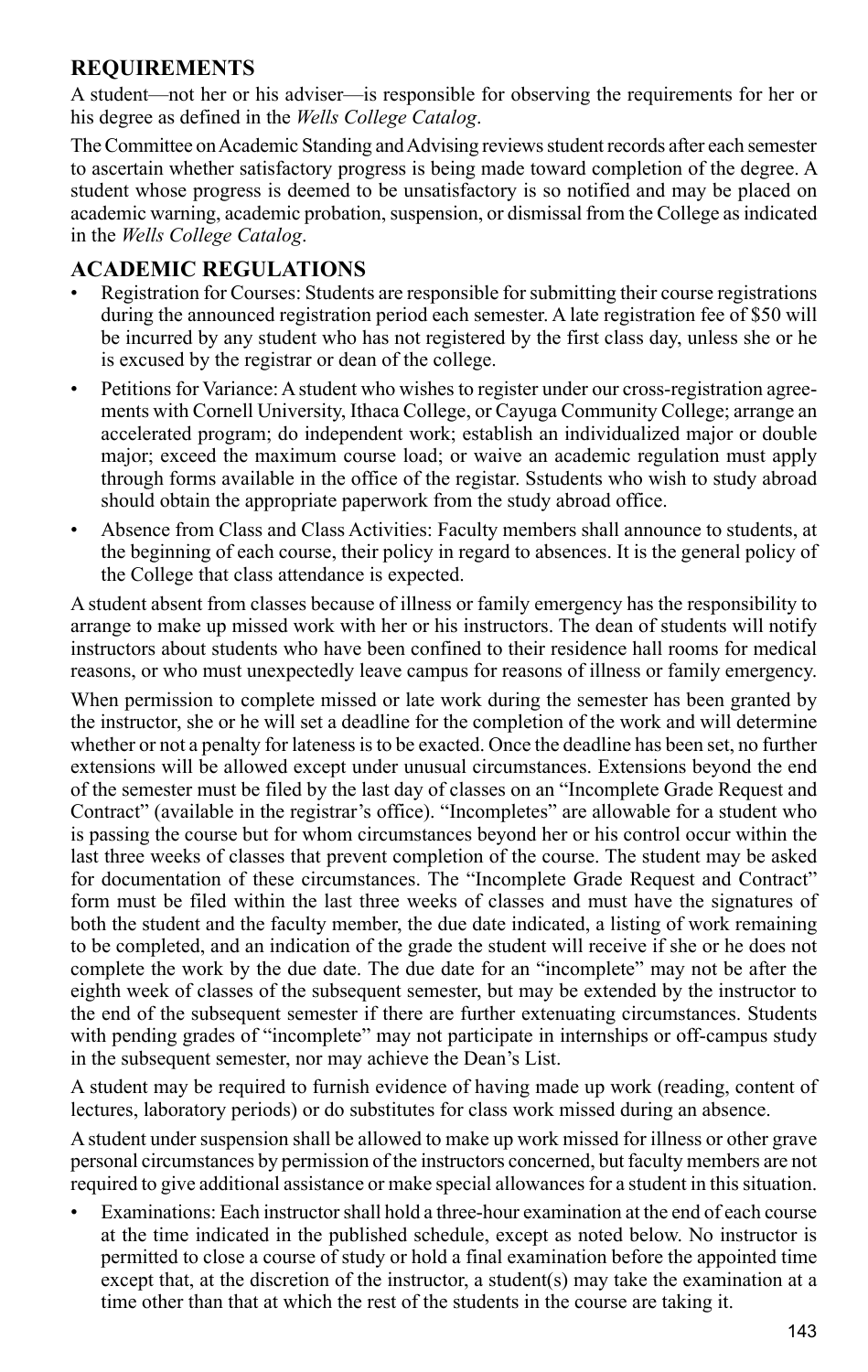In courses in which papers are part of the work, but in which there is also a final examination or substitute, instructors may not set a time for submitting papers any later than 4:30 p.m. on the day immediately following the last day of classes.

Final examination books shall be returned to the student upon request. Examination books that are not returned will be kept on file by the instructor for a period of at least one year.

An instructor may substitute in any course a form of evaluation other than examination. Papers and projects assigned in lieu of a final examination will be due no later than the conclusion of the last scheduled examination.

• Grade Reports: Grades, both midterm and final, are posted online as they are received from faculty members; students and advisers can obtain this information themselves using the online system

It is a course instructor's right and duty to determine course grades. If a student feels that there is a mistake in the grade earned, he or she must meet with the instructor before the end of the second full week of the subsequent semester. If a course instructor is no longer at the college, the student shall meet with the chair of the major involved. If an instructor wishes to change a recorded grade, he or she will submit to the dean of the college a request for the change. Grades will be changed only because of the instructor's corrected calculation of the grade or because of the instructor's decision to consider lost work submitted by the student. Upon approval by the dean of the college, the change will be recorded by the registrar.

Questions regarding academic policies or procedures should be directed to the provost and the dean of the college.

# **SECTION FOUR: ATHLETIC POLICIES AND REGULATIONS**

All student athletes are responsible for complying with the policies outlined in the *Wells College Student Athlete Handbook*. A copy of the handbook is available in the Department of Athletics and on the Web site at http://www.wells.edu/athletics/index.htm.

# **SECTION FIVE: STUDENT CONDUCT CODE**

### **PURPOSE AND FOUNDATION**

Wells College is dedicated to the personal development and academic excellence of its students. Wells students possess certain rights and privileges together with corresponding duties and responsibilities. Every student is entitled to socially responsible freedom of action as an expression of collegiate activity. Each individual is due the respect of his/her personal dignity and property. In turn, each student is responsible for maintaining community standards of behavior that do not interfere with the rights of others or the effective functioning of the College.

The foundation of student conduct at Wells College is the Honor Code and the Community Standards Statement. The Honor Code requires all students to act with integrity and to hold themselves and others accountable. The Community Standards Statement requires all students, faculty and staff at the College to treat one another with dignity and respect and to respect differences.

In keeping with the Honor Code and Community Standards Statement, each student at Wells is required to practice personal and academic integrity, to demonstrate respect for the dignity of all persons, to respect the rights and property of others, to discourage intolerance and to show concern for others. Students are required to engage in responsible and ethical conduct that reflects the principles of the College and each student must refrain from and discourage behavior that threatens the freedom and respect that every individual deserves. Toward that end, the College, with input from the community, has set forth certain expectations for socially responsible student behavior systems through which the College may seek redress against persons who have infringed upon the rights and privileges of others and/or the College.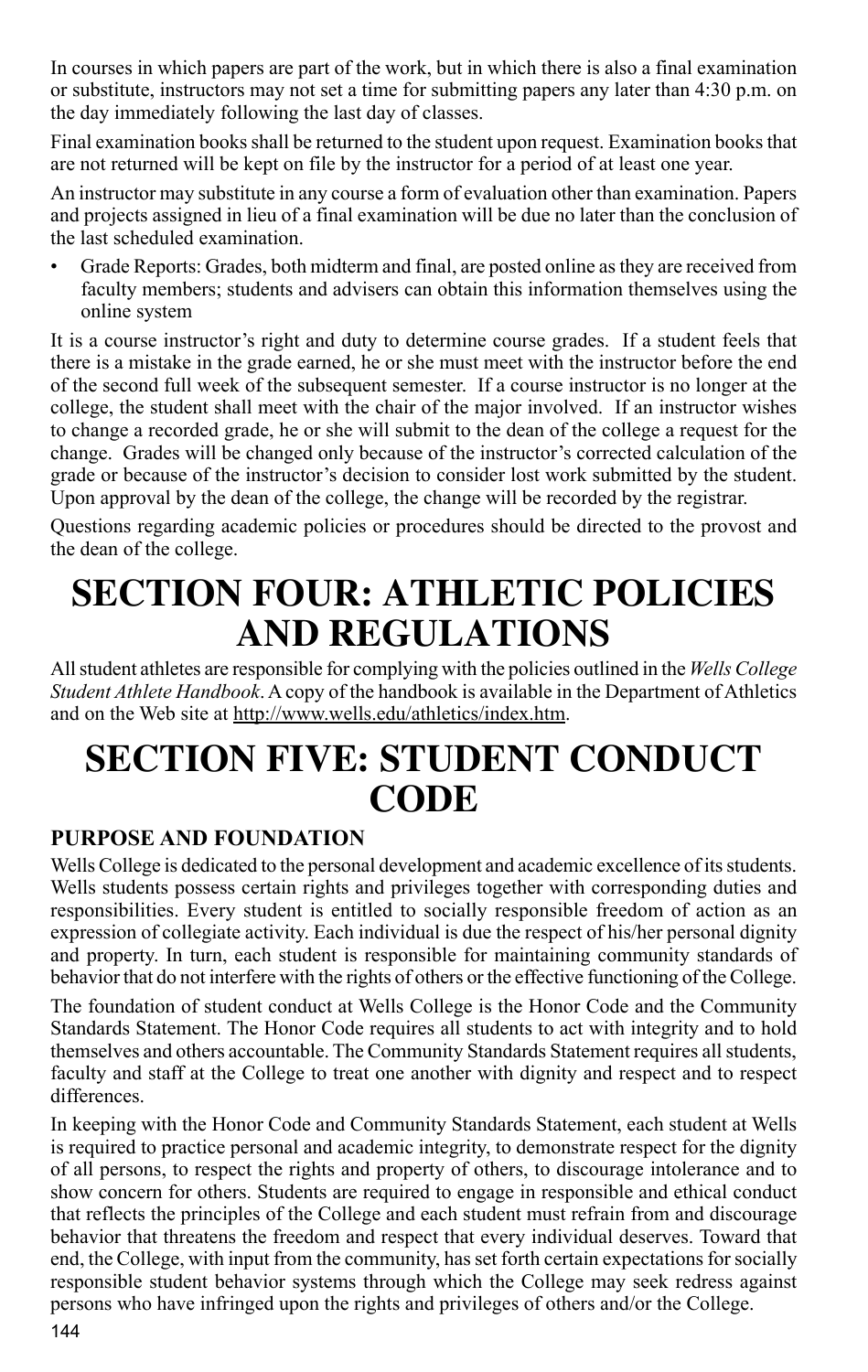#### **SCOPE**

All violations of College policies and procedures committed on or off College property (both inside and outside the classroom), or at officially sponsored College events (on or off campus) or via the College's electronic network fall within the scope of the Student Conduct Code. Although the College is not legally responsible or financially liable for the behavior of students off-campus, it reserves the right to take disciplinary action against students when their off-campus behavior violates College expectations and/or policies or when it adversely impacts the College and its students or the surrounding community. Each student shall be responsible for his/her conduct from the time of application for admission through the actual awarding of a degree, even though the conduct in question may occur before classes begin or after classes end, during the academic year or during periods between terms of actual enrollment (even if such conduct is not discovered until after a degree is awarded).

The College recognizes that all students, in addition to being members of the College community, also belong to the community at large. The College's Student Conduct Code does not protect or shield students from their responsibilities under federal, state, and/or local laws or ordinances. The College reserves the right to refer any situations involving student misconduct to appropriate law enforcement authorities. The College may impose disciplinary sanctions on a student or recognized student group, club or organization found responsible for the violation of College policies and procedures contained herein, regardless of the pendency, timing or result of any external proceedings related to the conduct at issue. The rules of conduct and the associated procedures contained herein are limited to students, full-time and part-time.

#### **DISCIPLINARY AUTHORITY**

The College's president and the board of trustees have designated the dean of students to be responsible for the administration of student conduct standards and the enforcement of the Student Conduct Code. The dean of students, in consultation with students, faculty and staff, has developed policies for the administration of campus discipline. The College community and its board of trustees have established the following policies and procedures to support a philosophy of education based on socially responsible freedom. The policies and procedures contained in this *Wells College Community Handbook* are established in order to provide a climate necessary for achieving the goals of learning and personal development.

#### **JURISDICTION**

- 1. The dean of students, pursuant to the authority delegated by the College president and the board of trustees of Wells College, is responsible for the administration and enforcement of the Student Conduct Code and all policies contained within the *Wells College Community Handbook*.
- 2. The dean of students in consultation with the Collegiate Cabinet and other Student Life Staff, is responsible for the annual review of the policies and procedures contained in the *Wells College Community Handbook*.
- 3. The Wells College Student Conduct Code applies to all Wells College students and student groups, clubs and organizations.
- 4. Wells College students are also subject to rules and regulations contained in the *Wells College Catalog*.
- 5. The jurisdiction of the Student Conduct Code may be extended to individual or collective activities which are not recognized or approved by the College and which do not occur on Wells College premises if, in the opinion of the dean of students, such activities violate College expectations and/or policies, adversely impact the College or surrounding community, and/or have an adverse affect on the interests or educational mission of Wells College.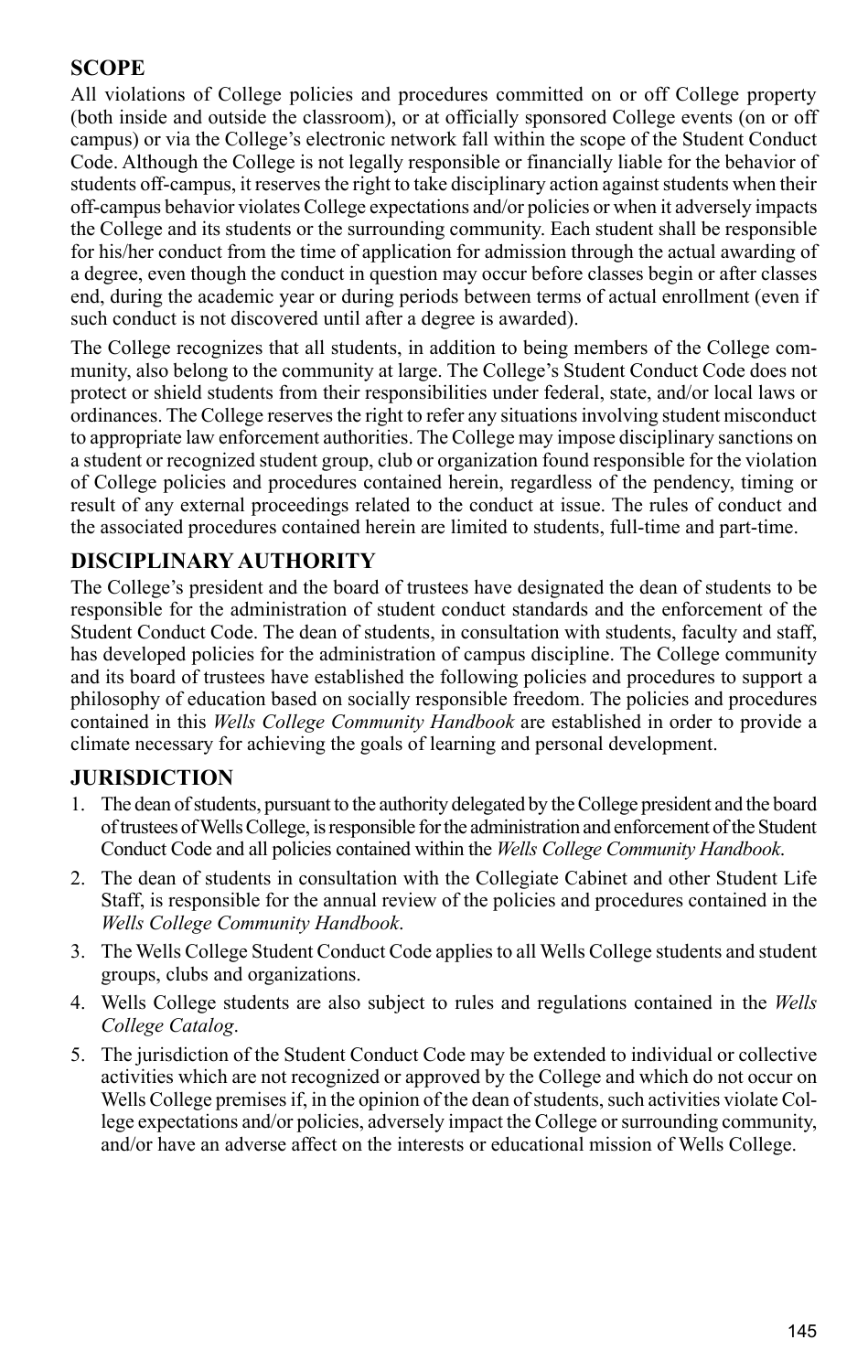## **RESOLUTION OF COMPLAINTS**

Students, faculty, staff, municipal authorities or other members of the community may bring forward complaints regarding the behavior of Wells College students. The College routinely reviews all such complaints and any related incident reports or information and determines the method of resolution. Complaints should be brought forward within a reasonable period of time in order to ensure appropriate resolution. Complaints brought forward more than 90 days from the time of the original incident are not ordinarily pursued.

- Complaints by students, faculty, staff, municipal authorities or members of the community regarding Wells College students will be reviewed by the dean of students, who will make a determination as to the appropriate method of adjudication.
- Student complaints regarding faculty or staff members shall be resolved in accordance with the *Faculty Manual* or *Staff Handbook*.
- Student complaints regarding persons who are not members of the Wells College community shall be referred to the appropriate local, state or federal authorities.
- The College may also choose to initiate a complaint through the dean of students or other administrator.
- The College reserves the right to issue a No Trespass order to a Wells College student or non-student if, in its judgment, it believes that this will protect the health and safety of Wells College students, faculty, staff and property.

Depending upon the nature and circumstances of the alleged violation, the following methods of adjudication may be utilized to resolve allegations regarding student behavior. The dean of students has the discretion to decide which of the following methods, or some combination or variation of them, is the most appropriate procedure in a particular situation:

## **Informal Resolution**

In some instances, incidents and/or allegations are most appropriately resolved in a manner not resulting in formal disciplinary charges. This may include, but is not limited to, meeting with a member of the residence life staff, the dean of students or her designee, and/or other faculty, staff or other on- or off-campus resources as deemed appropriate by the dean of students.

### **Conduct Review Meeting**

A Conduct Review Meeting is conducted by a student life administrator to adjudicate most first-time violations and/or violations where separation from the College is not a likely or potential outcome. In cases where separation from the College is a likely or potential outcome and depending on the nature and circumstances of the violation, the dean of students may administer the Conduct Review Meeting.

## **Community Court**

The Community Court resolves alleged violations of the Honor Code brought forward through self-report or reported to the Community Court by a student, staff or faculty member. Violations under the jurisdiction of the Community Court include lying, cheating, stealing, concealing or failure to report a witnessed violation.

## **Administrative Decision**

The dean of students or his/her designee may make an administrative decision regarding an alleged violation of the Student Conduct Code. The College also reserves the right to place a student on interim suspension when conduct is deemed to be in violation of College policy or in situations where the student poses a risk to him/herself, to others or the College and its programs and mission. In taking such action, the College need not assign further reasons. A student placed on interim suspension will normally be entitled to a Conduct Review Meeting within 72 hours.

At the discretion of the dean of students, and following individualized assessment, a student who is determined to be a danger to self or to others, or in which the behavior of the student significantly disrupts the living and learning environment of the College, may be involuntarily or administratively withdrawn, suspended or expelled.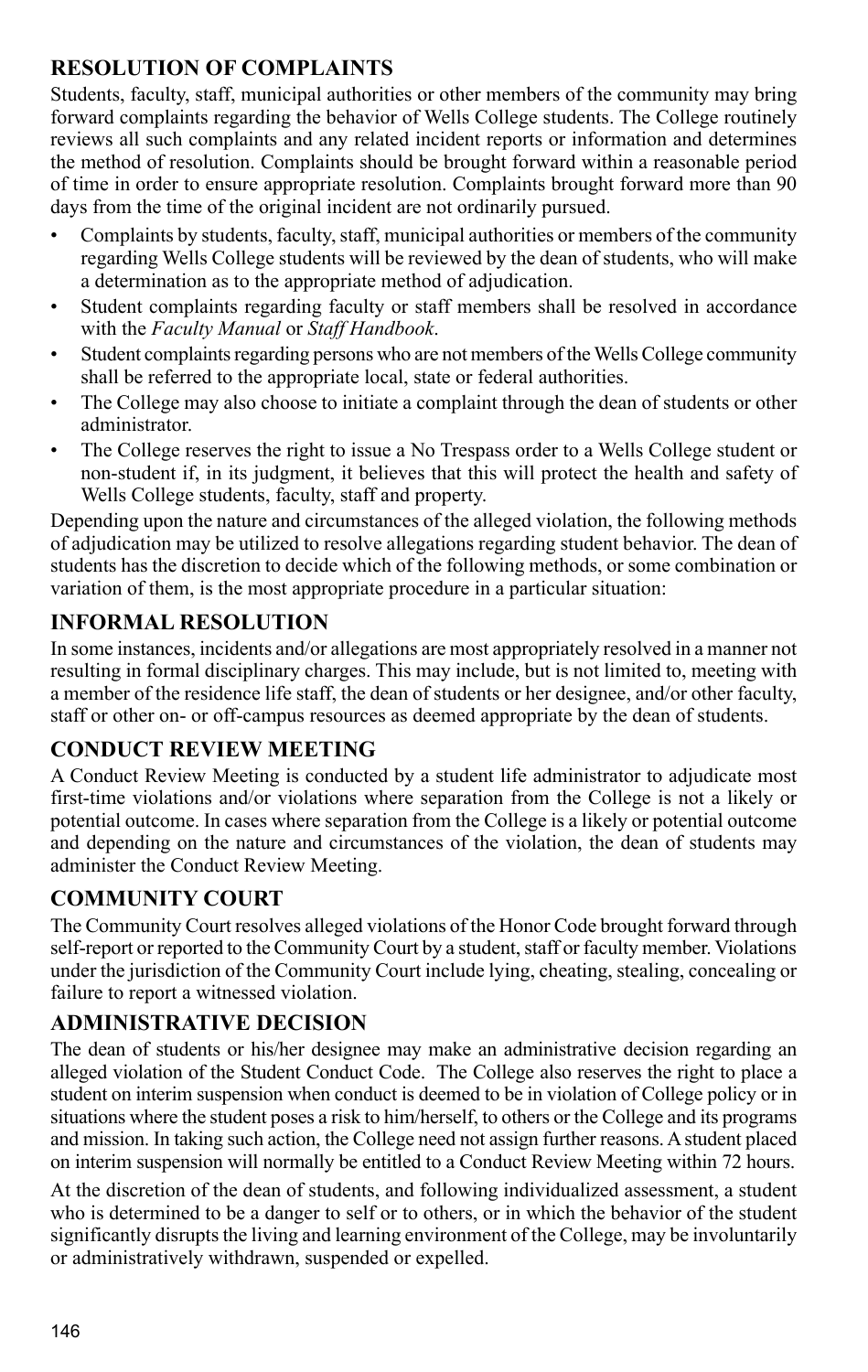## **CONDUCT REVIEW MEETING PROCEDURES**

The following procedures are guidelines only, which will be followed to the extent they are practical and appropriate in a given situation. The fact that all guidelines are not followed in a particular situation will not affect the validity or appropriateness of a disciplinary decision or process.

- 1. Incidents of alleged violations of the Student Conduct Code or College policy are reported by members of the campus community or faculty/staff members in the course of their duties to the Office of Residence Life and Learning CommunitiesOffice of Residence Life and Learning Communities and Learning Communities or the Office of Campus Security and Safety via Incident Report Forms or other means.
- 2. Incident Report Forms or complaints brought forward by other means are usually reviewed expediently by, where practical, the dean of students, the associate dean of students for residence life and the Director of Campus Safety.
- 3. The associate dean and/or the dean of students assign alleged charges as appropriate.
- 4. Absent extenuating circumstances, within seven (7) business days of the report or identification of the alleged violation, the student is usually notified in writing to attend a conduct review meeting. The following information will be provided:
	- Time, date and location of the meeting
	- Name and contact information for staff member conducting review
	- Section of the Student Conduct Code allegedly violated
	- Date of the alleged violation

In the event of a justifiable scheduling conflict, the student has three (3) business days following written notice of the meeting to notify the appropriate staff member and reschedule.

- 5. The student attends the scheduled meeting. At this time, the student may respond to any and all alleged violations and review relevant incident reports and documents and provide relevant oral or written information. The Student Conduct Code and the relevant procedures for resolution will be explained and an opportunity for questions will be provided. Legal counsel, parents/guardians or other representatives are not permitted at this conduct review meeting. At this time, one of the following will occur:
	- Charges dropped
	- Student does not accept responsibility
	- Student accepts responsibility
- 6. In some instances, additional information may be needed in order for a decision to be rendered. The staff member holding the conduct review meeting may adjourn the meeting in order to gather more information, talk with other relevant parties, etc. A follow-up meeting will be set to bring the matter to closure.
- 7. If the student accepts responsibility, sanctions are assigned as appropriate, and are effective immediately upon the close of the meeting. If the student does not accept responsibility, the case is referred to the associate dean for residence life or dean of students, as appropriate.
- 8. Within ten (10) business days of the meeting, the student is notified of the resolution and/ or sanctions in writing.

## **VIOLATIONS**

The conduct outlined below constitutes violations of the Wells College Student Conduct Code. Items noted with an \* are also violations of the Wells College Honor Code.

**Academic Dishonesty\*:** Any act of academic dishonesty including collaboration, copying, plagiarism, forgery, fabrication, inadequate or inappropriate citation, or invasion or theft of information.

**Aggressive Behavior:** Acting with violence, aiding, abetting or encouraging the commission of any act of violence, or potentially life-threatening behavior toward another person. Engaging in the use of threatening, harassing or abusive language, actions or behavior.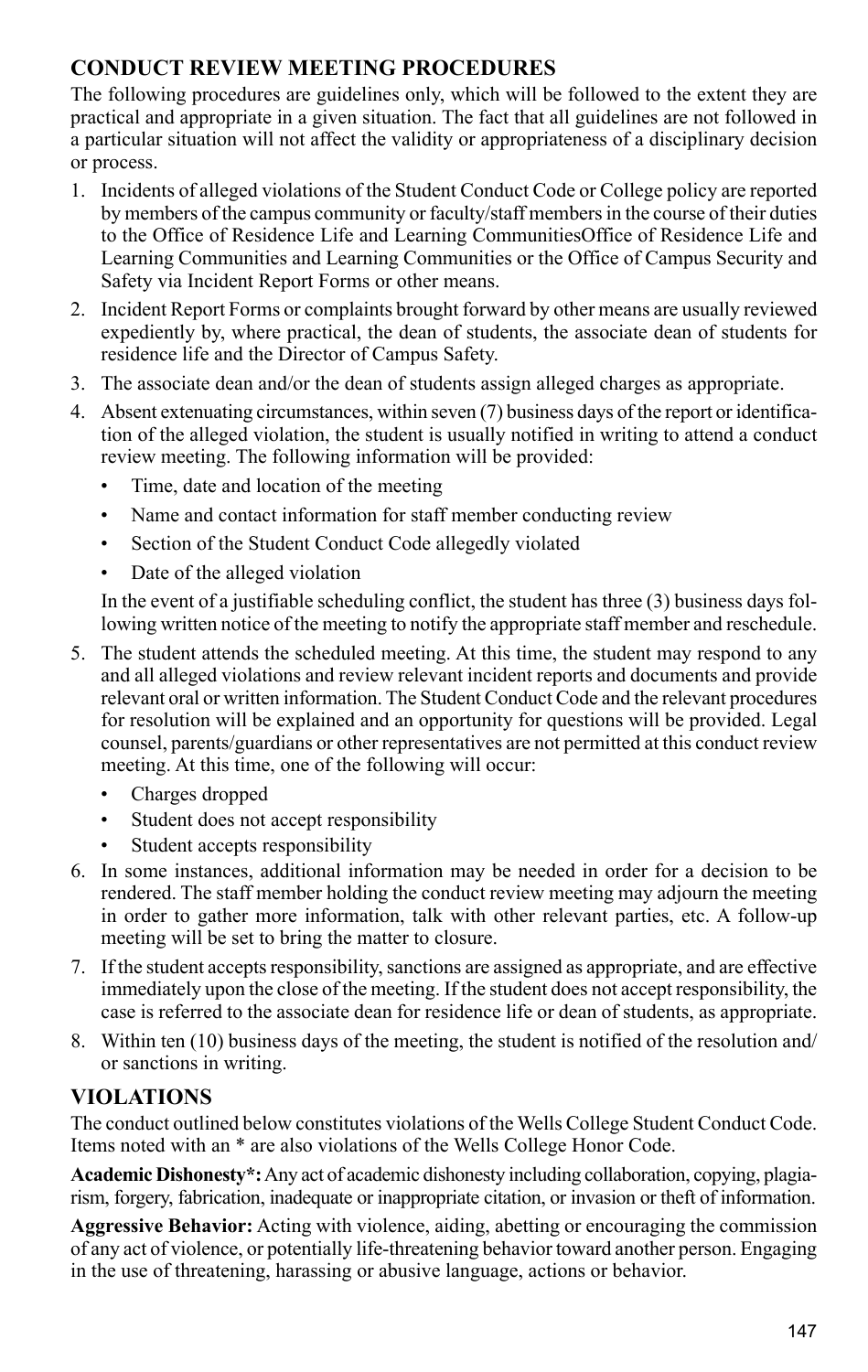**Alcohol:** Students must abide by New York State and federal law in the purchase, distribution and/or consumption of alcohol. The following constitute specific violations of the alcohol policy:

- **College functions.** Alcoholic beverages are prohibited at all College functions in which students are in attendance, including (but not limited to) dances, concerts, athletic events, and dinners, without proper submission of an Event Request Form and advance permission from the dean of students.
- **Open container.** Alcoholic beverages and open containers of alcoholic beverages are prohibited in all public areas of the campus, both in the buildings and on the grounds, regardless of age.
- Intoxication. Impairment as the result of intoxication does not relieve a student of responsibility for the consequences of his or her actions or the actions of his/her guests.
- **Private rooms.** Alcoholic beverages may be in the possession of or consumed in the residence halls only by students or visitors of legal age.
- **Providing alcohol to minors.** Students who purchase for or provide alcohol to minors are in violation of New York state law as well as the Wells College Conduct Code.
- **Bulk containers.** Bulk containers are prohibited on College property. A bulk container is defined as, but not limited to: kegs, beer balls or alcoholic punch in excess of one gallon. All students present in a room or area where a bulk container is present are in violation of the Alcohol Policy.
- **Public display.** Students may not display advertisements or items (i.e. signs, posters, photographs, bottles) that promote illegal drug and/or alcohol products in the public spaces of the campus, i.e. hallways, lounges, bathrooms, exterior windows of residence halls, etc.
- **Health and safety.** Alcohol bottles and containers (full or empty) are not permitted as decorations in residence hall exterior windows. They may be confiscated during routine health and safety inspections or at the discretion of residence life or campus safety staff.
- **Off-campus.** Wells College reserves the right to assign disciplinary sanctions to students based on socially irresponsible and/or illegal alcohol-related incidents that occur off-campus.

**Destruction of Property:** Damage, destruction, or theft of College property or property belonging to others; failure to report accidental damage.

**Disrespectful Conduct:** Language or behavior that disrespects and/or demeans another person.

**Disruptive Conduct:** Interference with any class or other College function by any form of deliberate disturbance or disruption; noise or general disorderliness that creates an unreasonable disturbance and/or trespasses on the rights of others. Lewd or indecent behavior, including use of electronic or other devices to make an audio or video record of any person without his/her consent. No student shall engage in behavior that poses a direct threat to the health or safety of self or others.

**Drug Paraphernalia:** Possession, use, storage or sale of drug paraphernalia or use of paraphernalia in connection with the use of illegal drugs.

**Drugs:** Possession, use, manufacture, storage, distribution or sale of illegal or controlled substances. Illegal drugs, as referred to in this policy, include drugs that are not legally obtainable, as well as drugs that are legally obtainable but are obtained or distributed illegally or used for illegal or unauthorized purposes.

**Failure to comply\*:** Failure or refusal to cooperate with a reasonable request by a College official (or emergency response or law enforcement personnel) acting in good faith and within the scope of his/her duties, including but not limited to, failure to cease the prohibited conduct, failure to produce identification, failure to respond to conduct notification letters, or interference with or failure to cooperate with an investigation by the College, including any meetings or proceedings that occur. Failure to comply with the sanctions as outlined by the Community Court.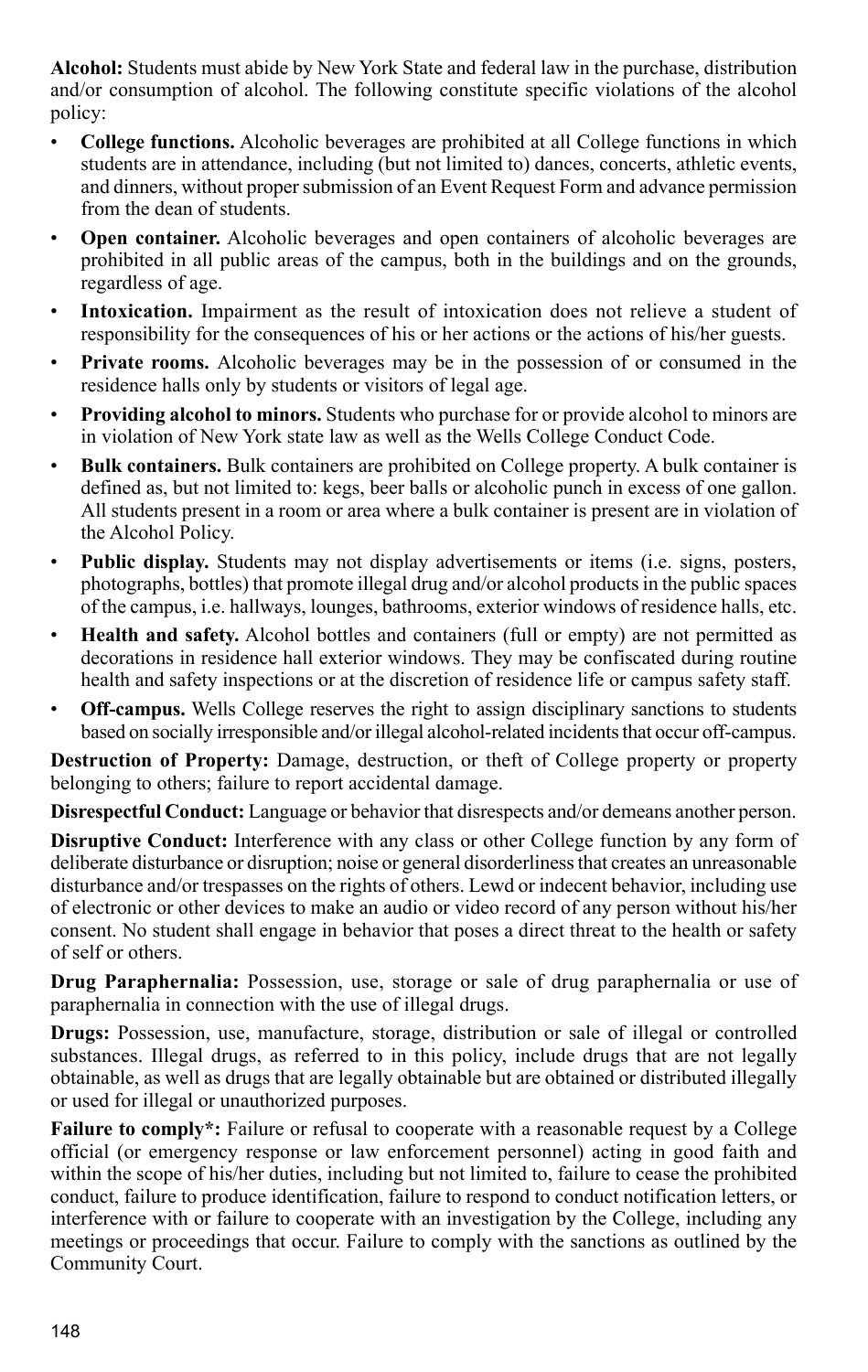**Falsification\*:** Providing false information to any College office or official or providing false information during a disciplinary proceeding.

**Fire Safety:** Including, but not limited to the following:

- misuse of fire safety equipment (including but not limited to fire extinguishers, sprinkler system, etc.)
- false reporting of a fire\*
- tampering with or causing malfunction of a pull station
- tampering with a smoke detector
- setting or causing a fire in a building
- setting or causing a fire in any outdoor area without advance approval
- remaining in a building during a fire alarm

**Fireworks:** Possession or use of fireworks, smoke bombs, etc.

**Gambling:** Gambling as prohibited by state or federal law.

**Harassment:** Written or verbal annoyances, threats, pestering, or teasing that causes or would be likely to cause any reasonable individual worry, trouble, or concern or that demeans or degrades another person.

**Harassment on the Basis of Protected Characteristics:** Any biased behavior based upon race, gender, age, national origin, ethnic origin, religion, disability, sexual orientation, or other characteristics identified in the College's non-discrimination statement, and of a nature and level prohibited by the College's Anti-Harassment Policy as outlined in this handbook.

**Hazing:** Violation of the Hazing policy as outlined in this handbook.

**Host Responsibility:** Wells College students are responsible for the registration and behavior of their guests or visitors in accordance with the Guest Policy as outlined in the Residence Life Policies and Regulations.

**Improper Assistance:** To assist or encourage others to commit any of the prohibited acts stated in the Student Conduct Code.

**Local, State and Federal Laws:** Being charged with or convicted of the violation of local, state or federal laws or ordinances.

**Motor Vehicles:** Violation of the Motor Vehicle Policy as outlined in this handbook. In addition, continued violations of the Motor Vehicle Policy may be referred for conduct action.

**Network Acceptable Use Policy:** Any abuse or interference with computers or computer access that disrupts or infringes on the rights of others as outlined in this handbook and in the *Wells College Catalog*.

**Other College Policies:** Violations of other published College policies in hard copy or available on the College Web site, including but not limited to, the *Wells College Catalog*, the *Wells College Student Athlete Handbook*, Wells College club and organization policies, and policies relating to discrimination, discriminatory harassment, sexual harassment, computer use and residence halls.

**Residence Halls:** Violation of the residence hall policies and procedures as outlined in this handbook or communicated to students via electronic and/or hard copy memos and announcements. Violation of the Residence Hall Contract.

**Sexual Harassment:** Violation of the Sexual Harassment Policy as outlined in this handbook.

**Sexual Misconduct:** Violation of the Sexual Misconduct Policy as outlined in this handbook.

**Smoking:** Wells College is a smoke-free campus. Smoking is not permitted on College property, in College vehicles or in personal vehicles while on College property. The complete Smoking Policy is found under Administrative Policies in this handbook.

**Theft\*:** Unauthorized acquisition, removal or use of personal or College property, including computer files or data, e-mail or other electronically stored information or service; mutilation and/or theft of library material. Possession of property on College premises stolen from the College or from others.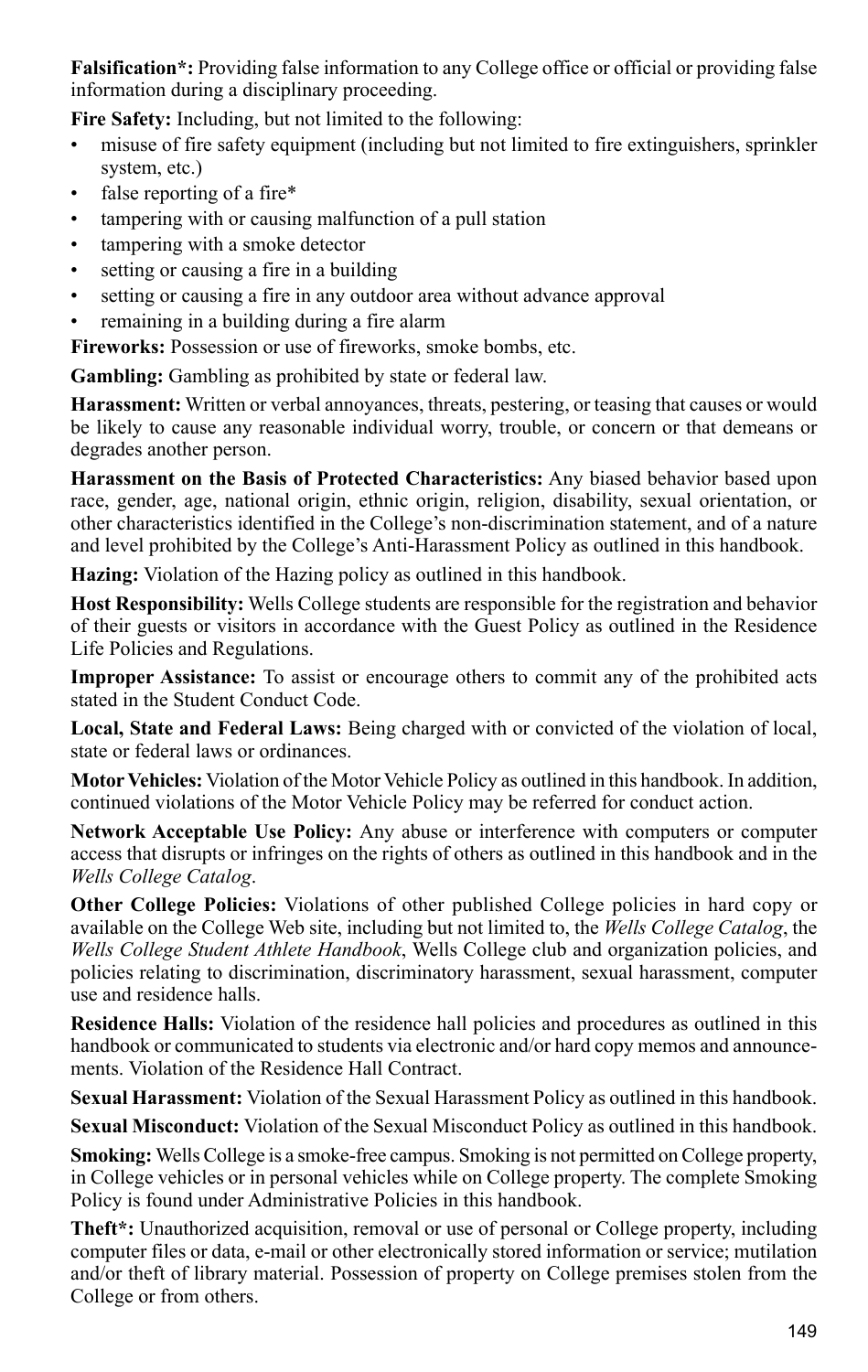**Unauthorized Entry or Use\*:** Illegal or unauthorized entry into any College facility. Using or attempting to use College property in a manner inconsistent with its designated purpose. Tampering with property, services, or resources belonging to the College, guests, or approved vendors. Duplication of keys, computer access codes or other devices meant to provide access to unauthorized areas or information.

**Weapons:** Possession and/or use of a dangerous article or substance with the potential to injure or discomfort a person. Possession and/or use of unregistered firearms, ammunition or other weapons (or items that may be construed as weapons) on College property.

#### **SANCTIONS**

Wherever possible, Wells College utilizes the principles of Restorative Justice in the sanctioning of students who commit violations of College policy. Restorative Justice is defined as "a collaborative decision-making process that includes victims, offenders, and others seeking to hold offenders accountable by having them (1) accept and acknowledge responsibility for their offenses, (2) to the best of their ability repair the harm they caused to victims and communities, and (3) work to reduce the risk of reoffense by developing positive social ties to the community" (Karp, David and Thom Allena. *Restorative Justice on the College Campus*. Springfield, Illinois: Charles C. Thomas, 2004).

The following are recommended sanctions imposed in the course of proceedings as outlined in the Resolution of Complaints section above. The sanctions outlined below serve as a guide. Final sanctions are determined based on the specific facts and circumstances of the incident.

All documented violations for which a student is found responsible are kept in student files as outlined in the Disciplinary Records section below. Previous violations may be taken into consideration when imposing sanctions.

**Written Warning:** An official notice by a staff member or Community Court to a student who has violated College policy indicating that should the behavior in question continue, additional disciplinary action will be taken. The written warning is placed in the student's disciplinary record.

**Apology:** A written or verbal expression of remorse and the willingness to take responsibility for a transgression that is extended to an individual who was inconvenienced, insulted or otherwise harmed by the accused student's behavior. All written apologies must contain the following elements:

- a description detailing the harm caused by the offense
- an acknowledgement that the respondent is responsible for the offense
- an expression of remorse or regret in causing harm
- a statement of commitment not to repeat the offense

**Disciplinary Probation:** A student is allowed to continue enrollment at Wells College with the understanding that, during the period of time while s/he is on disciplinary probation, any further violations of the Student Conduct Code could result in suspension from the College.

**Community Restitution:** A student who accepts responsibility or is found responsible for a violation of the Student Conduct Code serves the community s/he has inconvenienced, insulted or harmed. This restitution may be through assisting a faculty/staff member or working with a campus department. It is the accused student's responsibility to make contact with the specified person or campus department and to complete the restitution by the deadline. A specific number of hours and a deadline are established at the time of sanctioning.

**Educational Sanction:** A sanction designed to provide an additional educational opportunity for a student who has been found responsible for violating the Student Conduct Code.

**Monetary Damages:** Fees assessed to students for damage done to an individual or College property. Damages may be assessed to individuals who have been found responsible for the damage and/or to a group of individuals. Damages not associated with specific individuals may be billed to a hall, building, or organization.

**Fines:** Money to be paid to Wells College by students who have been found responsible for specific violations of the Student Conduct Code or other College policies.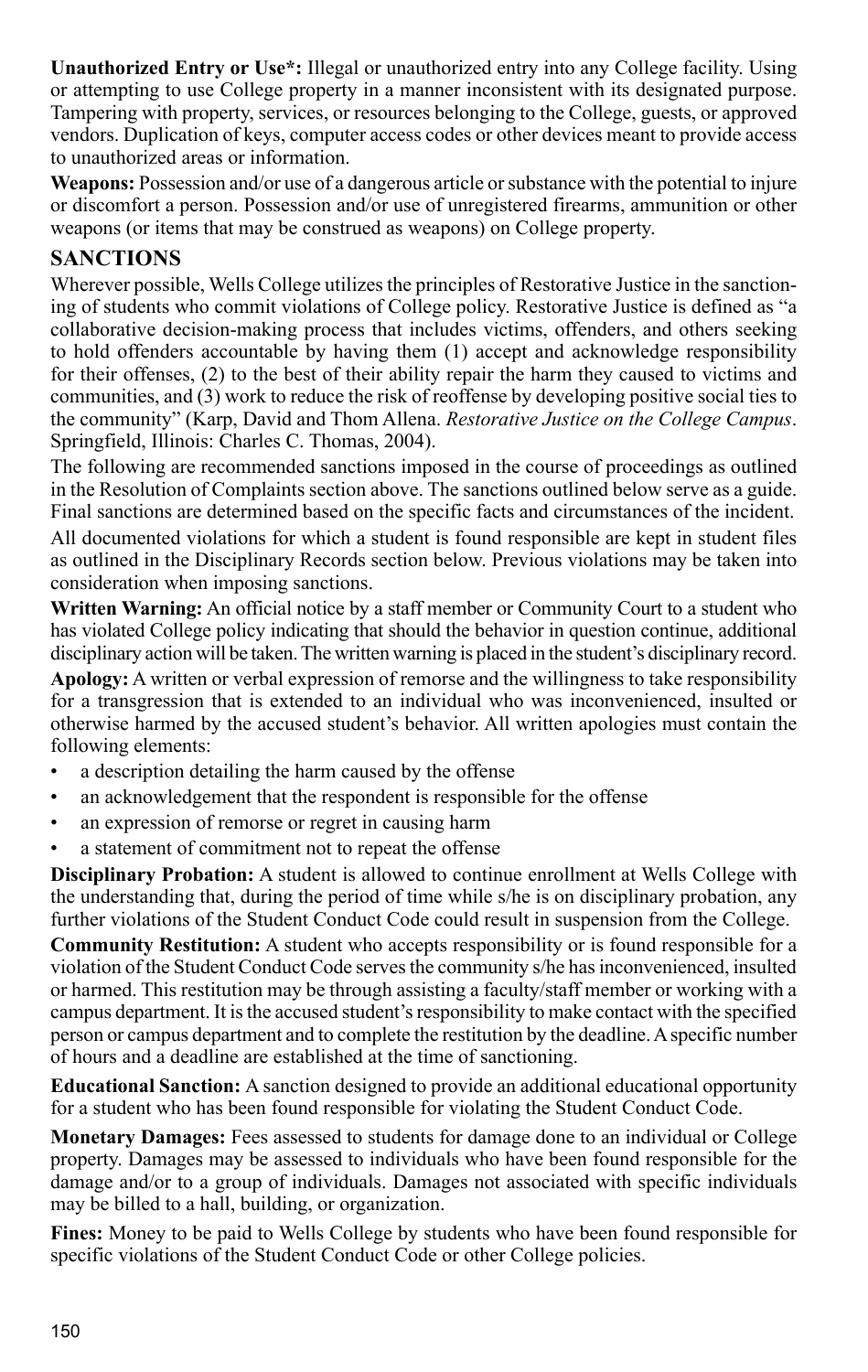**Coach, Adviser, and/or Club/Organization Notification:** Students who serve in leadership roles in campus clubs or organizations or who are members of intercollegiate athletic teams may have a coach or club/organization notified, who may take additional action based on their policies. In addition, when deemed appropriate, the student's academic adviser may be notified of the disciplinary infraction.

**Parental Notification:** Parents may be notified regarding alcohol and drug violations for which the student is found responsible. They may also be notified prior to the adjudication of a case at the discretion of the dean of students. Parents may also be contacted if the dean of students believes that the student poses a danger to him/herself or others or in other instances as outlined in the College's FERPA Policy contained herein.

**Medical Center Referral:** At any point during the investigation of an alleged violation or as a sanction for a violation for which a student has been found responsible, the student may be referred to the Medical Center for an assessment. The content of the assessment is held in strictest confidence, but the Medical Center staff will confirm that the student was assessed and provide recommendations as appropriate.

**Removal from College Housing (without refund of room and board):** A student may remain enrolled at Wells College, but be removed from campus housing. Additional restrictions regarding the student's presence on campus may be specifically imposed.

**Interim Suspension:** In certain circumstances where there is an alleged or perceived direct threat to self or others, the dean of students or her designee may impose a temporary suspension prior to formal disciplinary proceedings or administrative decision by the dean of students. Interim suspension may be imposed: (1) to ensure the safety and well-being of members of the College community; (2) to ensure the student's own physical or emotional safety and well-being; (3) if the student poses a direct threat of disruption of or interference with the normal operations of the College; (4) if the student has been charged or is likely to be charged with a felony. During interim suspension, the student shall be denied access to on-campus housing and/or the campus (including classes) and/or all other College activities or privileges for which the student might otherwise be eligible, and/or may be subject to other conditions as the dean of students may deem appropriate. In taking such action, the College need not assign further reasons. A student placed on interim suspension will normally be entitled to a Conduct Review Meeting within 72 hours.

**Disciplinary Suspension (without refund of tuition, room, board and fees):** Separation from the College after being found responsible for a violation of the Student Conduct Code. Suspension is imposed for up to one year. Readmission is not guaranteed and is at the discretion of the dean of students.

**Disciplinary Expulsion (without refund of tuition, room, board and fees):** Permanent separation from the College as a result of a judicial meeting or at the discretion of the dean of students. Expelled students are ineligible for readmission to the College.

Other sanctions may be imposed by the adjudicating residence life staff member, Community Court, or the dean of students as they deem appropriate.

## **APPEALS**

The College's appeals system operates within strict guidelines regarding grounds of appeal. Regardless of the method of original adjudication, the appeals process is as follows:

### **Grounds for Appeal**

For a case to merit appeal, one of the following criteria must be met:

- a procedural irregularity so substantial as to have likely altered the outcome of the meeting
- new information that could not have been known or brought forward at the time of the meeting that is so substantial as to have likely altered the outcome of the meeting
- a sanction that is grossly out of line with the violation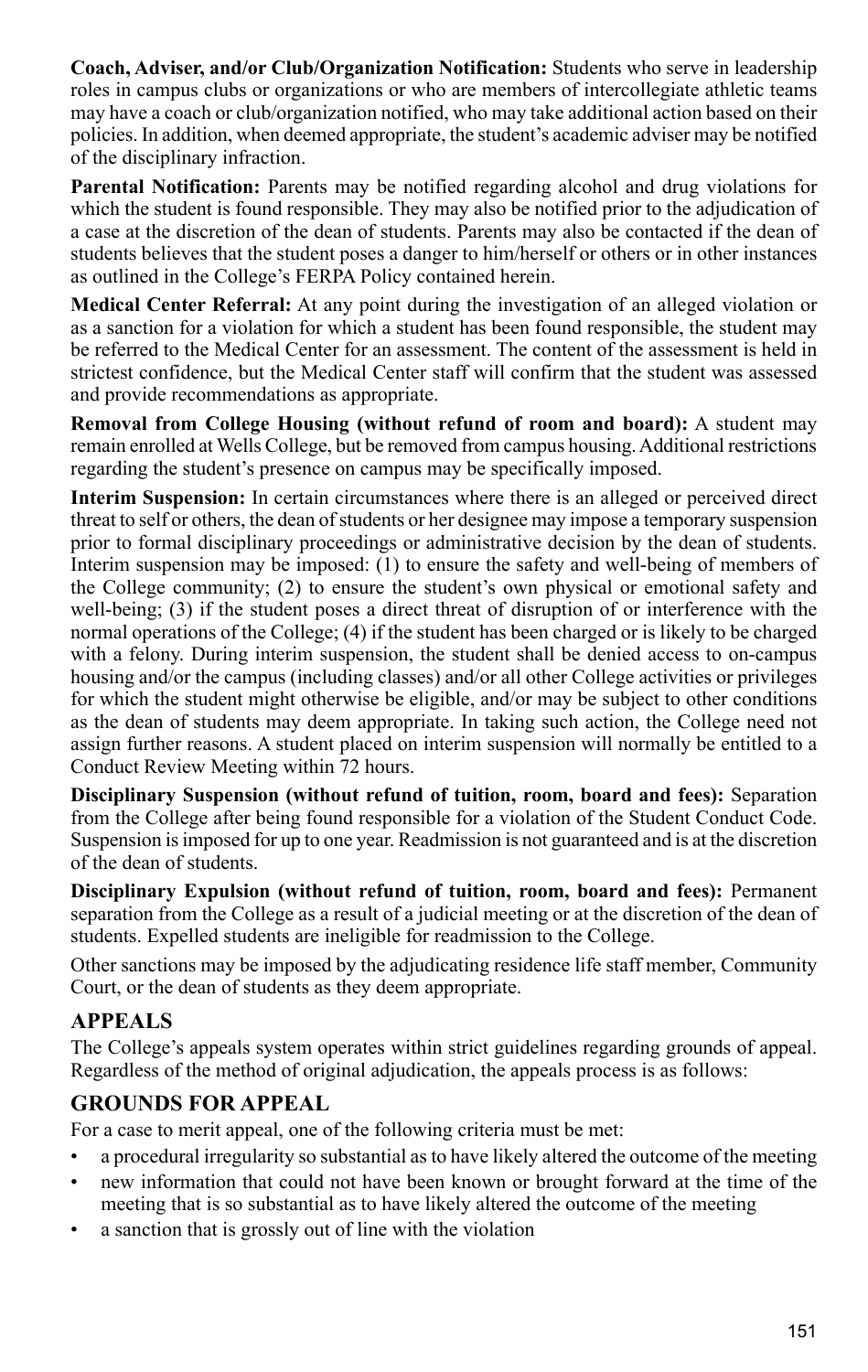## **Options Available to the Appellate Officers**

- Affirm the finding of responsibility and/or sanction
- Affirm the finding of responsibility but alter or reduce the sanction if deemed appropriate given the information presented by the appeal
- Alter or reduce the sanction if the original sanction is grossly out of line with the violation
- Remand the decision back to the original adjudicating student life staff member or Community Court in the case of new information or procedural error
- Take other action deemed appropriate in the discretion of the appellate officer.

## **The Process of Appeal**

- 1. A student has seven (7) business days following written notification of sanctions to present a formal written appeal to the appropriate appellate officer or board (see below) that includes the grounds for appeal and the substantive relevant information.
- 2. The appellate officer reviews the appeal and makes a decision based on the options outlined above.
- 3. The appellate officer notifies the student in writing of his/her decision within seven (7) days of receipt of the formal written appeal.
- 4. The decision of the appellate officer is final and not subject to appeal.

## **Appellate Officers**

- 1. The associate dean of students is the appellate officer for decisions rendered by the director of residence life or other student life staff.
- 2. The dean of students is the appellate officer for decisions rendered by the associate dean of students.
- 3. The president is the appellate officer for suspension and expulsion decisions rendered by the dean of students.
- 4. The president is the appellate officer for suspension and expulsion decisions rendered by the Community Court and/or the Appeals Board.

## **DISCIPLINARY RECORDS**

Conduct records are created for all student incidents in which disciplinary charges are alleged. All Incident Reports, Conduct Review meeting records and notices provided by the Community Court are maintained in the student's disciplinary file. These records are maintained and purged according to the following guidelines:

- 1. Records involving alleged violations in which the student was charged and found not responsible, or in which charges were subsequently dropped, are, absent extenuating circumstances, retained in the official conduct records for a period of one year, then destroyed.
- 2. Records involving alleged violations in which a finding of responsible was determined are held in the official conduct records at the College in the Office of Student Life for seven calendar years beyond the meeting date.
- 3. Records are retained indefinitely at the College's discretion.

**Note:** All outstanding conduct charges and/or sanctions must be resolved before a student may graduate from the College or before a withdrawn student may be readmitted to the College. Students with unresolved conduct charges and/or sanctions may have an administrative hold placed on their account resulting in the inability to receive transcripts, register for classes, sign up for College housing, or graduate. Proceedings of Conduct Review meetings or Community Court meetings may be audio or videotaped at the discretion of the College.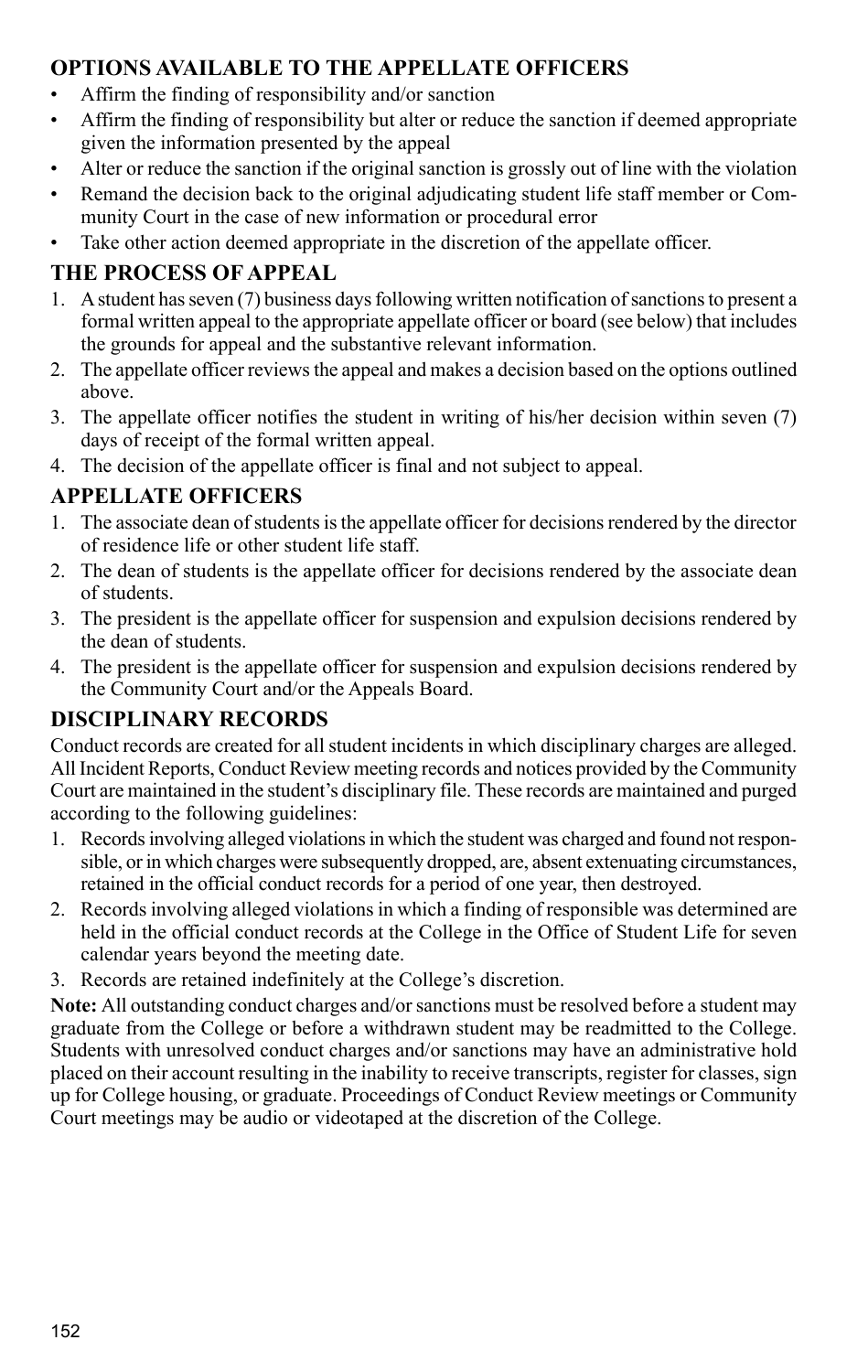# **SECTION SIX: RESIDENCE LIFE POLICIES**

Wells College is a residential college and believes deeply in the value and benefits of on-campus living. The social and governmental experience of residential life is matched in importance by the vitality and participation in an on-campus community that greatly enhances the College's co-curricular programs and experience.

Therefore, the College requires full-time traditional-age students (21 years of age or younger) to live in College residence halls. Exceptions to this policy may be made, under limited circumstances, by the office of residence life and learning communities. Students must complete the Housing Exemption Form, available on the office of residence life and learning communities website.

The office of residence life and learning communities, with input from the Housing Committee, is responsible for overseeing housing procedures on the Wells College campus. Specific procedures regarding housing, room changes, and other related topics are revised each year by the office of residence life and learning communities with recommendations from the appropriate committees.

The following policies and procedures have been developed to create a sense of community awareness and social responsibility in the residence halls. As members of the residential community, students are required to adhere to these policies and procedures. Violation of any policy contained herein may be charged formally through the disciplinary system as a Residence Hall Policy violation and sanctions will be assigned in accordance with the procedures outlined in the Student Conduct Code.

## **COMMUNITY STANDARDS**

Community Standards are the agreements made by the residents in a given community concerning how they will conduct themselves and relate to and treat each other. Community Standards are a process by which individuals form a socially responsible living environment and community through dialogue, compromise, and commitment. Because Community Standards evolve, they should not be viewed as a task to be completed, but rather as a means by which interactions occur.

An important aspect of Community Standards is discussing and deciding how students will hold themselves accountable for the agreements and expectations. Discussing the issue of responsibility and accountability of each resident to every other resident can be difficult. One may believe that someone else (i.e., an RA, campus safety or student life staff) is responsible for making sure residents get exactly what they want. We encourage all of our residents to advocate for themselves and to hold themselves and their peers accountable for their actions.

Community Standards are on-going processes that define mutual expectations for how the community will function on an interpersonal level. Community Standards further provide a mechanism for the residents of a community to respond to behaviors that violate the agreements of the community.

At the beginning of each academic year, members of each residence hall meet and form their own Community Standards. These standards are posted in the residence halls and on the Wells College Web site. As needed, students meet with their co-residents to address issues that arise and/or to revisit the Community Standards and adjust them as necessary.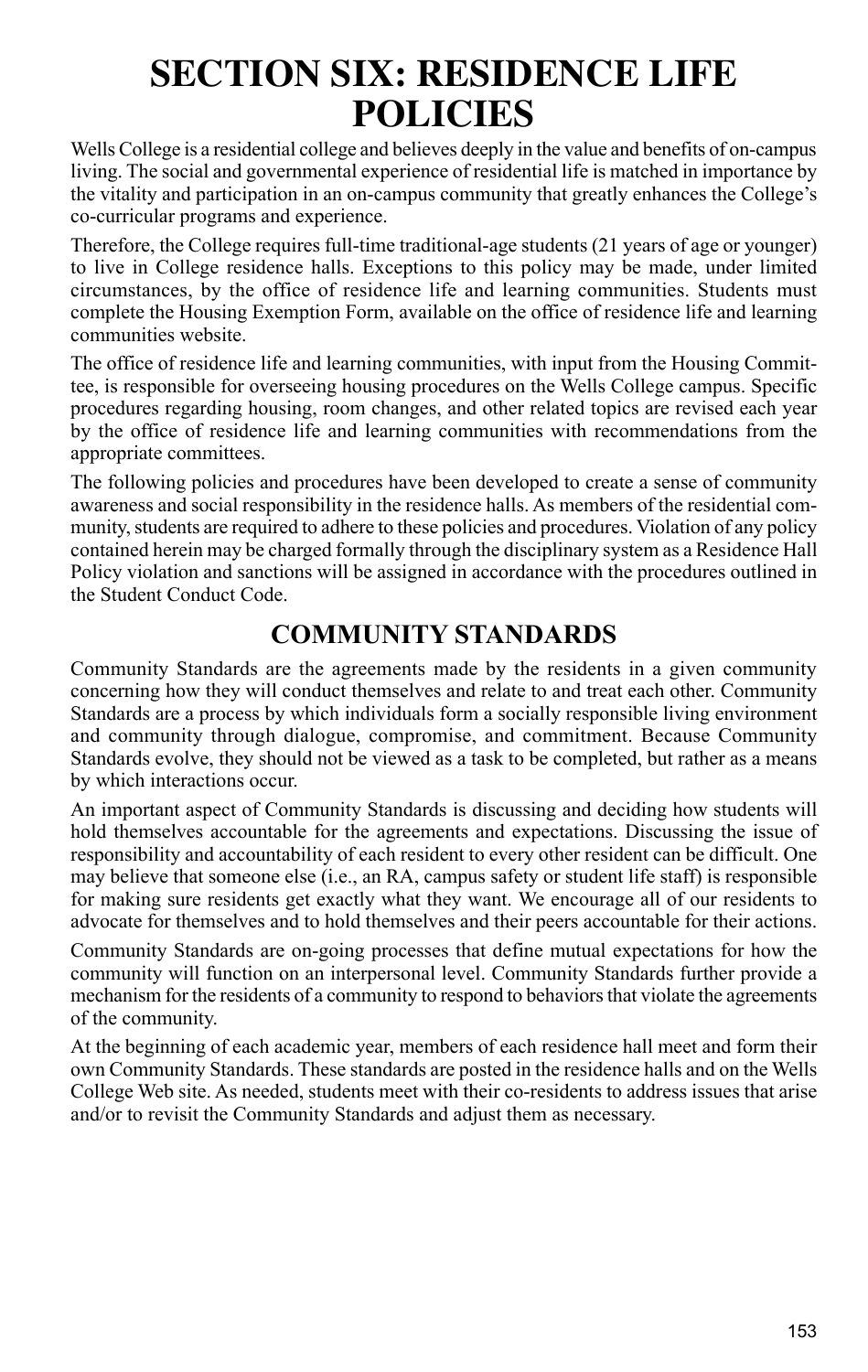## **BEHAVIOR IN COLLEGE RESIDENCE HALLS**

## **Animals**

Students are not permitted to have animals in the residence halls with the exception of fish. Fish tanks can be no larger than 10 gallons. Students requesting the use of certified service animals must apply for a formal accommodation by submitting documentation and a Disabilities Disclosure Form.

## **Athletic and Recreational Equipment**

The use of athletic or recreational equipment or any other potentially dangerous or damaging equipment is prohibited in the residence halls. Athletic and recreational equipment is permitted to be used outside as long as the use does not disturb or threaten the safety and well being of others or College property.

## **Courtesy and Quiet Hours**

All students shall observe and respect the rights of other students occupying student housing at the College. This includes not making excessive noise and observing the quiet/courtesy hour policies for proper sleep and study within the residence halls and the areas around the exterior of the residence halls, parking lots, and campus roadways. Audio equipment must be used in such a manner that the sound will not disturb other students or interfere with the interests or standards of the College community. Students are required to comply with reasonable requests from their fellow residents, members of the College staff, and security regarding noise complaints.

Quiet hours are set by each floor annually and posted in the residence halls. Courtesy hours are in effect 24-hours a day. Quiet hours in the residence halls are in effect 24-hours a day from the beginning of the Study Period at the close of each semester through the final day of exams.

#### **Guests**

Students are welcome to host others in their residential areas. If a guest wishes to visit or stay in the same room as their host, the host needs to register their guest with the office of residence life and learning communities and the department of campus safety. Students can register their guests by going to the Residence Life section of the Globe (http://global.wells.edu/ics/ Students/Residence\_Life.jnz). All guests must carry a guest pass, which can be printed from the Residence Life section on the Globe.

"Guests" are defined as any person who does not live in the immediate building/floor community, and are to be escorted at all times by their hosts while in residential spaces. Non-Wells students shall always be categorized as guests and are subject to following the above parameters. Guests may not stay overnight more than three nights in any 14-day period. Students with roommates must consult each other ahead of time to ensure all occupants of the room will be comfortable with the presence of the guest.

# **RESIDENTIAL OPERATIONS**

### **Care and Cleanliness of Residence Hall Rooms**

Students shall exercise care with regard to the premises and the contents of their respective rooms. Reasonable "wear and tear" is expected. The student shall be personally responsible for any damages to College property resulting from the intentional or negligent act of the student or any guest of the student. The student will be required to pay for the amount of any cost, expense, or loss resulting from any such damages.

A student is responsible for the care and cleaning of their room and must leave the room in presentable condition at the end of each semester. Students who leave their room unclean will be billed accordingly by the office of residence life and learning communities.

### **Proper Use of Residence Hall Room**

Students shall use the housing unit solely for the purpose of a residence for him/herself, with the exception of guest privileges. Residence hall rooms are not to be used by their residents for any commercial purposes whatsoever.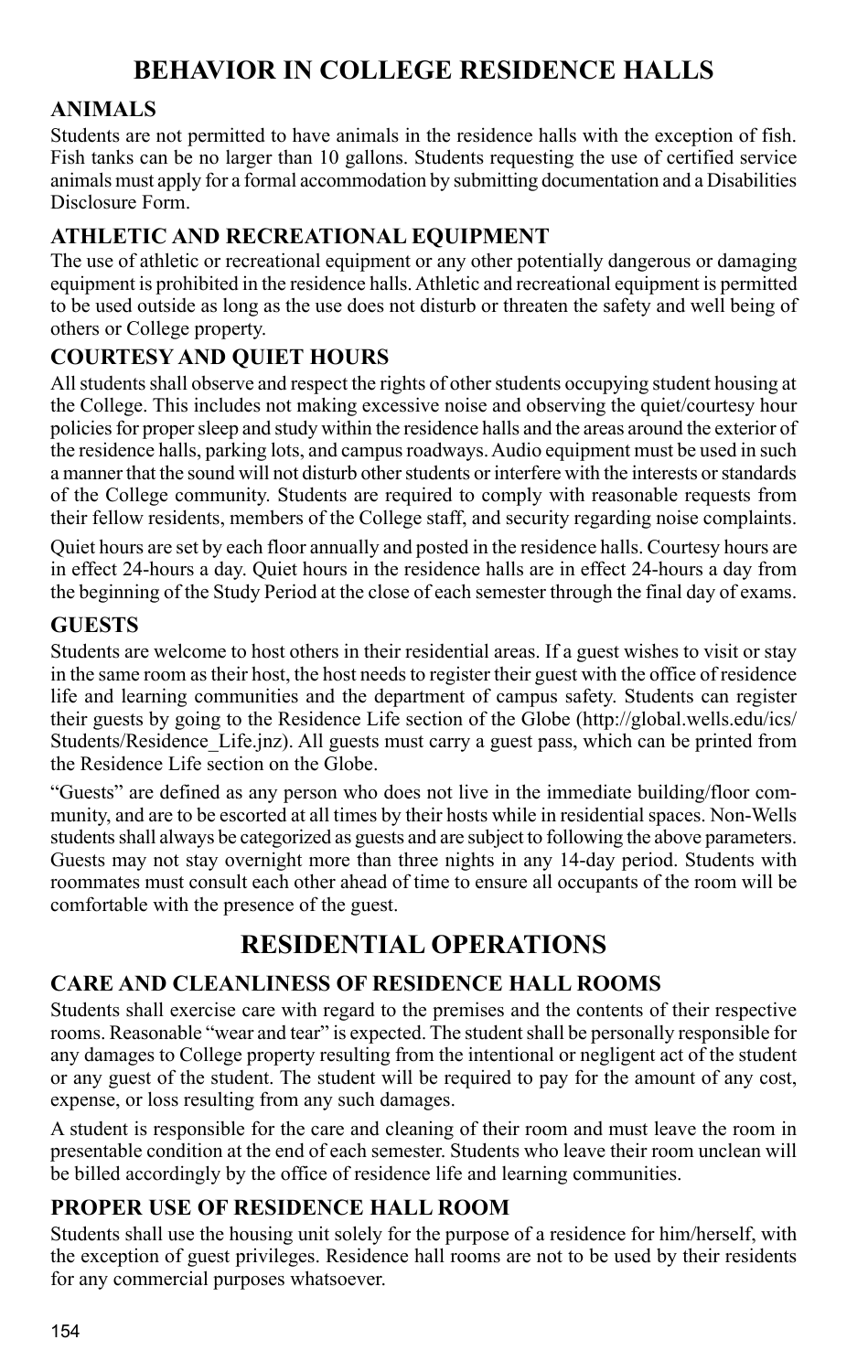#### **Furnishings**

Furniture supplied by the College shall be maintained in its proper location. The student may rearrange furniture within the housing unit but may not disassemble it, exchange it with other students, or move it to other locations. No furniture shall be taken from lounges or other common areas and placed in a student's private area of residence or moved to any other location. An administrative fee will be charged for locating and returning public area property found in students' rooms. This fee may also be assessed for removal of screens from windows.

The costs for loss of property or damage to common areas may be assessed to occupants of the floor or contiguous area. The students will be subject to billing for the amount of any cost, expense, or loss resulting from any such damages.

## **STORAGE**

Wells College does not offer personal storage to students, with the exception of international students and students studying abroad. International students and students planning to study abroad should contact the Director of Residence Life and International Student Services to arrange for summer or winter break storage.

All items must be stored in non-flammable plastic bins. No cardboard boxes are permitted. Items must be clearly marked and labeled with the tags obtained from the office of residence life and learning communities once storage is approved. All items must be stored neatly on existing shelving. No large furniture or appliances are permitted.

No items are permitted to remain in storage during the academic year except for those students studying abroad. Hours for placing items into storage and removing them from storage will be posted at the beginning and end of each academic year. No access to storage is permitted over the summer.

The College assumes no responsibility or liability for items in storage and reserves the right to dispose of articles remaining unclaimed within thirty days after a student has left Wells by graduation or withdrawal. College furniture is not permitted to be stored in student storage areas. All College furniture must remain in the student's room, even if the student is occupying a double room as a single.

No personal belongings are to be stored in the parking lots or the areas surrounding student housing or in any of the common areas of residential housing.

## **HEALTH AND SAFETY**

#### **Doors**

Students are prohibited from propping open residence hall exit doors, egress doors or interior fire doors.

### **Fire Safety**

Students will comply with all College rules and regulations and municipal laws and ordinances, including building code regulations; shall exercise ordinary care to avoid fire hazards and occurrences; and shall not obstruct any of the walkways, hallways, or surrounding premises.

Fire fighting, detection, sprinklers, and alarm equipment are provided for the protection of all residents and are not to be used or tampered with except in the case of a fire. Misuse of this equipment is a violation of College regulations and New York State civil statutes. Severe criminal penalties are imposed by New York law for activating a fire alarm falsely. Students are not permitted on residence hall roofs, window ledges, or fire escapes. No egress shall be obstructed. Window screens are not to be removed for any purpose.

### **Smoke-Free Residence Halls**

Wells College is a smoke-free campus. Smoking is not permitted on campus or in any of the residence halls. Use of candles or incense for any purpose is prohibited in the residence halls.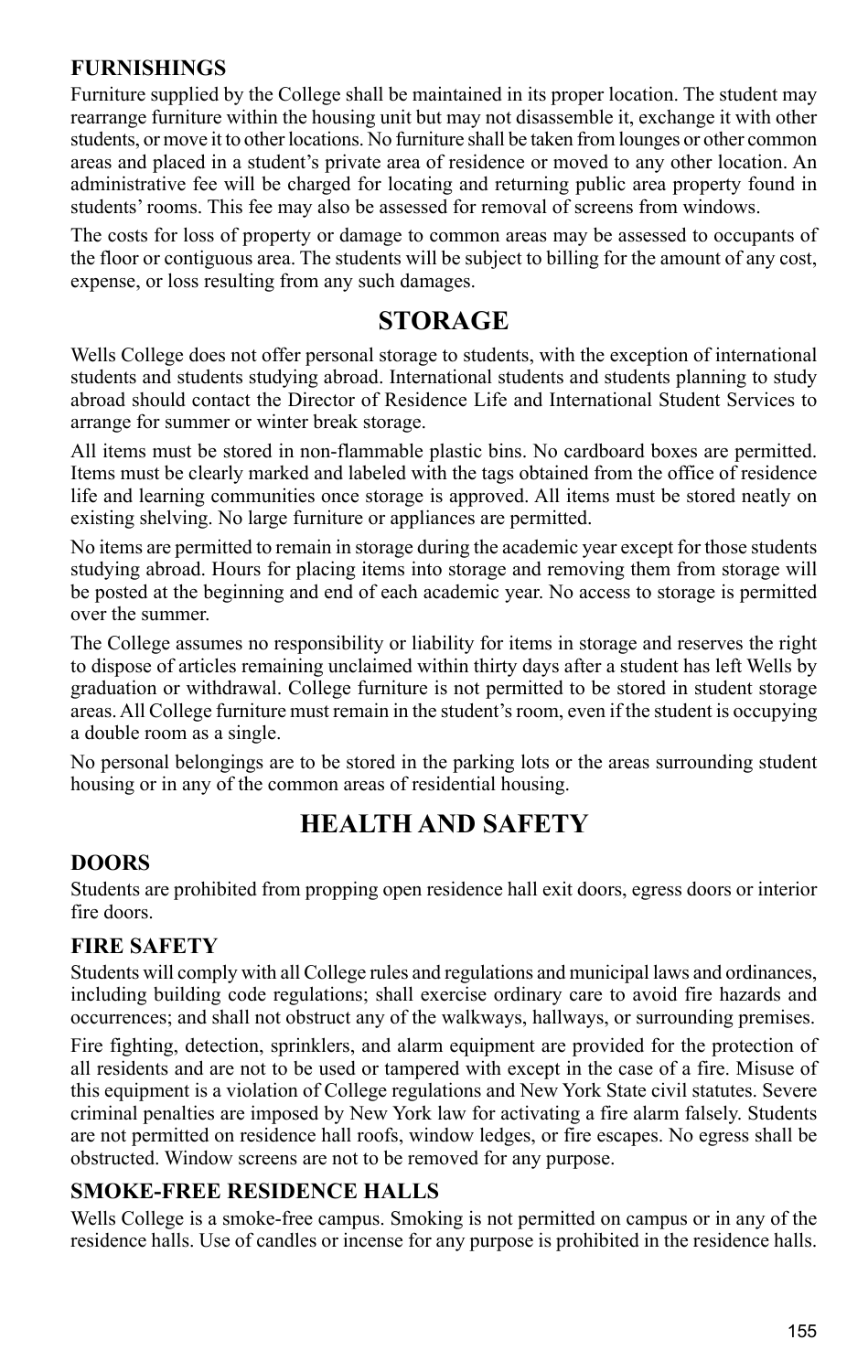## **Residence Hall Entry and Search**

The College reserves the right to enter the housing unit when appropriate to inspect the housing unit or perform repairs and maintenance or to conduct routine health and safety inspections. The College shall endeavor to give advance notice to the student of the proposed entry, but such notice is not required and is specifically waived where emergency or other conditions prevent the giving of notice or make it impractical. Members of the dean of students' staff, which includes residence life and campus safety staff, maintain the right to enter a student's room if there is reasonable cause to believe the safety and/or welfare of the occupant(s) is at risk or the physical property of the College is in jeopardy. They also have the right to enter the room if there is reasonable cause to believe that College, local, state, or federal laws are being violated.

## **HOUSING SELECTION AND POLICIES**

Rooming Guidelines: All first-year students will be assigned a roommate by the office of residence life and learning communities.

If the roommate of a first-year student leaves school, moves out, or does not arrive on campus for the fall semester, efforts will be made to pair the remaining student with a different roommate. If possible, the student will have the opportunity to select from a list of available roommates.

Consolidation Policy: First-year and returning students who do not have a roommate for the Spring semester (due to roommate leaving to study abroad, December graduation, etc.), may have several housing options. The office of residence life and learning communities will contact students during the winter break to offer the following:

- 1. A student without a roommate for the spring semester can select to have the office of residence life and learning communities match them with a roommate.
- 2. A student without a roommate for the spring semester can select to move in with another student who does not have a roommate.
- 3. A student without a roommate can "pull" another student into their room.
- 4. A student without a roommate may have the option to "buy out" their room as a single room. An additional fee of \$400.00 will be added to the student's room and board. Students need approval from the office of residence life and learning communities to buy out their room and this option may not always be available as it depends on current enrollment.

Students should contact the office of residence life and learning communities with questions.

Rooming Conflicts: Criteria for resolving roommate conflicts, before a room appeal is to be submitted, include:

- Talking directly with your roommate.
- Utilizing the resident advisor as a consultant or mediator.
- If a situation cannot be resolved, the director of residence life may be contacted.
- The director of residence life and/or the associate dean of students may approve a room change if deemed appropriate. In considering each room change request, preference will be given to those students who have made a conscientious effort to reconcile their differences.

A student must have permission from the office of residence life and learning communities to change rooms or residence halls. Residence Life reserves the right to change a student's room assignment and/or roommate when necessary.

Number Draw/Room Draw: Number Draw and Room Draw occur during the spring semester and are coordinated by the office of residence life and learning communities and the Housing Committee. Based on rooming preference forms submitted by members of the rising senior, junior, and sophomore classes, the committee establishes quotas for each class (including first-year students) in each residence hall. Students who submit their \$200 re-enrollment fee by April 1 are permitted to participate in the room draw process. Rooms are selected based on a lottery system. Specific guidelines are published each year by the office of residence life and learning communities and the Housing Committee and distributed to students.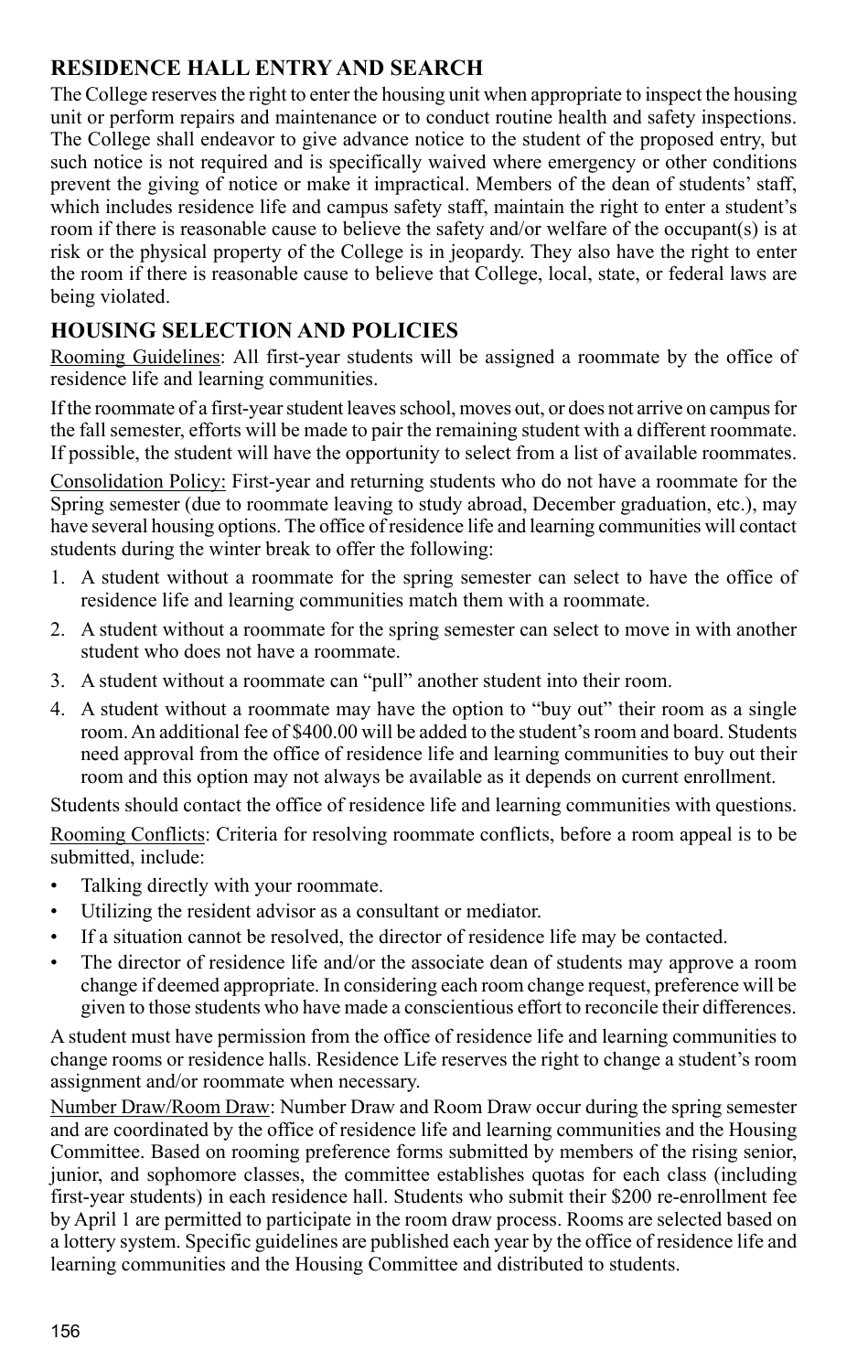# **SECTION SEVEN: COLLEGIATE BYLAWS AND CONSTITUTION**

In accordance with Wells College's commitment to diversity and social justice, Collegiate Cabinet has decided to use gender inclusive pronouns in this constitution. The pronoun "ze" (pronounced "Z") replaces the conventional pronouns "he" and "she" and the pronoun "hir" (pronounced "here") replaces conventional pronouns "his", "him", "her" and "hers". These gender inclusive pronouns, first used by Kate Bornstein, acknowledge that not all people classify themselves into one gender or the other. These pronouns are inclusive of all people regardless of their gender.

### **PREAMBLE**

The faculty of Wells College with the consent of the trustees has delegated to the student body responsibility and obligation for establishing and administering a system of student government which should regulate and direct activities of the student body, and which shall ensure a community of freedom and respect for the academic and personal lives of its members. The administration and the faculty are pledged to honor such self-government. In order to assume individual and collective responsibility and obligation for their own conduct and to create a community based on self-respect and integrity, the students of Wells College have organized themselves into a self-governing organization, known as the Wells College Collegiate Association, and have established this Constitution.

#### **ANTI-DISCRIMINATION POLICY**

The Collegiate Association does not discriminate, in any of its policies or activities, on the basis of qualities including but not limited to sex, gender, ability, race, religion, age, ethnic origin, or sexual orientation.

#### **ARTICLE I. EXECUTIVE BRANCH**

The Executive Branch shall consist of a Cabinet and a Student-Faculty-Administration Board (SFA Board), who shall by virtue of office accept the responsibility to uphold the Constitution of the Collegiate Association. Collegiate Cabinet Advisor will be the Dean of students.

#### **Section 1. Cabinet**

A. Duties

- 1. The Cabinet shall have the power to recommend legislative proposals to Representative Council and shall be responsible for carrying out all directives of Representative Council.
- 2. The Cabinet shall participate in the appointment of student Resident Advisors and Hall Directors.
- 3. The Cabinet shall make such other appointments as are necessary and appropriate for the functioning of effective student government
- 4. The Cabinet shall be responsible for the allocation of student fees upon recommendation of the treasurer.
- 5. One member of the Cabinet shall attend monthly faculty meetings with voice, not vote
- B. Membership
	- 1. The Collegiate Cabinet shall consist of the officers of the Collegiate Association. These officers shall be a president, vice president, chair of Community Court, treasurer, secretary, and senior elections manager.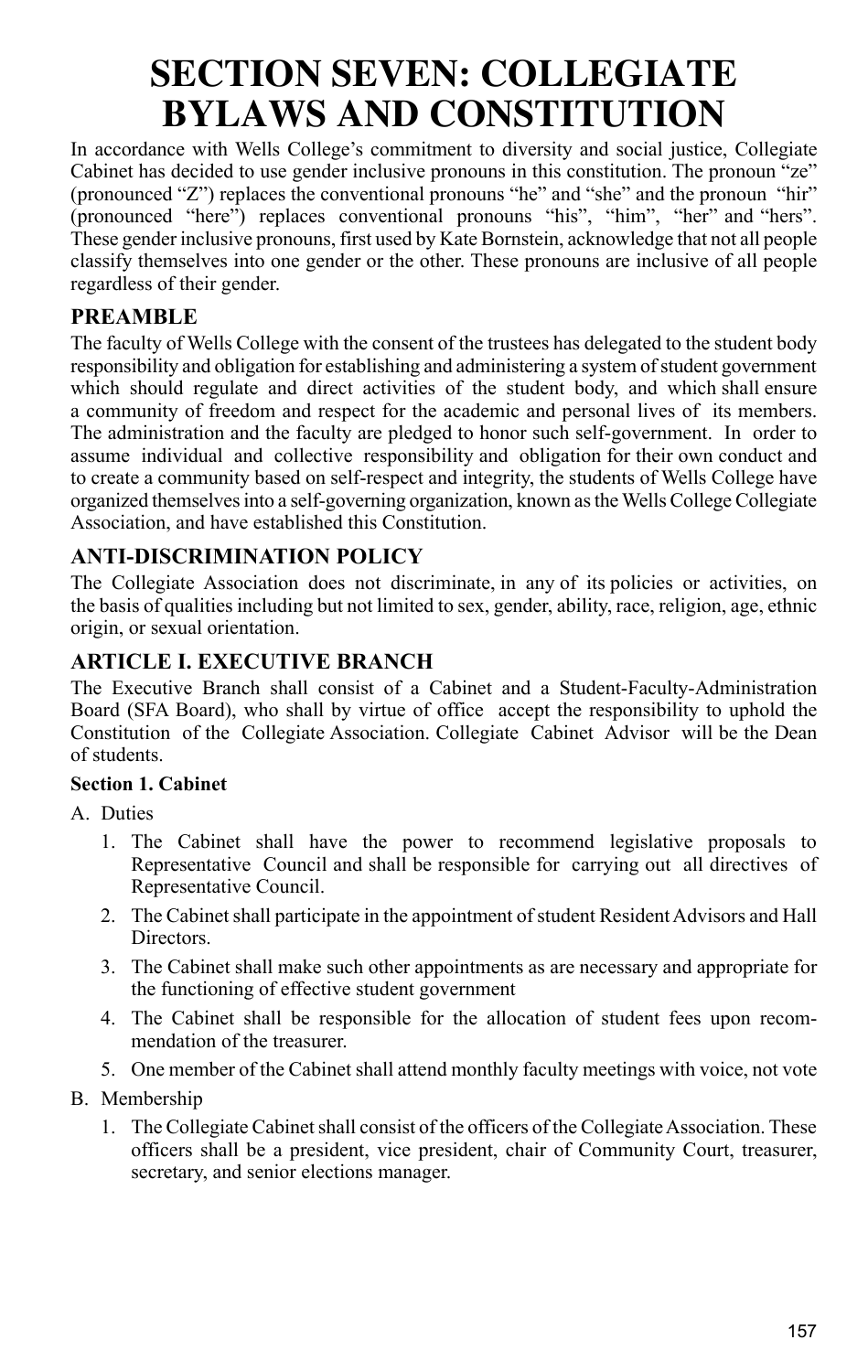- 2. The student body shall elect members to serve as the Collegiate Cabinet for the following academic year. All members of the student body are eligible to participate in votes for Collegiate Cabinet members. The president and vice president shall be elected from the rising senior class, the secretary shall be elected from the rising sophomore or rising junior class, and the treasurer from any class. The members of court elect the chair of Community Court. The members of Elections Committee shall elect the Senior Elections Manager. All elections shall be held in the spring preceding the term of office. Election procedures are found in the Elections Bylaws. Elected Collegiate Cabinet officials serve for a one-year term.
- 3. Members of the Collegiate Cabinet may not serve as Resident Advisors, Hall Directors or as Class Officers. Also all committee positions not affiliated with the Cabinet positions are forfeited upon acceptance of the Cabinet position.
- C. Duties of the Individual Collegiate Cabinet Officers
	- 1. The duties of the president shall be: to call and preside at all meetings of the Cabinet and the SFA Board; to call and chair meetings of the Collegiate Association at hir own discretion or upon petition of 15 percent of the student body; to appoint committees (both temporary and permanent), to oversee the work of all officers and committees of the association in conjunction with the other officers of the Cabinet; and to serve on Constitutional Review Committee.
	- 2. The duties of the vice president shall be: to prepare the agenda for meetings of the Representative Council; to call and preside over meetings of the Representative Council; to serve on the SFA Board; and to perform the duties of the president in hir absence.
	- 3. The duties of the chair of Community Court shall be: to call and preside over all hearings of the Community Court; and to ensure that such hearings are conducted impartially and confidentially; to chair the Constitutional Review Committee.
	- 4. The duties of the treasurer shall be: to allocate funds to each organization specified on the Collegiate bill; to handle all monetary transactions of the association; to prepare a budget for the association; to examine and review the budgets of all classes, clubs, and residence halls, in cooperation with the other Collegiate Cabinet Officers and submit a formal report to the treasurer of the College at the end of the fall semester and again at the conclusion of the spring semester; and to chair the Traditions Committee.
	- 5. The duties of the secretary shall be: to carry on all intracollegiate and intercollegiate correspondence of the Collegiate Cabinet; to chair the Communications Board; to record the proceedings of the Collegiate Cabinet, Representative Council, and the Collegiate Association.
	- 6. The duties of the Senior Election Manager shall be: to oversee the voting process within the Collegiate Association; to serve as a member of Constitutional Review Committee; to preside over Elections Committee; and to act as Parliamentarian of Representative Council.

#### **Section 2. Student-Faculty-Administration Board**

A. Duties

The SFA Board shall act as Advisory Board to the Collegiate Cabinet or to such of its members who feel that faculty and/or administrative advice is needed; and it shall approve of all amendments to the Collegiate Constitution. The members of SFA Board shall serve as the official channel of communication between the Collegiate Association, the administration, and the faculty. The board shall settle disputed points of interpretation of the Collegiate Constitution and Collegiate Bylaws. The board will vote on any amendments to the Collegiate Constitution after the amendments have been approved by the Collegiate Association. Following the approval of the SFA Board, amendments to the preamble, anti-discrimination policy, Honor Code, Article I Section 2, Articles III, VII, and VIII, and Bylaw IV shall be sent to the faculty for approval.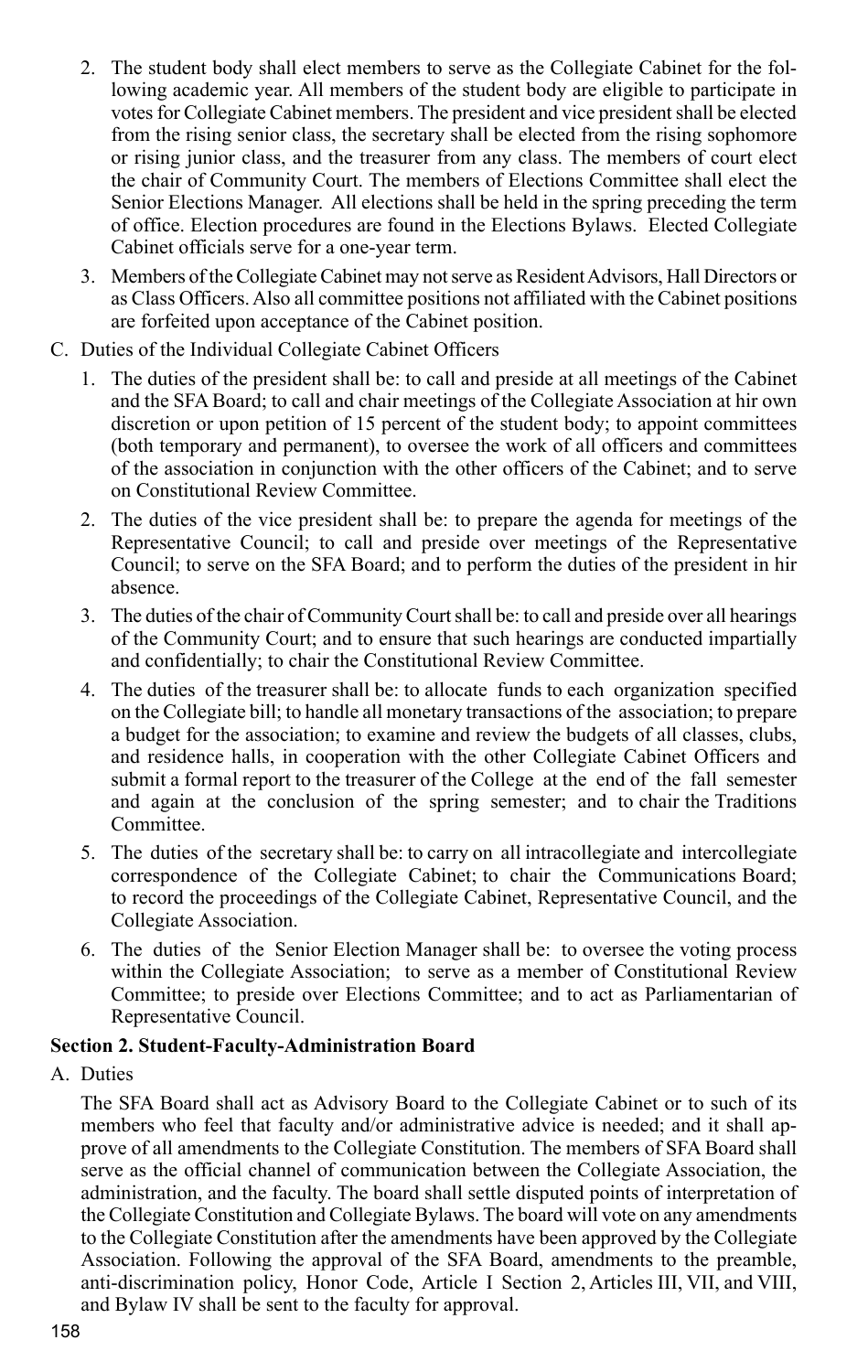#### B. Membership

The board shall consist of the dean of the college, the dean of students, three faculty members elected to the Academic Standing and Advising Committee of the faculty, four students elected at large (two rising juniors and two rising sophomores), the Collegiate Cabinet president, and the Collegiate Cabinet vice president. The students-at-large will be elected in the spring, to serve for the following academic year only.

- C. Procedures
	- 1. The Collegiate Cabinet president shall act as chair of the board, and a memberat-large shall record the minutes.
	- 2. The board shall meet at the request of the Collegiate Cabinet, the Collegiate Association, the administration, or any member of the faculty on the board.
	- 3. Decisions shall carry upon a two-thirds majority vote of a quorum.
	- 4. Eight members constitute a quorum of which there must be at least three students, one faculty member and one member of the administration.

### **ARTICLE II. LEGISLATIVE BRANCH**

All fulltime Wells College students are members of the Collegiate Association. When necessary, meetings of the full Collegiate Association may be called by the Collegiate president or by petition of 15 percent of the student body. Motions shall carry with a two-thirds vote. It may initiate legislative proposals and recommend changes of administration and faculty policies to the Student-Faculty Administration Board. It shall enact all Collegiate Rules necessary to implement goals of the association as stated in the preamble to the constitution, subject only to the approval of the SFA Board. It shall act upon petitions to establish recognized organizations as directed by Bylaw IIIA of this article. It shall have the power to dissolve such organizations which are established. The Representative Council shall consist solely of elected representatives.

#### **Section 1. Duties of the Representative Council**

The Representative Council shall function as the representative body of the Collegiate Association. The function of the Representative Council shall be to provide information to the Collegiate Association about the happenings of the Campus.

#### **Section 2. Membership of the Representative Council**

Members of the Representative Council shall consist of the:

- 1. Collegiate Cabinet.
- 2. One representative elected in the fall from Dodge North, Dodge South, Glen Park, Weld, Leach, and each floor in Main.
- 3. One representative or one alternate representative from each Collegiate-sponsored club to be selected by hir club or organization.
- 4. A representative to the Representative Council may only serve for one group

#### **Section 3: Procedure of the Representative Council**

A. The Representative Council

The Representative Council shall meet at the discretion of the vice president of the association, but in no case fewer than eight times per academic year; an agenda shall be prepared and posted on the Collegiate bulletin board or e-mailed to the student body at least 24 hours in advance of meetings; proceedings shall be open to the entire student body; and individual students may be heard upon acceptance of their request to appear on the agenda. Meetings will be run in accordance with Robert's Rules of Order. The senior elections manager will serve as the parliamentarian during Representative Council meetings.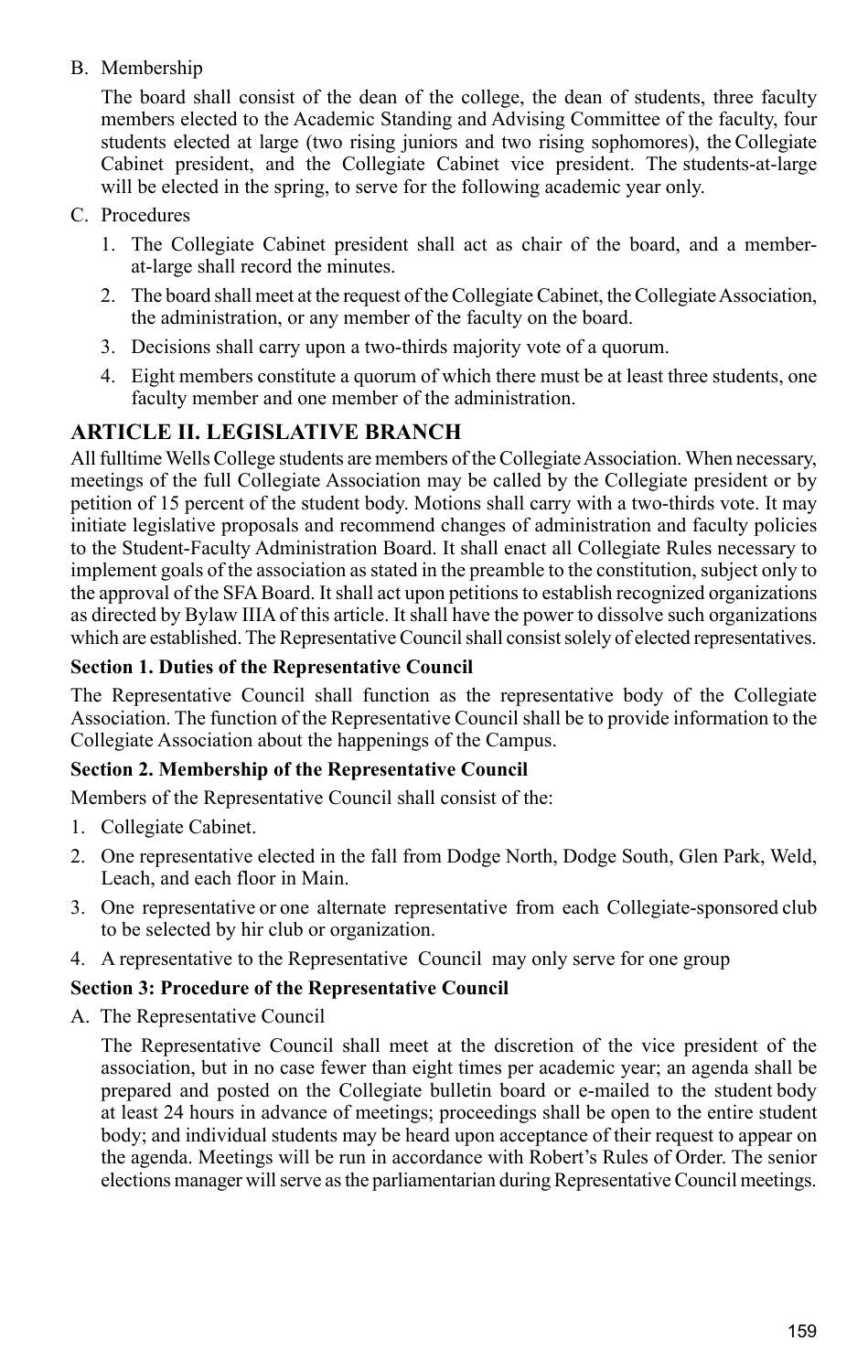#### B. Attendance

If the elected representative cannot attend a meeting, ze is responsible for finding a replacement. An officer of the club may attend in place of the elected representative or elected alternate. If a group fails to have a member in attendance at a Collegiate meeting, the group will be penalized by losing 20% of its semester budget allotment for each unexcused absence upon discretion of the Collegiate Cabinet Treasurer. Also, Collegiate will deduct 20% from the total budget allotted to the group for the next semester after the group's budget has been determined. The money received from such deductions will go into the general pool of funds from which money is allotted to all Collegiate-funded clubs.

C. Minutes of Meetings

Minutes of all Representative council meetings shall be kept by the Collegiate Secretary. These minutes shall be e-mailed to the entire student body within 24 hours. Faculty and Staff may request to receive minutes as well. Each meeting the Representative Council shall approve the minutes of the previous meeting. A record of approved minutes will be kept by Collegiate for seven years. Students may request copies of minutes from past meetings.

D. Presentation at Representative Council

Staff:

The president of the College and the dean of students or a representative must attend Representative Council once each semester.

Committees:

All standing committees must present each semester at Representative Council.

Grievances must be presented at Representative Council or an open forum before election.

## **ARTICLE III.: THE JUDICIARY BRANCH**

The Judiciary Branch shall consist of the Community Court, the Appeals Board, and the faculty of the College.

#### **Section 1. The Community Court**

A. Duties

The Community Court meets upon the request of a member of the student body, faculty, staff, or the administration, to resolve alleged violations of Community Honor as defined by the Collegiate Constitution and Collegiate Rules of Wells College. Violations under the jurisdiction of the Community Court include lying, cheating, stealing, deceiving, concealing or failure to report a witnessed violation.

B. Membership

The Court is composed of ten students (four seniors, three juniors, and three sophomores), three members of the faculty and two staff members. Court members are expected to be available one week prior to the beginning of classes for training and remain accessible for one week following the exam period of the spring semester to hear cases. A quorum shall consist of seven members of the Court, one of whom shall be a faculty member and one of whom shall be a staff member.

A rising senior and three rising sophomores are elected each spring to serve for the remainder of their College careers. One faculty member is selected each spring by the faculty board in compliance with the faculty handbook and serves a two-year term. A member of Community Court may not have an Honor Code violation. Furthermore, members of Community Court who are found responsible for a violation may be held to a higher standard in terms of sanctions. One staff member and is elected by the Staff community each year to serve a two year term. Neither a student, staff member, nor faculty member may simultaneously serve on the Appeals Board.

The assistant chair and chair positions are decided by the Court. At the end of hir first year of Court membership, a rising junior member will be elected by Court members to serve a one year term as Assistant Chair for hir junior year and will then serve a one year term as Court chair for hir senior year.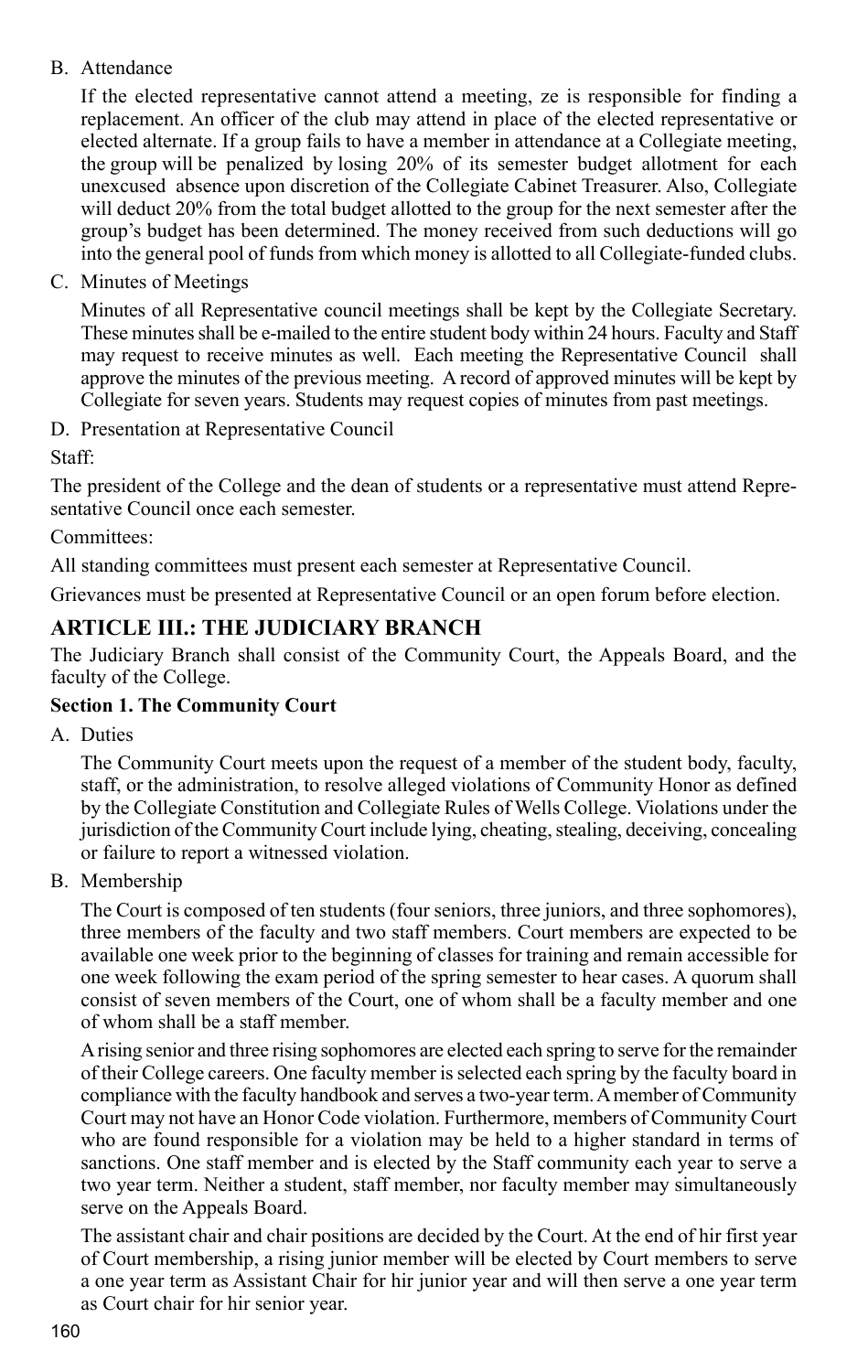The dean of students shall act as advisor to Community Court for the purpose of providing training and consultation on procedural matters.

In the absence of the Community Court Chair, leadership of the Court shall be as follows: 1) assistant chair, 2) the chair's designee, 3) a student appointment from the dean of students. Any appointments to the position of chair are strictly pro tempore.

If the Court is unable to hear and decide a case due to a lack of quorum, and if the chair determines that the case cannot be postponed until the board reconvenes, the chair of the Court, or in hir absence the pro tempore chair chosen by the above succession of leadership, shall designate members of the board pro tempore in order to decide such a case. Any pro tem appointments will maintain the required proportion of student and faculty members. In designating members pro tem, the chair or acting chair will seek the approval of the majority of the remaining Court members on campus.

- C. Procedures
	- 1. All proceedings of the Community Court shall be kept confidential. The Court meets within 3-5 business days to handle all cases, unless extenuating circumstances require that special provisions be made or the Respondent wishes to waive hir right to a hearing within 3-5 business days. In such cases the Respondent may waive hir right to a hearing within 3-5 business days by signing such statements in the presence of the chair of the Court. All members of the Court are notified of the time and place of all hearings but are not informed of the nature of the case until the hearing. The Respondent shall be notified in writing at least 24 hours before hir hearing and at that time shall again be given the reasons for the hearing. Failure to appear after the second notice of hearing entails automatic suspension until the Respondent presents hirself to the Court.
	- 2. Any student reported for a violation of Community Honor has three options: 1) Ze may have a hearing before the Court. 2) Ze may withdraw from the College. Should the student elect to withdraw from the College, ze will leave campus within 48 hours after declaring hir ntention to withdraw. 3) In cases where the ostensible violation has, in the judgment of the administration, a medical cause, ze may withdraw on medical grounds. The Court Chair shall be notified when a student withdraws.
	- 3. The student has the right to Support of hir choice from the student body, the faculty, or the administration of the College. The exception to this is the dean of students, or in hir absence, the associate dean of students for residence life, both of whom may act as an advisor to Community Court on procedural questions. Ze must have Support in appeal of a case where the penalty is suspension or expulsion. The role of Support shall be to assure fairness while upholding the obligation to honor the Collegiate system of government. The student shall have the right to testify, and to confront all Witnesses against hir, and to present evidence on hir own behalf. The student has the right to remain silent on any question without the presumption of responsibility. All of those summoned by the Court must appear; failure to do so shall be considered Disrespectful to the Court. If, in the judgment of the chair of the Court, there are not extenuating circumstances involved in the failure to appear before the Court, those involved will be subject to a fine of \$75.00 for Disrespecting the Court.
	- 4. At the time that the Respondent turns hirself in to the chair of the Court or is sought out by the chair if ze is turned in by a Complainant of the alleged violation, the following procedure will be followed:
		- a. The chair will state the charge as stated in the constitution, and the exact charge of the Complainant. The Respondent and the chair, or the assistant chair in hir absence, will both sign a statement stating the charges against the Respondent and the Respondent's rights.
		- b. The chair will read to the Respondent hir rights as stated under Judicial Procedures in the Collegiate Constitution.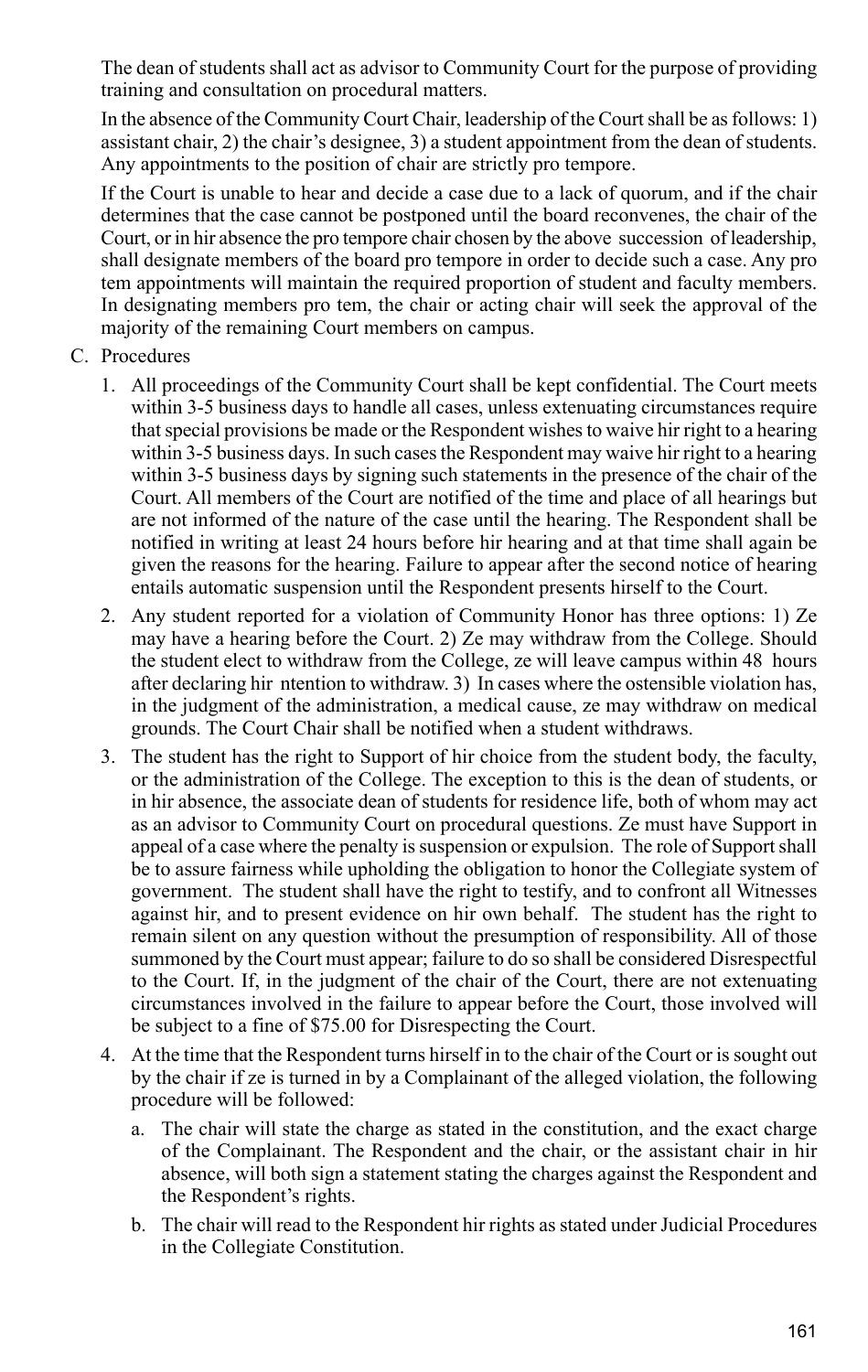- c. The chair and the Respondent will then set the date and time of the hearing after consultation with the Complainant and any witnesses.
- d. The chair may ask the Respondent and Complainant for the names of individuals ze would like to serve as Witnesses for the hearing. If the chair or assistant chair believes witness testimony will be vital, they will contact these individuals directly and inform them of the time and place of the hearing. Witnesses have the option of attending the case (unless their presence is deemed necessary by the chair or assistant chair) but must provide a statement at least 48 hours prior to the case.
- e. The Assistant Chair of Court may assist the chair in organizing the case, which includes follow-up on sanctions.
- f. Upon receiving written notification from the chair of Court that you are to be a Respondent, Complainant, or Witness on a Community Court hearing, you must sign a statement which verifies that you received the proper advance notification.
- g. If the Respondent has not waived hir right to a hearing within 3-5 business days, the chair must receive all statements from the Respondent, the Complainant, and all of their individual Witnesses no later than 48 hours before the time the trial is scheduled to begin. The chair must sign, date, and include the time received on all statements presented to hir. Statements will only be valid if signed immediately by the chair. Any statement submitted less than 24 hours before the case will be invalid and that individual involved will be disqualified from the hearing. Lack of statements from the Complainant or the Respondent will result in penalties for Disrespecting the Court. If the Respondent waives hir right to a hearing within 3-5 business days, the chair of Court must receive all statements no later than 48 hours before the hearing is scheduled to begin. The chair must sign, date, and include the time received on all statements presented to hir. Statements will only be valid if immediately signed by the chair. Any statement received less than 48 hours before the case by anyone will incur the penalties previously stated above.

Items (a)-(g) may be addressed in a meeting between the court chair (or assistant chair) and the respondent. This meeting must be held within three business days of the time the Court Chair is notified of the violation. The hearing will be held within 3-5 days of this meeting. Respondents who fail to attend such a meeting after the second notice shall be reported to the dean of students

- 5. All hearings by the Court shall be tape-recorded to provide a verbatim record of all proceedings, excluding closed deliberations of the Court. After three years the tapes shall be destroyed, but a synopsis, written by the chair of Court, including the names of those involved in the hearing, the charge, and the decision, including the rationale for it, shall be maintained for seven years after the hearing.
- 6. A member of the Court having a special interest in a case before it, disqualifies hirself from the case. All decisions carry upon a two-thirds vote of the Court, provided a quorum is present. Decisions of responsible or not responsible shall be determined by a preponderance of the evidence. A decision of acquittal may only be reached when there is a failure to meet a two-thirds vote. Decision of acquittal is final.
- 7. The chair of the Community Court immediately informs all present at the hearing of the decisions of the Court. In cases of suspension or expulsion, the student must leave campus within 48 hours, even if waiting the outcome of an appeal.
- 8. The Respondent and hir Support, the Witness against the Respondent and hir Support, and the faculty member(s) involved (present only in an academic case) shall receive written notice of the outcome (includes student name) within one week after the end of the hearing.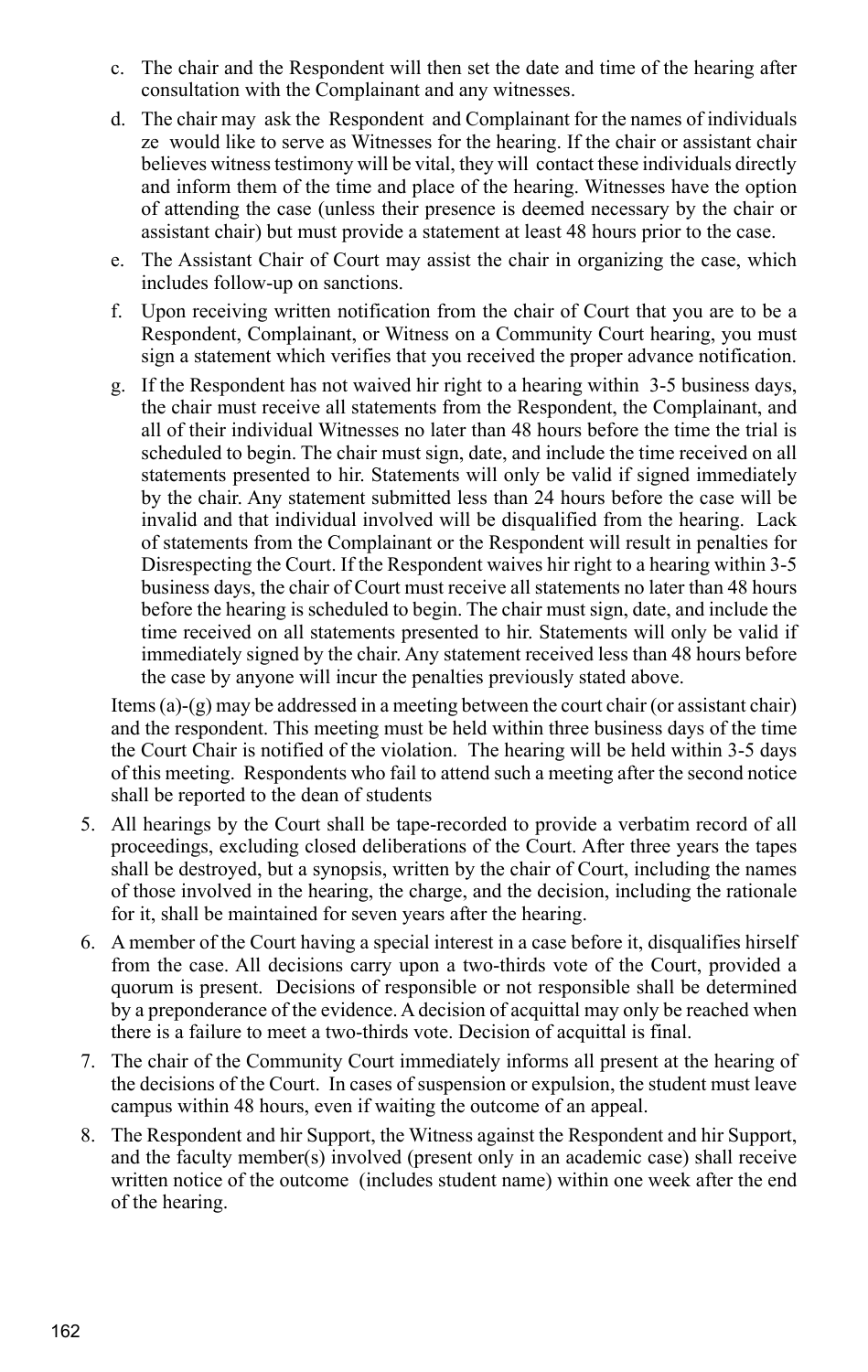- 9. Right to Appeal:
	- a. In the event that the Community Court finds the Respondent responsible for the charge or charges brought against hir, ze must be informed of hir right to appeal.
	- b. Should the Respondent wish to appeal the decision of Community Court, ze must indicate hir intent in writing to the chair of the Appeals Board within seven business days of receiving the written decision from the Community Court.
	- c. A decision of Community Court may be appealed, if in the Respondent's judgment at least one of the following criteria is met:
		- i. A procedural irregularity so substantial as to have likely altered the outcome of the decision.
		- ii. New information that could not have been known or brought forward at the time of the hearing that is so substantial as to have likely altered the outcome of the hearing.
		- iii. A sanction that is grossly out of line with the violation.
- 10. The student body shall be informed of all judicial decisions within one week after the end of the hearing by posted notice on the Community Court Board. This notice shall preserve the anonymity of the student. The same report given to the faculty will be given to the students at the last Representative Council.
- 11. The faculty shall be informed of all judicial decisions. Such notice shall be made by a report given by the Chair of Community Court during the last faculty meeting of each semester. This report shall preserve the anonymity of the student and will contain the nature of the violation, the decision of responsibility and the sanctions in broad terms.
- 12. The dean of the college, the dean of students, and the president shall be informed immediately after the hearing, no matter what the hour, of all decisions involving suspension or expulsion.
- 13. A. Official charges must be filed within one month of witnessing an alleged violation or admission of a violation. A hearing may occur up to one year after the charges are filed.

B. Self-reported violations that are reported later than one year after occurrence of the violation shall not result in a hearing.

- 14. Short College Breaks: Alleged violations of the Honor Code discovered during College breaks shall be heard within the first week of resumption of classes provided the Respondent and Complainant have returned to campus.
- 15. Long College Breaks: Any alleged violation reported or discovered during the fall examination period, or the grading period thereafter, will be heard during the first week of the following spring semester. The chair of the Court shall notify the Respondent and Complainant of the pending case in writing and ask them to submit a written statement to hir of their involvement in the ase. This statement should be mailed to the chair within one week of notification of the pending case. The statement may be revised with Support upon the student's return to campus but both statements will be admissible as evidence. In the letter of notification, the chair will ask if either party has any Witnesses. If names of Witnesses are given, the chair will also request a written statement from these individuals.

Court members are expected to remain accessible for one week following the exam period of the spring semester (Senior Week) in case alleged violations are discovered during this time. In the case that the Respondent is a senior, a hearing will take place during this week.

If the student(s) involved are not seniors and have left campus for the summerbreak, they will be notified by the chair of the pending case following the procedure outlined above. The hearing will take place within the first week of the fall semester. Written statements in the case of Witnesses in the senior class will be taken at the time of report and will be admissible as evidence.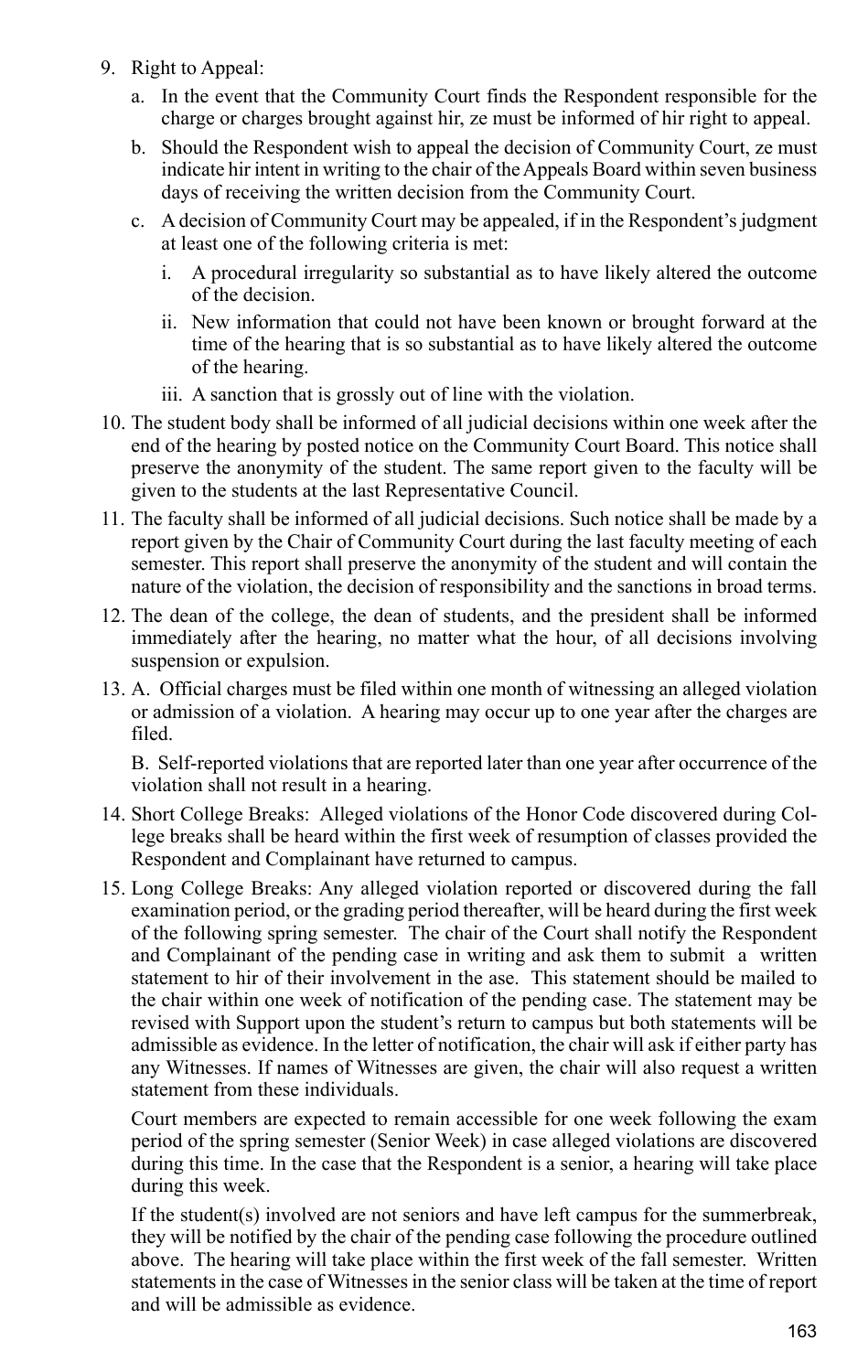- D. Penalties
	- 1. Academic penalties may be imposed by the Community Court or by the Appeals Board. These penalties may include, but are not limited to:
		- a. Failure of all or part of the course involved, with the approval of the instructor.
		- b. Suspension for up to 30 weeks.
		- c. Suspension with no transfer of credits earned at another institution while under suspension.
		- d. Expulsion.
		- e. Fines or appropriate work assignments.
	- 2. Nonacademic penalties may be imposed by Community Court. Some examples of penalties are:
		- a. A Letter of Warning to be placed on file in the Community Court's file and/or the dean of students office.
		- b. Fines or appropriate work assignments.
		- c. Probation.
		- d. Removal from the residence hall.
		- e. Suspension.
		- f. Expulsion.
	- 3. Previous cases where a student has been found responsible shall be taken into consideration in the assessing of penalties.
	- 4. A student who fails to observe the sentence imposed by the Community Court will be referred by the chair to the dean of students with the further charge of "failure to comply".
- E. Documentation

All records of Wells disciplinary proceedings shall be kept confidential. A verbatim record (tape) shall be kept of all cases for three years. The chair of the Court shall keep files on all students who come before the Court, and a notice of the violation (with the students, name date of violation, type of violation, sanctions imposed and deadlines for sanctions) will be placed in the student's file in the Dean of Student's Office. The files of students found responsible shall be kept for the duration of their academic careers at Wells. The files of students found not responsible will be destroyed. A written file of the hearing shall also be kept for seven years after the hearing. This file shall include all statements by all parties, copies of the evidence submitted in the case, the posted community notice, and a written summary of the case prepared by the chair. This summary shall include the following:

- 1. The allegation or charge in the words of the Complainant and as covered in the constitution.
- 2. A set of facts that describe the violation including date, time, and individuals involved.
- 3. The names of those present at the hearing- Court members, Support persons, Witnesses, etc.
- 4. The date and manner of notification of the Respondent.
- 5. The Witnesses and the nature of their testimony.
- 6. The decision, including appropriate deadlines for completing assigned sanctions.

A summary of all major cases shall be kept permanently, exclusive of names, for reference and precedent. Court files shall be kept in the Court filing cabinet in the locked Community Court Room. Only the chair of the Court shall have access to these files.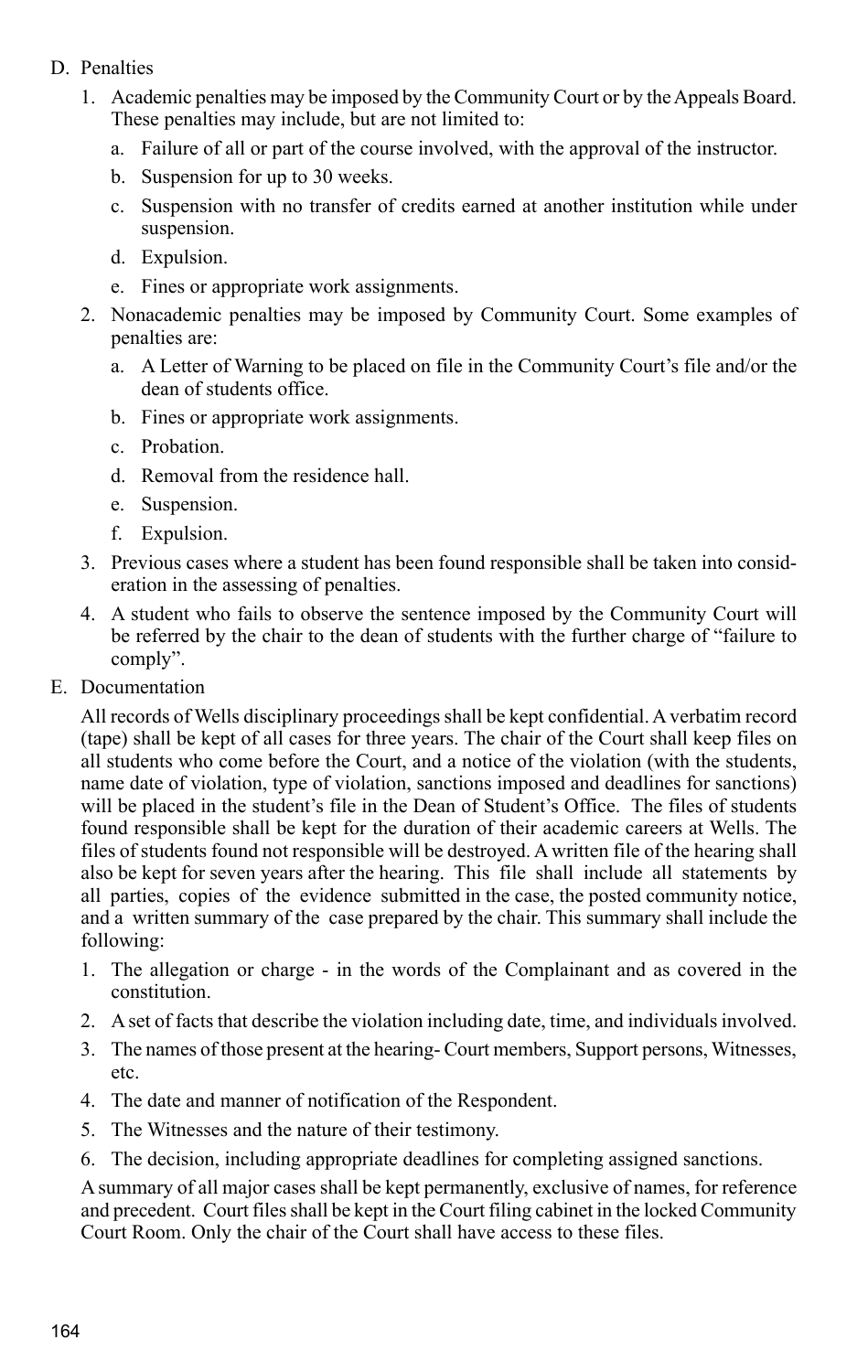#### **Section 2. The Appeals Board**

#### A. Membership

The Appeals Board shall be comprised of the dean of the college (or hir designee), three faculty members, including two regular and one alternate members, and four students, including two regular and two alternate members. Terms shall run for two years with staggered terms. The faculty and students should each elect one regular and one alternate member each year. The student member and alternate shall be chosen from the junior class to assure that the board will be comprised of two juniors and two seniors or one regular and one alternate member from each class. Those elected to the board, both regular and alternate, should be available for one week after the last final exam of the spring semester. The chair shall be elected each year from the student and faculty members of the board. Members of the Community Court are not eligible to sit on the Appeals Board.

In the absence of the Appeals Board chair, leadership of the board shall be as follows: 1) the chair's designee, 2) a student appointed by the dean of the college (or hir designee). Any appointments made to the Appeals Board are strictly on a pro tempore basis only.

If the board is unable to hear and decide a case due to a lack of quorum, and if the chair determines that the case cannot be postponed until the board reconvenes, the chair of the board, or in hir absence the pro tempore chair, shall designate members of the board pro tempore in order to decide such a case. Any pro tem appointments will maintain the required proportion of student and faculty members. In designating members pro tempore, the chair or acting chair will seek the approval of the majority of the remaining board members on campus.

- B. Right to Appeal
	- 1. In the event that the Community Court finds the student responsible for the charge or charges brought against hir, ze must be informed of hir right to appeal.
	- 2. Should the Respondent wish to appeal the decision of the Community Court, ze must indicate hir intent in writing to the chair of the Appeals Board within 48 hours of receiving the written decision from Community Court.
	- 3. A decision of Community Court may be appealed, if in the Respondent's judgment at least one of the following criteria is met:
		- a. A procedural irregularity so substantial as to have likely altered the outcome of the decision.
		- b. New information that could not have been known or brought forward at the time of the hearing that is so substantial as to have likely altered the outcome of the hearing.
		- c. A sanction that is grossly out of line with the violation.
- C. Procedures
	- 1. The student has seven business days upon receipt of the decision to file an appeal. Upon receipt of a letter of intent to appeal, the chair of the board must call a meeting of the board to meet within seven business days from the time of receipt of such a letter, not including any intervening official College vacation periods.
	- 2. A quorum shall consist of five members of the board. In the event that an appointed faculty or student member may not sit because of special knowledge or interest in the case, the alternate from the same election year shall sit in the regular member's place. In the event that the alternate from the same election year must also disqualify hirself, the remaining alternate will sit. In the event that the dean of the college must disqualify hirself, hir designee from the office of the dean of the college shall sit in the place of the absent dean. Should a board member who is the elected chair disqualify hirself, the board sitting in appeal shall elect a chair pro tempore from among the faculty or student members.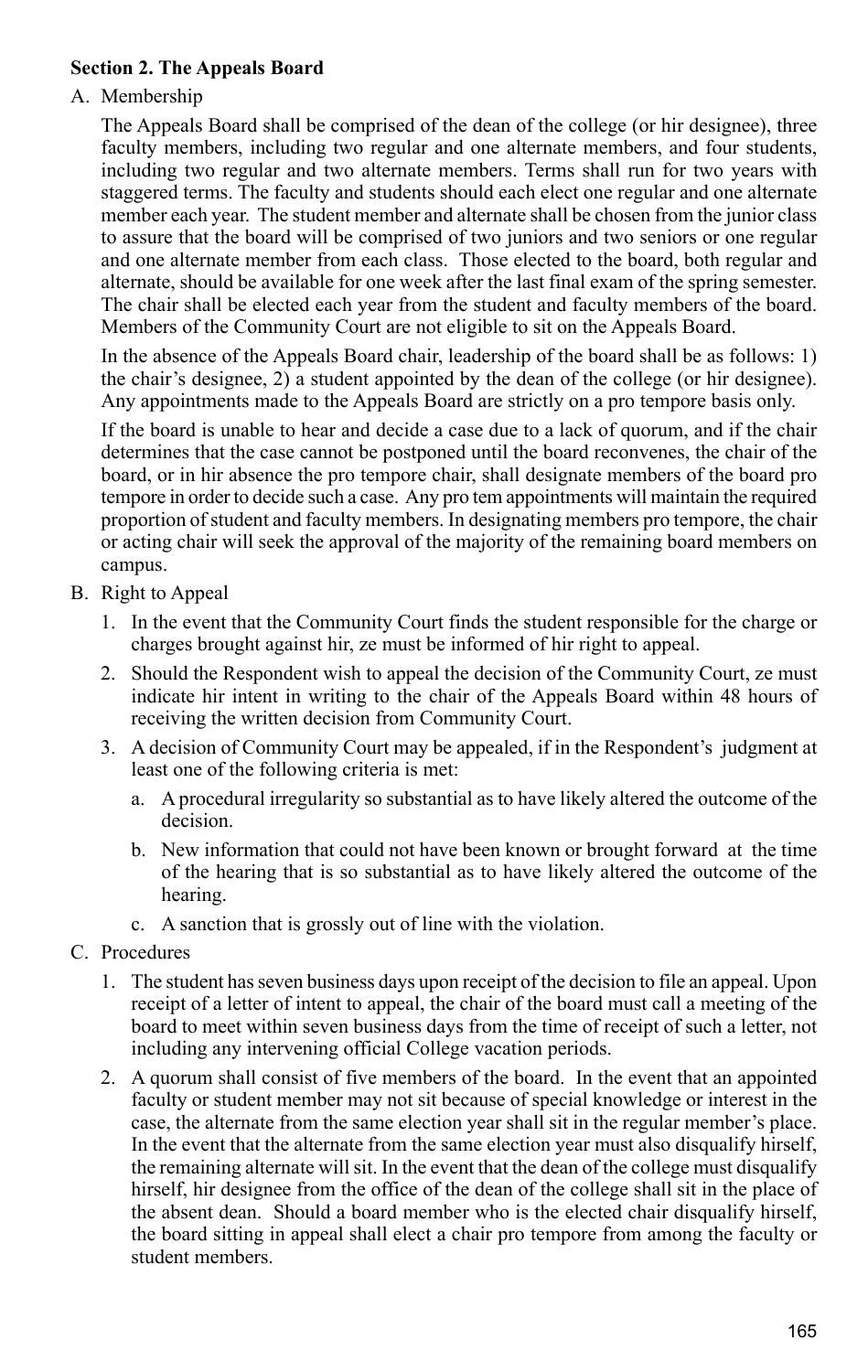- 3. All proceedings of the meeting shall be held in the strictest of confidence.
- 4. The appellant has the right to appear before the board with support: support shall be a student, a faculty member, or an administrator currently attending or employed by Wells College. The appellant has the right to call witnesses.
- 5. The board must call the chair of the Community Court and may call other such witnesses deemed appropriate.
- 6. All decisions of the Appeals Board to override a Community Court decision must have at least three of five members present in agreement.
- 7. Upon completion of the hearing, the board shall render a decision in writing to the appellant within 24 hours.
- 8. The board may remand the case to Community Court for reconsideration; Community Court shall act within 48 hours.
- D. Penalties
	- 1. The board may sustain or deny the findings of Community Court.
	- 2. The board may decrease or eliminate any or all penalties assessed by Community Court, but it may in no case increase penalties.
- E. Decisions

The decisions of the board are final, except in-so-far as the Respondent may make a final appeal to the president of the College in cases in which the penalty involves suspension or expulsion from the College. Such appeal shall be made within 48 hours of the receipt by the appellant of a written decision from the board.

The president shall render a decision in writing to the appellant within seven business days of receipt of a notice of appeal based on review of all relevant materials. The president may:

- 1. Sustain a decision.
- 2. Decrease or eliminate penalties, but in no case increase penalties.
- 3. If there is a procedural irregularity so substantial as to have likely altered the outcome of the decision, anyone involved has the right to bring it to the attention of the SFA Board.
- F. Confidentiality

While maintaining confidentiality the board and, where appropriate, the president of the College shall report final actions on all such cases to the faculty at its next regular meeting. Students shall be notified by posted notice on the Community Court board.

- G. Record Keeping
	- 1. All hearings of the board shall be electronically taped.
	- 2. After three years, the tapes shall be destroyed, but a synopsis, written by the chair of the board or the chair pro tempore, where appropriate, outlining the reasons for appeal, the names and basic arguments of the appellant and all witnesses, and the decision, including the rationale for it shall be kept in the dean of students office for seven years. Access to the records shall be limited to the president, the administrative members of the board, and the current chair of the board.
	- 3. In cases in which final appeal is made to the president of the College, the president shall keep a written record of the reasons for the appeal, all of the material presented for consideration, the decision, and the reasons for the decision. Such records will be kept in the Office of the President of the College for seven years.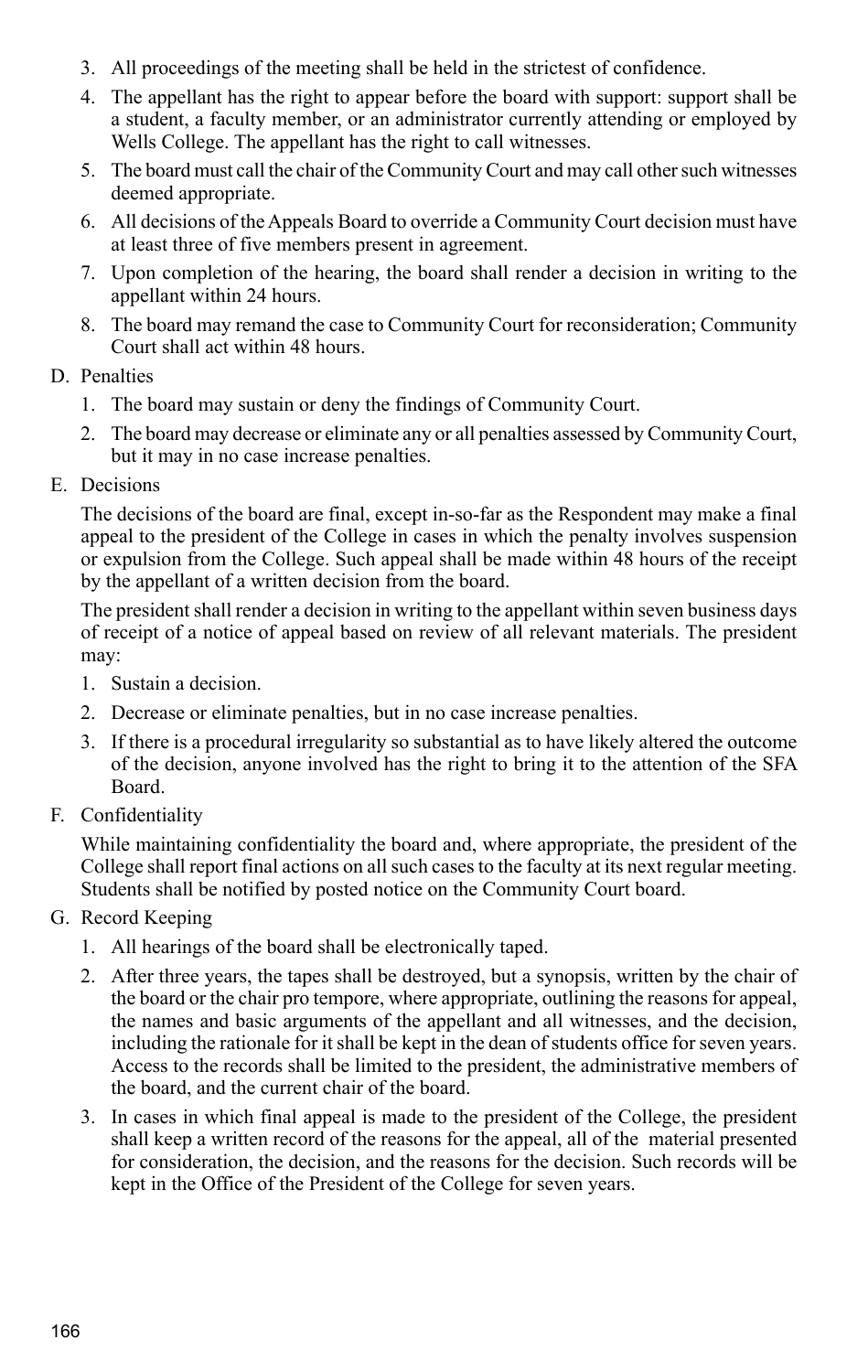#### **ARTICLE IV: CONDUCT REVIEW BOARD**

This board shall consist of 12 student members and the Judicial Hearing Officers. Resident Advisors, Hall Directors, Community Court, or Collegiate Cabinet members shall not serve on this board as student members. Elections shall take place in the spring. Three rising Sophomores shall be elected for a three year term and one rising Sophomore, one rising Junior and one rising Senior shall be elected for a one year term (an election for a rising senior shall not take place if the current one year member is elected Chair). The board shall be chaired by a rising Senior member elected from within. This board shall review violations against the Student Code of Conduct. For a violation to be heard, a quorum must be met of five students, the Chair and a Judicial Hearing Officer.

## **ARTICLE V: CLASS GOVERNMENT**

Each rising upper class shall elect a president, vice-president, secretary, and treasurer in the Spring Semester for the upcoming academic year. First years shall elect their officers in the Fall Semester. Individuals holding positions on the Collegiate Cabinet are not eligible for Class Officer positions. Elections for Class Officers shall be held annually. Duties of the officers are as follows: the president shall govern the class and call all class meetings; the vice president shall be responsible for social events and shall assume the duties of the president in hir absence; the treasurer shall manage the class finances and sit on the Traditions Committee; the secretary shall be responsible for communication with the class. The senior class secretary shall serve as the class secretary after graduation and until ze is no longer able. Officers must host at least three class meetings and one bonding every semester.

#### **ARTICLE VI: Dereliction of Duty and Dismissal from Elected Office**

The procedure for addressing perceived negligence of duty by collegiate cabinet members, class officers, and Community Court members is as follows:

Cabinet members or class officers will meet with the group's advisor and the student in question to address issues of negligence. All due effort will be made to fully inform the student in question of hir duties and responsibilities. In the event of continued negligence, the collegiate cabinet member or class officer in question will be taken to Community Court. The student will be dismissed from office if Community Court finds ze has failed to uphold the standards and principles of the Collegiate Association.

Community Court members will meet with the Community Court Chair to address issues of negligence. In the event of continued negligence the Court member will be taken to the SFA Board. The student will be dismissed from office if the SFA Board finds ze has failed to uphold the standards and principles of the Collegiate Association.

## **ARTICLE VII: AMENDMENT OF THE CONSTITUTION**

Amendments of the Constitution must be approved by the Collegiate Association and the SFA Board. Amendments to the preamble, anti-discrimination policy, Honor Code, Article I Section 2, Articles III, VII, and VIII, and Bylaw III shall require the further approval of the faculty. Amendments shall take effect immediately upon approval.

### **ARTICLE VIII: RATIFICATION**

This constitution shall become effective when it is approved by members of the Collegiate Association in a balloting to be held for that purpose, provided: that the balloting takes place no less than one week after presentation of this constitution to the association; that it receives a simple majority of the votes cast; and that it meets the approval of the faculty.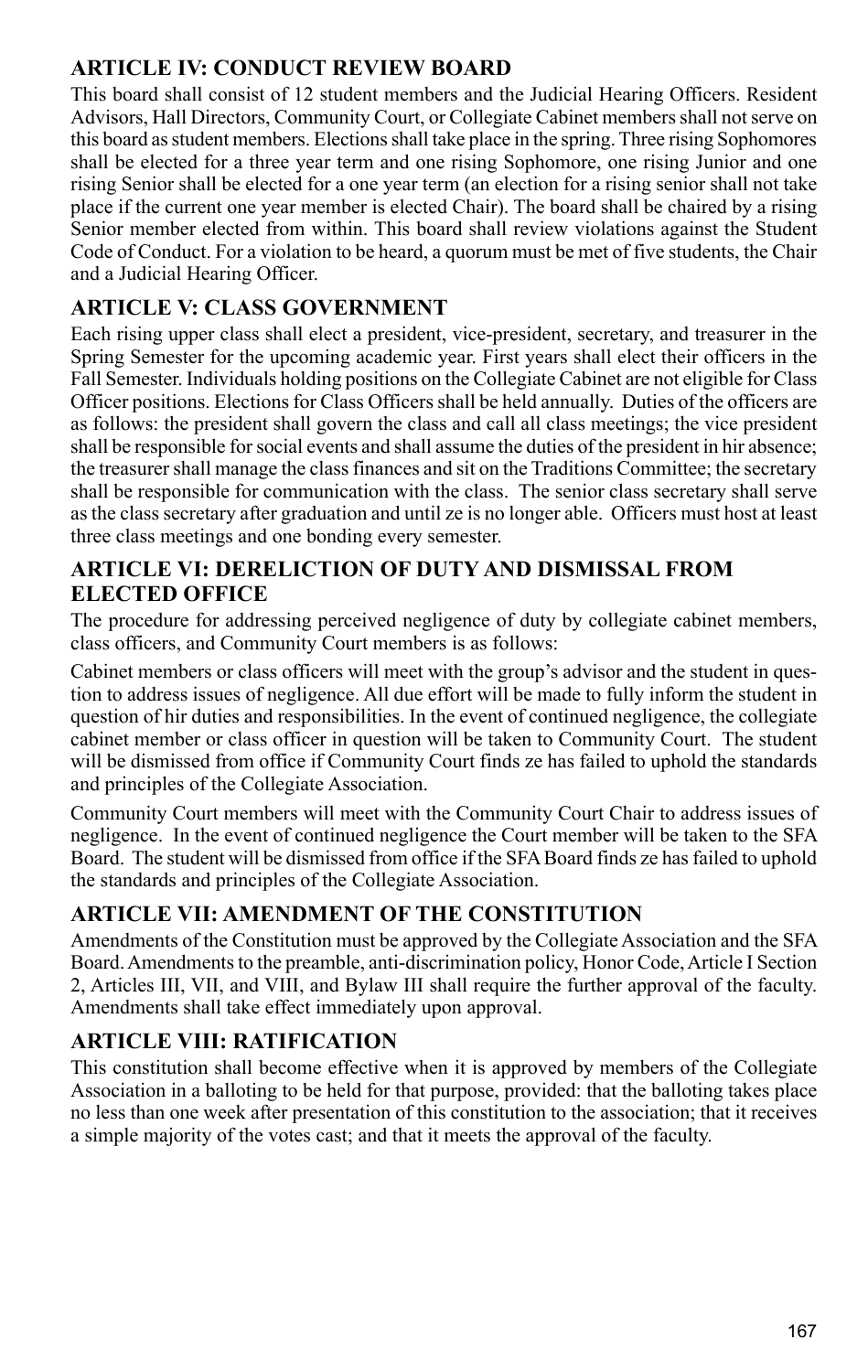## **COLLEGIATE BYLAWS**

#### **I. ELECTIONS**

#### A. Elections Committee

All voting processes within the Collegiate Association shall be conducted by this committee. In the fall, by the completion of the first week of classes, representatives will be elected to serve on the committee. The committee will be composed of 2 members of each class elected in the Fall semester for a four year term. Responsibilities of the Elections Committee are to encourage all students to vote; abide by the election procedures and send e-mails to the announcements  $\omega$  wells, edu in notification of all open positions, opening and closing of both nominations and voting periods; send emails to class-secretaries  $@$ wells.edu announcing positions relevant to each class; administrate all open forums; ensure that all candidates abide by elections procedure and meet the criteria for desired positions; receive and discuss any complications arising from Student Elections process or procedures; in conjunction with Cabinet will have the ability to dismiss a candidate for violating election procedures and/or protocol. Junior Elections Mangers will be selected by current members of the Elections Committee in the spring of their Sophomore year to serve a two year term. The Senior Elections Manager will run the fall elections and the Junior Elections Manager will run the Spring elections. In the event that an Elections Manager runs in an election, the other representative of the Junior or Senior class will serve in the role of Alternate Elections Manager for that election.

The duties of the Elections Managers are to:

- 1. Schedule all regular elections
- 2. Serve on Constitutional Review Committee
- 3. Set up online elections and coordinate polling places
- 4. Explain and enforce campaigning rules
- 5. Help Collegiate Cabinet in the appointments when positions become vacant

#### B. General Procedure

1. Candidate Qualifications:

Candidates may only run for positions in which they are qualified (class year); if running for Class Officer, Collegiate Cabinet or other one year positions, candidates are required to be on campus and must fulfill the entire duration of their term. Failure to fulfill the duration of an elected position constitutes an Honor Code violation.

2. Nominating Procedure:

All nominations for student offices are self-nominations. All nominations must be held open for a minimum of three business days. If within that time only one student nominates hirself, that student will run unopposed on the ballot. In the event that no one nominates hirself, the nomination shall be held open for a second time. After the second round of nominations, if the position is still unfilled, Collegiate Cabinet shall appoint a student to fill the position. All nominations must be posted on the Collegiate bulletin board by a member of the elections committee at least 48 hours prior to the opening of the election.

On an  $8\frac{1}{2}$  x 11 white sheet of paper a self-nomination shall consist of:

- a. Candidate's name, class, and desired position.
- b. Candidate's qualifications for desired position.
- c. Candidate's photo.
- d. Candidate's signature.
- e. On the back of the nomination, candidates must include a phone number and an email address at which they can be reached following the election.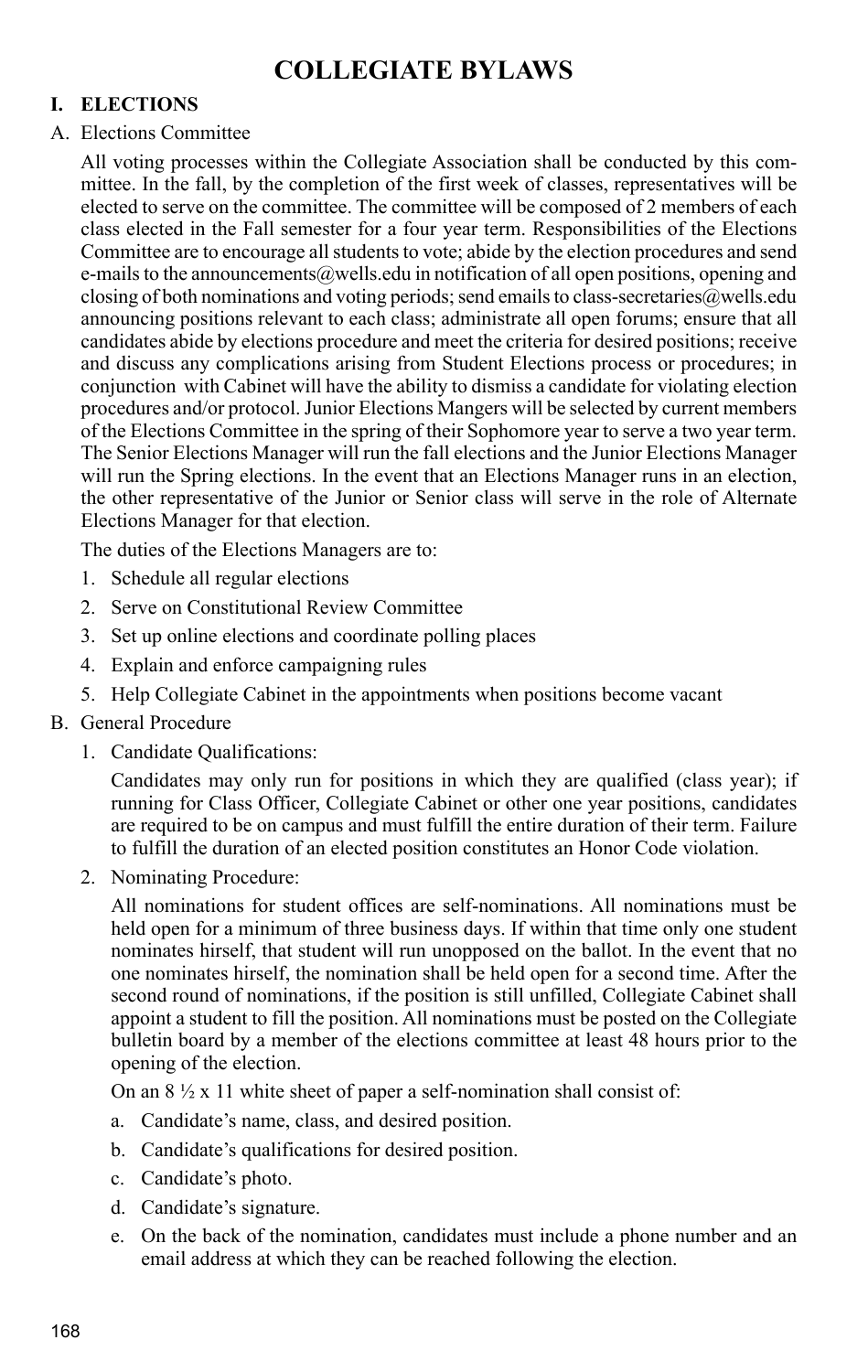Any self-nomination that does not follow this format will be rejected by the election managers and will not be placed on the Elections Board. In addition, a self-nomination referring to, or mentioning the names of other candidates (for the desired position or any other position) is inadmissible.

Managers must make all rejections known to the candidate in question in writing within 12 hours after the close of the nomination period. The candidate will be given an additional 12 hours to resubmit an acceptable self-nomination if ze chooses to do so. The candidate may appeal the decision of the election managers to the Community Court by notifying the Community Court Chair in writing of hir desire to appeal within 24 hours of notification of rejection. Appeals will be brought to Community Court on the grounds of procedural error.

I. Collegiate Cabinet Positions

Nominations for Collegiate Cabinet positions (excluding Community Court Chair and Senior Elections Manager) open at 1 a.m. on the Monday of the third full week of classes in February, (in the fall it will be the third week of class) and are open until 1 a.m. on Thursday. For one week after nominations close, candidates have the right to express their platform by means of open forums. See C. for campaigning rules. Elections will be held the second Thursday after nominations close. After nominations close, and during this week of discussion, at least two days before the election, speeches must be given by the candidates at Representative Council. All candidates for Collegiate Cabinet positions must meet with the current Cabinet member in the position they are running for to discuss responsibilities of the office; failure to do so will result in negating eligibility for election. All Collegiate officers shall be elected by a popular vote. In the event of a tie between candidates, a run off election between tied candidates will occur within three business days. If the tie is not broken in the second election, the election is declared void and nominations are opened a second time. The election managers shall notify the dean of students and Collegiate Cabinet of the results of all elections. The secretary of the faculty shall also be notified when faculty committees are involved.

II. General Elections

In the fall, general elections will be held for the Freshman class and all open positions starting with the nomination period beginning the first full week of class. The nomination period will be open for a minimum of three business days. Elections will begin one week after the nomination period closes. In the spring, all non-Cabinet elections will follow the same procedure as the April timeline out-lined in the Collegiate Cabinet Positions listed above starting week after Spring Break. See C. for campaigning rules.

III. Off-Campus Study

Students who are taking advantage of off-campus study are permitted to run for any office, provided they will be on campus during the expected term of service. Students studying abroad during their elected term should notify the elections manager at least one month prior to studying abroad. Elections will be held to fill the space either permanently or temporarily depending on position. Self-nomination procedures are the same for OCS students as for on campus students. In the case of Collegiate Cabinet, excluding Community Court chair, nomination speeches may be read by another student.

C. Campaigning

Accepted candidates must meet with the Elections Managers to go over rules and guidelines of campaigning. In this meeting the Election Managers clearly define what forms of campaigning are acceptable; candidates must sign a campaigning contract stating they will abide by these rules to proceed in the elections process. The campaigning contract will follow this outline:

1. There will be no bashing of or mudslinging towards fellow candidates.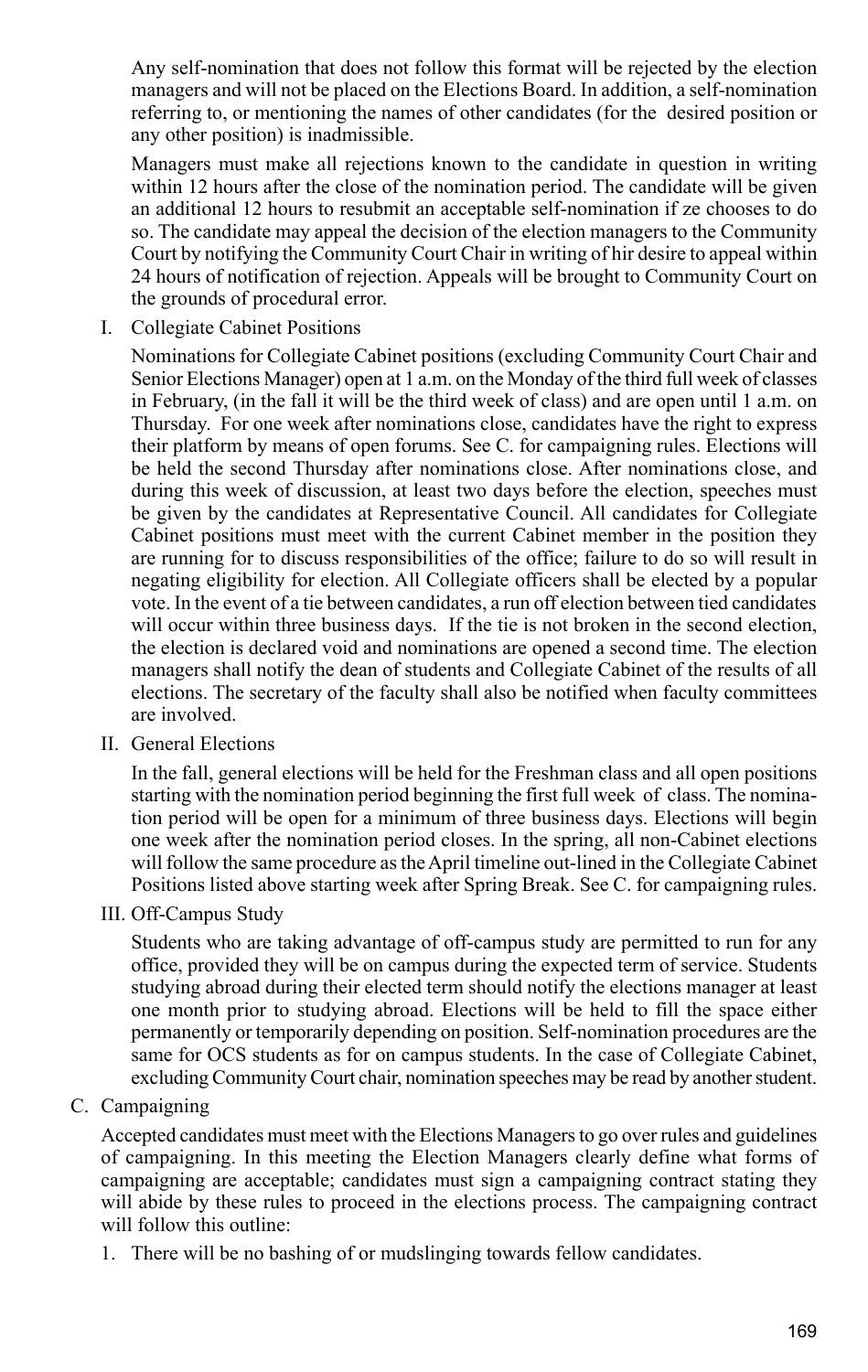- 2. There will be no distribution of materials not provided by Elections Committee (this includes posters, pins, buttons, tee shirts, etc). Each candidate has the right to hold their own open forum, and must coordinate through Election Managers.
- 3. Either an elections manager or a member of Collegiate Cabinet must be present at these open forums. Failure to abide by these rules will be reviewed by the Elections Committee. Violations may cause candidates to be removed from the ballot and/or their position. Additional sanctions may be imposed by the Elections Committee based on the nature of the violation. All final decisions about violations of elections procedure will be decided by the Elections Committee.
- D. Rights of Candidates

Once the tally is complete, the Election Managers are to notify all candidates of the results, prior to the campus announcement. If a candidate knows beforehand that ze will not be available at the time of notification, ze is to notify the Election Managers. The Election Managers will call the candidate; if the candidate is not available an email will be sent to the candidate. After following these two steps the Elections Mangers are no longer responsible for notifying that particular candidate as to the outcome of hir election. Each candidate may demand to know the statistical (percentage) results of hir election; these figures must remain confidential (exception: during a meeting to review the contested elections). A candidate may contest an election on procedural grounds (i.e., omission of a candidate's name from the ballot, breach of campaign instructions, etc.) or with the mutual consent of all candidates in a specific election.

E. Procedure for Contested Elections

Within 48 hours the candidate contesting an election must first petition the Election Committee in writing for a new election. If the candidate is not granted a new election by these means, ze may then present hir case before Community Court on procedural grounds. Notification for each appeal must occur, in writing, within 48 hours of the previous decision. Only in contesting hir election is the candidate authorized to use the statistics (percent-<br>ages) from the contested election. Any decision reached by the Elections Committee Any decision reached by the Elections Committee on non-procedural errors is final. Once a decision is reached by Elections Committee or Community Court, it is final, and the same ground for contestation cannot be used by the same candidate again in the same election.

F. Procedure for Cabinet Appointment

If there are no nominations submitted for a position during the second nomination period, the position may be filled by Cabinet appointment. In addition, any office which falls vacant for any reason will be filled immediately either by general election or a Collegiate Cabinet appointment. At the next Cabinet meeting, Cabinet will nominate a student for all unfilled positions. Each Cabinet member may vote for or against each nominee. It is the responsibility of the Secretary to notify students of hir nomination to a position with 24 hours of the nomination by Cabinet. Upon receipt of nomination notification, the nominee has 24 hours to accept or decline the position in writing to the Collegiate Cabinet Secretary. Collegiate Cabinet is then responsible for informing the Election Committee, dean of students, the nominee, and the Secretary of the Faculty where faculty committees are involved.

#### **II. STANDING COMMITTEES**

A. Responsibilities of Collegiate Committees

All standing committees must meet at least once each semester and present at Representative Council. Each Committee must submit meeting times and minutes to the Collegiate Cabinet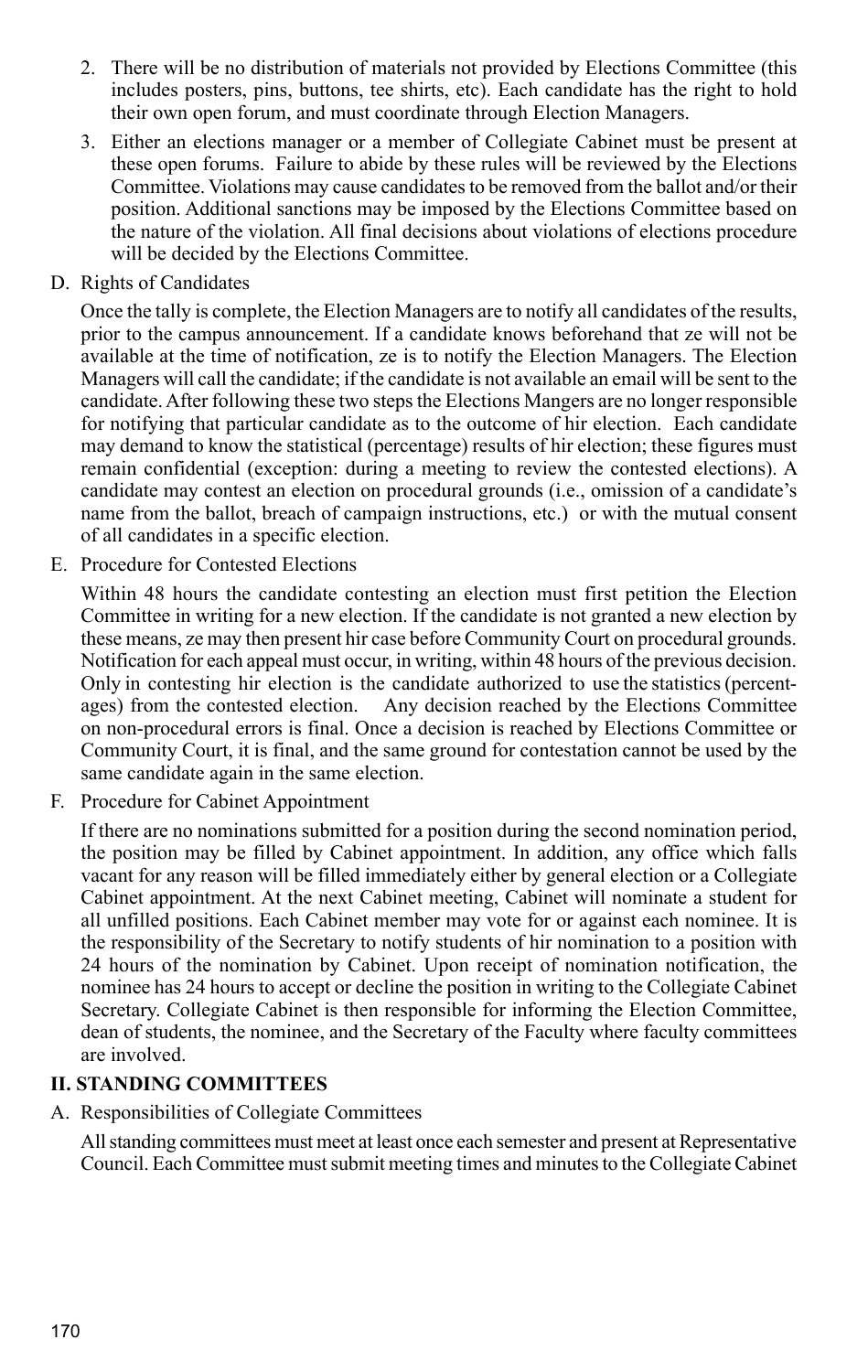#### B. Student Committees

1. Election Committee

See Bylaws I-A

2. Housing Committee

This committee shall consist of eight students. Two students shall be elected by and from the first-year class in the fall, and shall serve for four years. Students running or serving on this committee must live in Wells affiliated housing. The committee reviews petitions, establishes room quotas, and conducts room draw in the spring. Policies regarding room designations, room selections processes, applications for special interest housing, etc. must be approved by the associate dean of students for residential life, who serves as advisor to the Housing Committee.

3. Dining Hall Committee

This committee consists of eight students, two from each class and one representative from the dean of students Office. Two students shall be elected from each first-year class to serve for four years. The committee works in coordination with the food service director on meal plans and in helping hir to be responsive to student needs. The Food Service Director and Associate dean of students for Residence Life serve as advisors to the Dining Hall Committee. The students running for/serving on this committee must be on the campus meal plan.

4. Communications Board

The Communications Board is comprised of the Collegiate Corresponding secretary (who shall serve as chair of the board), one rising sophomore shall serve a 3 year term, one faculty member and one staff member. Access to the Wells College Web mail system is a privilege granted to the students by College. The main purpose of this board is to ensure that students use appropriately and do not take advantage of this privilege. The board has the power to revoke any student's use of Web mail if the system is abused. The board will meet at the discretion of the chair no less than once a semester. The dean of students serves as advisor to the Communications Board. The secretary of each class takes responsibility for monitoring their individual class list serve with the support of Communications Board.

5. Health Center Committee

The committee shall consist of five student members, a staff representative from the Student Life Department and a representative from the Security Department. One student from the Women's Resource Center and one student from each class year shall be elected to the committee. All members serve for four years. This committee shall meet at least once a month to address student concerns and consider matters of importance to the health of the student community. In addition the committee shall meet every other month with physicians, nursing staff and/or counselors from the Community Medical Center to discuss any student and medical center concerns. A staff member of the Student Life Department serves as advisor to the Health Center Committee.

6. Coalition of Class Officers

The Coalition of Class Officers (CoCo) is a committee formed of the elected President, Vice President, Secretary, and Treasurer from each respective class year. A student is only a member of CoCo for as long as they are a class officer. The purpose of this committee is to allow class officers a forum to speak with other class officers to get input and advice for class events and traditions. The committee shall report to Representative Council no less than once a semester. The committee meets at the discretion of the Co-Chairs.

7. Transportation, Safety and Security Committee The committee consists of four students, one student from the sophomore, junior, and senior classes, and one non-traditional and/or off campus student-at-large, two faculty members, two staff members, the coordinator of transportation, and the director of campus safety, who shall serve as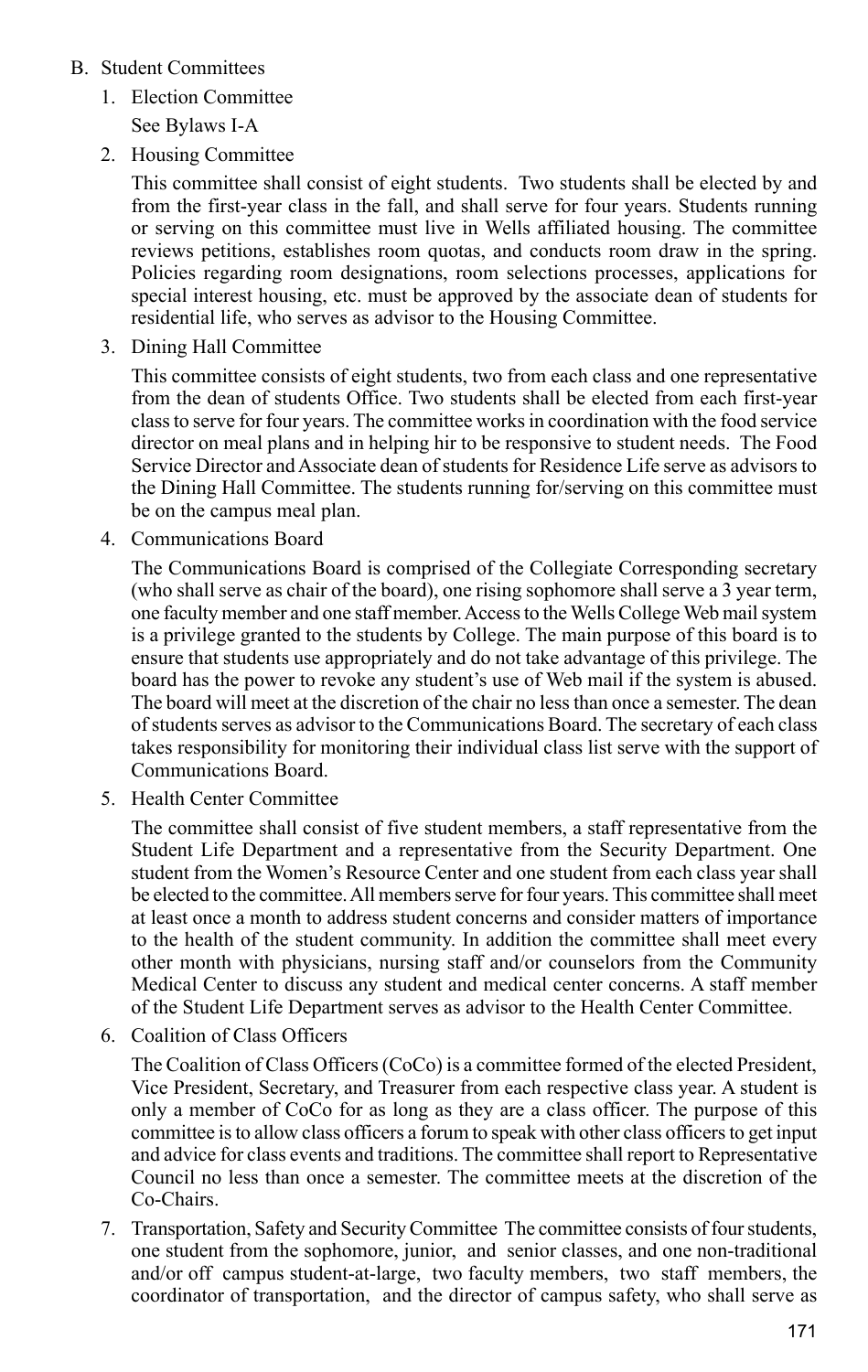Chair. Students are elected annually and serve a one year term. The committee shall address student needs and concerns and make recommendations to improve transportation services, parking issues, and general safety and security on campus. The committee shall convene a minimum of three times each semester.

8. Constitutional Review Committee

The Community Court Chair shall serve as chair of this committee. The committee shall consist of the elections managers, the Collegiate President, Assistant Community Court Chair, who serves as secretary, and four students elected at large each year. This committee shall oversee all constitutional amendments and revisions. The committee shall convene a minimum of once per semester and at the discretion of the chair. This committee is responsible for the final draft of the constitution. The dean of students serves as advisor to the Constitutional Review Committee.

9. Traditions Committee

This committee shall be chaired by the Collegiate Treasurer and shall consist of the treasurers of each class and a student representative from each class. The student representatives will be elected in the fall for a two year term. At the first meeting of every year the chair of the traditions committee will appoint a committee secretary. The committee shall be responsible for the continuation and development of all traditions. This committee shall meet a minimum of once per month, and at the chair's discretion. The director of campus involvement shall serve as the advisor to the Traditions Committee.

10. Student Events Committee

This committee shall consist of 1 student from each class year and four additional students elected at large. Students elected to this committee shall serve a term of one year. This committee shall work directly with the department of campus involvement to act as a resource to the Collegiate Association that aids in the organization, implementation and evaluation of campus events. This committee shall convene monthly, or at the discretion of the chair or the director of campus involvement. This group will report to the Representative Council no less than once a semester. The director of campus involvement serves as advisor to this committee.

11. Student Committee on Inclusive and Intercultural Excellence

This committee shall consist of a student representative from each class as well as a representative from each of intercultural group including but not limited to: WISA (Wells International Students Association), POWER (Praising Our Work, Ethnicity and Race), Sexual and Gender Activist (SAGA), Sex Collective, Women's Resource Center (WRC), and Non-Traditional student. The committee works cooperatively with other Diversity groups on Campus to foster a community that respects and embraces interculturalism and pluralism with the Wells College Community. The committee shall meet at least once per month to address student concerns and consider matters of importance to the student community. The associate dean of students will serve as the advisor, in collaboration with the office of institutional diversity.

12. Student-Athlete Advisory Committee (SAAC)

SAAC consists of one or two student-athlete representatives from each athletic team (any athletic team with more 11 or more participants will have two representative). Each team is in charge of selecting their own representatives. In addition, three student-athlete officers lead the group in conjunction with the advisor. The positions for the officers are: Chair, Vice-Chair and Secretary who are elected by SAAC representatives each Spring Semester for the following school year. SAAC works as a liaison between students and the athletic department. All members work together to foster and develop a strong sense of personal responsibility and involvement among the students, administration, and the community. SAAC members are dedicated to representing the student-athlete in a positive manner both on and off campus. The head athletic trainer serves as advisor to the SAAC.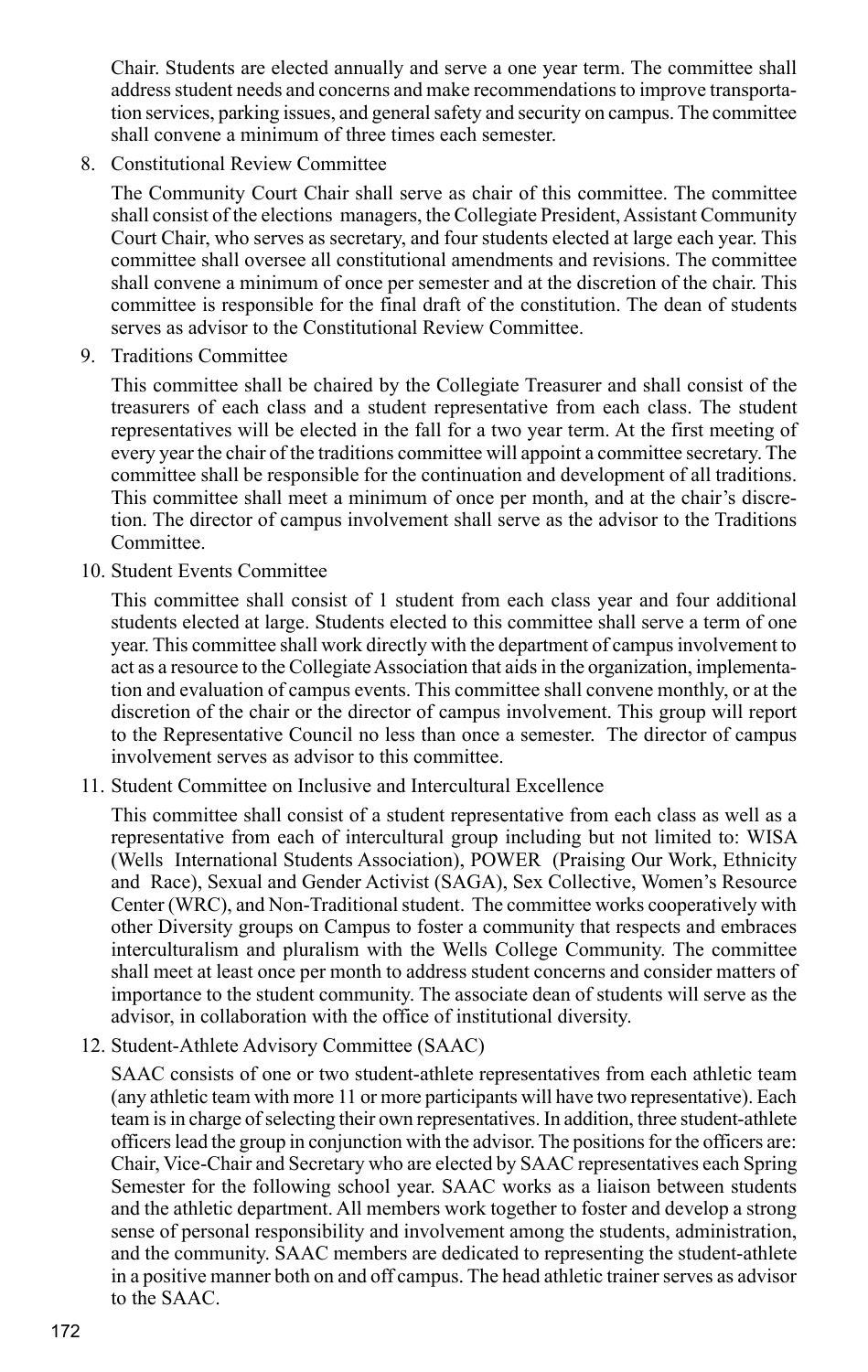C. Faculty Committees

Any changes affecting these committees shall be reported by the secretary of the faculty to the Secretary of the Collegiate Association.

1. Curriculum Committee

The curriculum committee shall consist of the dean of the College as Chairperson and the chairpersons of the four divisions, the registrar as secretary and one student.

**Responsibilities** 

- a. The Curriculum Committee shall supervise the structure and contents of the curriculum and shall implement current curricular policy
- b. In cooperation with the divisions, which shall submit their proposed departmental and divisional offerings, it shall review and provisionally approve all course offerings.
- c. Because the Faculty as a whole is the final authority for the curriculum, the Curriculum Committee shall each semester present to the Faculty the next semester's proposed offerings.
- d. The student representative shall attend faculty meetings in accordance with the faculty manual.
- 2. Educational Policy Committee

The committee on Educational Policy shall consist of the dean of the college as Chairperson, four members of the Faculty (one from each division) and one student

Responsibilities

- a. The committee shall concern itself primarily with long-range planning.
- b. It shall keep the Faculty informed of new developments in the theory and practice in higher education generally, so as to maintain and foster a high standard at Wells College.
- c. It shall study and make recommendations to the Faculty concerning matters of educational policy and practice, such as calendar revisions, consortium relationships, and examinations.
- d. It shall collaborate with every committee with which it has a common concern, so as to coordinate long and short range planning most effectively
- e. The student representative shall attend faculty meetings in accordance with the faculty manual.
- 3. Committee on Admissions and Financial Aid

The Committee on Admissions and Financial Aid shall consist of three members of the faculty, one of whom shall be chair, the dean of students, the director of admissions, and the director of financial aid. Two students shall serve as advisors. The students shall be one junior and one senior (elected in hir junior year), elected by the student body from open nominations. Any member who is studying off-campus for a semester shall be temporarily replaced by another student chosen from a list of self-nominations and shall be voted upon by the Collegiate Cabinet. The committee shall confer with the Administration and Enrollment Management Team on such policy matters as admissions standards, recruitment and retention, and curricular and financial implications of admissions and financial aid. The committee shall bring recommendations about requirements for admissions to the faculty for approval. This collaboration will focus on making decisions on special cases of admission, coordinating Faculty involvement in the admissions process, and reviewing admissions literature. The committee shall also periodically receive reports from the Enrollment Management Team so that it can share this information with the faculty.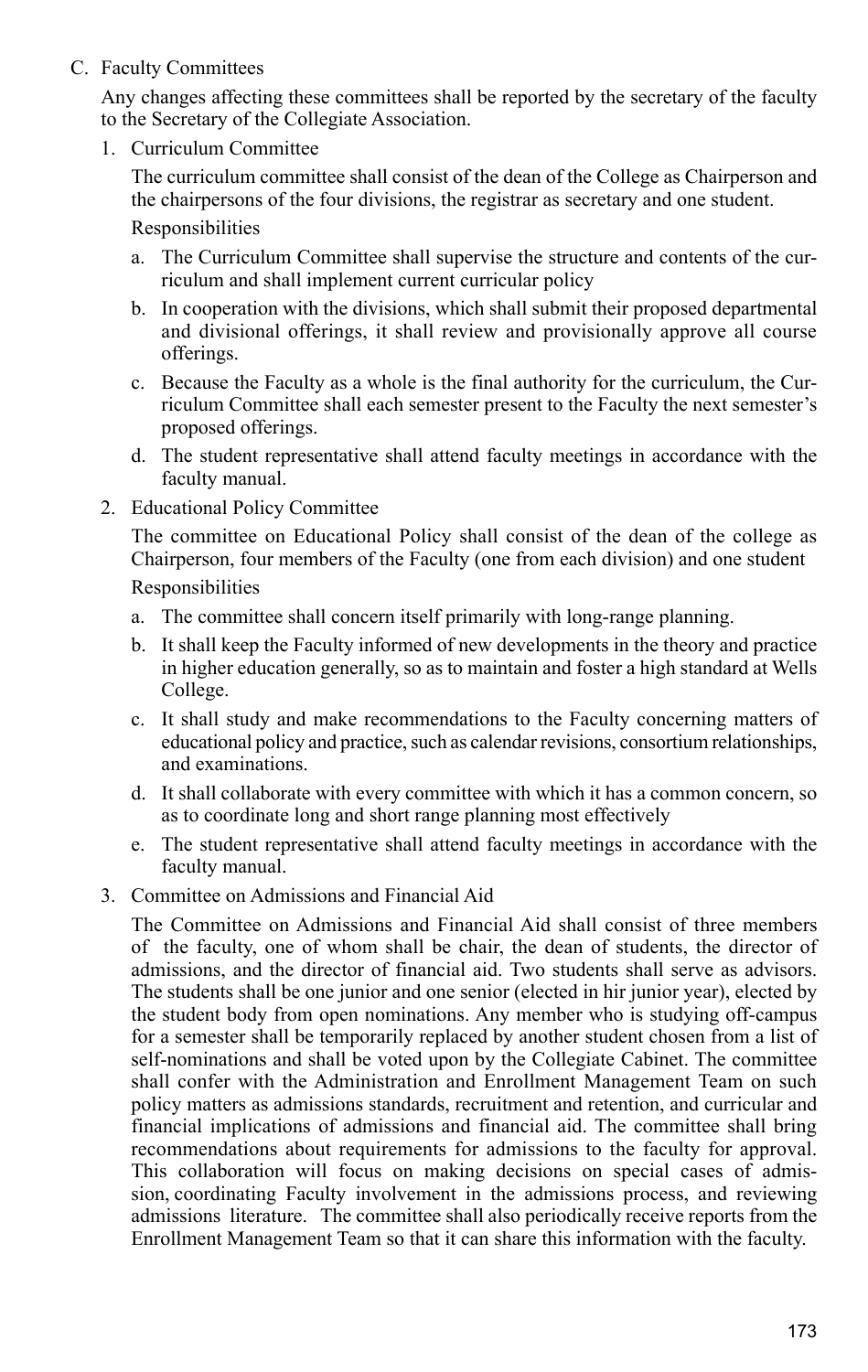#### D. Trustee Committees

1. Board of Trustees

The members of the junior and senior classes shall nominate to the Wells College Board of Trustees two trustees to be ratified by and to serve on the Wells Board of Trustees. One such nominee will be elected from the senior class each year by the members of the junior and senior classes, to serve following graduation for a two-year term. The successful candidate shall be known as the Collegiate trustee. To ensure broad participation and consideration, self-nomination will be invited from all interested members of the senior class.

2. Student Affairs Committee (SAC)

This committee shall consist of three students (one sophomore, one junior, and one senior, elected in the spring to serve for one year), the trustee members of the committee, and the dean of students. In addition, up to eight other students shall be invited to attend meetings of the Student Affairs Committee with the privilege of participation in discussions. The committee shall convene at least twice a year during the trustee meetings and at other times as seems advisable. It shall provide an exchange between the students and trustees to make each group aware of the other's activities.

#### **III.CLUBS AND ORGANIZATIONS**

A. Membership in Collegiate Association

Students are free to organize and join clubs and organizations to promote their common interests. An organization is a group registered with the campus involvement office. A Collegiate Club is a group or organization that has successfully completed one trial semester with Collegiate and has been voted in by the Collegiate Association. To begin a trial semester, the group officers must fill out a trial semester form from Collegiate and submit it before that semester's budgets are due. The trial semester will consist of participation in all requirements of a Collegiate Club, including filling out a mock budget, sending a treasurer to the Treasurer's Roundtable, sending a representative to all Representative Council meetings, and completing a community service project. At the end of a group's trial semester, the group must present to Representative Council to be voted in as a Collegiate club. All groups that do not receive a majority vote in may begin a second trial semester. Trial clubs are not granted a budget, instead they must grieve to Collegiate for funds. Those organizations wishing to become inactive from the representative council for any length of time must submit written notification of their intentions to the Collegiate Cabinet. Inactive organizations will not receive or have access to Collegiate funds for their inactive semester. Clubs may only have one inactive semester before they are dismissed from Collegiate. Those organizations wishing to permanently remove themselves from the representative council must submit written notification to Collegiate Cabinet. Funds remaining in the organization's account will be liquidated into the Collegiate treasury.

B. Budgets

A fee shall be levied upon each fulltime student for maintenance of the Collegiate Association. Such dues shall be distributed by the Collegiate Cabinet to student organizations and clubs which have the approval of the Collegiate Association, and to the four classes and all residence halls. Before an organization or club may obtain funding from the Collegiate Association, it must submit its budget and list of officers to the Collegiate Cabinet when it is called. Budgets are subject to review by the Collegiate Cabinet throughout the year. During the budgeting process, Collegiate Cabinet reserves the right to determine appropriate uses of collegiate funds. This discretion applies to College tradition events, and all legal requirements must be honored throughout this process. All groups with a budget approved over \$500 must fundraise each semester A final report of all income and expenditures is submitted to the treasurer at the end of the fall semester and again at the conclusion of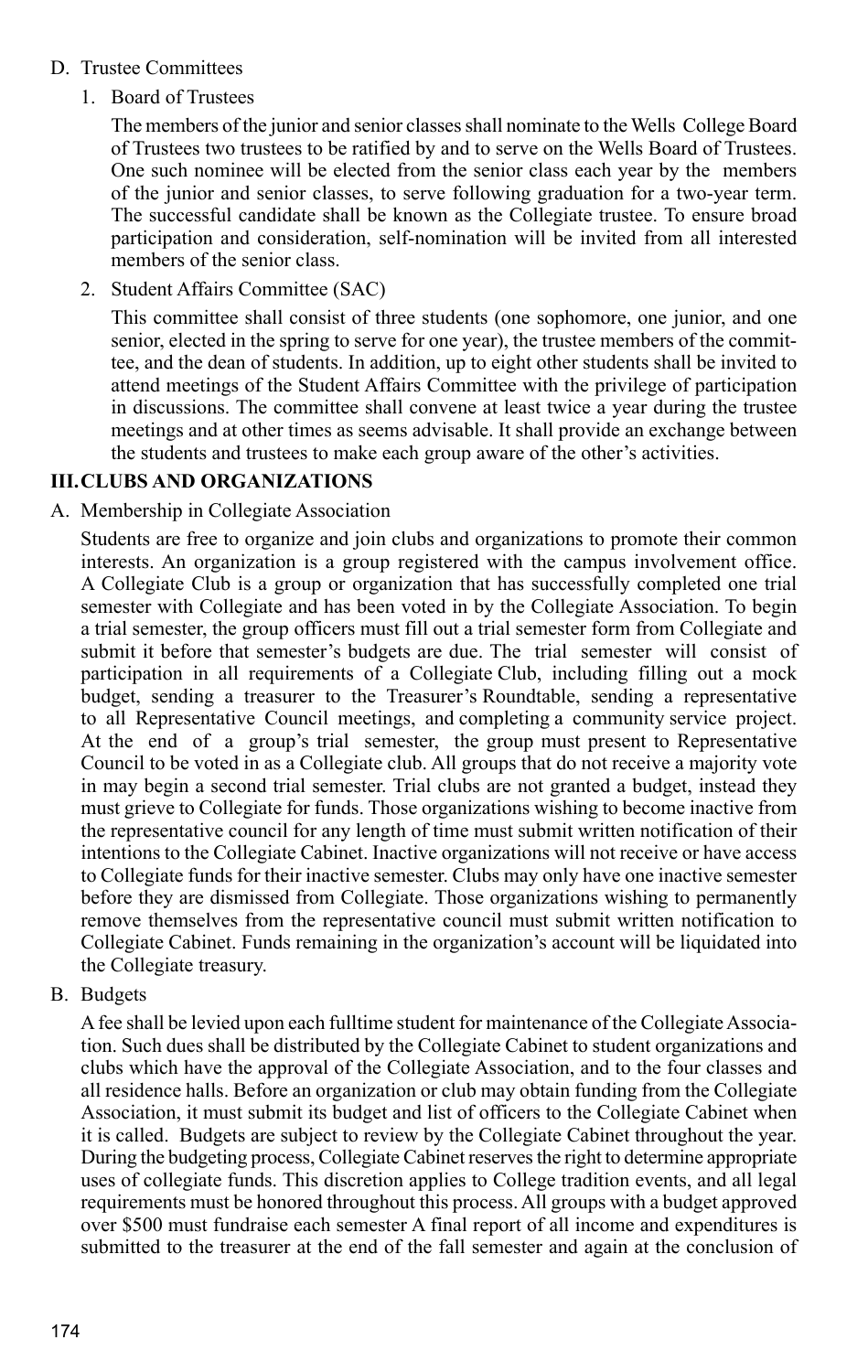the spring semester. Clubs that fail to submit a report will have their remaining funds liquidated into the collegiate budget. Club treasurers are responsible for submitting reports and monitoring the club budget. Clubs that incur over five-hundred dollars of debt in one semester shall be as- signed a trial club status for the next semester. No student may serve as the treasurer for multiple clubs.

- C. Use of Collegiate Funds
	- 1. Check Request Policy

Collegiate clubs and student organizations may request for checks to be made out for payments including reimbursements, speaker fees (see section III.C.5), invoices, conference fees and expenses, and other transactions deemed as proper use of Collegiate funds by Collegiate Cabinet. Effective at the time of disbursement, a 30-day period will be given in which the Collegiate club and/or student organization will be obligated to provide the Collegiate treasurer with appropriate documentation (i.e.: receipts and/ or invoices) and all other material information to close the transaction. In the event that a Collegiate club or student organization does not meet the 30-day obligation, Collegiate Cabinet reserves the right to:

- a. freeze the relevant accounts for as long as the obligation remains outstanding
- b. impose a carry-over obligation, in which the respective Collegiate club's budget will be reduced by the specified amount indicated on the check (or cash advance form). If, at the end of the semester by which the transaction was made receipts and invoices remain unfurnished, Collegiate Cabinet will employ this measure and the obligation will carry over to the next semester.
- c. Impose a charge in the amount indicated on the check (or cash advance form, see Section III.C.2) upon the individual representing the respective Collegiate club or student organization whose signature is provided on the check/cash request form (*i.e.*: the pink slip). Provided signatures will indicate that the individual accepts full responsibility and accountability for the dispersed funds.
- d. Decide which of the aforementioned measures is appropriate to enforce based on the nature of the situation at hand, and then implement their final decision.
- 2. Cash Advance Policy

Collegiate clubs and student organizations may request for cash advances for uses including reimbursements, miscellaneous expenses, speaker fees (see section III.C.4), conference fees and expenses, and other transactions deemed as proper use of Collegiate funds by Collegiate Cabinet. Cash advances will only be approved up to a certain amount as deemed appropriate by the business office in conjunction with Collegiate Cabinet. All cash requests exceeding the cap amount will require the form of a check. Effective at the time of disbursement, a 30-day period will be given in which the collegiate club and/or student organization will be obligated to provide the collegiate treasurer with appropriate documentation (i.e.: receipts and/or invoices) and all other material information to close the transaction. In the event that a collegiate club or student organization does not meet the 30-day obligation, collegiate Cabinet reserves the right to: (see Section III.C.1.i-iv)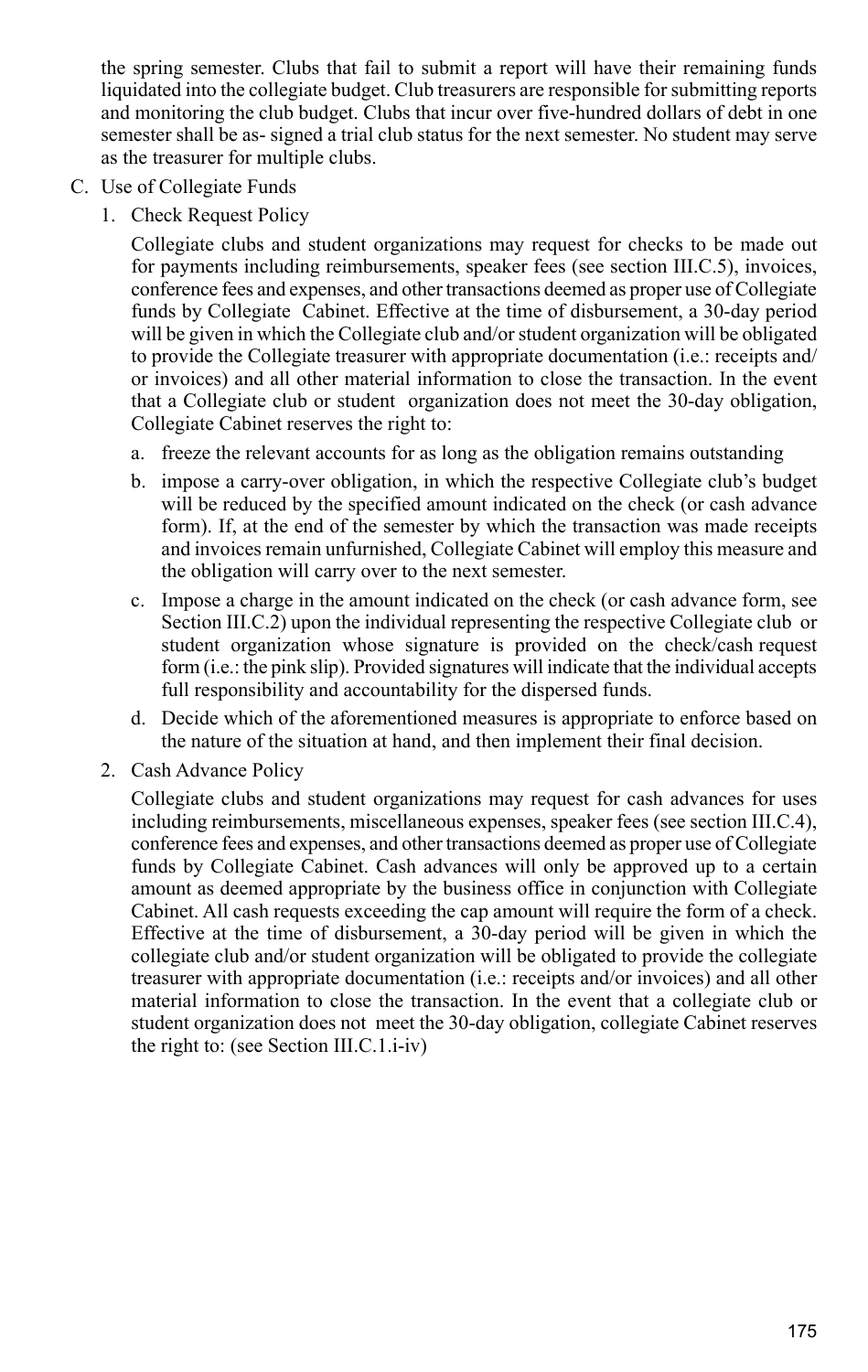#### 3. Grievance Policy

Any collegiate clubs, student organizations, and student groups may grieve for collegiate funds. Any grievance greater than \$500 will be presented in front of the Representative Council or at an open forum sponsored by Collegiate Cabinet and will be voted on by the Collegiate Association. Groups submitting a grievance at the request of the Collegiate Cabinet will be required to submit additional information. All grievances presented to the collegiate body will require a week effective the day the grievance is presented, to receive the final voted decision. The polls will open two business days following the presentation at Representative Council and will close four days after opening. A three-week advanced notification to Collegiate Cabinet is required for large-sum grievances exceeding a specified amount as decided by Collegiate Cabinet. Any large-sum grievance will also be subject to meet the educational objectives of the College and has to benefit the entire student body. Satisfaction of these requirements will fall under the discretion of Collegiate Cabinet. All grievances must not be treated as reimbursements regardless if furnished with receipts and/or proper documentation. Grievances must be for anticipated transactions only. The financial standing of each collegiate club will also be considered in the grievance process. As a further recommendation, Collegiate Cabinet discourages last-minute requests for large-sum amounts as well as the up-taking of the following approaches to satisfy such request:

- a. making interdepartmental requests that will channel to the fund's account,
- b. e-mail requests. A formal grievance request will be the appropriate measure to employ.
- 4. Specific Funding Stipulations
	- a. Men's Evenline, Even Games, Men's Oddline, Odd Games: The Senior class shall receive a budget of \$2,000 and the Junior class shall receive a budget of \$1,000.
- 5. Contract Policy

Events sponsored by collegiate clubs or student organizations using collegiate funds must complete the following preliminary process:

- a. Consult with the campus involvement office for approval of the anticipated event.
- b. Obtain the collegiate treasurer's signature after the event is approved by the campus involvement office. Students are not authorized to sign contracts with outside parties and/or organizations (refer to the preliminary process). Contracts with outside parties must be processed by the campus involvement office and the collegiate treasurer.

#### **IV. AMENDMENT**

Sections II.C. of the Collegiate bylaws may be amended by a majority vote of the Collegiate Association and approval of the board of trustees. All other sections may be amended by a majority vote of the Collegiate Association. This vote is subject to approval of SFA in conjunction with the faculty where committees have dual constitution. Changes to faculty manual concerning sections with dual constitutions shall be discussed and reviewed by SFA.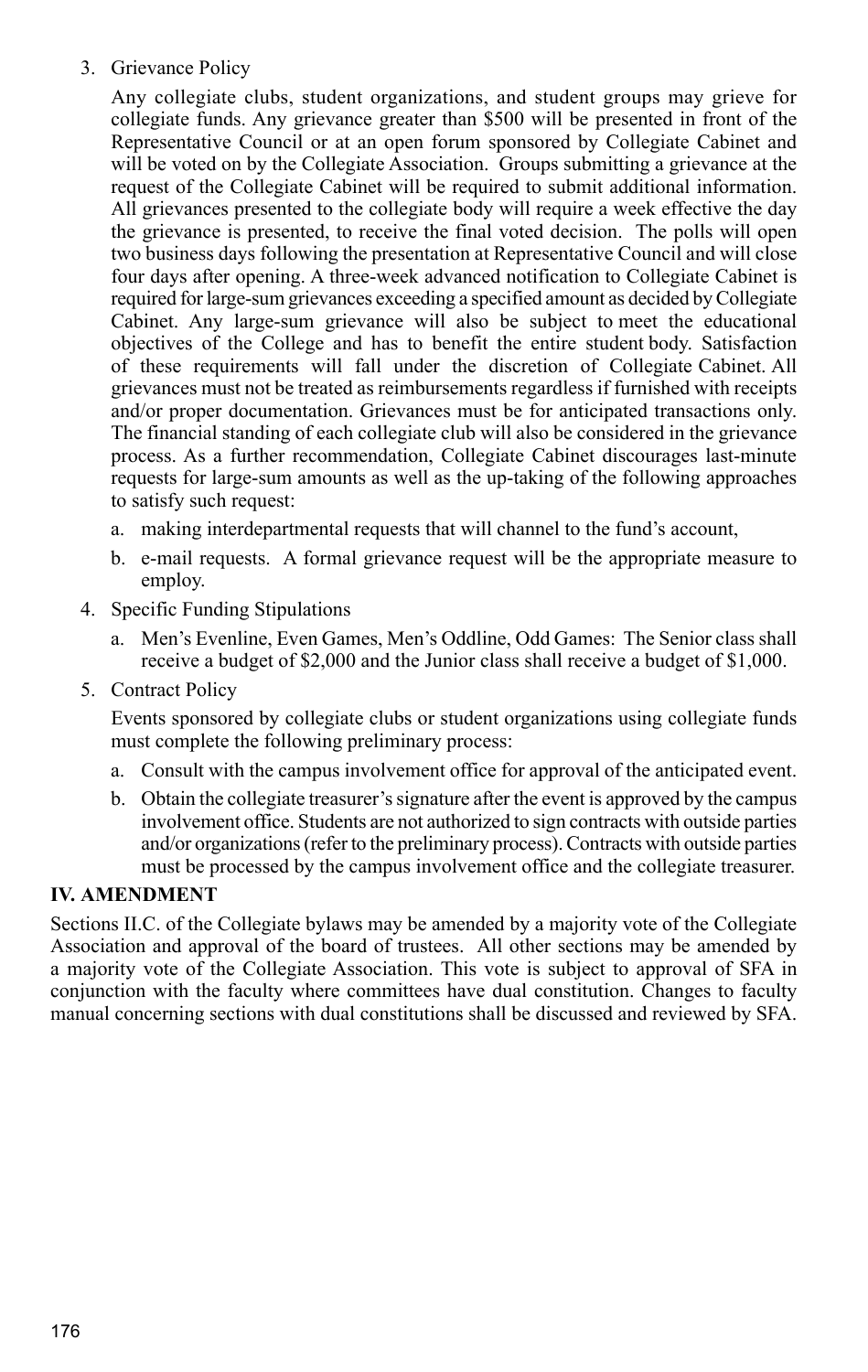### **SECTION EIGHT: SAFETY AND SECURITY**

### **GENERAL SAFETY AND SECURITY INFORMATION**

The Wells College department of campus safety, located in Bellinzoni Building, operates 24 hours a day, seven days a week. The department of campus safety represents the public safety needs of the Wells College community. Officers endeavor to enforce college rules, regulations and laws of New York in an impartial manner while embracing respect for cultural diversity and individual uniqueness. The mission of the department of campus safety reflects the overall mission of Wells College seeking to educate students to think critically, use good judgment and contribute to good citizenship of the campus community. The culture of the department of campus safety reflects one of a service orientation. The department strives to set standards of individual officer conduct to be one of integrity, honesty and empathy for others. Campus safety is active in conducting prevention programs designed to allow community members to have a productive and rewarding experience at Wells College.

The department of campus safety is staffed with trained New York security officers. Security officers monitor campus properties and off campus properties, both external and internal. Officers are trained to respond to safety and security concerns and provide support and appropriate referrals to victims of crime. The security officers maintain a close-working relationship with residence advisers of each residence hall in an effort to stay informed to pertinent information on security related issues.

In the interest of students, staff and faculty of Wells College, campus facilities are continuously patrolled and maintained. There are many events held in our facilities that are open to the public. Other facilities such as the bookstore, library, and dining hall are likewise open to the public. Access to academic and administrative facilities on campus is generally limited to students, employees and visitors of the College.

Safety and security are both personal and shared responsibilities. Wells College has an array of services in place to promote an environment that is as crime-free as possible. We encourage you to familiarize yourself with these services and take advantage of them to help make your educational and living experience at Wells College as enjoyable and crime-free as possible.

We invite you to visit the campus safety office and visit our Web site at www.wells.edu/slife/ campus-safety.htm. Inquiries concerning the operation of the department may be directed to the director of campus safety at  $315.364.3229$  or by e-mail at security@wells.edu.

### **Student Safety Officer (SSO) Program**

The Student Safety Officer Program is designed to ensure the safety and welfare of the campus community, to serve the residents of this community, and to assist campus safety officers. The SSO Program reduces the impact of crime on the College and its residents through patrol and the detection and adjudication of persons involved in criminal and judicial offenses. The SSO Program and the department of campus safety are committed to the educational processes and total student development of its SSO personnel.

### **Outside Residence Hall Telephones**

Outdoor phones are located at the entrance to each residence hall and are easily identifiable.

Guests should use these to contact students for building access when visiting on campus. Students also use the outdoor phones to contact campus safety. NOTE: Campus telephones are limited to campus use.

### **Blue Light Phones**

Blue light phones are located at strategic points on campus. These phones are used simply by opening the box and pressing a button which connects directly to the Department of Campus Safety. The blue light telephone system is intended for on-campus emergency purposes only and can not be used to call 911.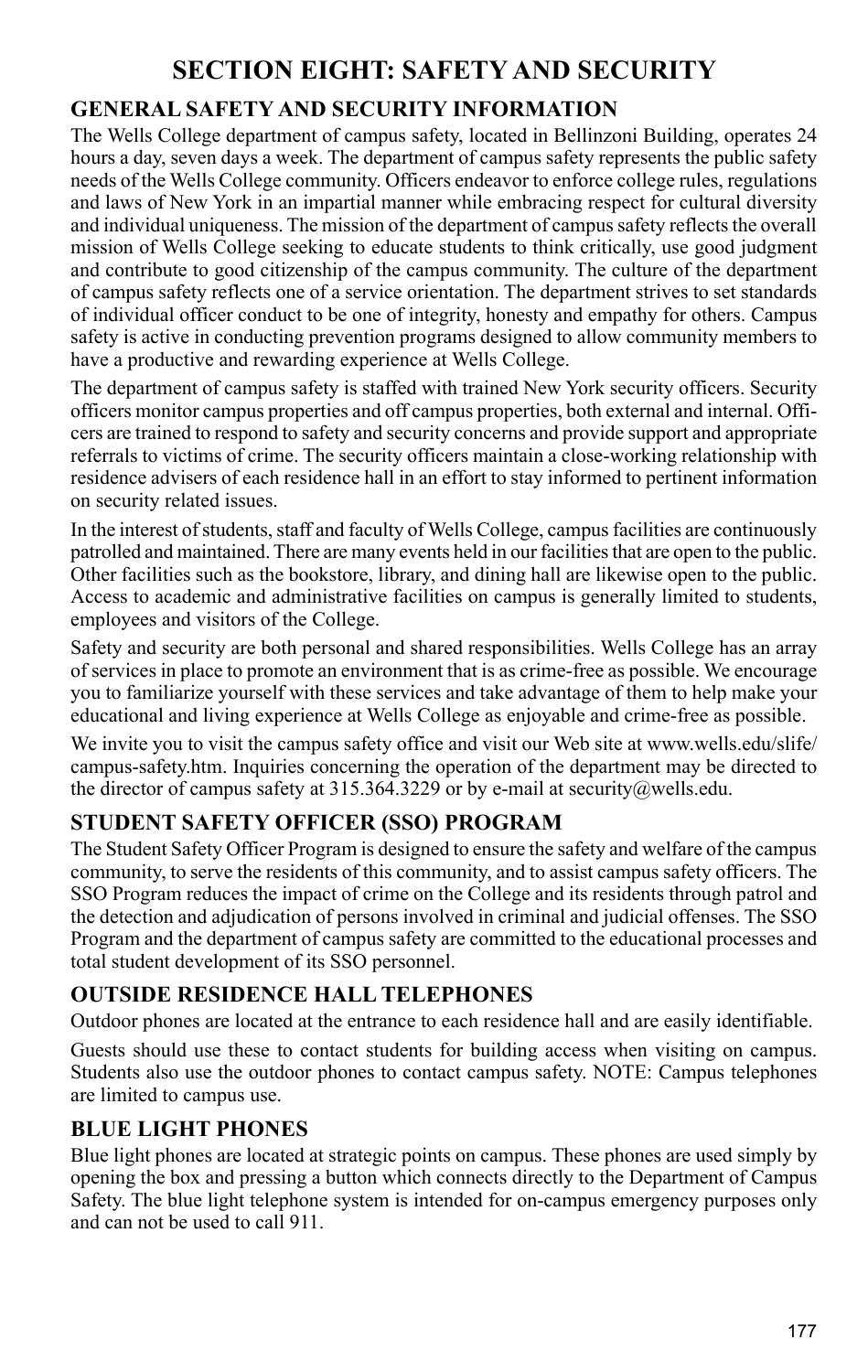Blue light phones are located in the following locations:

| AA House             | South door                |
|----------------------|---------------------------|
| Barler               | South side of building    |
| <b>Boathouse</b>     | Outside building entrance |
| Leach Lot            | Upper lot                 |
| Macmillan            | Rear of building          |
| Macmillan            | South side walkway        |
| Morgan               | South door                |
| Smith/Sommer Center  | North side of building    |
| <b>Student Union</b> | Front entrance            |
| Woods lot            | Lower lot                 |
| Zabriskie            | Rear of building          |
|                      |                           |

### **PARKING REGULATIONS**

### **Vehicle Registration**

- 1. All faculty, staff and student vehicles must be registered with the department of campus safety. A parking permit, which must be obtained through the department of campus safety, will serve as a means of identifying those cars which have been properly registered.
- 2. Parking permits must be current and must be attached on driver's side rear window. Vehicles without parking stickers or temporary permits are not permitted on campus.

### **Changing Vehicles or Registration**

If you change vehicles, bring your new state vehicle registration to campus safety to obtain a new permit. There is no charge for a replacement permit.

If your license plate number changes, bring your state registration to campus safety so that your records can be updated. There is no fee to change this information.

### **Parking Assignments**

RESIDENT AND COMMUTER STUDENTS:

Students are required to park in the following locations, unless otherwise instructed by the department of campus safety:

- Upper and lower Leach lots
- Boathouse lot
- Woods lot (first-year students are required to park in this area)
- Glen Park lot

Students are not permitted to park on the access road between Leach and Glen Park or in the Schwartz Parking Lot. Furthermore, parking on Main Circle and on the access road behind Main Building is also not permitted for resident or commuter students.

First-year students are required to park in the Woods lot. Any student who leaves their car parked over a long period of time or during an extended break is recommended to leave their vehicle in the upper Woods lot (unless otherwise noted by the Department of Campus Safety).

#### FACULTY/STAFF:

Faculty and staff are permitted to park in the following areas:

- Woods lot
- Schwartz Athletic Center lot
- Main Circle (north and south of fire lane)
- Main Building/dining hall access road
- Boathouse lot
- Buildings and Grounds lot
- Cleveland basement entrance lot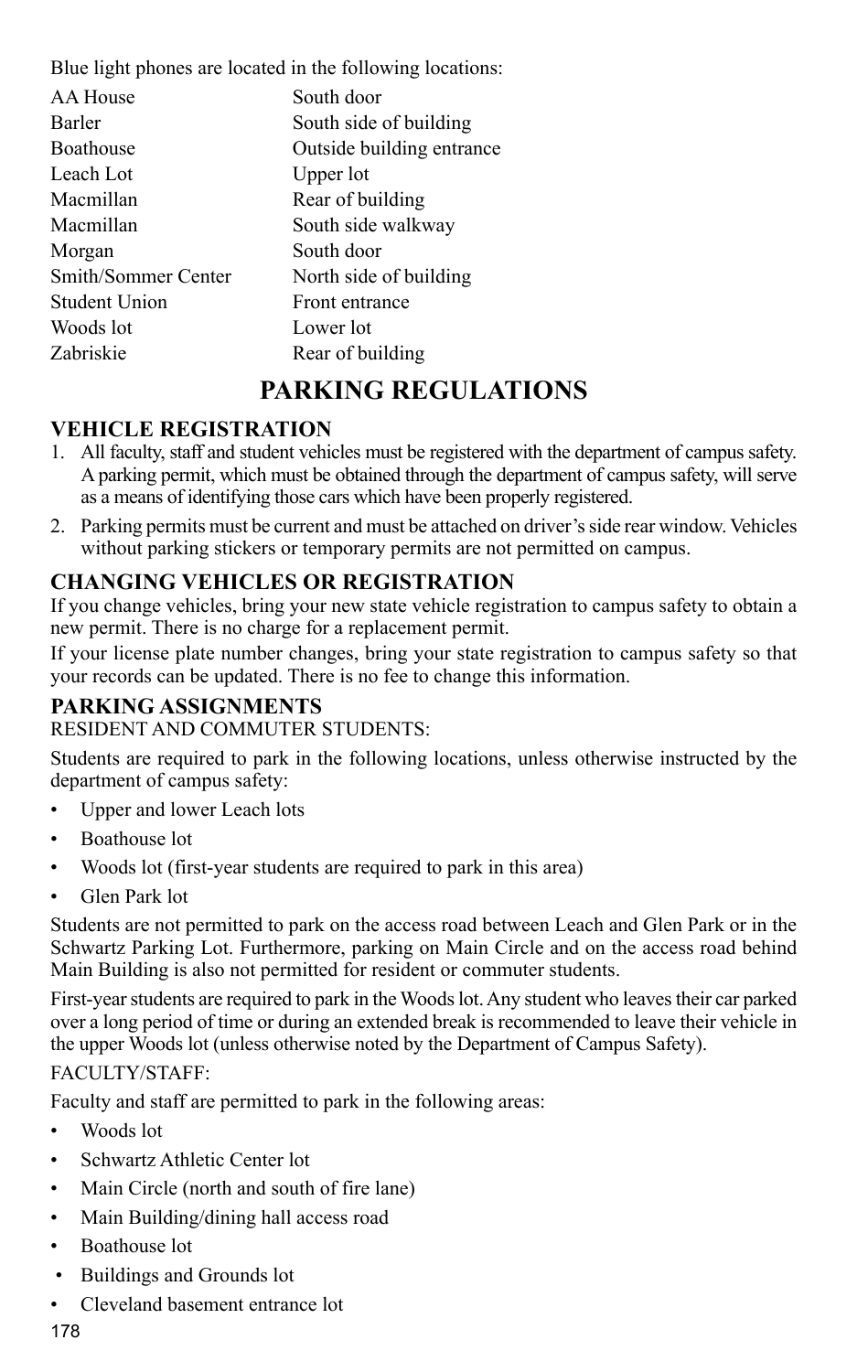### **Parking Regulations**

- 1. All motor vehicle and parking regulations and permit requirements are in effect 24 hours every day.
- 2. All vehicles must be parked in assigned areas.
- 3. No parking will be permitted in any fire lane.
- 4. No parking will be permitted on any campus driveway.
- 5. No parking will be permitted on Dodge circle.
- 6. No parking will be permitted in handicapped spaces unless the vehicle is equipped with a handicapped permit issued by NYS or the Department of Campus Safety.
- 7. No parking will be permitted in any service space.
- 8. No parking will be permitted on lawns, sidewalks, or in such a manner as to block entrances of crosswalks.
- 9. If loading and unloading in an unauthorized parking area, four-way flashers must be left on. Loading and unloading time is limited to fifteen (15) minutes.
- 10. No parking will be permitted in spaces designated to the Medical Center.

### **Visitor/Guest and Temporary Parking**

Visitor and guest parking areas are located behind the Schwartz Athletic Center and theWoods lot. It is the faculty/staff/student's responsibility to advise their guests of all College parking regulations.

Temporary parking passes are available from campus safety and are valid up to five consecutive days. Current state registration information must be available to obtain a temporary permit. There is no fee.

Temporary permits must be in plain sight on the dashboard.

Campus community members are responsible for ensuring their guests' compliance with all campus parking regulations and guidelines.

Campus community members are liable for paying any parking fines incurred by their guest.

### **Parking Violations**

Campus safety officers are authorized to issue citations for illegal parking, moving violations, failure to display a current parking permit, or any other violation of the vehicle guidelines and regulations. A \$40.00 fine will be levied for all infractions with the exception of illegally parking in a handicap space which is \$60. Citations are payable at the office of campus safety within 10 days of receiving the ticket. Fines can only be paid by check-no cash is accepted.

### **Parking Citation Appeals**

Parking Appeal Forms are available at the department of campus safety. Written appeals and payment will be accepted until 10 calendar days after the violation occurred. Citations that are not paid will be referred to the office of residence life and learning communities or the dean of students office for disciplinary action as outlined in the Student Conduct Code.

### **Auto-Boot Immobilizer**

An auto-boot immobilizer, more commonly known as "the boot," is a device that restricts a vehicle's movement by using a u-shape clamp and locking system that attaches to the vehicle's tire. This device may be applied to any individual's vehicle on campus whose driver is non-compliant or demonstrates a pattern of non-compliance with Wells College parking regulations and guidelines.

The following instances may require the application of an auto-boot immobilizer:

- Five tickets or more on an individual's account have not been paid.
- Five tickets or more on an individual's account, paid or not, and the individual is in violation for the sixth or seventh time.
- Any individual who has continued to be in violation of a specific parking policy in which three tickets have been issued for the same violation, including but not limited to parking in fire lanes, handicap spaces, or obstructing traffic.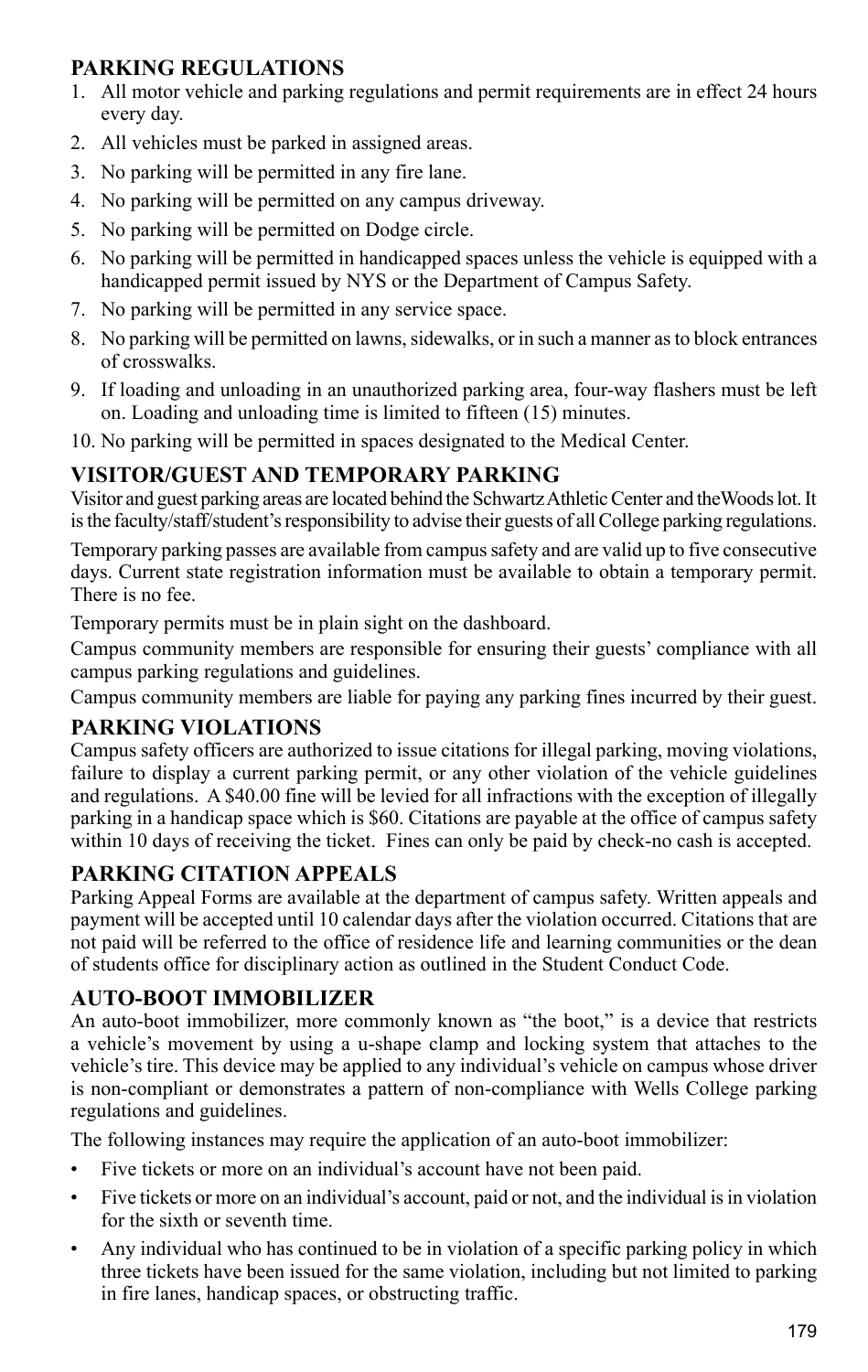Do not attempt to move the vehicle or remove the boot yourself without assistance. Moving the vehicle with the boot in place or attempting to remove the boot may cause permanent damage to the vehicle. To remove the boot, a fee of \$75 will be charged. It can be paid at the time the boot is removed or added to the individual's account. If the boot was placed on the vehicle for unpaid parking tickets, all fines and fees must be paid within three business days. Failure to pay the balance within that time will result in the vehicle being towed from the campus at the owner's expense.

### **Towing Policy**

A vehicle may be towed from the College at the owner's expense when the vehicle belongs to an individual who continues to be non-compliant with Wells College parking regulations and guidelines or places the issue of life safety in question.

A vehicle will be towed in the following instances:

- An individual has received five or more tickets within the past 12 months. Parking privileges on campus will be revoked.
- Any vehicle interfering with emergency procedures or life safety such as parking in a fire lane or blocking a fire hydrant.
- After a boot has been placed on an individual's vehicle for unpaid fines and the amount due has not been paid within three business days.
- Any vehicle on campus for more than 24 hours that does not have state registration, Wells College registration, or appears to be abandoned.

It is the owner's responsibility to retrieve and pay for any vehicle towed from the campus.

### **Important Reminders:**

- 1. Regulations are in effect at all times, including academic recess, holidays and during the summer.
- 2. The College assumes no responsibility for loss or damage to any vehicle parked on College property.
- 3. Students who loan their vehicles to other students or friends are responsible for any violation incurred.
- 4. The department of campus safety is responsible for the registration of vehicles, issuance of parking permits, and enforcement of parking regulations. Questions concerning these matters should be directed to the department of campus safety at ext. 3229.

### **Driver's Responsibility**

- 1. Finding Authorized Space: Drivers are responsible for finding an authorized parking space. Lack of parking spaces, mechanical problems, inclement weather or other disabilities do not justify parking violations.
- 2. Space Availability: A parking permit does not guarantee the holder a parking space, but only the opportunity to park within the specified area or areas.
- 3. Permit Display: Parking permits must be displayed according to the parking regulations or special instructions provided by the department of campus safety.

### **Driving Regulations**

The Wells campus has a speed limit of 10 miles per hour. All speeds are judged by the campus safety officer on duty. If you are considered to be speeding, you will receive a citation.

Driving on the access road behind Morgan and Main is limited to College and delivery vehicles only. Loading and unloading of property is permitted for Main residents.

#### **Bikes on Campus**

In New York State, a bicycle is considered a vehicle when operated on the roadway. As a result, bicycles are subject to the same responsibilities and regulations as motorists. The same fines apply to motorists and bicyclists for traffic violations such as failing to yield to a pedestrian, or running a stop sign. Bikes are allowed on the College campus and must be registered with the department of campus safety.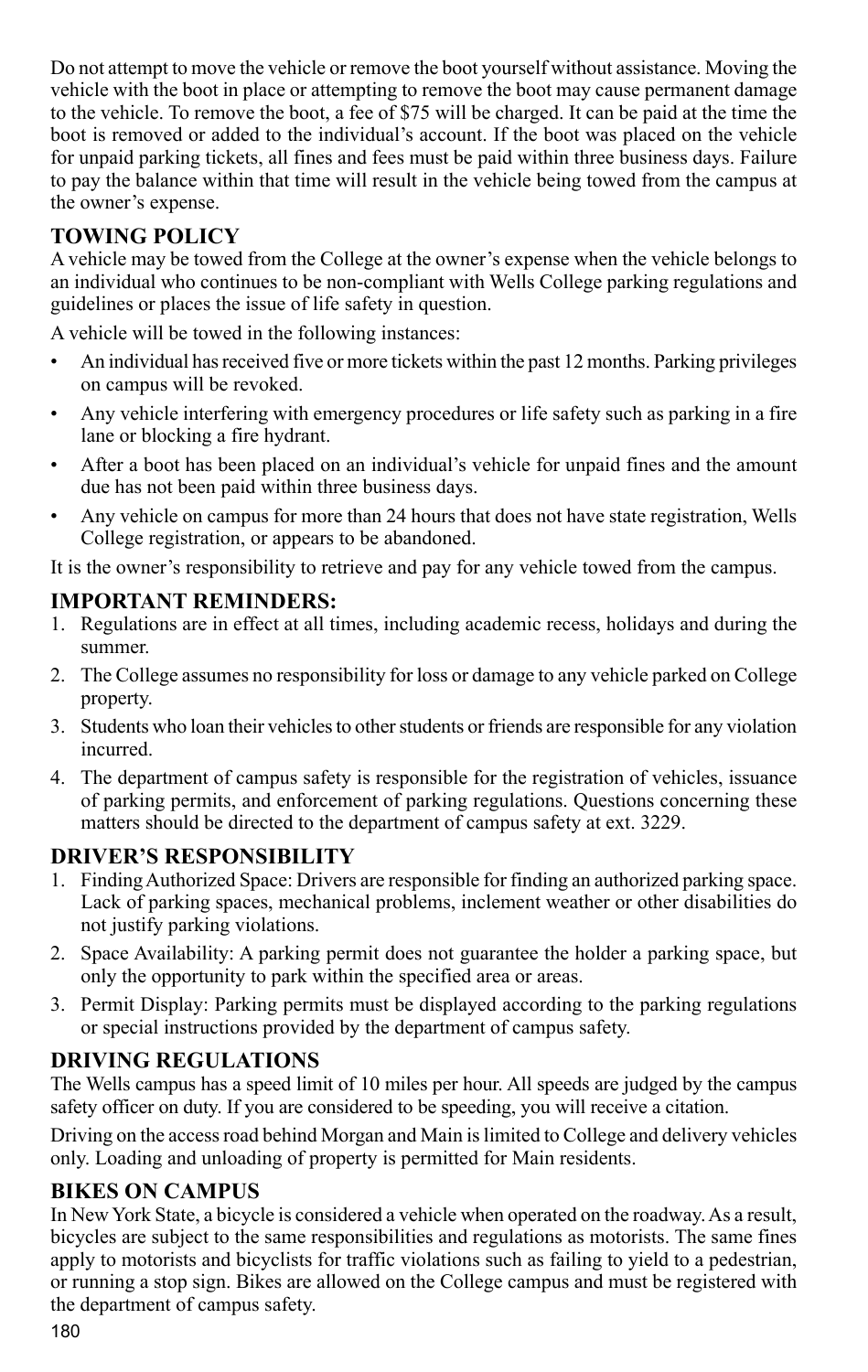### **Campus Watch—Use Your Eyes and Ears**

Campus Watch is a program that is based on the concept of students, faculty, and staff looking out for each other to prevent crime. It requires nothing more than people being alert to the things that may threaten the quality of campus life and reporting suspicious person(s) and/or activity promptly to the department of campus safety.

Report:

- Any unusual noise: screams, breaking glass, pounding, etc.
- Any emergency such as an accident, a fire, an ill or injured person
- Any form of vandalism
- Vehicles driving slowly and aimlessly around campus
- Someone running from a building or a car while carrying property
- Someone hanging around the residence hall, hallway, or other campus building with no clear purpose

For more information about the Campus Watch program, contact the Department of Campus Safety (ext. 3229).

### **Theft—Operation Identification**

Theft (larceny) is one of the most commonly reported crimes on campus, and yet one of the easiest crimes to prevent. If you happen to be a victim, contact the Department of Campus Safety.

Normally, for a theft investigation to be successful, the Department of Campus Safety needs some or all of the following elements: evidence, witnesses, suspects, serial numbers, identifying markings or other such information or leads.

Serial numbers or identifying markings are vitally important for the possible recovery of stolen property. If you are not certain of the serial number of an item of value, such information can often be found from maintenance agreements, packing boxes, warranty cards, purchase agreements, from the manufacturer or seller, or from Operation Identification forms completed prior to the incident.

Wells College does not carry insurance for the theft of personal property. Therefore, if personal property is stolen from you we suggest you contact your insurance agent for possible coverage from homeowner or automobile insurance. We will send a copy of the Incident Report to your insurance company upon request.

The Department of Campus Safety often coordinates investigations with other law enforcement agencies. Thus, if the offense took place on campus, it may not be necessary to also report it to another law enforcement agency.

### **Handling Obscene or Harassing Phone Calls**

A telephone call is considered obscene or harassing if it is received at a location where you have a reasonable expectation of privacy and the caller makes repeated calls or makes any comment, request, suggestion, or proposal which is obscene, lewd, lascivious, filthy, vulgar, or indecent.

If you receive harassing or obscene phone calls:

- Report obscene or harassing phone calls to the Department of Campus Safety by calling 364.3229.
- Pay attention to any background noises, the caller's sex, accent, speech pattern, or anything else to aid in identification.
- Keep a log of calls received; include date, time, and details of the call.
- If calls are received on an answering machine, save the tape or message.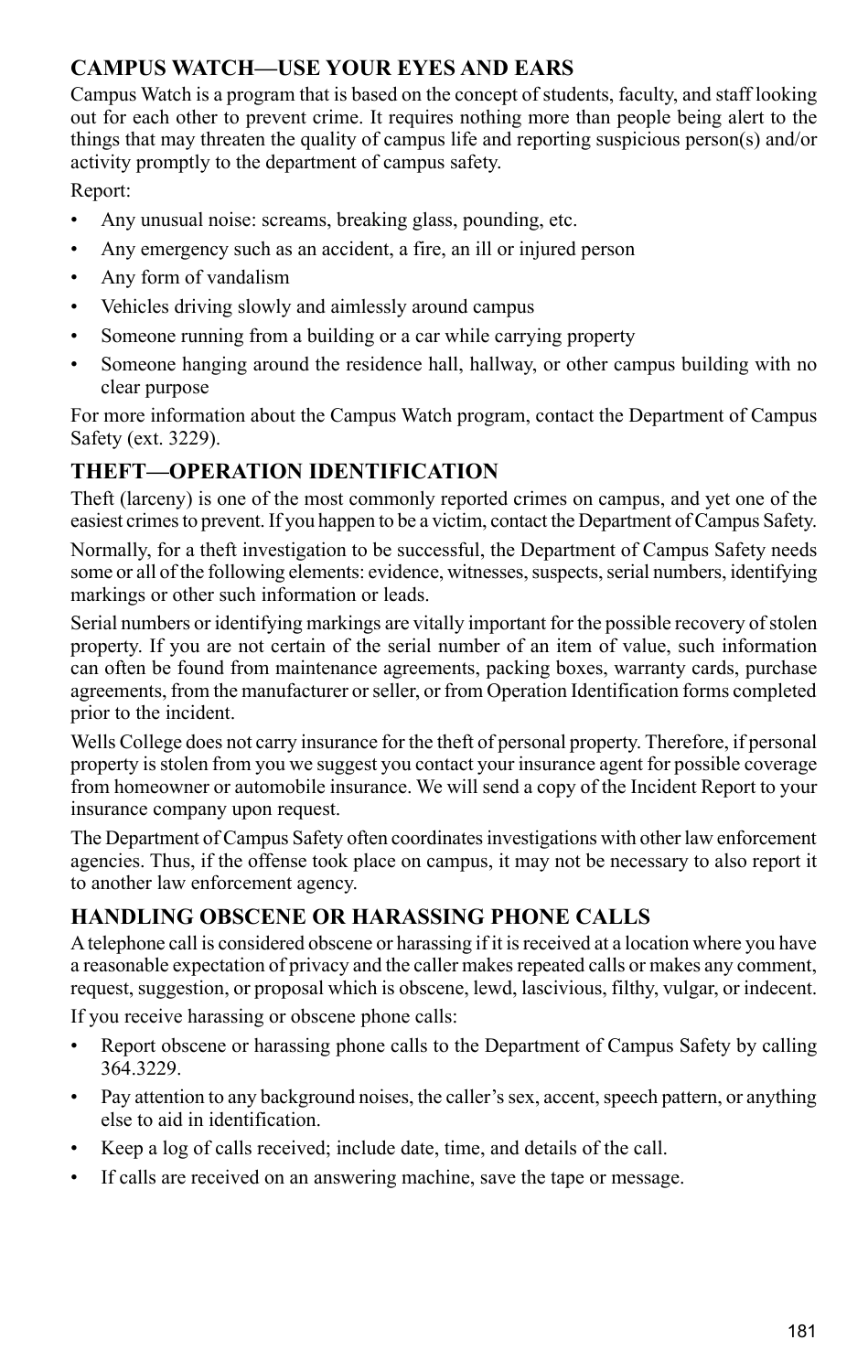### **Emergencies**

| *You do not need to deposit money to call the operator. |  |
|---------------------------------------------------------|--|
|                                                         |  |
|                                                         |  |
|                                                         |  |
|                                                         |  |
|                                                         |  |
|                                                         |  |
|                                                         |  |
|                                                         |  |

### **TRANSPORTATION SERVICES**

The Transportation Department offers a wide variety of services for the Wells Community. The Wells College fleet is available for student groups, class field trips, and airport shuttle service during the academic year. In addition, for a small fee, shuttle service to and from the Ithaca area is available weekly. For up to date schedules, services and policy information regarding Wells College's transportation services, please go to the Globe at: global.wells.edu/ ics/Students/Transportation and email questions to transportation@wells.edu

## **SECTION NINE: CAMPUS CLUBS AND ORGANIZATIONS**

### **CAMPUS CLUBS AND ORGANIZATIONS**

Wells has a diverse array of student organizations, and most students participate in co-curricular activities. Because of the relatively small size of the student body, every student who is motivated can take a leadership role in a campus organization. A complete listing of current clubs and organizations can be found on our Web site at http://www.wells.edu/slife/storgs.htm and on the Globe at: https://global.wells.edu/ics/Students/Campus\_Involvement.jnz

# **SECTION TEN: CAMPUS RESOURCES**

### **ADMISSIONS**

The Admissions Office recruits new students to Wells and is the place where everyone's Wells experience begins. Current Wells students play an important role in recruiting new students to the College and are always welcome to contribute to the College's admissions efforts. You may join the office's Student Ambassador program and participate in a variety of admissions activities, or you may volunteer as the office requests support with activities. Some of the things current students do to support admissions include:

### **High School Visits**

Visit your former high school as a student ambassador for the College. Through the Admissions Office, you can make an appointment to visit your former school during the fall holiday or Thanksgiving holiday.

### **Hostessing**

You can be the host or hostess of a visiting student and introduce the prospective student to your friends, take her or him to dinner and activities, as well as classes.

### **Referrals**

If you know of a bright and talented student who would be a good candidate for admission to Wells, go to the Admissions Office and give them the name, address, phone number, and high school of the student. They will send the student a College viewbook and application. In addition, they will waive the \$40 application fee.

For more information about the Student Ambassador program, contact the Admissions Office at ext. 3264 or stop by their office in Macmillan.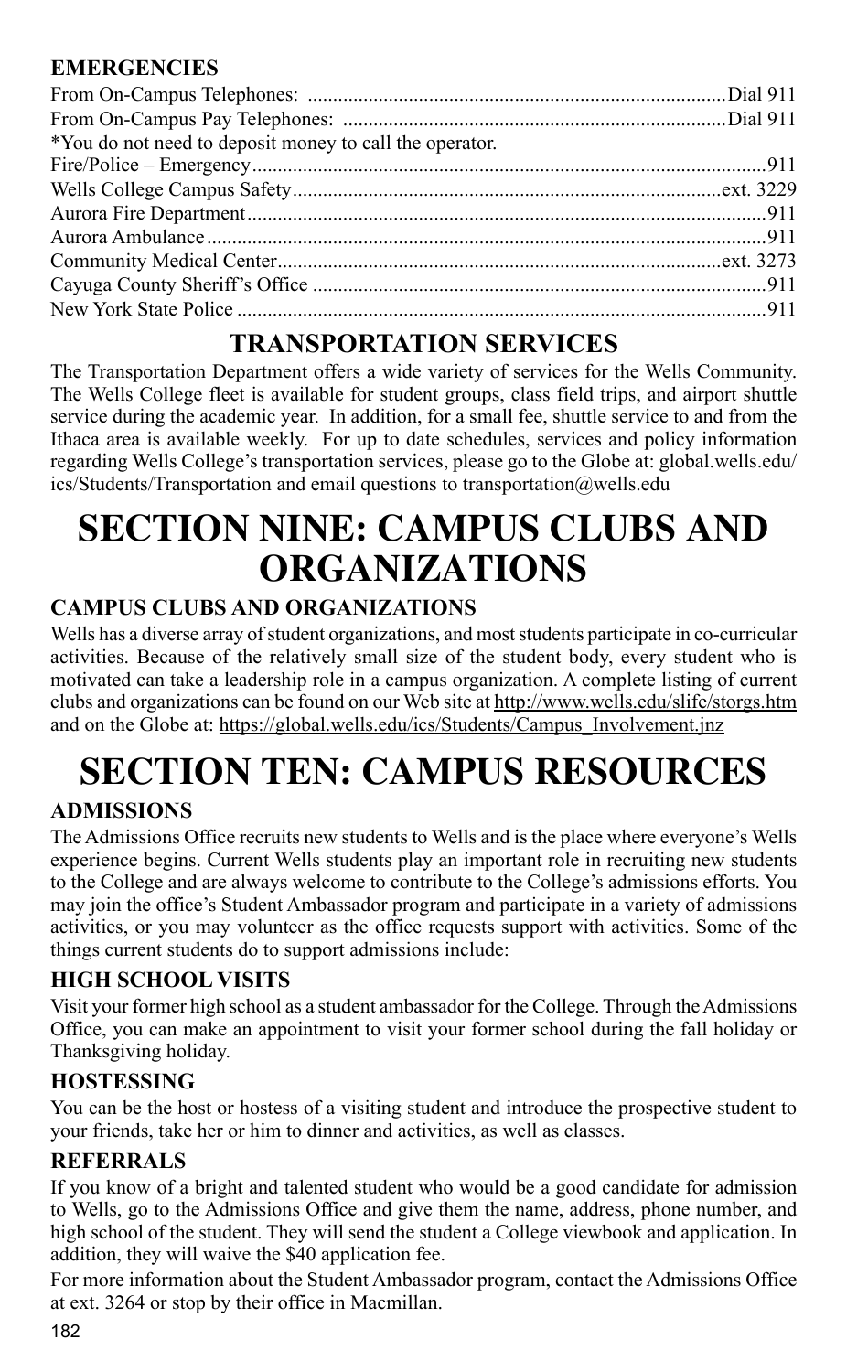### **ATHLETICS**

Almost thirty percent of the student body participates on a varsity team in one or more of the 14 intercollegiate teams:

Women: basketball, cross country, field hockey, lacrosse, soccer, softball, swimming, and tennis Men: basketball, cross country, lacrosse, soccer, and swimming

Mixed: golf

The College is a National Collegiate Athletic Association (NCAA) Division III member and a member of the North Eastern Athletic Conference (NEAC). If you are interested in joining one of the intercollegiate athletic teams, please speak with the appropriate head coach.

### **BOOKSHOP**

The bookshop has textbooks (new and used), along with classroom supplies, Wells clothing and gift items, candy, and sundries. The Bookshop accepts Cash, Checks, Mastercard, Visa, Discover and American Express.

### **Office of Student Activities and Leadership**

Wells students govern their own collegiate life, and they also, in part, organize their own social activities, with administrative support from the office of student activities and leadership. Thus the social life on campus is as varied as the composition of the student body. The crowded calendar includes events ranging from dances, musicians, and comedians, to a cinema series, semiformal events, and Spring Weekend, just to name a few. Additional social interaction takes place among Wells College students with nearby colleges and universities and at other local areas of interest. The choices are many and diverse—the decision of when and how frequently to participate is entirely an individual one.

### **EVENT PLANNING AND SCHEDULING**

The Office of Student Activities and Leadership is responsible for the reservation of the following venues on campus:

| Art Exhibit Room       | Henry Wells Room                    |
|------------------------|-------------------------------------|
| Barler Recital Hall    | Phipps Auditorium                   |
| Boat House             | Prophet's Chamber                   |
| Chapel                 | Sommer Center                       |
| <b>Faculty Parlors</b> | Sommer Center Suite/Conference Room |
| German Culture Room    |                                     |

Academic spaces are reserved through the registrars office at ext. 3215

Please allow at least two weeks' notice to reserve any of these spaces. Spaces are reserved by filling out an Event Request Form. This form is located on the Globe on the Campus Involvement and Faculty/Staff pages.

If you want to plan and schedule or register parties, the Office of Student Activities and Leadership will assist you as well as communicate any special needs (IT, tables, chairs, setup requirements) for the event to buildings and grounds, housekeeping, safety and security, etc.

To promote your scheduled events, a Calendar of Events has listings of all weekly activities and is published by the office of student activities and leadership. This Calendar of Events is posted online at global.wells.edu.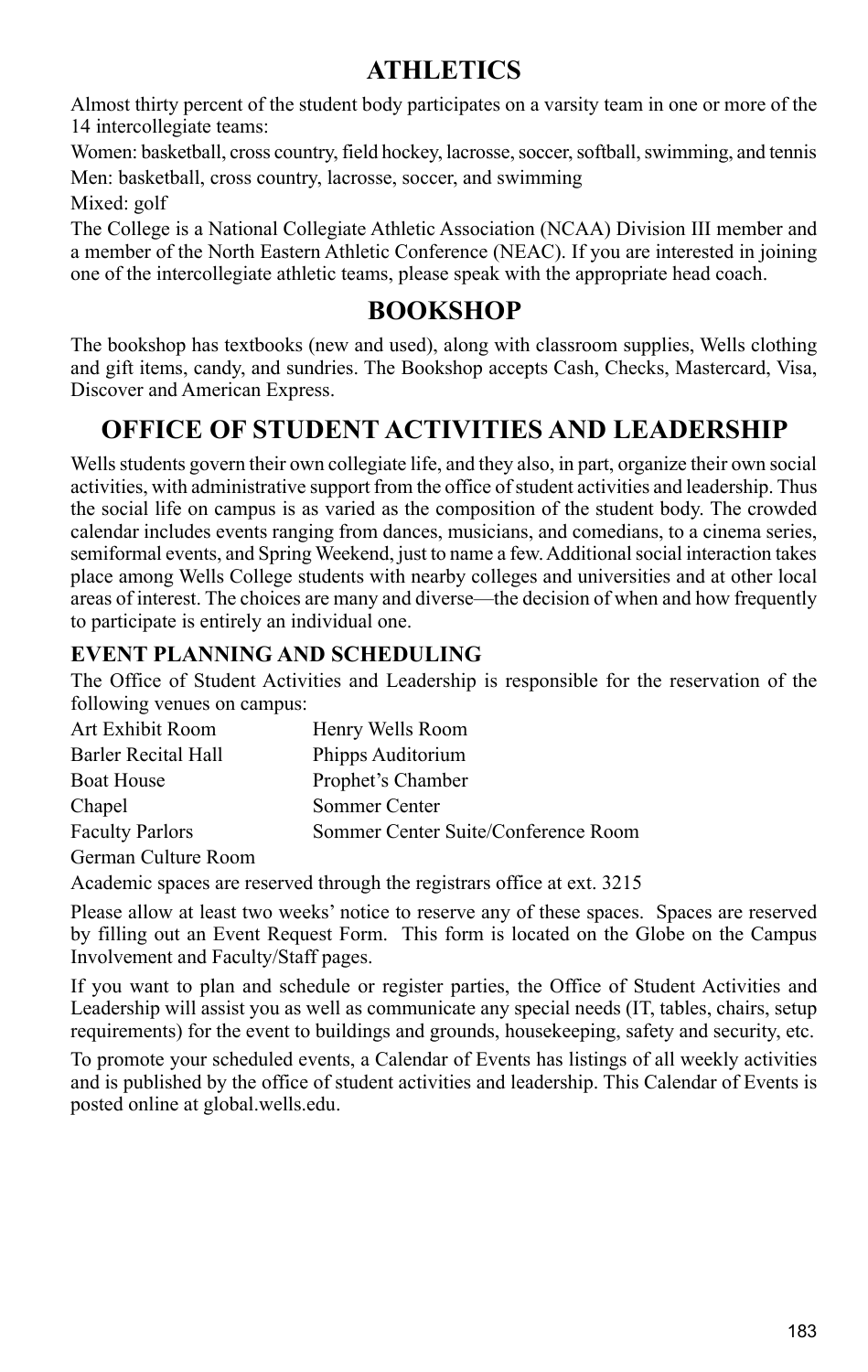### **CAREER DEVELOPMENT SERVICES**

The Office of Experiential Learning and , located in Long Library, offers a wide range of services to help you make informed decisions about your academic and career paths. The office is also the starting point for the Wells College Internship Program. Students come to career services for career counseling (assessing skills and interests as they relate to choice of major, internships, and postgraduate planning), to learn and hone job search strategies (writing résumés and cover letters, preparing for interviews), and to research job availability—summer, part-time, and full-time. The office sponsors speakers from off campus, conducts career skills workshops, and acts as the clearinghouse for credentials files. The Career Resource Library is the repository of internship information, graduate school information, graduate fellowships, travel and work abroad, numerous career-related periodicals, and a lending library.

### **CASHIER**

In order to most efficiently serve the campus community, the cashier's window is open Monday through Friday from  $11:00$  a.m.  $-12:00$  p.m. and  $1:30-3:30$  p.m. On student payroll Fridays the window will be open from 11:00 a.m. until 3:30 p.m.. During our posted hours, students, faculty, and staff may take advantage of the following services:

- Cash work-study paychecks
- Cash personal checks up to \$100
- Cash checks from parents and grandparents up to \$200
- Make tuition payments and inquiries
- Receive cash advances and reimbursements from student organizations and clubs
- Request refund checks for credit balances

We also keep a supply of quarters on hand for those who need change to do their laundry.

We ask that everyone adhere to our specified hours for the above activities. If you have questions or concerns about your account and wish to have a private discussion, please call and schedule an appointment so that we may talk without interruption.

### **CHAPLAIN**

The College Chaplain supervises religious activities on campus and provides opportunities for social action and community service, in cooperation with the Student Life Division. Wells has no religious affiliation, and participation in religious activities is entirely voluntary. The Office of the Chaplain is located in the Chapel in Main Building; pastoral counseling and information on local religious organizations are available. There are a number of student-led religious groups on campus. The village is home to St. Patrick's Catholic Church and a combined Episcopal/Presbyterian parish, the United Ministry of Aurora. Students are welcome there and at churches and synagogues in Auburn and Ithaca. For more information, contact the Chaplain at 364.3426 (office) or 364.8543 (off-campus).

## **COMPUTER SERVICES Student Information**

### **Internet Access IN THE Residence Halls**

Beginning fall 2010 there will be high-speed wireless Internet access in all student rooms and public areas in the residence halls. Student rooms will also have wired access. Both wireless and wired service in the residence halls will be provided by the Apogee Corporation, which provides 24/7 support through a toll-free number. Apogee also provides on-site support when necessary.

Because WiFi access is already provided it is essential that students **not** use their own wireless routers. If it is necessary to connect several devices such as game systems to one port a student should purchase a small switch or hub, not a router.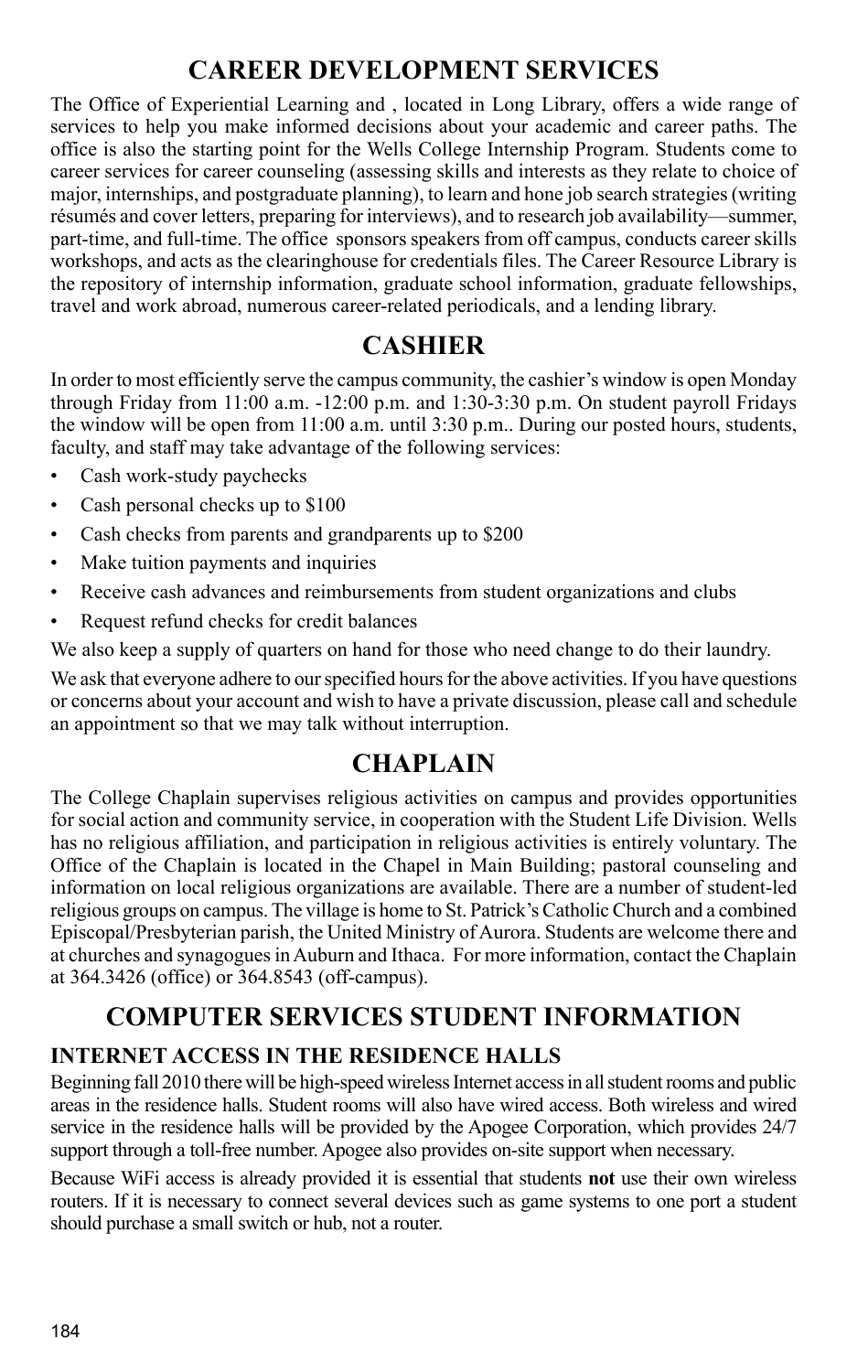### **OTHER Access to the Internet**

Wireless Internet access is also available throughout the Library and in lounges in other academic buildings. All of the computers in the public computer labs and the Library online room have Internet access.

### **Bringing Your Own Computer and Printer**

Having your own computer and printer is always most convenient. But a large number of high-level computers are available in the public computer labs, so anyone without a computer in their room will almost always have access to a good computer and laser printer.

### **Operating Systems on Student Lab Computers**

Wells uses both PCs and Macintoshes in its general computer labs. Currently Wells uses Windows XP for PCs, and Mac OS X for Macintoshes.

### **Software Available in the Student Labs**

Wells currently uses Microsoft Office 2007 Professional (Word, Excel, Access, PowerPoint) for PCs and Office 2008 Professional (Word, Excel, PowerPoint) for Macintoshes. These packages are available on all student lab computers.

### **Student Labs**

Wells maintains 100 high-level computers in 10 computer labs for general student use in the academic buildings, the Library, and in two residence halls (Main and Weld). All labs are connected to high-speed laser printers. When the academic labs are not being used by classes they are available for use by individual students. There is also a specialized computer classroom/ lab devoted to class work in specific disciplines such as digital imaging/digital video with an additional 10 computers.

### **Technical Support**

The IT Office cannot repair privately owned computers. It will recommend companies where you can take your computer for repair.

### **Questions**

For questions relating to The Globe contact helpdesk@wells.edu. For questions relating to email problems contact network@wells.edu or call ext. 3305 (Ken Larson) or ext. 3485 (Bill McCracken). For questions relating to network problems (either wireless or wired) in the residence halls or to wireless problems in the Library contact Apogee at the posted toll-free number.

### **Employee Information**

Generally all offices are equipped with standardized computers, monitors, printers and software. The College supports all College-owned hardware and software. The College does not allow employees to bring personal computing equipment to attach to College hardware. The College does not allow employees to install software on the College-owned equipment nor to copy College-licensed software. All hardware or software purchases must be pre-approved and ordered by the Campus Technology Office and must be compatible with equipment currently used by the institution. Purchases are generally requested through the annual budget process. Individuals with special needs must contact their supervisor to make arrangements with the Campus Technology Office. Be advised that Wells cannot support personally owned hardware and software.

Employees may not dispose of or remove any College-owned equipment without approval from the Campus Technology Office and their supervisor.

The Campus Technology Office has a limited number of various pieces of equipment available for sign out for special College-related events or activities. Consumables for College computing equipment (ink, toner, etc.) are available from the Campus Technology Office in Macmillan 119. It is the user's responsibility to notify the Campus Technology Office in advance for special projects and needs.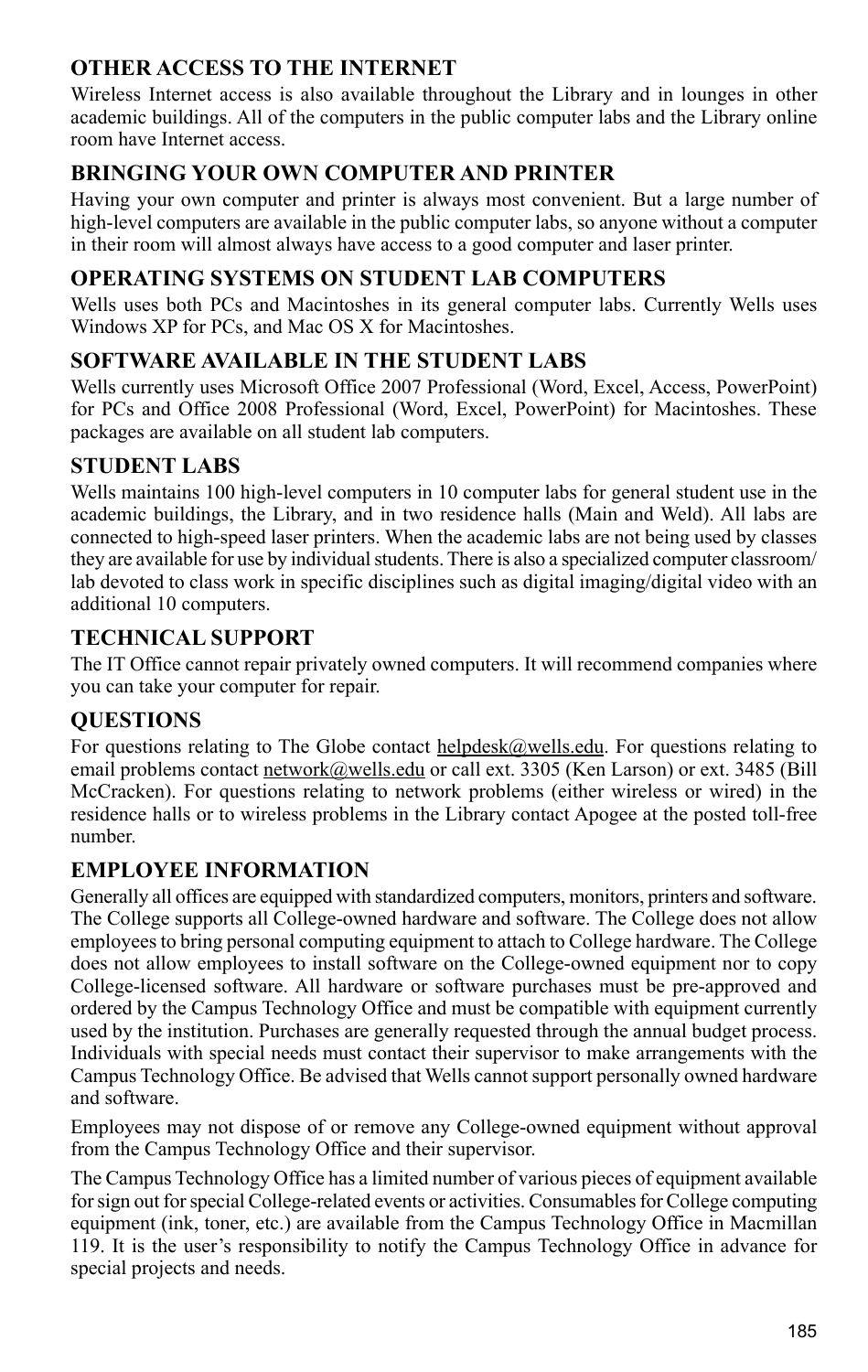Email accounts are supplied to all employees. Questions concerning email, email lists, network storage, network connectivity, etc. may be addressed to Ken Larson or William McCracken at network@wells.edu or 3305 (Ken Larson) or 3485 (William McCracken).

Computing services are available to all employees during normal College business hours unless prior arrangements are made.

### **PROVOST AND DEAN OF THE COLLEGE**

The office of the provost and dean of the college is responsible for services, programs, policies, and administration in the realm of academics and student life. The provost and dean of the college oversees both academic and student affairs, including the library, athletics, off-campus study programs, experiential learning, internships, career services, student activities and leadership, residential life, and services that provide academic support for students. Working in collaboration with the faculty, the dean of the college's office helps shape the curriculum and define academic policy.

### **DEAN OF STUDENTS**

Investment in the Wells College community requires courteous regard for self and others through words, actions, behaviors and choices. In accordance with the Wells College Mission, Community Standards Statement and Honor Code, the Student Life Division aspires to cultivate a socially responsible community comprised of knowledgeable students of integrity. Student life staff partner with students to design policies, programs, practices and opportunities to assist students in developing life skills, perspective, civility, competence, compassion, responsibility and vision for citizenship in an intercultural society. In addition, staff members in the Student Life Division at Wells College strive to embody a collaborative, cooperative and sustainable team approach that expects personal and interoffice accountability.

The Division of Student Life works to provide students with a balance of challenge, support, programs, and quality service. They are a group of professionals with expertise in many areas who are united by Wells' mission that views higher education as an integrated process where experiences in and outside the classroom contribute to the development of the whole student. They are vitally concerned with student development on all levels—intellectual, social, physical, and spiritual—with special attention given to the needs and personal goals of each individual.

Under the leadership of the dean of students, the division provides services and support in many areas that touch our daily lives including intercultural programs, community service, residential life, campus involvement (including most campus events), athletics, safety, security, transportation, and counseling. Members of the student life staff work closely with student government, clubs and organizations, resident advisers, and many offices on campus to support a true learning community at Wells. They are interested and readily available to talk, give advice, or just to listen.

### **DINING SERVICES**

#### **Dining Services**

Wells Dining is operated by Aurora Inn, Inc., a local management company that also operates the Aurora Inn, E.B. Morgan House, Village Market and Fargo Bar & Grill. Aurora Inn, Inc. has brought some of the best chefs in Central New York to Wells Dining in an effort to create a unique dining experience on par with the finest restaurants in our area. Wells Dining adheres to the highest standards of service and food quality, is committed to ecological sustainability, puts great emphasis on "from scratch" cooking, and is a willing participant in the global initiative to create less waste and consume fewer resources.

Wells Dining is committed to providing timely responses to any and all feedback from students, faculty, and staff, and offer several avenues for feedback, including a monthly Chef's Forum and a face-to-face group discussion. Please feel free to contact the Wells Dining Executive Chef or the Collegiate Dining Committee directly with any comments or concerns about Wells Dining.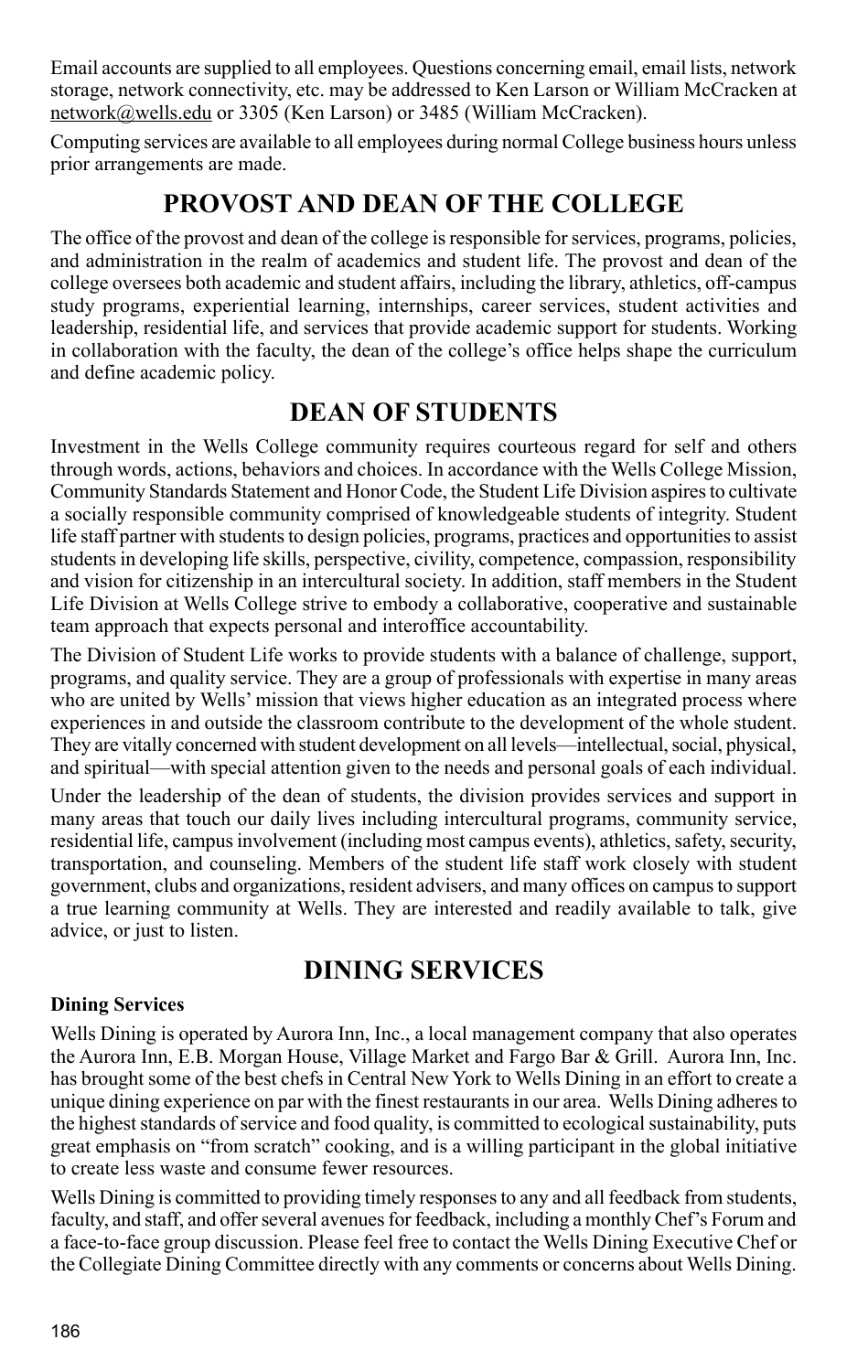#### **Resident Meal Plan**

All campus residents are required to participate in the On-Campus Meal Plan, in which they are automatically enrolled. The plan includes 19 meals per week. Students may use these during any meal period (breakfast, continental breakfast, lunch, light lunch, and dinner). The plan also includes \$100 dollars per semester in Dining Dollars. Dining Dollars are accepted at the Sommer Center Sports Café and the recently opened Express Cafe. In addition, Dining Dollars may be used in the Main Dining Hall to pay for guests. Students may add additional Dining Dollars to their plan at any time.

#### **Voluntary Meal Plans**

Off-campus students may purchase Wells Dining Dollars at a 10% discount. Dining Dollars may be used at any of the dining venues on campus, as well as at the Village Market, Fargo Bar & Grill, and the Aurora Inn.

If you are interested in purchasing Wells Dining Dollars, please visit the Wells Dining Services Office located at the south end of the Main Dining Hall.

#### **Rules and Policies**

- Students must present their Wells ID card to the door attendant upon entrance. If a student's ID card is stolen she or he may obtain a new ID card from Campus Safety and Security Office. Student ID cards are non-transferable.
- Guests, Wells College staff and faculty, as well as members of our community are welcome in the Main Dining Hall. Those not enrolled in the meal plan may enter the Main Dining Hall by paying the posted door price using Dining Dollars, cash or credit card.
- No food or beverages may be removed from the Main Dining Hall with these exceptions: one ice cream cone, one piece of fruit, or one dessert item. Abuses of this policy may result in the revocation of dining privileges.
- No plates, glassware, or silverware will be permitted to leave the Main Dining Hall.
- Bagged, to-go meals can be provided. These meals must be arranged through Wells Dining office *at least 48-hours prior* to meal pick-up. Medical requests will be honored immediately.
- No animals will be permitted in the Main Dining Hall. (Menu items being the only exceptions).
- Shoes and shirts must be worn at all times in the Main Dining Hall.
- Special requests for holiday and religious observances will be gladly honored. Requests must be made in writing and submitted to the Wells Dining Executive Chef *at least one week prior* to the date(s) in question.

#### **Additional Services**

Catered Events – Wells Dining is the exclusive catering service for the Wells College Campus. No off-campus catering is permitted without prior approval by the Wells Dining Executive Chef. Wells Dining offers a full range of event services; all events must be arranged *at least 10 week days* prior to the event date. To arrange an event, please contact Wells Dining Events Coordinator.

Alcohol Policy – Wells Dining (Aurora Inn, Inc.) is the exclusive vendor and service provider for all alcohol served on campus and strictly abides by all applicable New York State Regulations.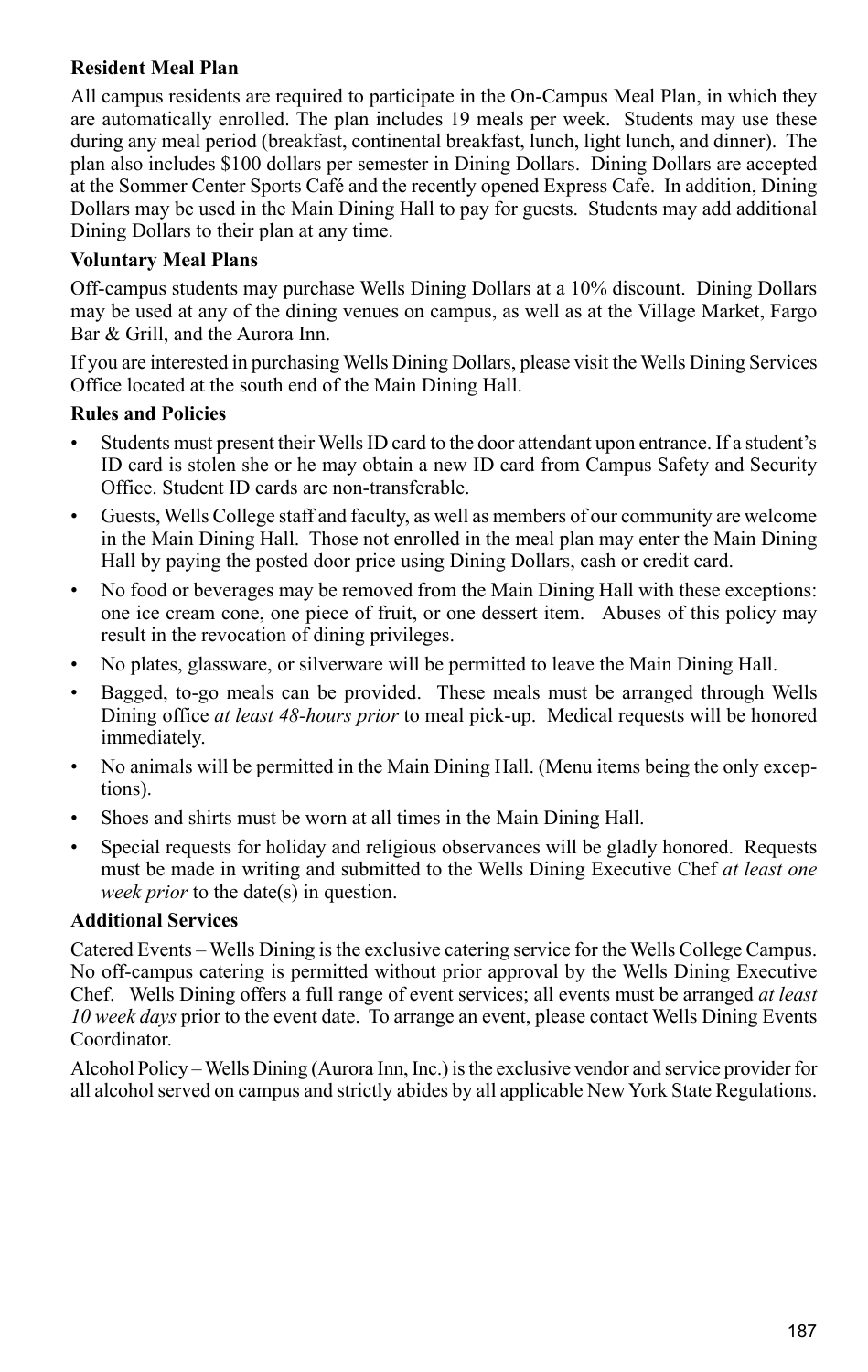### **Inclusive and Intercultural Excellence**

Inclusive and Intercultural Excellence (IIE)is a core value at Wells College and is fundamental in creating and sustaining local, regional, and global communities that reflect the principles of social responsibility, social justice and of a pluralistic democracy. Efforts at integrating diversity across the campus are based on our mission statement, institutional strategic plan, strategic plan on inclusive and intercultural excellence, community standards statement, institutional and academic program goals. Wells strives to cultivate lifelong learning of the knowledge, skills, and mindset necessary to live meaningfully and effectively in an interconnected and diverse world.

There are currently four campus committees on inclusive and intercultural excellence (IIE) at Wells College: The President's Committee, Faculty Committee, Staff Committee, and Student Committee. Each committee is charged with developing an annual action plan within its area that supports the Wells' Strategic Plan on Inclusive and Intercultural Excellence.

The purpose of the President's Committee is to develop, implement, assess, and communicate Wells' Strategic Plan on Inclusive and Intercultural Excellence. The Student Committee on Inclusive and Intercultural Excellence is a committee of Collegiate Cabinet; members are appointed by Collegiate Cabinet, while non appointed members can voluntarily join the Committee. The Staff Committee on Inclusive and Intercultural Excellence is a sub-committee of Staff Forum; membership is voluntary. The Faculty Committee on Inclusive Excellence is currently under discussion/consideration as becoming a standing faculty committee; faculty membership is by election.

### **FINANCIAL AID**

Financial aid attempts to meet the difference between the cost of attendance at Wells and what students and/or families can realistically contribute toward these costs. A family's ability to pay is determined through a federally approved needs analysis formula. The data used to determine the family contribution is obtained from the government.

Once the family contribution has been obtained, the financial aid office can determine the types and amounts of aid that you are eligible to receive. Financial aid comes in three basic types: grants, employment, and loans. Grant assistance does not require repayment. Campus employment provides the opportunity for students to contribute to the cost of education through work. Student loans are also a means to help finance educational costs.

It is the responsibility of the financial aid office to notify all students who have applied for financial assistance of the types and amounts of aid they are eligible to receive. It is the student's responsibility to submit all necessary documentation in order for the financial aid office to disburse these funds.

Individuals must apply for renewal of financial aid annually. Applications must be completed by April 1st of each year. Persons who did not receive or did not apply for financial aid as an entering student are not prevented from applying in the future. Instructions for re-applying for financial aid are outlined in the student enrollment handbook.

The financial aid office has developed three web portals on global.wells.edu to assist students with the financial aid process: the Financial Aid Homepage, Student Loan Center, and the Student Employment Center. These web pages contain policies and procedures, downloadable forms, and links to important websites that you may need now or in the future.

The most important thing to remember: to find out if you are eligible for financial aid—you must apply. The staff of the financial aid office is more than willing to assist you in this process and to address any questions concerning financial aid.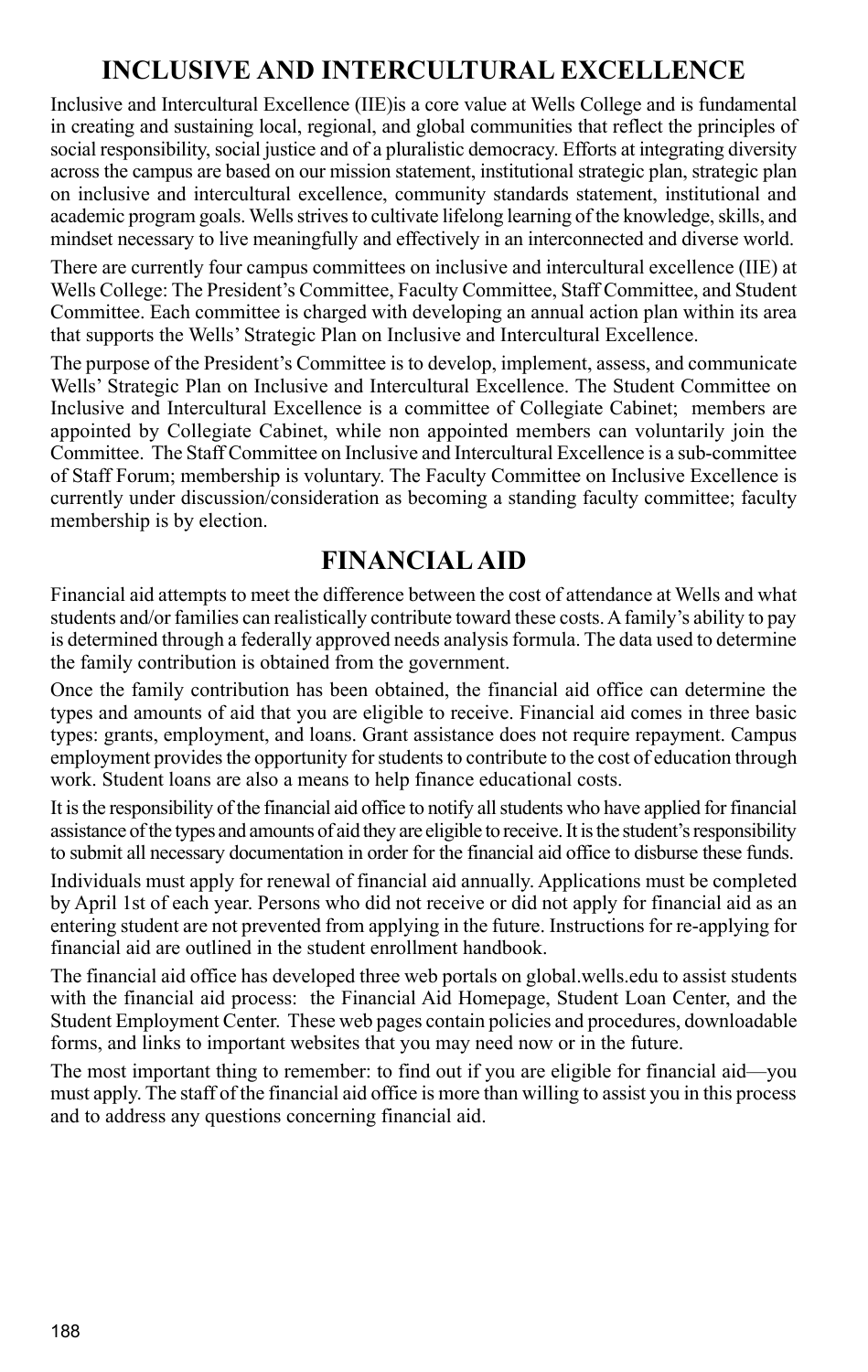## **HEALTH SERVICES (MEDICAL CENTER, COUNSELING)**

Health care for students is available at the Community Medical Center, located at the northwest corner of the Wells campus. It is staffed by two physicians and a certified family nurse practitioner, with day and evening appointments available. The Medical Center also has a provider on call 24 hours a day for emergencies. In addition, the Aurora Volunteer Fire Department has qualified emergency medical technicians who are on 24-hour call and who will transport a student by ambulance when necessary to Cayuga Medical Center (Ithaca), or Auburn Memorial Hospital, where excellent medical and surgical care is available. Routine health care at the Community Medical Center is covered by your student health insurance. However, this may not cover outside laboratory tests, x-rays, consultations, or surgery. Please consult the Student Health Insurance section in the *Enrollment Handbook* for specifics.

Professional counseling services are available at the Community Medical Center. Students may see a counselor up to six times per year at no cost. When a student requires extended psychiatric care (beyond six visits), the student and her or his parent and/or guardian are responsible for making appropriate arrangements.

It is the policy of the Community Medical Center to review submitted Health Reports for compliance with NYSDOH, Public Health Law 125, as it pertains to post-secondary institutions (outlined within Immunization Handbook for Post-Secondary Institutions). All students, regardless of enrollment status (full- or part-time) will receive a Health Report included in this handbook. The report includes a Medical Information and Emergency Contact Form, Student Authorization and Medical Consent Form, Medical History and Physical Examination Form, an Immunization Form and a Meningococcal Meningitis Vaccination Form.

The Health Report is to be completed by the parent and/or guardian for students under 18 years of age, or adult student and their attending physician. The completed report is returned to the Office of Student Life; it is then forwarded to the Community Medical Center. Upon receipt of the Health Report, a Community Medical Center nurse reviews the reports and immunization record. The Health Report is filed with the student's medical chart at the community medical center.

#### **Procedure for Identified Immunization Deficiency**

If a student enters Wells College without all the required forms in the Health Report the record is flagged (logged) with the deficiency and a letter is mailed to the student. A time frame (date) is indicated in the letter in which the student is to contact the Medical Center. This will give the student sufficient time to contact a parent (guardian) and/or home physician to obtain necessary information and documentation.

If the student has not contacted the Medical Center on or before the date indicated, formal notice will be given to the dean of students for further action by the College. The Office of Student Life will forward any documentation and contact information to or from the student to the Medical Center. Non-compliance by a student will result in dismissal from the College—including all sports or other campus activities and housing. NYS resident students must comply with proof of immunization or exemption within 30 days, or 45 days for out-of-state or foreign resident students.

Wells College is obligated to dismiss non-compliant students under state law. Proof of immunization or exemption will be required for readmission to Wells College.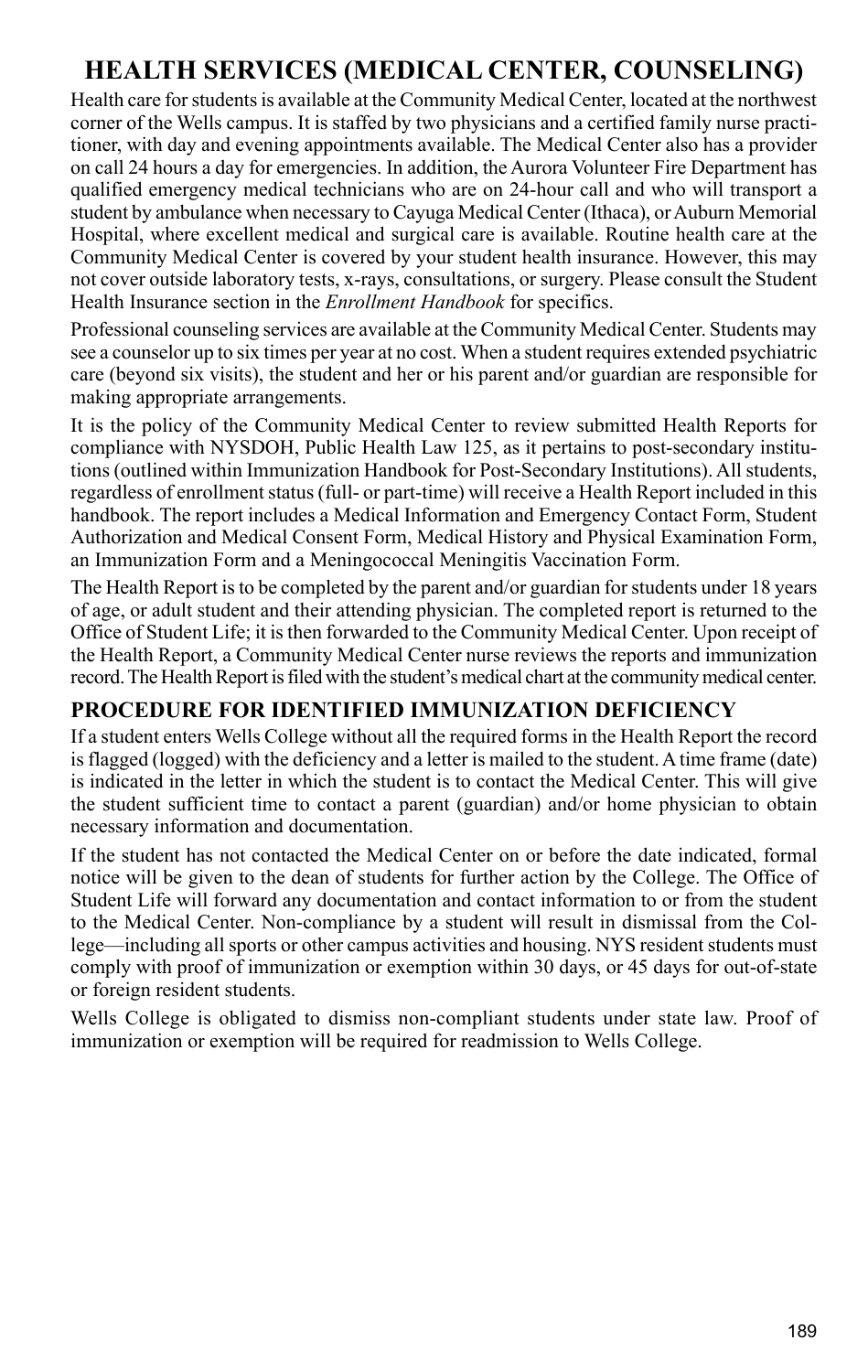### **INTERNATIONAL STUDENT SERVICES**

The registrar is also the College's "Principal Designated School Official" (PDSO). In this capacity, she serves as your liaison with Immigration and Customs Enforcement (ICE) on all matters pertaining to F-1 student visas and the status as an international student in the United States.

Individuals are welcome to contact the registrar anytime with questions regarding I-20 forms (Certificate of Eligibility for Nonimmigrant [F-1] Student Status) or the rules and regulations governing individual status as an international student.

You must contact the registrar under the following circumstances:

- Before traveling outside the United States, in order to obtain a travel authorization signature. (Note: All Wells international students currently have travel signatures valid for one year from the date their most recent I-20 was issued—see the registrar's office if you have questions.)
- Before accepting any type of paid employment. (Most types of employment, except on-campus employment, are forbidden while in F-1 status, but there are rare exceptions.)
- If you need a program extension (i.e., if you are unable to complete your degree by the program end date listed on your I-20).
- If you are nearing graduation, please see the registrar's office at least three months in advance of graduation to discuss your post-graduation plans.

### **Orientation and Transition**

Orientation for our international students is a collaborative effort between the off-campus studies and student activities and leadership offices. International students attend orientation sessions specifically related to their transitional needs and then participate in first-year student orientation. The director of residence life connects periodically with our international students throughout the academic year to assist with their transition to life at Wells. In addition, s/he serves as one of the advisors to Wells International Student Association (WISA).

### **INTERNSHIPS**

The Office of Experiential Learning and Career Servicesis the starting point for the Wells College Internship Program. Students complete internships as a way to satisfy the Experiential Learning Requirement and/or to meet the requirement of a major or minor. Internships may be completed as early as freshman year during January Intersession, a semester, or summer. Internships bear academic credit, so students also work with faculty members who represent academic areas as faculty internship sponsors. A database of internships is maintained by the office , and the staff will assist students by discussing their interests and goals, developing options, and making contracts with potential on-site sponsors.

### **INTRAMURALS AND RECREATION**

Members of the Wells community can participate in the College's active intramural program and in the wide range of activities it provides. The intramural program sponsors a number of popular activities during the year. Tennis, indoor soccer, badminton, basketball, and volleyball between students, faculty, and staff are popular. Information about various intramural programs is announced each term and is available on the College's Web site: http://www.wells.edu/ athletics/physintra.htm

In addition, recreational outings are provided throughout the year including bowling, camping, white water rafting, canoeing, kayaking, skiing/snowboarding, and hiking just to name a few. Other activities that become available throughout the year are announced through email and on the Globe.

Fitness programs are also available throughout the year including Yoga, Tai Chi and Pilates and other fitness classes are sponsored by the Wells College Fitness Center.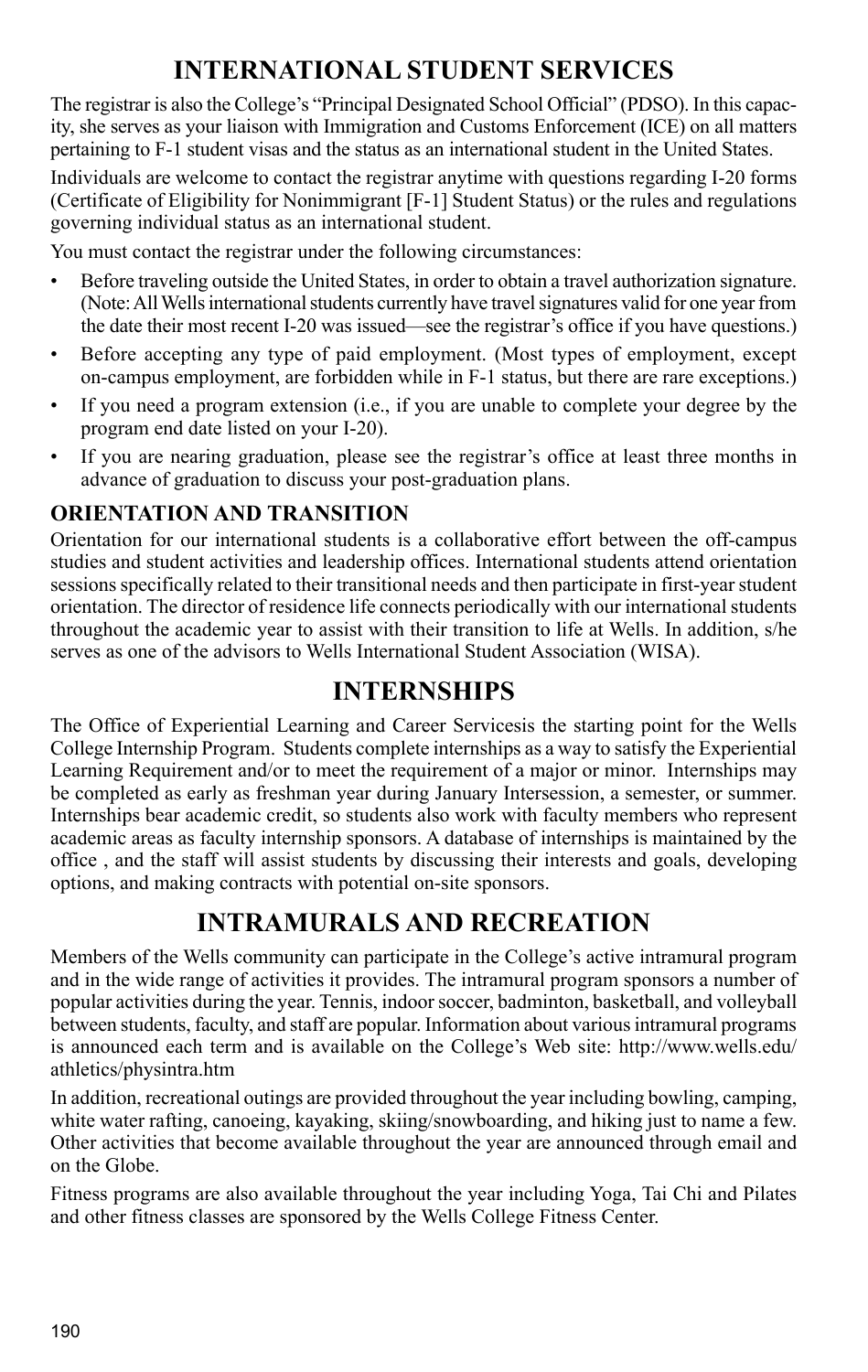### **REGISTRAR**

The College's registrar maintains the academic records for all current and former students and interprets and enforces academic policies legislated by the faculty. These policies can be found in the current *Wells College Catalog*, and it is your responsibility to become aware of and adhere to these policies. Office hours are 8:30 a.m.-4:30 p.m., Monday-Friday, with occasional closings for staff meetings and similar obligations.

### **Petitions**

Students may petition for a waiver of certain requirements and regulations. However, you should be aware that not all petitions are approved. Petitions are carefully reviewed by the Academic Standing and Advising Committee and other administrators. Petitions most likely to succeed are those that: (1) request a reasonable action, (2) arise from circumstances beyond your control or from your special academic needs and interests, (3) contain sufficient detail, and (4) are supported by appropriate documentation and faculty signatures.

Some types of petitions are rarely or never approved because they would violate the integrity of the academic program or create an untenable situation. These include, among others, petitions to reduce the number of credit hours required for graduation, petitions to take more than 21 semester hours in one semester, petitions to include in the grade point average courses taken in non-Wells-affiliated programs, and petitions to change retroactively the credit or grading status of a course.

### **Services**

The following services are provided by the registrar's office:

- Maintenance of the academic record, which includes the processing of: a) grades in all course work taken at Wells College, in Wells-affiliated programs, and through cross-registration with Cornell University, Cayuga Community College, and Ithaca College; b) transfer credit; c) credit by examination and advanced placement; d) academic standing (dean 's list, probation, etc.); e) graduation honors.
- Registration for classes, including classes at Cornell University, Cayuga Community College, and Ithaca College (cross-registration).
- Processing schedule adjustments, including drop/add, audit, pass/fail, withdrawal. Please note that some of these things are accomplished by students themselves via the Globe. The registrar's office maintains the appropriate pages and functions of the Globe.
- Processing declaration of major/minor(s).
- Initiating the process for students to: declare a double major, declare an individualized major, request an accelerated or 3/2 program, waive an academic requirement, request approval for summer school courses, request approval for independent study.
- Processing official transcripts: \$7.00. Transcripts require student's written authorization each time requested.
- Maintenance and dissemination of directory information in compliance with the Family Educational Rights and Privacy Act of 1974, as amended (see previous).
- Calculation of GPA.
- Verification of enrollment (via the National Student Clearinghouse (studentclerinhouse.org)
- Confirmation of student classification (freshman, sophomore, junior, senior).
- Preparing a degree audit for seniors.
- Certification of degree requirements, and determination of academic honors at graduation.

All forms required for the above services are available in Macmillan 202. Any questions regarding these services may be directed to the office at ext. 3215.

Official transcripts and diplomas will not be released to students who have outstanding financial obligations to the College or who have not returned library books.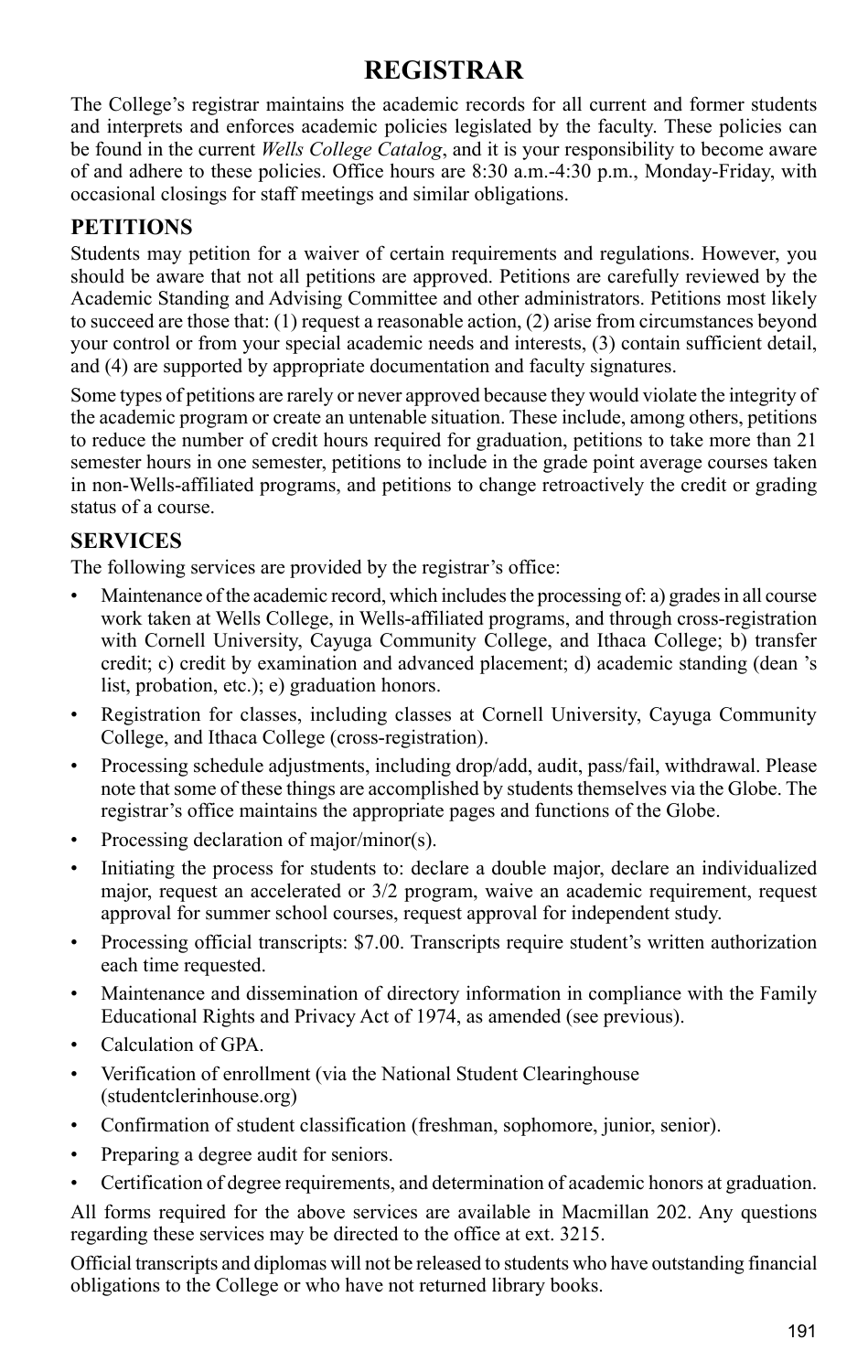### **TELECOMMUNICATIONS**

All Wells students are assigned a personal billing number (PBN), usable from any campus phone, whether you live on or off campus. There is no charge for the PBN. First-year students and transfer students who did not receive a PBN notification at orientation, or a returning student who has forgotten the number, can contact Joe Dyson (jdyson@wells.edu) at telecommunications for another notice. Every residence hall room is equipped with a phone jack and each room has one phone number assigned to it, capable of dialing campus numbers free of charge. Students need to bring a telephone with them. Voicemail is an additional service offered to all students. Visit http://global.wells.edu/ics/IT\_Support/Telephone/Policies\_and\_Billing.jnz for policies, rates, and other useful information.

Employees with questions regarding office phone equipment can speak to Joe Dyson x3217 or visit http://global.wells.edu/ics/IT\_Support/Telephone/Help\_and\_Information.jnz. *(You must be logged in to use this service)*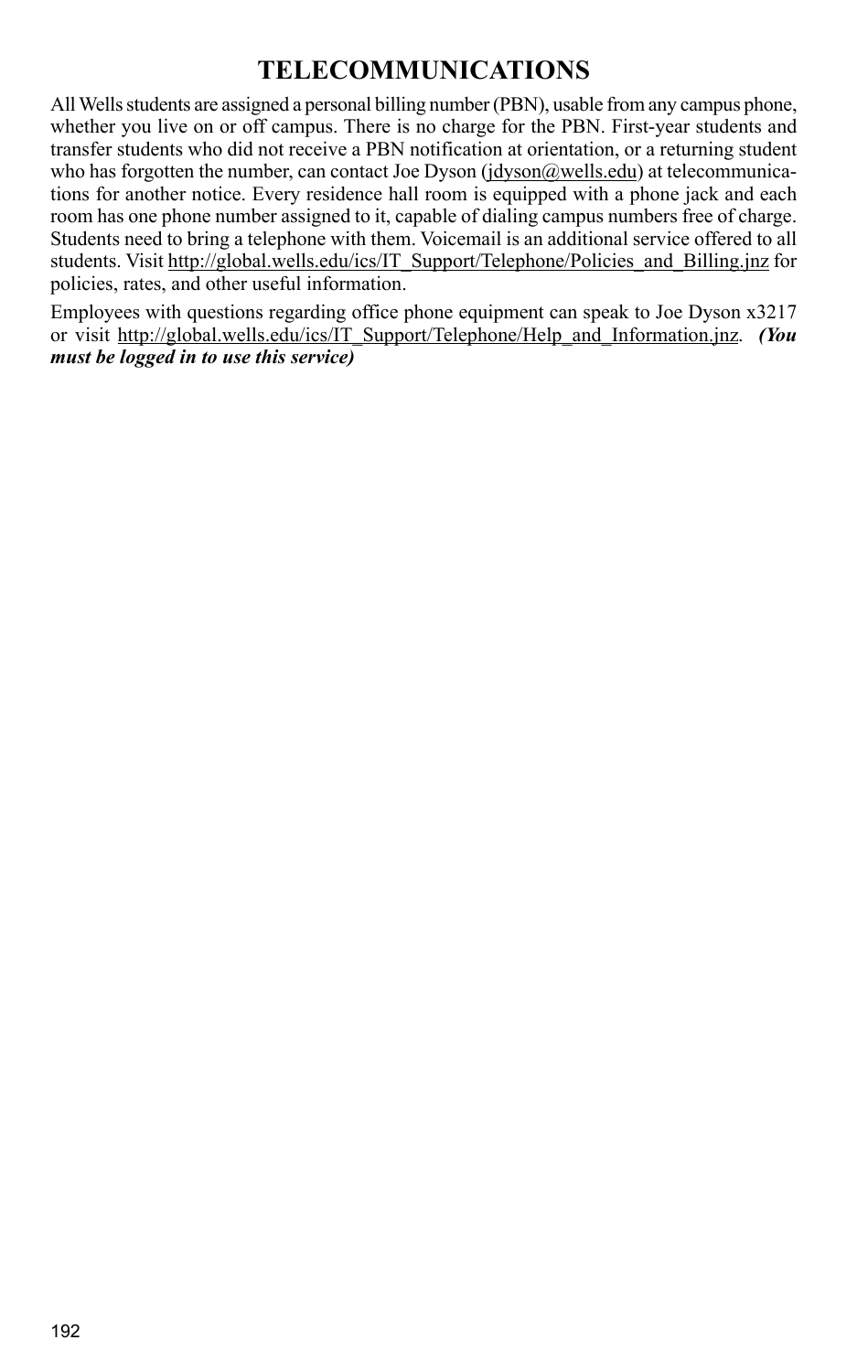## **SECTION ELEVEN: COMMUNITY RESOURCES**

#### **Local Community Guide & Area Community Web pages**

This guide is intended to provide a cursory glance of who we are and what we offer, but by no means serves as an exhaustive survey of area resources. Every effort is made to verify the accuracy of the information contained within the guide. Please notify the Campus Involvement Office if you discover inaccuracies or outdated information.

Wells College does not necessarily endorse any of the businesses or services contained within this guide. All numbers are within the (315) area code unless specified otherwise.

### **Cultural Resources**

#### **AGE & AGING**

Cayuga County Office for the Aging 160 Genesee Street Auburn, NY 13021 253.1226

Tompkins County Office of Aging 320 N. Tioga Street Ithaca, NY 14850 607.274.5482 www.co.tompkins.ny.us/cofa

#### **GENDER EXPRESSION AND IDENTITY**

American Association of University Women, Ithaca Branch Women's Community Building 100 West Buffalo Street Ithaca, NY 14850 607. 272.1247 psims@clarityconnect.com

COLAGE (Children of Lesbians and Gays Everywhere) Fall Creek Elementary 202 King Street Ithaca, NY 14850

Created Equal: Allied in Fighting Homophobia Ithaca College www.ithaca.edu/equal

Ithaca Lesbian Gay Bisexual Transgender Task Force, Inc. PO Box 283 Ithaca, NY 14851-0283 607.274.7394 www.ilgbttf.org

Ithaca Men's Network PO Box 6711 Ithaca, NY 14851 www.ithacamensfest.org

Sexuality and Gender Activists Wells College

The New York Association for Gender Rights Advocacy 24W 25th street, 9th floor NY, NY 10010 212.675.32.88 ex. 338 212.3657.3466 (fax) www.nyagra.com

Sex Collective Wells College

Southern Tier Gals Transgender Support Group PO Box 4114 Ithaca, NY 14852 607.275.0563 southerntiergals@aol.com

Students Advocating Gender Equality Ithaca College Ithaca, NY 14850 www.ithaca.edu/swe-students forwomen'sempowerment

Women's Opportunity Center 315 N. Tioga Street Ithaca, NY 14850 607.272.1520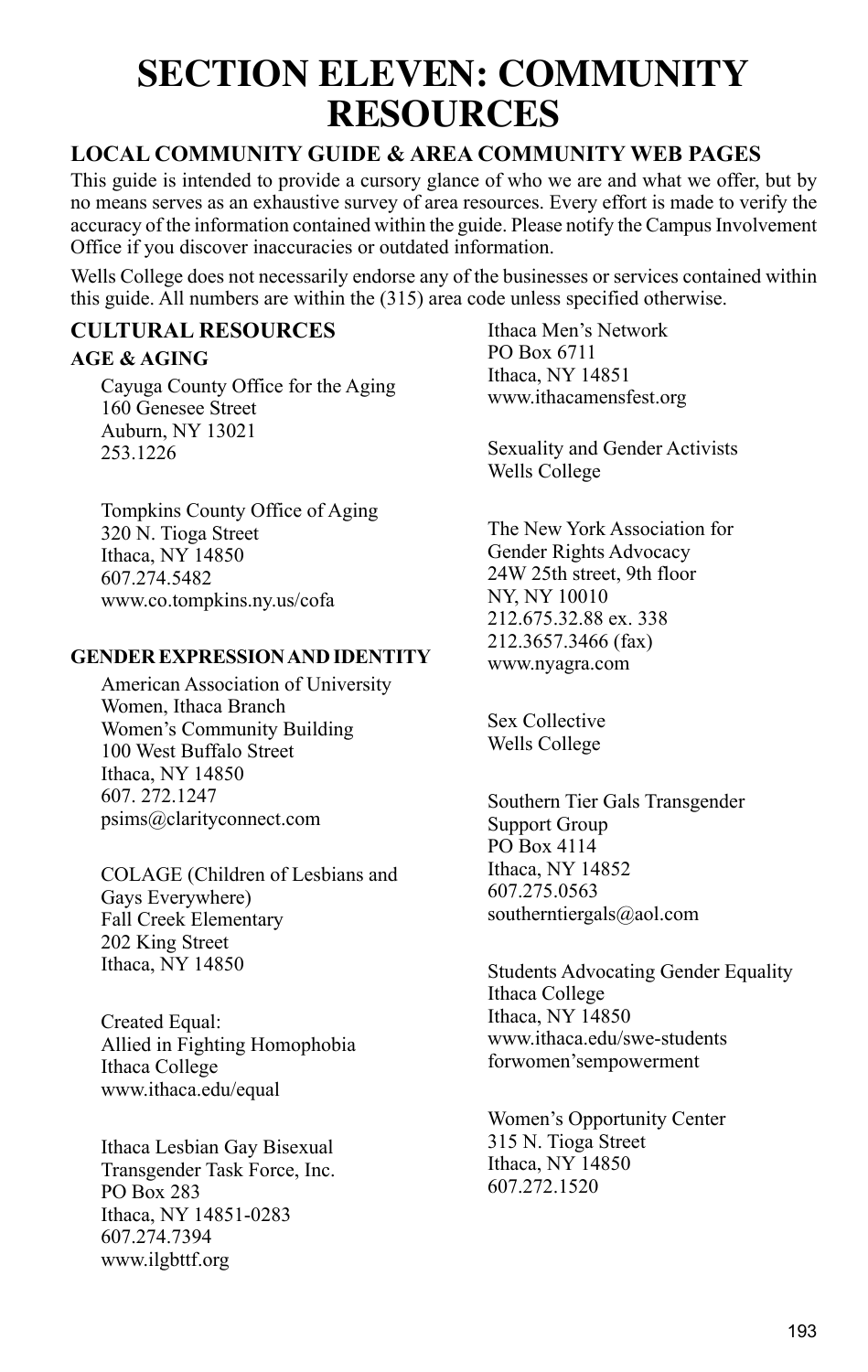Women's Resource Center (WRC) Wells College Basement, Main Building wrc@wells.edu

Women's Resource Center Cornell University 207 Willard Straight Hall, Mailbox #71 Ithaca, NY 14852 607.255.0015 womensresctr-mailbox@cornell.edu

#### **INTERNATIONAL**

Amnesty International Group #73 Ithaca, NY 14850 607.257.3156 pmv4@cornell.edu

Friends of Israel Center for Student Leadership and Involvement 319 Egbert Hall, Ithaca College Ithaca, NY 14850 607.274.3222 rflash1@ithaca.edu

International Students & Scholars Office Cornell University B-50 Caldwell Hall Ithaca, NY 14853 607.255.5243 607.255.2778 (fax) www.isso.cornell.edu

Japanese Culture Club Wells College

Namgyal Monastery Institute of Tibetan Buddhist Study and Practice 412 N. Aurora Street, PO Box 127 Ithaca, NY 14851 607.273.0739 607.256.5132 (fax) nyimtso@yahoo.com office@hamgyal.org www.namgyal.org/related/tai.cfm

Se Habla (Spanish Club) Wells College

Wells International Student Association (WISA) Wells College

#### **RACE / ETHNICITY**

African, Latino, Asian, Native American (ALANA) Program Board 204 Willard Straight Hall Cornell University Ithaca, NY 14853 www.sao.cornell.edu-cornelluniversity studentactivitiesoffice

African-Latino Society Ithaca College Ithaca, NY 14850 www.tihaca.edu/als Asian Culture Club Ithaca College Ithaca, NY 14850 icazncultureclub@yahoo.com

Association for Students of Color (ASC) 172 MVR, Cornell University Ithaca, NY 14853 607.255.2532

B'nai B'rith 1450 Daniel Rothschild Lodge 135 Salem Drive Ithaca, NY 14850

Business Men's Fellowship USA PO Box 4016 Ithaca, NY 14852 www.bmfusa.com

Jewish Women's Group G-34 Anabel Taylor Hall Cornell University Ithaca, NY 14853 607.255.4227 www.cornellhillel.org

Multicultural Resource Center Tompkins County Cornell Cooperative Extension Building 615 Willow Avenue Ithaca, NY 14850 Ajc39@cornell.edu www.multicultural-resource.org 607.272.2292 ex. 135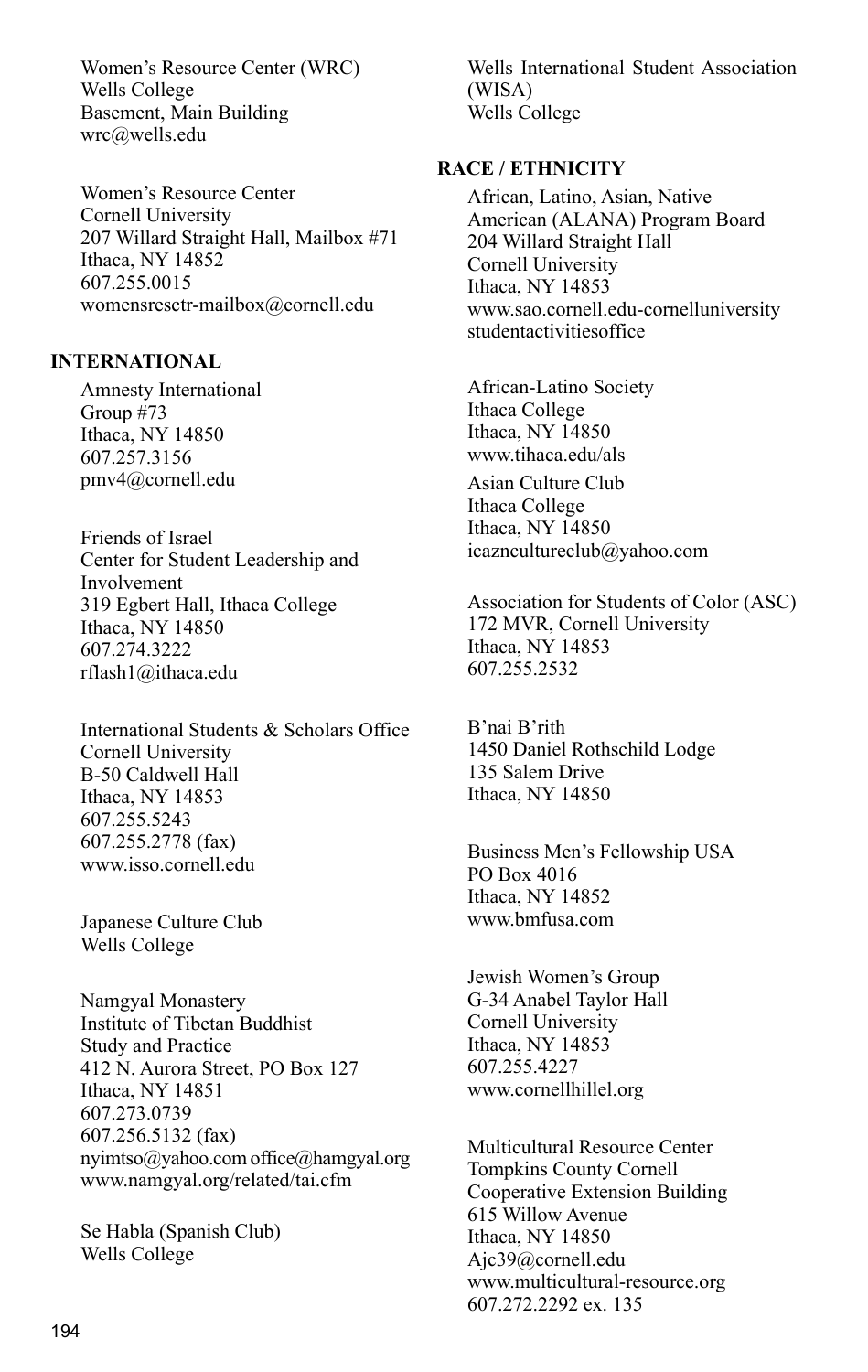Native American Students at Cornell 450 Caldwell Hall, Cornell University Ithaca, NY 14853 607.255.6587 or 607.255.6246 aipoffice@cornell.edu www.aip.cornell.edu

P.O.W.E.R. (Praising Our Work Ethnicity and Race) Wells College power@wells.edu aurora.wells.edu/~power/

Sandbox Socials Office of Workforce Diversity, Equity and Life Quality Cornell University, 160 Day Hall Ithaca, NY 14850 607.255.3976

S.H.A.R.E. (Strengthening Haudenosaunee-American Relations through Education) P.O. Box 173 Aurora, NY 13026 share@clarityconnect.com

The Village at Ithaca PO Box 6776 Ithaca, NY 14850 607.256.0780 contact@villagaeatithaca.org www.villageatithaca.org

#### **RELIGION/SPIRITUALITY**

Amani Gospel Singers Ithaca College Ithaca, NY 14850 amanigospelsingers@yahoo.com

Appointed Gospel Choir Wells College B'nai Israel Congregation 8 John Smith Avenue Auburn, NY 13021 253.6675

Reverend Robert French Wells College Chaplain ext. 3426 or 364.8543 rfrench@wells.edu

Faith Assembly of God 1286 Poplar Ridge Road Aurora, NY 13026 364.5152

First Church of Christ Scientist 101 University Avenue Ithaca, NY 14850 607.256.0875 www.christiansciencenys.com/ithaca.html

First Ithaca Chinese Christian 429 Mitchell Street Ithaca, NY 14850 607.272.8272 www.immovnvel.net/sites/ficcc ficcc\_mail@yahoo.com

Jehovah's Witnesses 5480 Willowbrook Road Auburn, NY 13021 253.2838

King Ferry Presbyterian Church Rt. 90 King Ferry, NY 13081 364.7235

Ledyard United Methodist Church Rt. 34B at Ledyard Road King Ferry, NY 1`3081 497.1714

MECA (Muslim Educational and Cultural Association) Cornell University 218 Anabel Taylor Hall Ithaca, NY 14853

Namgyal Monastery Institute of Buddhist Studies 412 North Aurora Street P.O. Box 127 Ithaca, NY 14851 607.273.0739 www.namgyal.org office@namgyal.org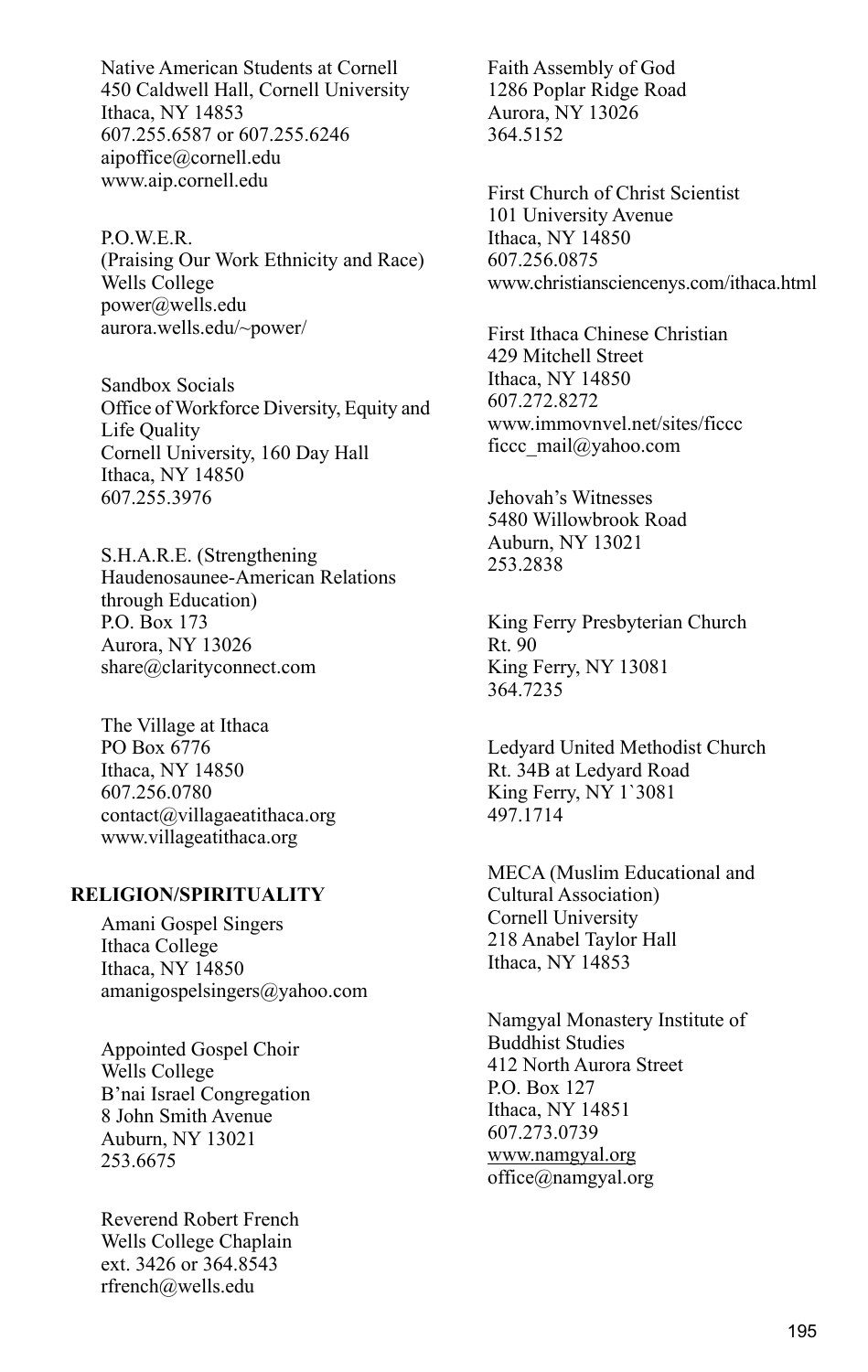St. John's Episcopal Church 210 North Cayuga Street Ithaca, NY 14850 610.273.6532 www.stjohnsithaca.org stjohns@clarityconnect.com

St. Patrick's Church (Catholic) Route 90 Aurora, NY 13026 364.7197

Congregation Temple Beth-El 402 North Tioga Street Ithaca, NY 14850 607.273.5775 www.tbeithaca.org secretary@tbeithaca.org

The Foundation of Light (Pagan) 391 Turkey Hill Road Ithaca, NY 14850 607.273.9550 www.foundation-of-light.org FOLIthaca@clarityconnect.com

First Unitarian Church of Ithaca 306 North Aurora Street Ithaca, NY 14850 607.273.7521 www.unitarian.ithaca.ny.us office@unitarian.ithaca.ny.us

United Jewish Communities Ithaca College PO Box 4214 Ithaca, NY 14850 212.284.6853 www.ujc.org-www.iaujc.org

United Ministry of Aurora Main Street Aurora, NY 13026 364.8543

Ray of Hope Church (LBQT) 104 North Aurora Street Ithaca, NY 14850 607.275.9983 www.rayofhopechurch.com

St. James AME Zion Church 116 Cleveland Avenue Ithaca, NY 14850 www.stjamesithaca.org Bellmo49@aol.com 607.272.4053

#### **SOCIO-ECONOMIC CLASS**

Awareness of Class Inequality Center for Student Leadership and Involvement 319 Egbert Hall, Ithaca College Ithaca, NY 14850 607.274.3222

Financial Aid Office Wells College Macmillan 207 ext. 3289 financial-aid@wells.edu www.wells.edu/admiss/finaid1.htm

#### **Wells and Surrounding Communities AURORA**

Aurora Department of Public Works Aurora, NY 13026 364.5239

Aurora Village Clerk Aurora, NY 13026 364.7293

Ledyard Highway Department 364.5529

Ledyard Town Clerk Ledyard, NY 364.5707

Village of Aurora Visitors Online Guide www.auroranewyork.us/Aurora.html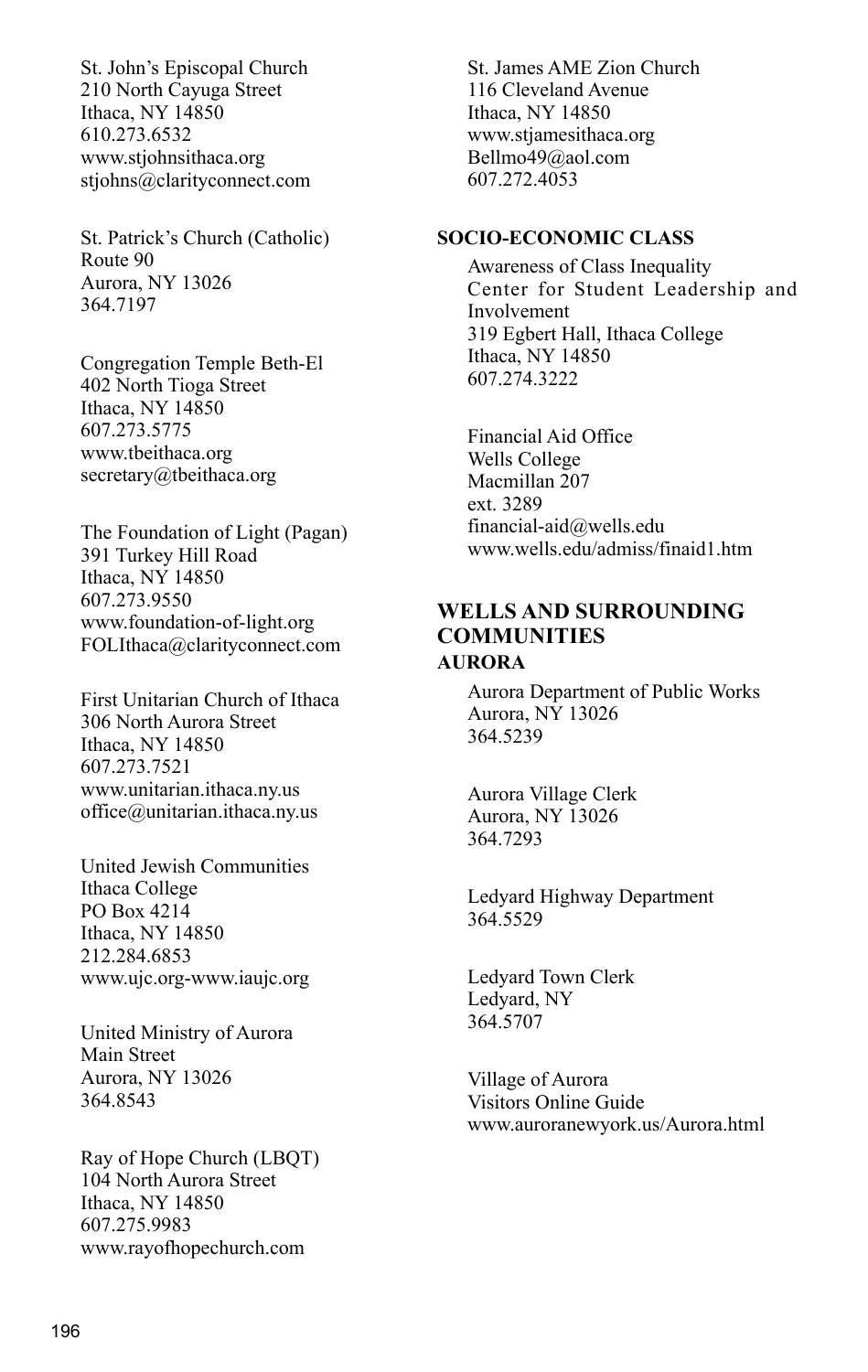#### **AIRPORTS**

Greater Rochester International Airport 1200 Brooks Avenue Rochester, NY 14624 585.753.7020 www.rocairport.com

Syracuse Hancock International Airport 2001 Airport Boulevard Syracuse, NY 13212 454.4330 www.syrairport.org

Ithaca Tompkins Regional Airport 72 Brown Road Ithaca, NY 14850 607-257-0456 www.flyithaca.com

#### **AUTO REPAIR**

Anderson Automotives Corner of 326 and Route 90 Union Springs, NY 13160 889.7305

Dave Bell Auto Service 2484 State Route 34B Aurora, NY 13026 364.5393

Oakwood Service Center Route 326 Auburn, NY 13021 252.2400

RLS Repair 8588 State Route 90 King Ferry, NY 13081 364.8857

#### **BANKING**

Cayuga Lake National Bank (ATM available 24 hours a day) 397 Main Street Aurora, NY 13026 364.8071

First Niagara 115 Genesee Street Auburn, NY 13021 315.252.9521 www.fnfg.com

**HSBC** 63 Genesee Street Auburn, NY 13021 253.5341 www.us.hsbc.com

Key Bank 110 Genesee Street Auburn, NY 13021 253.4471 www.key.com

Five Star Bank 345 Genesee Street Auburn, NY 13021 253.7500 www.five-starbank.com

M&T Bank 352 West Genesee Street Auburn, NY 13021 252.1050 www.mandtbank.com

#### **BEAUTY SALONS/BARBER SHOP**

Alta Spa Awura-Abena (weaves, relaxers, dreads) 308 East State Street Ithaca, NY 14850 607.273.6818

Dodge City Clippers Route 90 Genoa, NY 13071 497.3071

Hair-A-Phayre 330 W. State Street Ithaca, NY 14850 607.272.5690

Just By A Hair 155 Cayuga Street Union Springs, NY 13160 889.5952

Regis Salon Finger Lakes Mall Auburn, NY 13021 253.4944 www.regissalons.com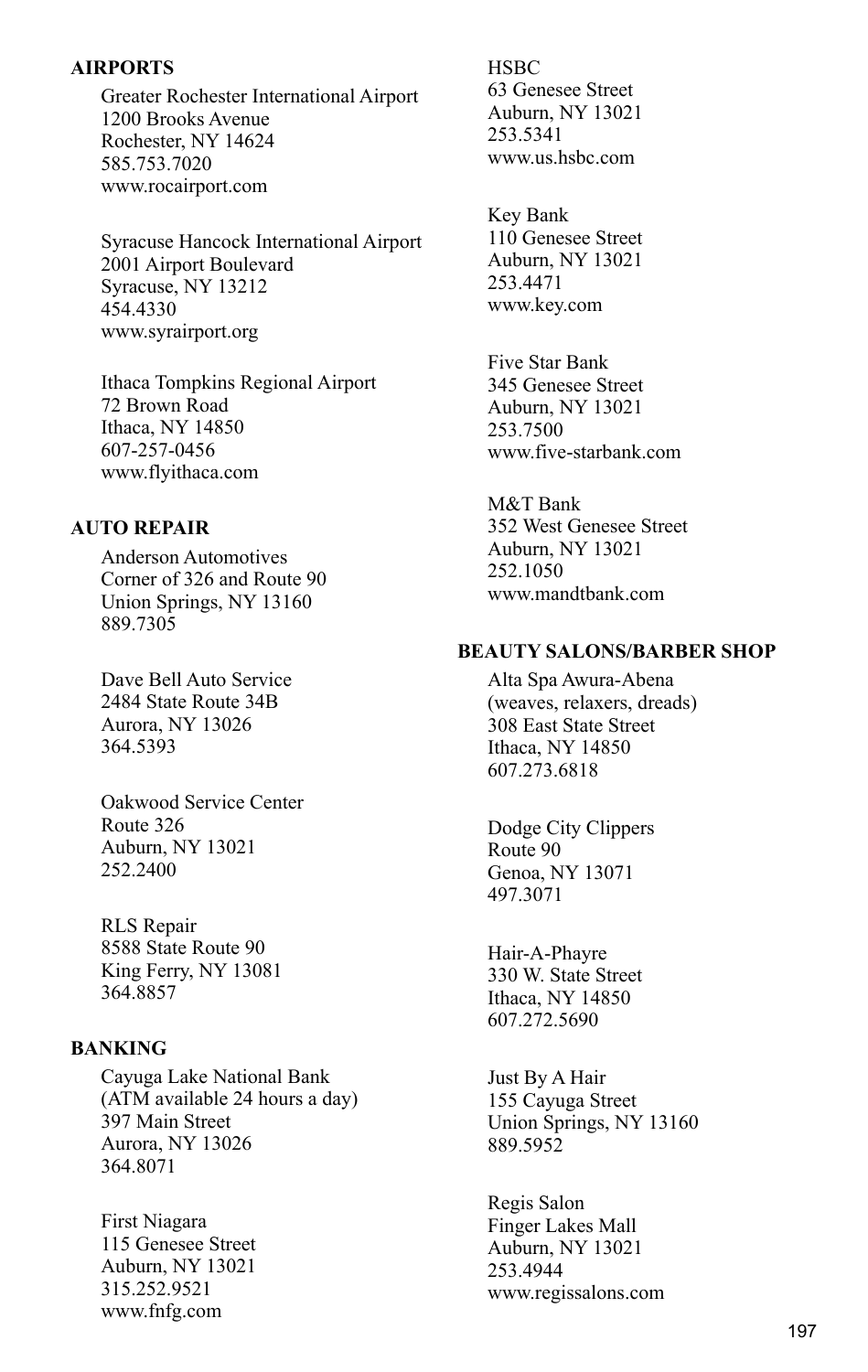Resistance Salon 156 East State Street # 2 Ithaca, NY 14850 607.272.5532

#### **BUS STATIONS**

Greyhound, Ithaca 710 West State Street Ithaca, NY 14850 607.272.7930

Greyhound, Syracuse 130 P&C Parkway #30 131 Alliance Bank PKWY Syracuse, NY 13208 472.4421 baggage 472.5339 main

#### **CABLE**

Time Warner Cable (Rochester) 800.253.8837 www.timewarnercable.com

#### **DAYCARE**

Child Care Council of the Finger Lakes Resource & Referral Specialist 202 Grand Avenue Auburn, NY 13021 255.6994 auburninfo@ccc-fl.org www.ccc-fl.org

#### **FLORISTS**

Cosentino Florist 141 Dunning Avenue Auburn, NY 13021 253.4451

Hometown Florist 8730 Route 90 King Ferry, NY 13081 364.5116 or 800.963.6587

#### **GAS STATIONS**

King Ferry Station Corner of 34B and Route 90 King Ferry, NY 13081 364.7891

Lakeside Trading Post Route 90 Union Springs, NY 13160

#### **GROCERY STORES**

Big M Supermarket Cayuga and Green Street Union Springs, NY 13160 889.5516

Village Market 391 Main Street Aurora, NY 13026 364.8803

#### **HARDWARE**

Shakelton Hardware Main Street Aurora, NY 13026 364.8211

#### **LAUNDROMATS/DRY CLEANERS**

Ideal Cleaners 245 Genesee Street Auburn, NY 13021 253.3511

Mall Dry Cleaners Triphammer Plaza Ithaca, NY 14850 607.257.1040

Muldoon Dry Cleaners 117 Grant Avenue Auburn, NY 13021 253.8561

Plaza Laundromat Big M Plaza/Route 90 Union Springs, NY 13160 889.5438

#### **LIBRARIES**

Aurora Free Library Main Street Aurora, NY 13026 364.8074 www.flls.org/auroralib/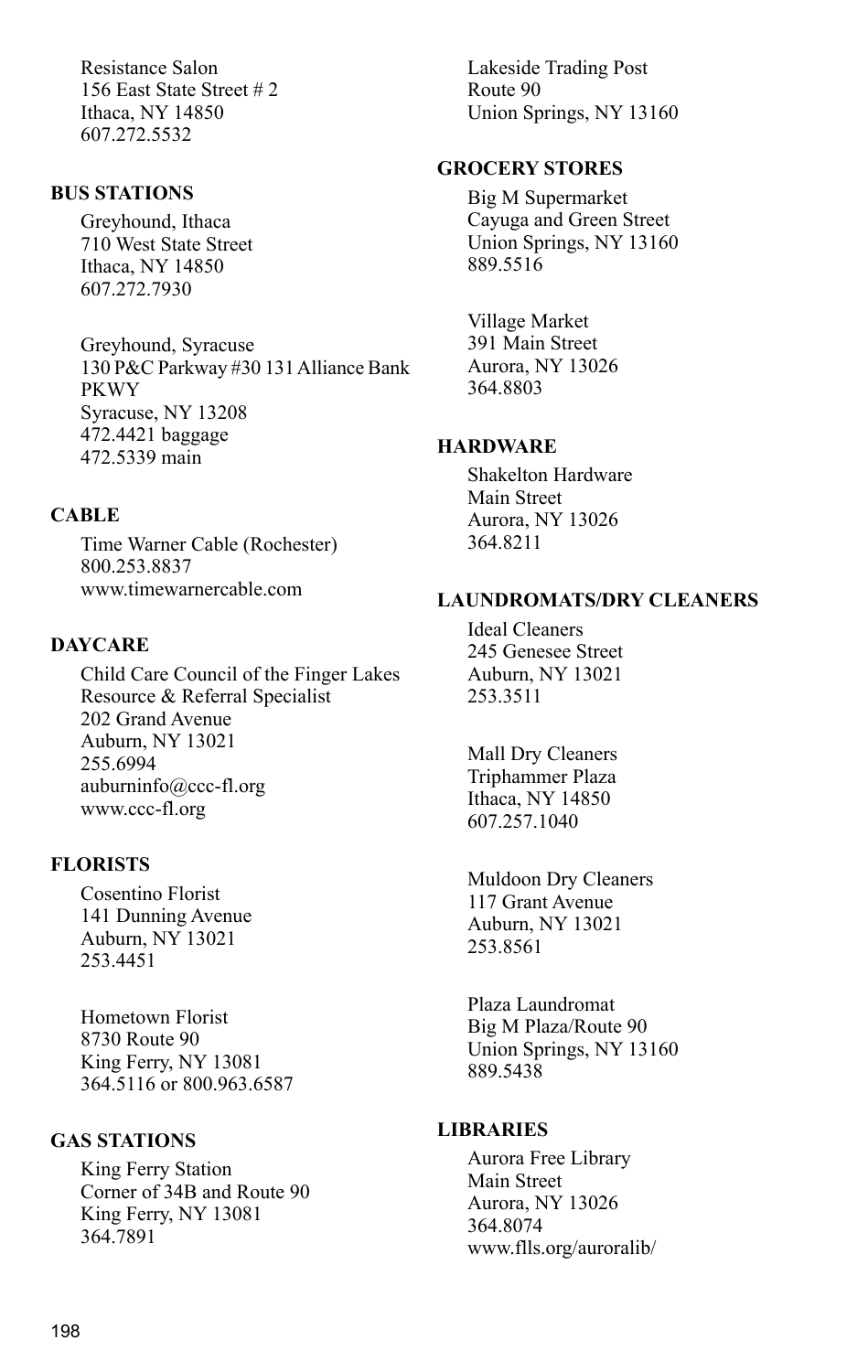Long Library Wells College ext. 3351 library@wells.edu

Springport Free Library 171 Cayuga Street Union Springs, NY 13160 www.flls.org

#### **LODGING**

Aurora Inn 391 Main Street Aurora, NY 13026 364.8888 www.aurora-inn.com

Dill's Run Bed and Breakfast 3862 State Route 90 North Aurora, NY 13026 889.5007 www.dillsrun.com

Home Again State Route 90 North King Ferry, NY 13081 315.364.8615 homeagain@airxcess.net

#### **PARKS AND RECREATION**

Buttermilk Falls State Park State Route 13 and Road 10 Ithaca, NY 14850 607.273.3440

Long Point State Park Route 90 Poplar Ridge, NY 13139 364.8884

#### **PHARMACIES**

CVS Pharmacy 625 West Clinton Street Ithaca, NY 14850 607.273.3282 store 607.273.3647 pharmacy www.cvs.com

Eckerd Pharmacy 315 Genesee Street Auburn, NY 13021 252.7578 www.eckerd.com

Rite Aid Pharmacy 47 East Genesee Street Auburn, NY 13021 252.5661 www.riteaid.com

Walgreens 150 Grant Avenue Auburn, NY 13021 704.0293 www.walgreens.com

Tops Friendly Market 2300 North Triphammer Rd. Ithaca, NY 14850 607.258.4952 store 607.257.4984 pharmacy www.topsmarkets.com

Wegmans Food Markets 500 South Meadow Street Ithaca, NY 14850 607.277.4380 www.wegmans.com

#### **POSTAL SERVICES**

Aurora Post Office 373 Main Street Aurora, NY 13026 364.8751 www.usps.com

Campus Post Office Wells College ext. 3371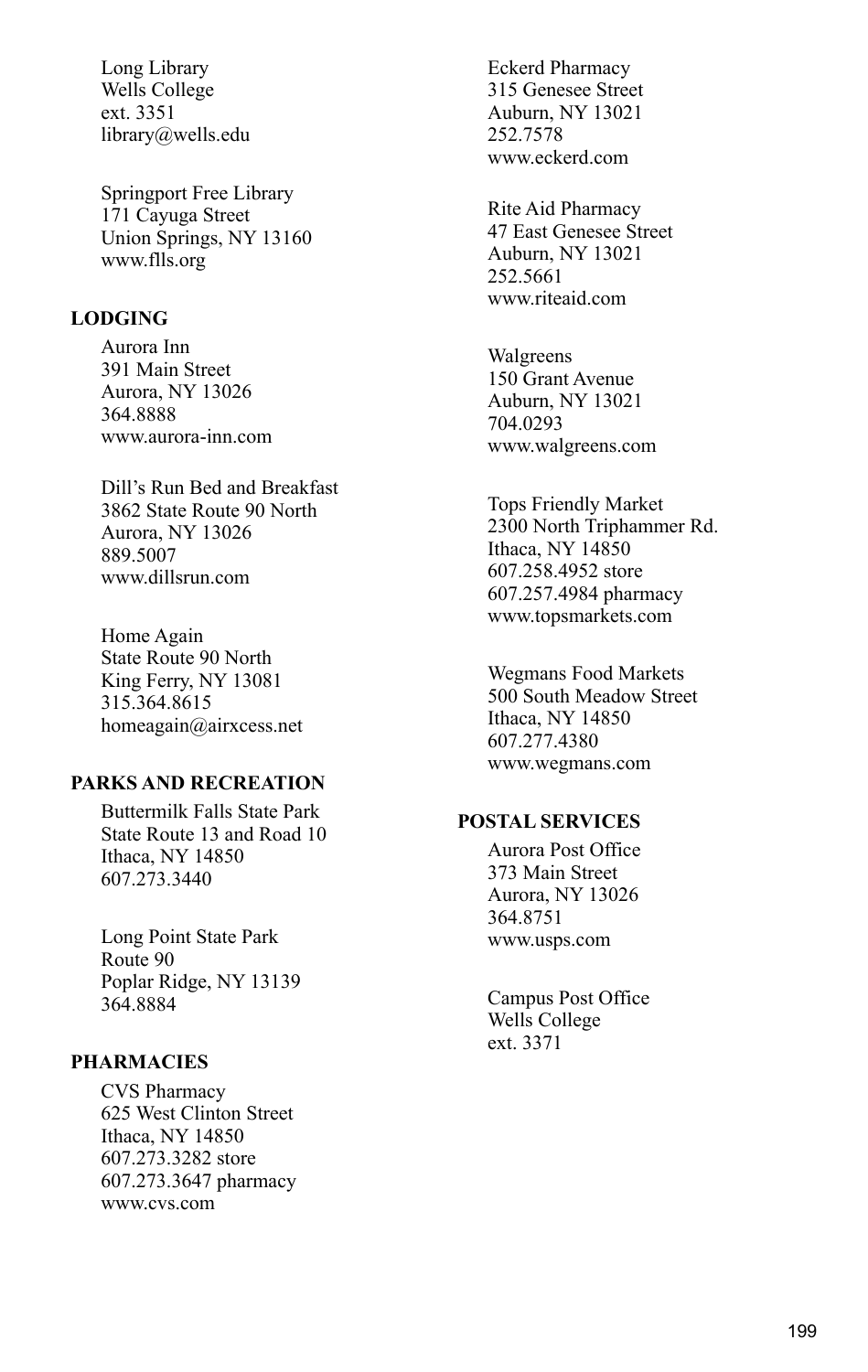#### **RESTAURANTS**

Aladdin's Natural Eatery (Middle Eastern) 100 Dryden Road Ithaca, NY 14850 607.273.5000

Aurora Inn (American) 319 Main Street Aurora, NY 13026 364.8888 www.aurora-inn.com

Be Happy Café 149 Cayuga St Union Springs, NY 315-889-5571

Blue Water Grill (Seafood) 11 W. Genesee Street Skaneateles, NY 13152 685.6600

Connie's Deli (Tex-Mex, BBQ) 141 State Street Auburn, NY 13021 255.0419 Denny's Restaurant (American) 176 Grant Ave. Auburn, NY 13021 225.1666

Dorie's (American) 283 Main Street Aurora, NY 13026 364.8818

www.dennys.com

Doug's Fish Fry (Seafood) 8 Jordan Street Skaneateles, NY 13152 685.3288

Fargo Bar & Grill (American) 3824 Main Street Aurora, NY 13026 364.8006

Hua Mei Chinese Kitchen Route 90 Union Springs, NY 315-889-5153

Joe's Pizza 44 S. Cayuga Street Union Springs, NY 13160 889.7383

Just A Taste (Tapas Bar) 116 N. Aurora Street Ithaca, NY 14850 607.277.9463 www.just-a-taste.com

Kabuki (Japanese) 12 W. Genesee Street Skaneateles, NY 13152 685.7234

King Ferry Bakery & Cafe (American Routes  $34B & 90$ King Ferry, NY 364.9800

King Ferry Hotel (American) 1847 Route 90 King Ferry, NY 13081 364.5124

Kosta's Bar and Grill (Greek) 105 Grant Avenue Auburn, NY 13021 253.7711

Kyushu Hibachi & Sushi Bar (Japanese) 2300 N. Triphammer Road Ithaca, NY 14850 607.257.6788

Lasca's (Italian) 252 Grant Avenue Auburn, NY 13021 253.4885

Madeline's Restaurant (French/Asian) 215 E. State Street #10 Ithaca, NY 14850 607.277.2253 www.madelinesrestaurant.net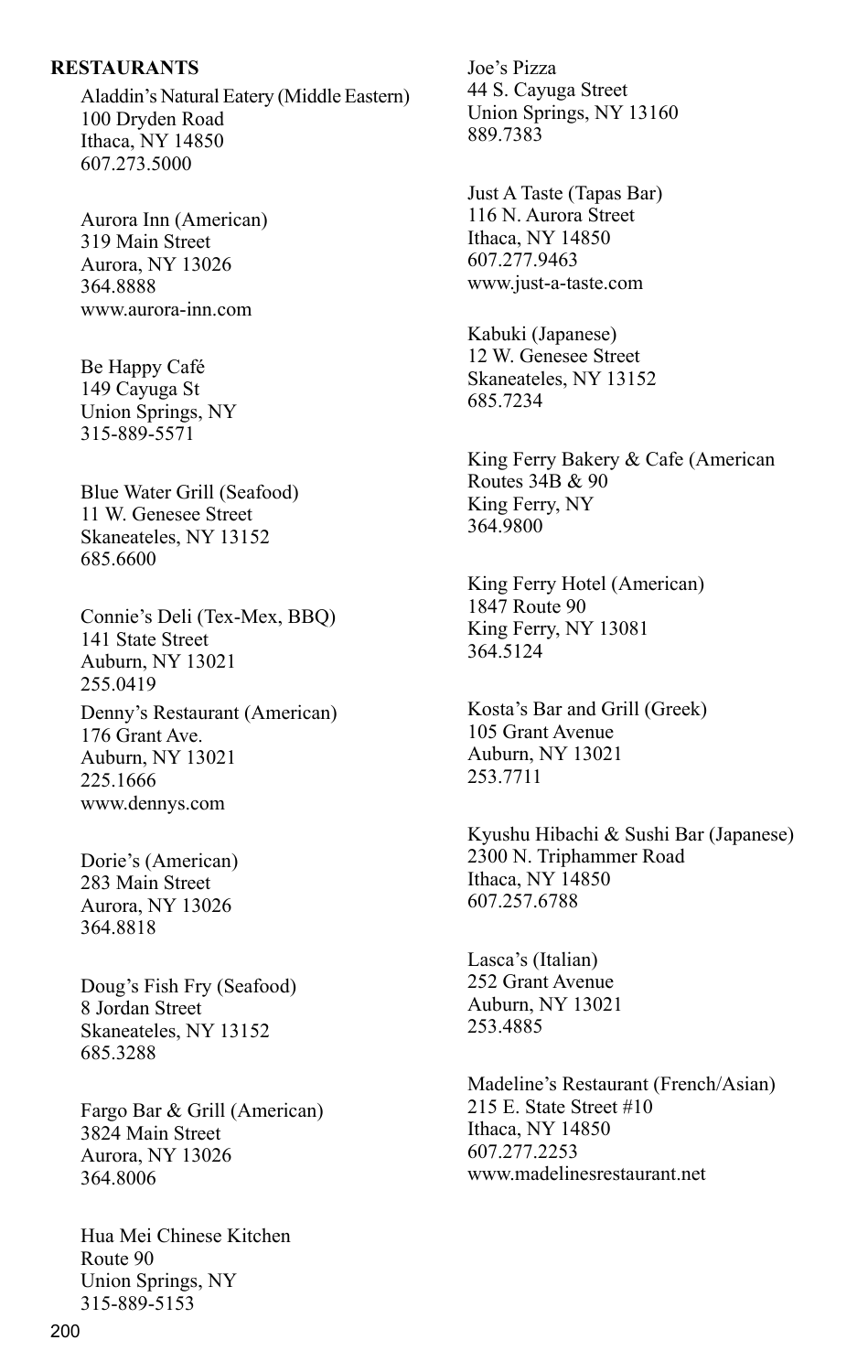Maxie's Supper Club and Oyster Bar (Cajun) 635 West State Street Ithaca, NY 14850 607.272.4136 www.maxies.com

McMurphy's Authentic Irish Pub & Restaurant (Irish) 75 North Street Auburn, NY 13021 253.4531 www.mcmurphyspub.com

Moosewood Restaurant (Vegetarian) 215 N. Cayuga Street Ithaca, NY 14850 607.273.9610 www.moosewoodrestaurant.com

Pellegrino's Pizzeria (Italian and American) (They deliver!) 123 Cayuga Street Union Springs, NY 13160 889.7700

Pete's Treats (American) Route 326 Union Springs, NY 13160 889.7636

Pumpkin Hill Bistro Route 90 Aurora, NY 13026 364.7091 www.pumpkinhill.us

Sangam Indian Cuisine (Indian/Pakistani) 424 Eddy Street Ithaca, NY 14850 607.273.1006

Souvlaki House (Greek) 315 Eddy Street Ithaca, NY 14850 607.273.1650

Sushi O Sake (Japanese) 107 North Aurora Street Ithaca, NY 14850 607.272.1200

Viva Taqueria (Mexican) 101 North Aurora Street Ithaca, NY 14850 607.277.1752 www.vivataqueria.com

Taste of Thai (Thai) 216 E. State Street Ithaca, NY 14850 607.256.5487

The Thai Cuisine (Thai) 501 South Meadow Street Ithaca, NY 14850 607.273.2031

Triangle Family Restaurant 8432 Route 90 King Ferry, NY 13081 315-364-5436

#### **SCHOOLS**

Aurora Preschool Center Main Street Aurora, NY 13026 364.5120

Peachtown Elementary School Located on Wells College Campus Aurora, NY 13026 364.8721

Southern Cayuga Central School District Emily Howland Elementary: 364.7621 Middle School: 364.7098 High School: 364.7111 www.southerncayuga.org

#### **SHOPPING**

Aurora Arts and Merchants Association Visitors Online Business Guide www.auroraartsandmerchants.com

CayugaNet Cayuga County Local Business Online www.cayuganet.org/business.html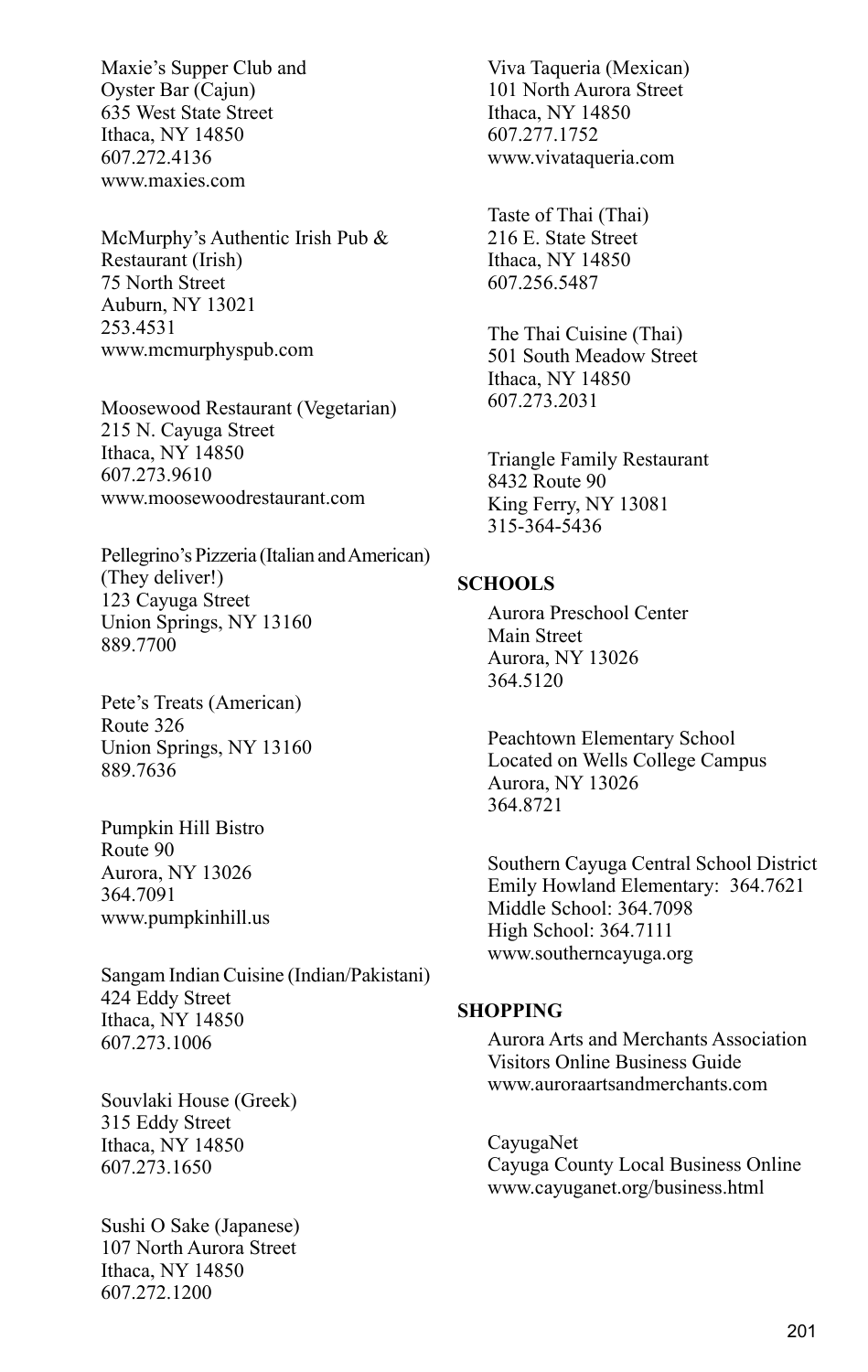College Bookshop Wells College Sommer Center ext. 3261

Fingerlakes Mall 1579 Clark Street Road Auburn, NY 13021 255.1188 www.shopfingerlakesmall.com

K Mart 744 South Meadow Street Ithaca, NY 14850 607.272.1430 www.kmart.com

Pyramid Mall North Triphammer Road Ithaca, NY 14850 607.257.5337 www.theshopsatithacamall.com

Target 40 Catherwood Road Ithaca, NY 14850 607.257.0550 www.target.com

Wal-Mart 135 Fairgrounds Memorial Parkway Ithaca, NY 14850 607.277.4510 www.walmart.com

Wal-Mart Super Center 297 Grant Avenue # 1 Auburn, NY 13021 315.258.2822 www.walmart.com

Waterloo Premium Outlets 655 State Route 318 Waterloo, NY 13165 539.1100 www.premiumoutlets.com/waterloo/

#### **SHUTTLE SERVICE**

Transportation Office Wells College Mehegan Murphy Transportation Coordinator ext. 3377 transportation@wells.edu

#### **TRAIN SERVICE**

Amtrak General information and reservations 800.872.7245 www.amtrak.com

Amtrak, Syracuse 131 P&C Parkway Syracuse, NY 13208 477.1152 www.amtrak.com

#### **UTILITIES**

Public Works Aurora Village Clerk (Water) Aurora, NY 13026 364.5239

E & V Energy Co. (Fuel Oil) 5730 South Street Road Auburn, NY 13021 253.6522 or 800.455.6522

Hamilton-Wilber Oil Co. (Fuel Oil) West Cayuga Moravia, NY 497.0007 hamilton-wilberoil.com

Hewitt Bros. Inc. (Fuel Oil) PO Box 147 Route 90 Locke, NY 13092 497.0900 or 800.439.4887

NYSEG (Electricity) 800.572.1111 www.nyseg.com

Suburban Energy (Fuel Oil) 84 York Street Auburn, NY 13021 255.3301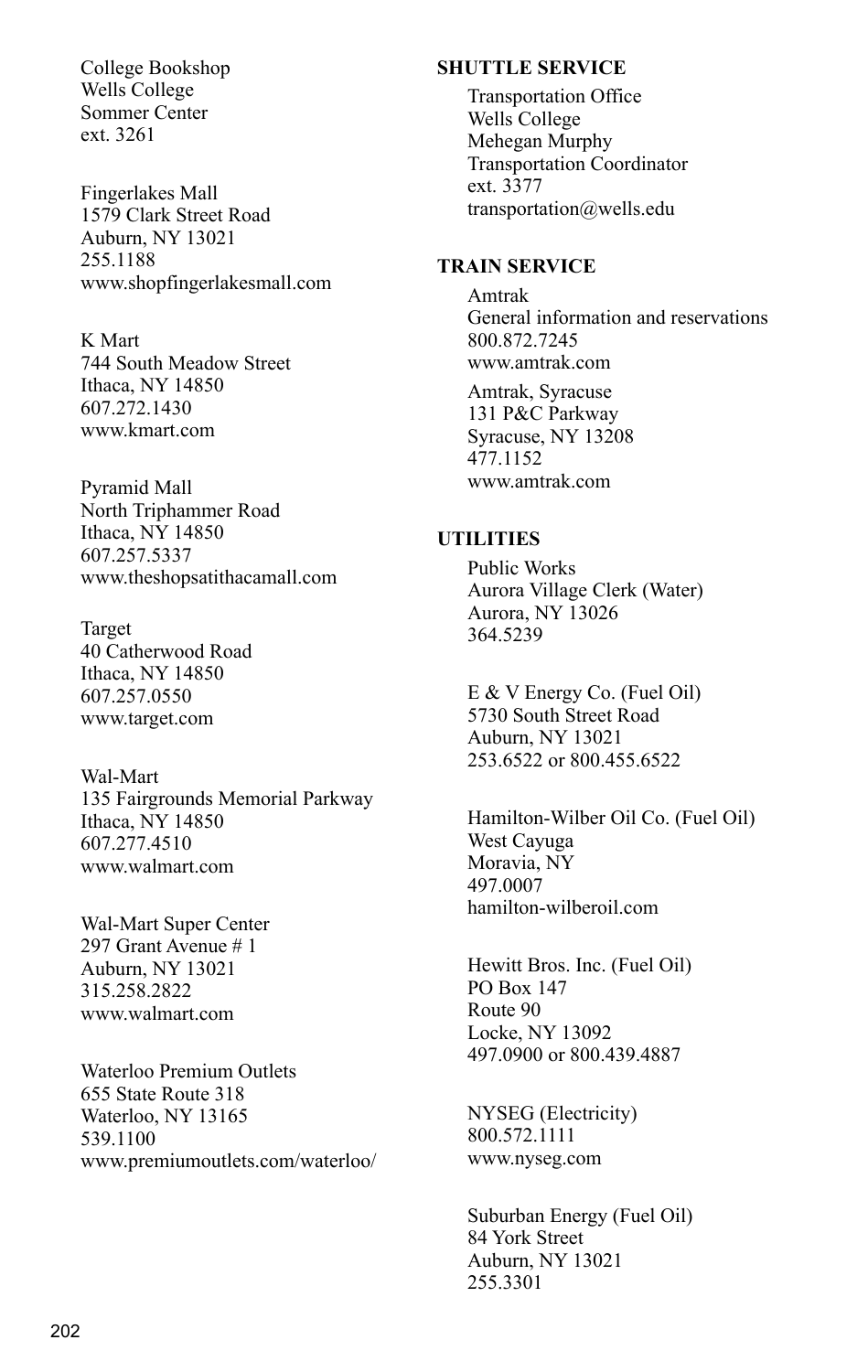Verizon (Phone) 1440 Central Avenue Albany, NY 12250 800.890.7100 513.687.7750 www.verizon.com

### **Medicaland Emergency Services**

#### **ALCOHOL AND DRUG ABUSE**

Alcoholics Anonymous 607.273.1541 www.aa.org

C.H.A.D. (Confidential Help for Alcohol and Drugs) 75 Genesee Street Auburn, NY 13021 253.9786

Drug Abuse Line 800.522.5353 New York State Council on Alcoholism 800.252.2557

#### **COUNSELING/FAMILY SERVICES**

Alcoholics Anonymous, Al-Anon, Alateen 200 North Tioga Street Ithaca, NY 14850 607.273.1541 www.aa.org

Alcohol & Drug Council of Tompkins County 201 East Green Street Ithaca, NY 14850 607.274.6288 www.alcoholdrugcouncil.org

Cayuga Counseling Services 17 East Genesee Street Auburn, NY 13021 253.9795 www.cayuganet.org/cayugacounseling

Cayuga County Mental Health Center 157 Genesee Street Auburn, NY 13021 253.0341 146 North Street Auburn, NY 13021 253.2746 www.cayuga.ny.us/mentalhlth/

Community Medical Center 18 Wells Road Aurora, NY 13026 364.3388 364.3273

Pastor Dr. Robert Godbout King Ferry Presbyterian Church King Ferry, NY 13081 364.7235

Pastoral Counseling Service Dewitt Park Ithaca, NY 14850 607.272.6474

Suicide Prevention and Crisis Service 124 East Court Ithaca, NY 14850 607.272.1616 607.272.6224 www.suicidepreventionandcrisisservice.org

Anna Salamone, RN, ACSW, BCD Main Street Aurora, NY 13026 364.6881 607.256.3959

Tompkins County Mental Health Clinic 4th Floor 201 East Green Street Ithaca, NY 14850 607.274.6200 www.tompkins-co.org

#### **DISASTER SERVICE**

American Red Cross 11 State Street Auburn, NY 13021 252.9596 www.unitedwayofcayugacounty.org/redcross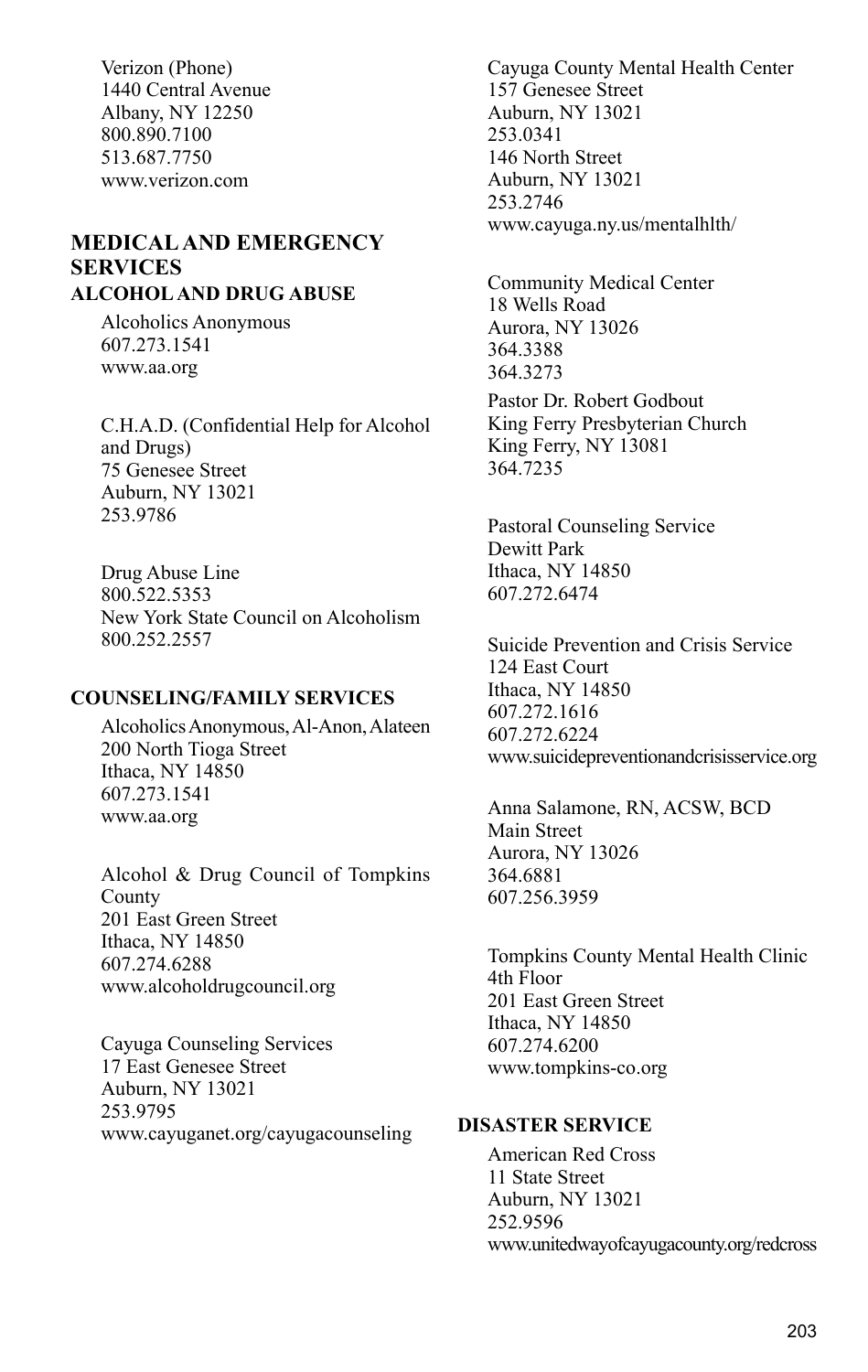#### **EMERGENCIES**

Ambulance / Fire / Police 911

Campus Security Wells College ext. 3229 security@wells.edu

Cayuga County Sheriff's Department 315.626.6070

Ithaca Rape Crisis Center Hotline Ithaca, NY 14850 607.277.5000

New York State Police 255.2766

Poison Control Center 800.222.1222

SAVAR (Sexual Assault Victim's Advocate Resource) Hotline Auburn, NY 13021 252.2112

Suicide Prevention 253.0341

#### **FAMILY PLANNING**

Birthright of Ithaca 605 West State Street Ithaca, NY 14850 607.272.9070

Childbirth Education Association 607.387.3456

Family Planning Center 253.8477

Planned Parenthood of Tompkins County 317 West State Street Ithaca, NY 14850 607.273.1526

Tompkins County Department of Social Services 607.274.5223

Tompkins County Health Department 401 Dates Drive Ithaca, NY 14850 607.274.6656

#### **HOSPITALS / MEDICAL CENTER**

Auburn Memorial Hospital 17 Lansing Street (corner of Lansing and North Streets) Emergency Department Auburn, NY 13021 255.7211 www.auburnhospital.com

Cayuga Medical Center 101 Harris B. Bates Drive Emergency Department Ithaca, NY 14850 607.274.4431 www.cayugamed.org

Community Medical Center P. O. Box 250, 18 Wells Road Aurora, NY 13026 364.3273

Finger Lakes Family Medicine 2756 Center Road Scipio Center, NY 13147 364.3525

Finger Lakes Medical Care Center 303 Grant Avenue Auburn, NY 13021 258.7100

#### **LEARNING DISABILITIES**

Chris Richardson Coordinator of Learning Support **Services** Wells College long Library ext. 3432 crichardson@wells.edu

Ruana Starer 416 North Tioga Ithaca, NY 14850 607.273.0690